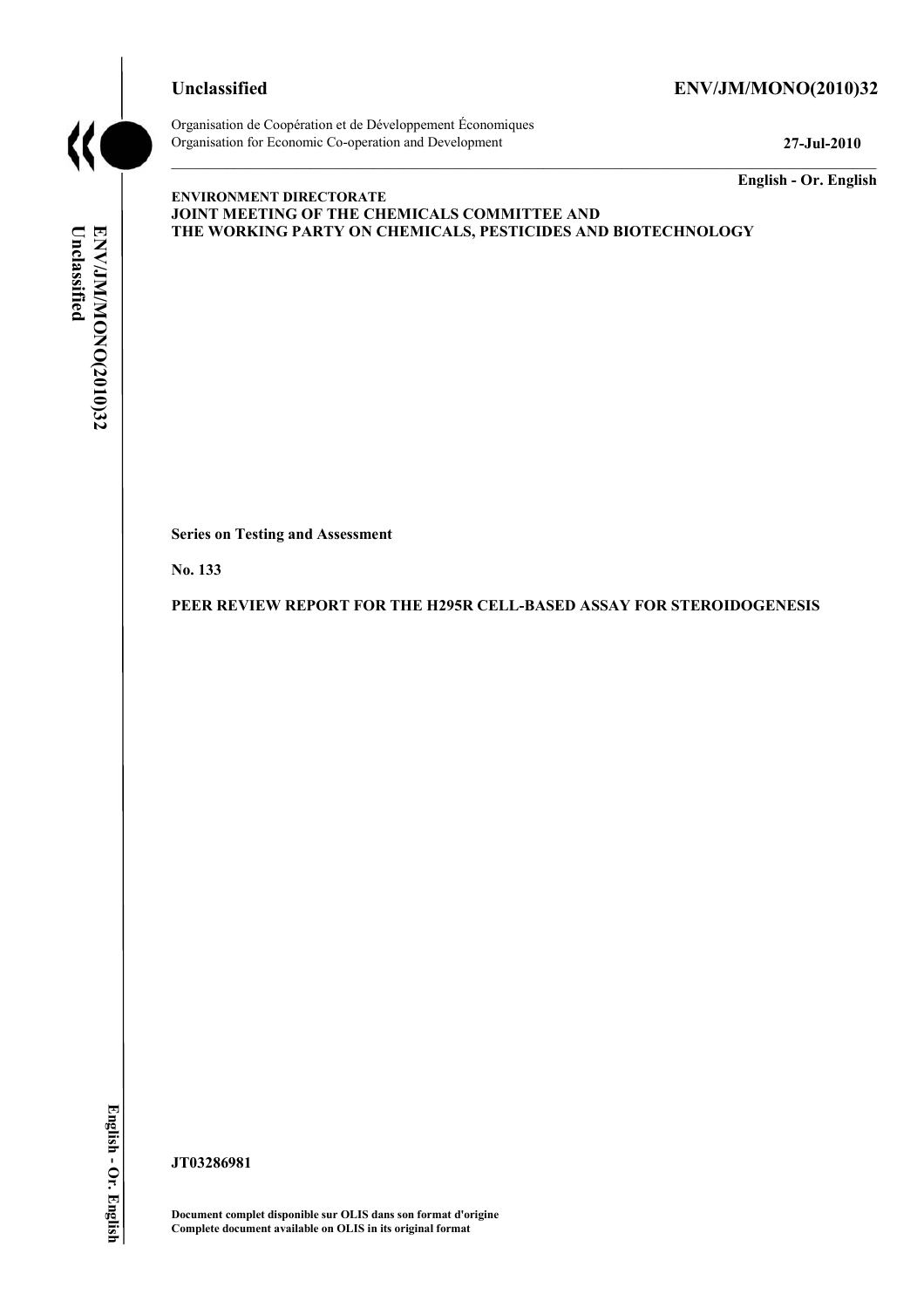**OECD Environment, Health and Safety Publications** 

**Series on Testing and Assessment** 

**No. 133** 

### **PEER REVIEW REPORT FOR THE H295R CELL-BASED ASSAY FOR STEROIDOGENESIS**



INTER-ORGANIZATION PROGRAMME FOR THE SOUND MANAGEMENT OF CHEMICALS

A cooperative agreement among FAO, ILO, UNEP, UNIDO, UNITAR, WHO and OECD

**Environment Directorate** 

**ORGANISATION FOR ECONOMIC CO-OPERATION AND DEVELOPMENT Paris 2010**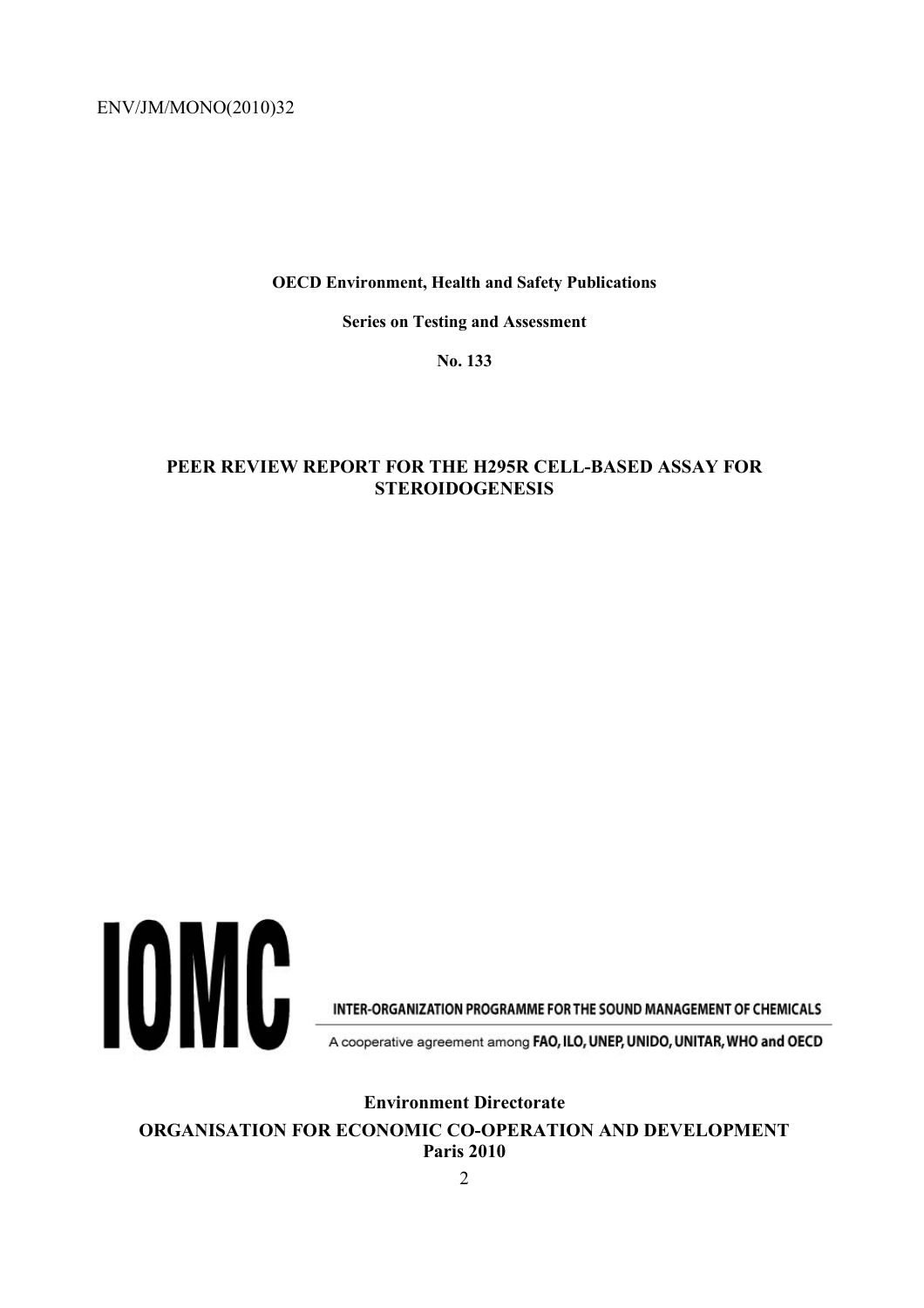### **Also published in the Series on Testing and Assessment:**

No. 1, *Guidance Document for the Development of OECD Guidelines for Testing of Chemicals (1993; reformatted 1995, revised 2006 and 2009)*

No. 2, *Detailed Review Paper on Biodegradability Testing (1995)*

No. 3, *Guidance Document for Aquatic Effects Assessment (1995)* 

No. 4, *Report of the OECD Workshop on Environmental Hazard/Risk Assessment (1995)*

No. 5, *Report of the SETAC/OECD Workshop on Avian Toxicity Testing (1996)*

No. 6, *Report of the Final Ring-test of the Daphnia magna Reproduction Test (1997)*

No. 7, *Guidance Document on Direct Phototransformation of Chemicals in Water (1997)* 

No. 8, *Report of the OECD Workshop on Sharing Information about New Industrial Chemicals Assessment (1997)*

No. 9, *Guidance Document for the Conduct of Studies of Occupational Exposure to Pesticides during Agricultural Application (1997)*

No. 10, *Report of the OECD Workshop on Statistical Analysis of Aquatic Toxicity Data (1998)*

No. 11, *Detailed Review Paper on Aquatic Testing Methods for Pesticides and industrial Chemicals (1998)*

No. 12, *Detailed Review Document on Classification Systems for Germ Cell Mutagenicity in OECD Member Countries (1998)*

No. 13, *Detailed Review Document on Classification Systems for Sensitising Substances in OECD Member Countries 1998)*

No. 14, *Detailed Review Document on Classification Systems for Eye Irritation/Corrosion in OECD Member Countries (1998)*

No. 15, *Detailed Review Document on Classification Systems for Reproductive Toxicity in OECD Member Countries (1998)*

No. 16, *Detailed Review Document on Classification Systems for Skin Irritation/Corrosion in OECD Member Countries (1998)*

No. 17, *Environmental Exposure Assessment Strategies for Existing Industrial Chemicals in OECD Member Countries (1999)*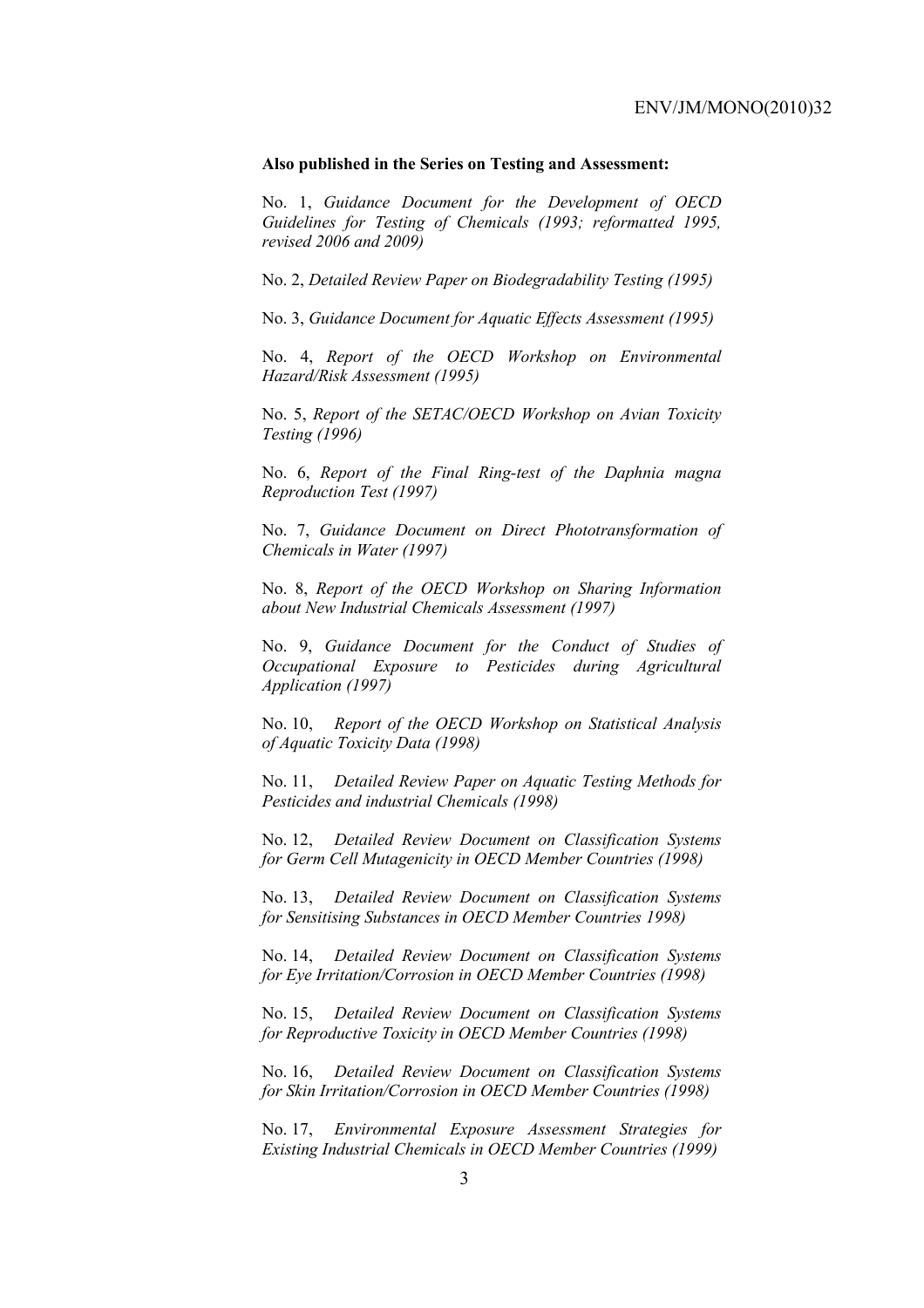No. 18, *Report of the OECD Workshop on Improving the Use of Monitoring Data in the Exposure Assessment of Industrial Chemicals (2000)*

No. 19, *Guidance Document on the Recognition, Assessment and Use of Clinical Signs as Humane Endpoints for Experimental Animals used in Safety Evaluation (1999)*

No. 20, *Revised Draft Guidance Document for Neurotoxicity Testing (2004)*

No. 21, *Detailed Review Paper: Appraisal of Test Methods for Sex Hormone Disrupting Chemicals (2000)*

No. 22, *Guidance Document for the Performance of Out-door Monolith Lysimeter Studies (2000)*

No. 23, *Guidance Document on Aquatic Toxicity Testing of Difficult Substances and Mixtures (2000)*

No. 24, *Guidance Document on Acute Oral Toxicity Testing (2001)*

No. 25, *Detailed Review Document on Hazard Classification Systems for Specifics Target Organ Systemic Toxicity Repeated Exposure in OECD Member Countries (2001)*

No. 26, *Revised Analysis of Responses Received from Member Countries to the Questionnaire on Regulatory Acute Toxicity Data Needs (2001)*

No 27, *Guidance Document on the Use of the Harmonised System for the Classification of Chemicals which are Hazardous for the Aquatic Environment (2001)*

No 28, *Guidance Document for the Conduct of Skin Absorption Studies (2004)*

No 29, *Guidance Document on Transformation/Dissolution of Metals and Metal Compounds in Aqueous Media (2001)*

No 30, *Detailed Review Document on Hazard Classification Systems for Mixtures (2001)*

No 31, *Detailed Review Paper on Non-Genotoxic Carcinogens Detection: The Performance of In-Vitro Cell Transformation Assays (2007)* 

No. 32, *Guidance Notes for Analysis and Evaluation of Repeat-Dose Toxicity Studies (2000)*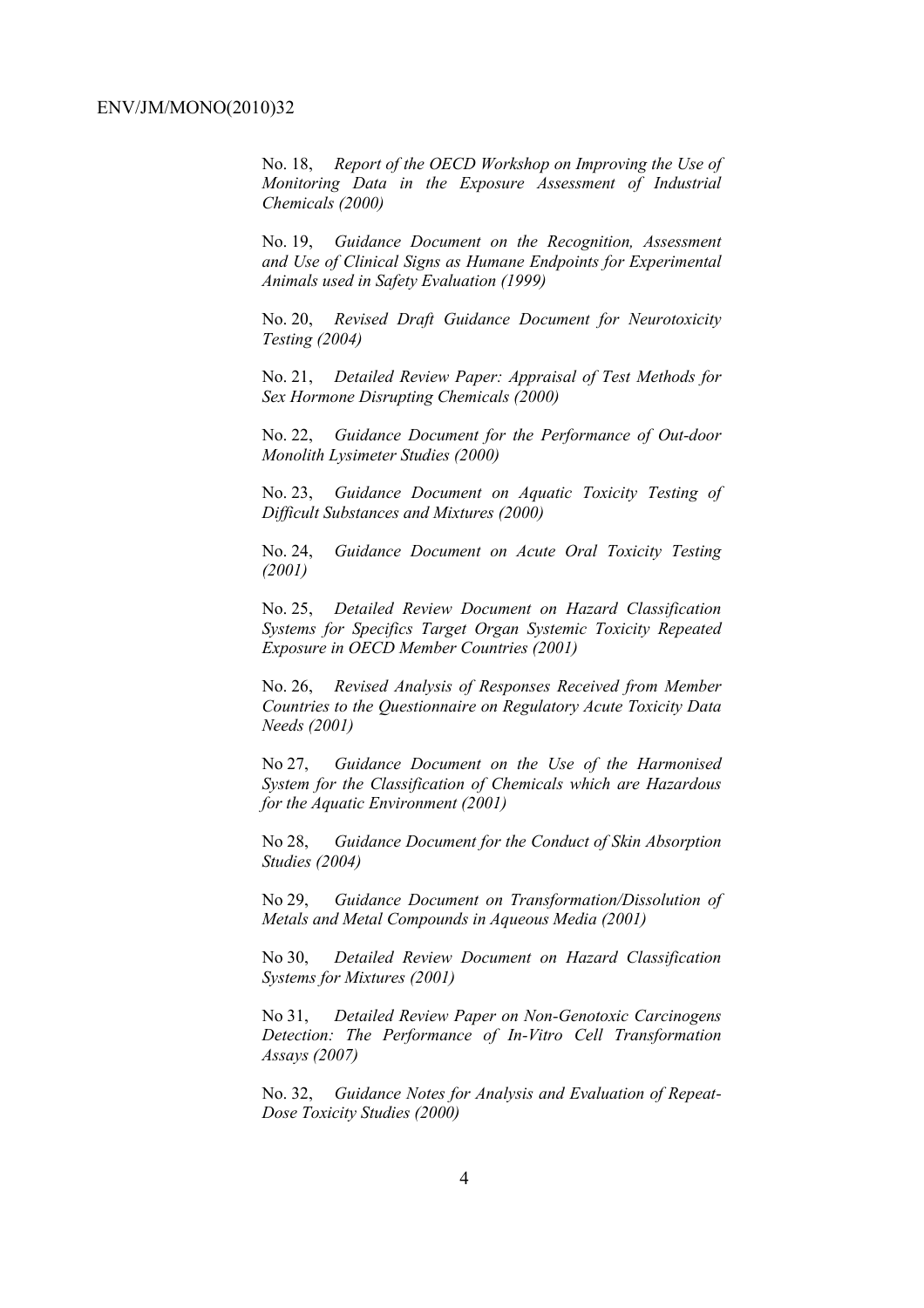No. 33, *Harmonised Integrated Classification System for Human Health and Environmental Hazards of Chemical Substances and Mixtures (2001)*

No. 34, *Guidance Document on the Development, Validation and Regulatory Acceptance of New and Updated Internationally Acceptable Test Methods in Hazard Assessment (2005)*

No. 35, *Guidance notes for analysis and evaluation of chronic toxicity and carcinogenicity studies (2002)*

No. 36, *Report of the OECD/UNEP Workshop on the use of Multimedia Models for estimating overall Environmental Persistence and long range Transport in the context of PBTS/POPS Assessment (2002)*

No. 37, *Detailed Review Document on Classification Systems for Substances Which Pose an Aspiration Hazard (2002)*

No. 38, *Detailed Background Review of the Uterotrophic Assay Summary of the Available Literature in Support of the Project of the OECD Task Force on Endocrine Disrupters Testing and Assessment (EDTA) to Standardise and Validate the Uterotrophic Assay (2003)*

No. 39, *Guidance Document on Acute Inhalation Toxicity Testing (2009)*

No. 40, *Detailed Review Document on Classification in OECD Member Countries of Substances and Mixtures Which Cause Respiratory Tract Irritation and Corrosion (2003)*

No. 41, *Detailed Review Document on Classification in OECD Member Countries of Substances and Mixtures which in Contact with Water Release Toxic Gases (2003)*

No. 42, *Guidance Document on Reporting Summary Information on Environmental, Occupational and Consumer Exposure (2003)*

No. 43, *Guidance Document on Mammalian Reproductive Toxicity Testing and Assessment (2008)*

No. 44, *Description of Selected Key Generic Terms Used in Chemical Hazard/Risk Assessment (2003)* 

No. 45, *Guidance Document on the Use of Multimedia Models for Estimating Overall Environmental Persistence and Long-range Transport (2004)*

No. 46*, Detailed Review Paper on Amphibian Metamorphosis Assay for the Detection of Thyroid Active Substances (2004)*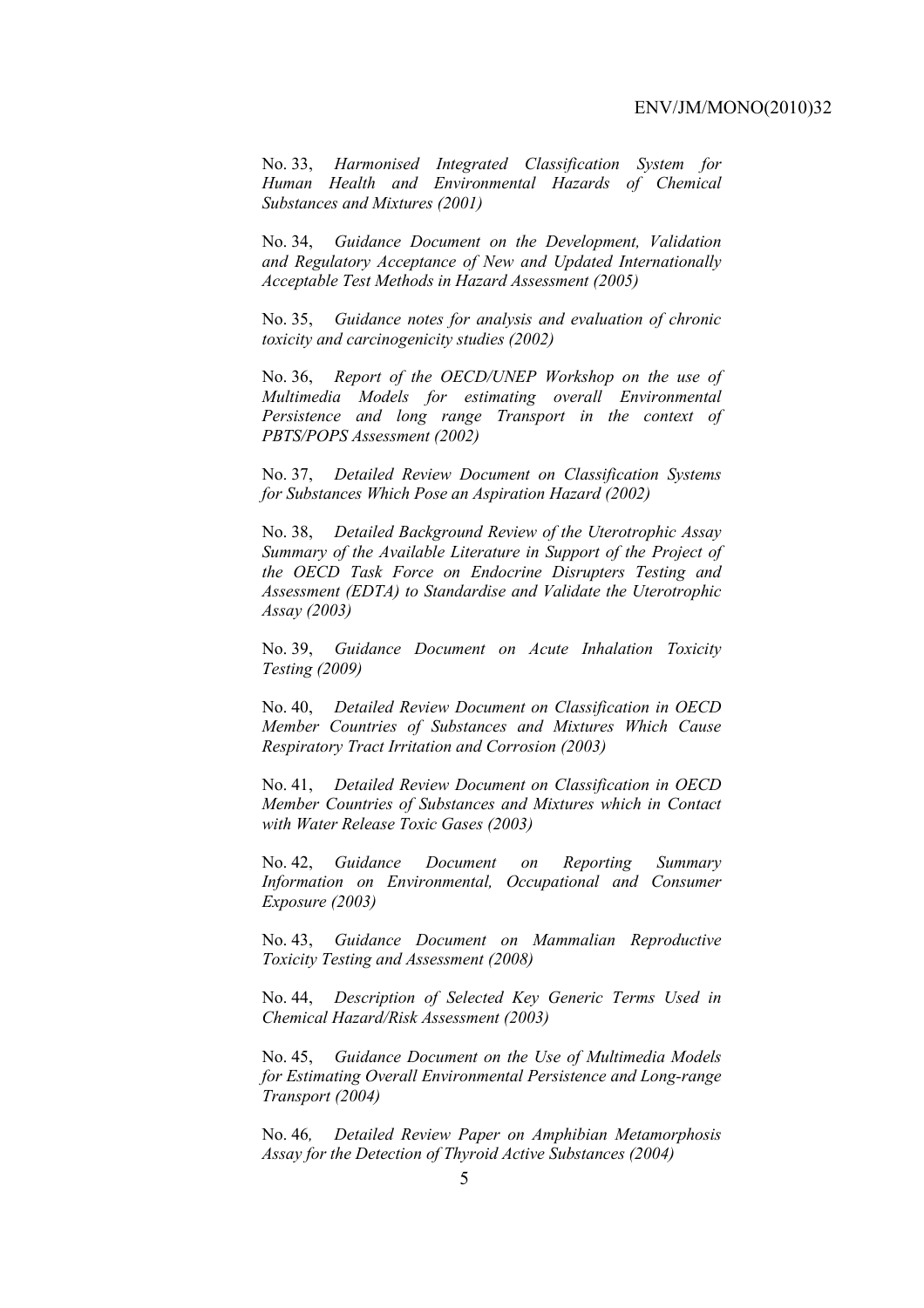No. 47, *Detailed Review Paper on Fish Screening Assays for the Detection of Endocrine Active Substances (2004)* 

No. 48, *New Chemical Assessment Comparisons and Implications for Work Sharing (2004)* 

No. 49, *Report from the Expert Group on (Quantitative) Structure-Activity Relationships [(Q)SARs] on the Principles for the Validation of (Q)SARs (2004)* 

No. 50, *Report of the OECD/IPCS Workshop on Toxicogenomics (2005)* 

No. 51, *Approaches to Exposure Assessment in OECD Member Countries: Report from the Policy Dialogue on Exposure Assessment in June 2005 (2006)* 

No. 52, *Comparison of emission estimation methods used in Pollutant Release and Transfer Registers (PRTRs) and Emission Scenario Documents (ESDs): Case study of pulp and paper and textile sectors (2006)* 

No. 53, *Guidance Document on Simulated Freshwater Lentic Field Tests (Outdoor Microcosms and Mesocosms) (2006)* 

No. 54*, Current Approaches in the Statistical Analysis of Ecotoxicity Data: A Guidance to Application (2006)* 

No. 55, *Detailed Review Paper on Aquatic Arthropods in Life Cycle Toxicity Tests with an Emphasis on Developmental, Reproductive and Endocrine Disruptive Effects (2006)* 

No. 56, *Guidance Document on the Breakdown of Organic Matter in Litter Bags (2006)* 

No. 57, *Detailed Review Paper on Thyroid Hormone Disruption Assays (2006)* 

No. 58, *Report on the Regulatory Uses and Applications in OECD Member Countries of (Quantitative) Structure-Activity Relationship [(Q)SAR] Models in the Assessment of New and Existing Chemicals (2006)* 

No. 59, *Report of the Validation of the Updated Test Guideline 407: Repeat Dose 28-Day Oral Toxicity Study in Laboratory Rats (2006)* 

No. 60, *Report of the Initial Work Towards the Validation of the 21-Day Fish Screening Assay for the Detection of Endocrine Active Substances (Phase 1A) (2006)*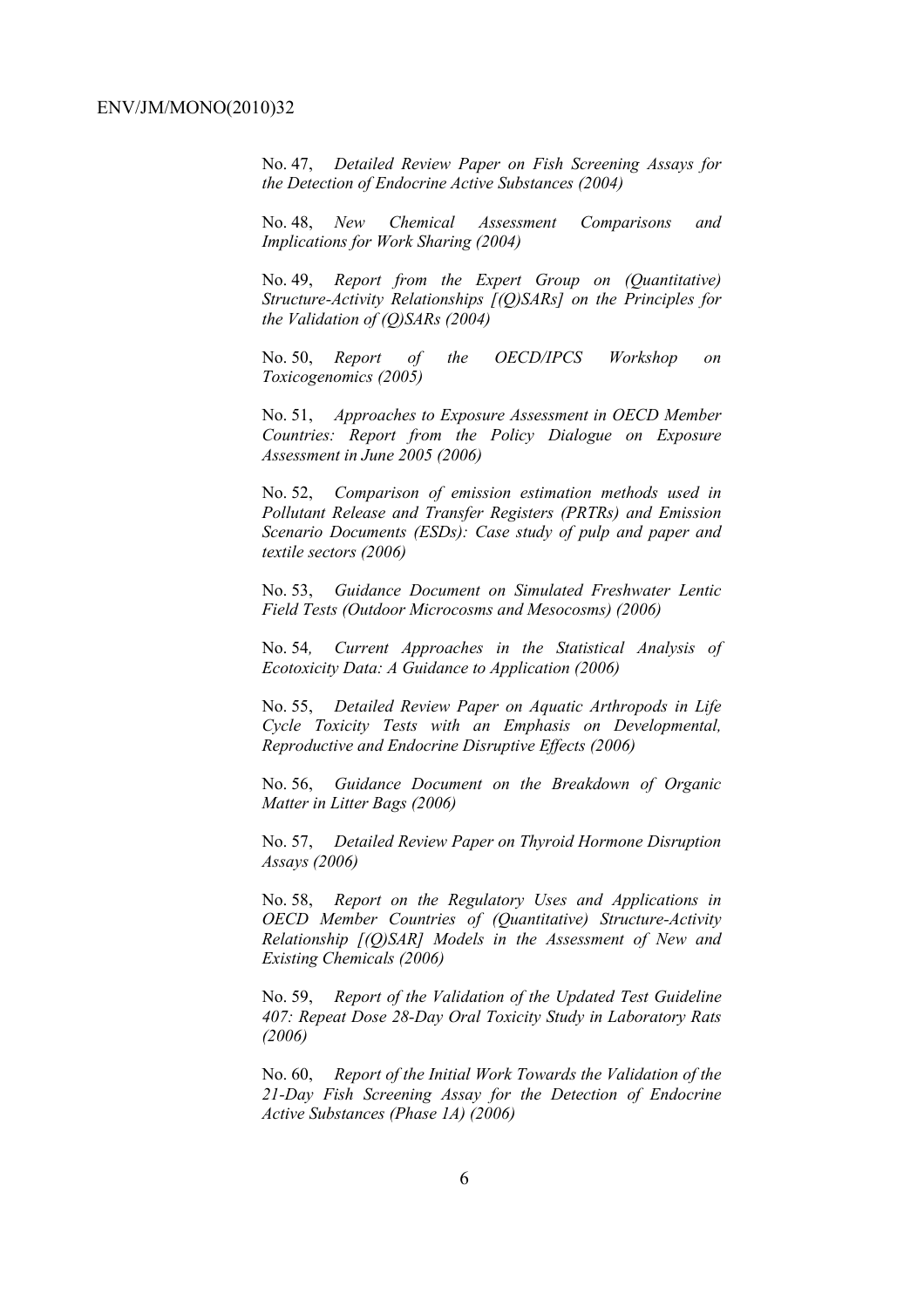No. 61, *Report of the Validation of the 21-Day Fish Screening Assay for the Detection of Endocrine Active Substances (Phase 1B) (2006)* 

No. 62, *Final OECD Report of the Initial Work Towards the Validation of the Rat Hershberger Assay: Phase-1, Androgenic Response to Testosterone Propionate, and Anti-Androgenic Effects of Flutamide (2006)* 

No. 63, *Guidance Document on the Definition of Residue (2006, revised 2009)* 

No. 64, *Guidance Document on Overview of Residue Chemistry Studies (2006, revised 2009)* 

No. 65, *OECD Report of the Initial Work Towards the Validation of the Rodent Utertrophic Assay - Phase 1 (2006)* 

No. 66, *OECD Report of the Validation of the Rodent Uterotrophic Bioassay: Phase 2. Testing of Potent and Weak Oestrogen Agonists by Multiple Laboratories (2006)* 

No. 67, *Additional data supporting the Test Guideline on the Uterotrophic Bioassay in rodents (2007)* 

No. 68, *Summary Report of the Uterotrophic Bioassay Peer Review Panel, including Agreement of the Working Group of the National Coordinators of the Test Guidelines Programme on the follow up of this report (2006)* 

No. 69, *Guidance Document on the Validation of (Quantitative) Structure-Activity Relationship [(Q)SAR] Models (2007)* 

No. 70, *Report on the Preparation of GHS Implementation by the OECD Countries (2007)*

No. 71, *Guidance Document on the Uterotrophic Bioassay - Procedure to Test for Antioestrogenicity (2007)*

No. 72, *Guidance Document on Pesticide Residue Analytical Methods (2007)* 

No. 73, *Report of the Validation of the Rat Hershberger Assay: Phase 3: Coded Testing of Androgen Agonists, Androgen Antagonists and Negative Reference Chemicals by Multiple Laboratories. Surgical Castrate Model Protocol (2007)* 

No. 74, *Detailed Review Paper for Avian Two-generation Toxicity Testing (2007)*

No. 75, *Guidance Document on the Honey Bee (Apis Mellifera L.) Brood test Under Semi-field Conditions (2007)*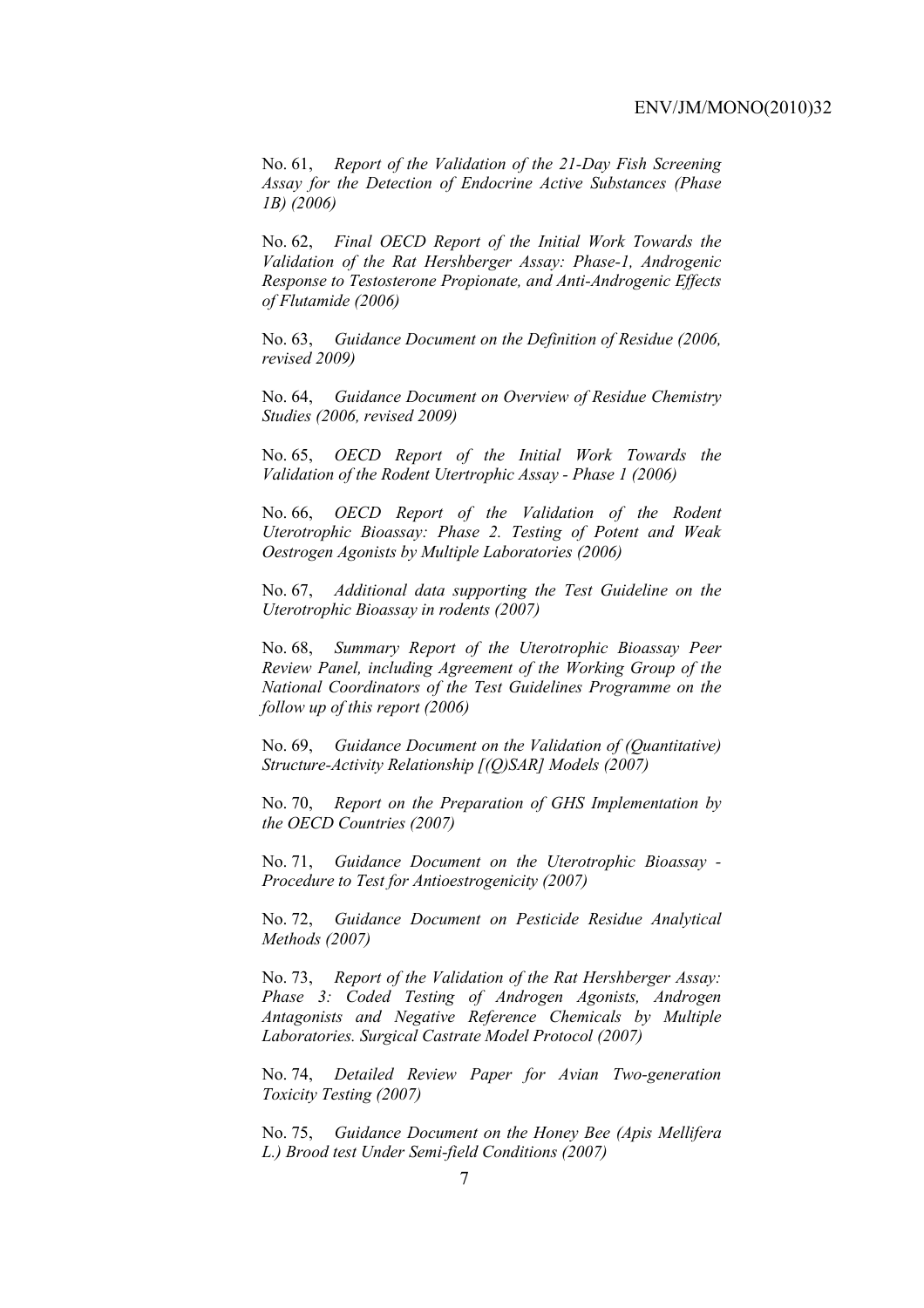No. 76, *Final Report of the Validation of the Amphibian Metamorphosis Assay for the Detection of Thyroid Active Substances: Phase 1 - Optimisation of the Test Protocol (2007)* 

No. 77, *Final Report of the Validation of the Amphibian Metamorphosis Assay: Phase 2 - Multi-chemical Interlaboratory Study (2007)* 

No. 78, *Final Report of the Validation of the 21-day Fish Screening Assay for the Detection of Endocrine Active Substances. Phase 2: Testing Negative Substances (2007)* 

No. 79, *Validation Report of the Full Life-cycle Test with the Harpacticoid Copepods Nitocra Spinipes and Amphiascus Tenuiremis and the Calanoid Copepod Acartia Tonsa - Phase 1 (2007)* 

No. 80, *Guidance on Grouping of Chemicals (2007)* 

No. 81, *Summary Report of the Validation Peer Review for the Updated Test Guideline 407, and Agreement of the Working Group of National Coordinators of the Test Guidelines Programme on the follow-up of this report (2007)* 

No. 82, *Guidance Document on Amphibian Thyroid Histology (2007)* 

No. 83, *Summary Report of the Peer Review Panel on the Stably Transfected Transcriptional Activation Assay for Detecting Estrogenic Activity of Chemicals, and Agreement of the Working Group of the National Coordinators of the Test Guidelines Programme on the Follow-up of this Report (2007)* 

No. 84, *Report on the Workshop on the Application of the GHS Classification Criteria to HPV Chemicals, 5-6 July Bern Switzerland (2007)* 

No. 85, *Report of the Validation Peer Review for the Hershberger Bioassay, and Agreement of the Working Group of the National Coordinators of the Test Guidelines Programme on the Follow-up of this Report (2007)* 

No. 86, *Report of the OECD Validation of the Rodent Hershberger Bioassay: Phase 2: Testing of Androgen Agonists, Androgen Antagonists and a 5 α-Reductase Inhibitor in Dose Response Studies by Multiple Laboratories (2008)*

No. 87, *Report of the Ring Test and Statistical Analysis of Performance of the Guidance on Transformation/Dissolution of Metals and Metal Compounds in Aqueous Media (Transformation/ Dissolution Protocol) (2008)*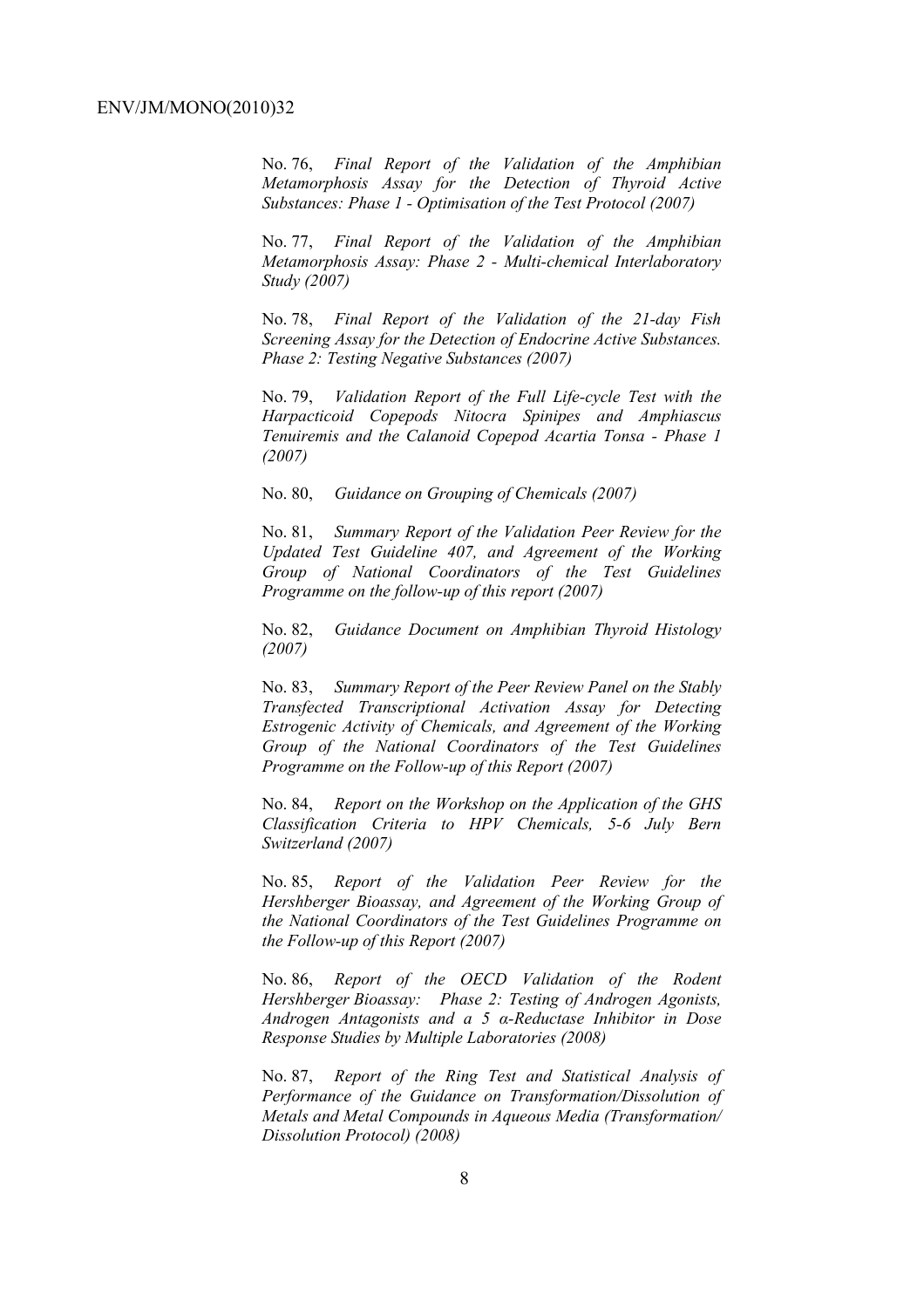No.88 *Workshop on Integrated Approaches to Testing and Assessment (2008)* 

No.89 *Retrospective Performance Assessment of the Test Guideline 426 on Developmental Neurotoxicity (2008)* 

No.90 *Background Review Document on the Rodent Hershberger Bioassay (2008)* 

No.91 *Report of the Validation of the Amphibian Metamorphosis Assay (Phase 3) (2008)* 

No.92 *Report of the Validation Peer Review for the Amphibian Metamorphosis Assay and Agreement of the Working Group of the National Coordinators of the Test Guidelines Programme on the Follow-Up of this Report (2008)* 

No.93 *Report of the Validation of an Enhancement of OECD TG 211: Daphnia Magna Reproduction Test (2008)* 

No.94 *Report of the Validation Peer Review for the 21-Day Fish Endocrine Screening Assay and Agreement of the Working Group of the National Coordinators of the Test Guidelines Programme on the Follow-up of this Report (2008)* 

No.95 *Detailed Review Paper on Fish Life-Cycle Tests (2008)* 

No.96 *Guidance Document on Magnitude of Pesticide Residues in Processed Commodities (2008)* 

No.97 *Detailed Review Paper on the use of Metabolising Systems for In Vitro Testing of Endocrine Disruptors (2008)* 

No. 98 *Considerations Regarding Applicability of the Guidance on Transformation/Dissolution of Metals Compounds in Aqueous Media (Transformation/Dissolution Protocol) (2008)*

No. 99 *Comparison between OECD Test Guidelines and ISO Standards in the Areas of Ecotoxicology and Health Effects (2008)* 

No.100 *Report of the Second Survey on Available Omics Tools (2009)* 

No.101 *Report on the Workshop on Structural Alerts for the OECD (Q)SAR Application Toolbox (2009)* 

No.102 *Guidance Document for using the OECD (Q)SAR Application Toolbox to Develop Chemical Categories According to the OECD Guidance on Grouping of Chemicals (2009)* 

No.103 *Detailed Review Paper on Transgenic Rodent Mutation Assays (2009)*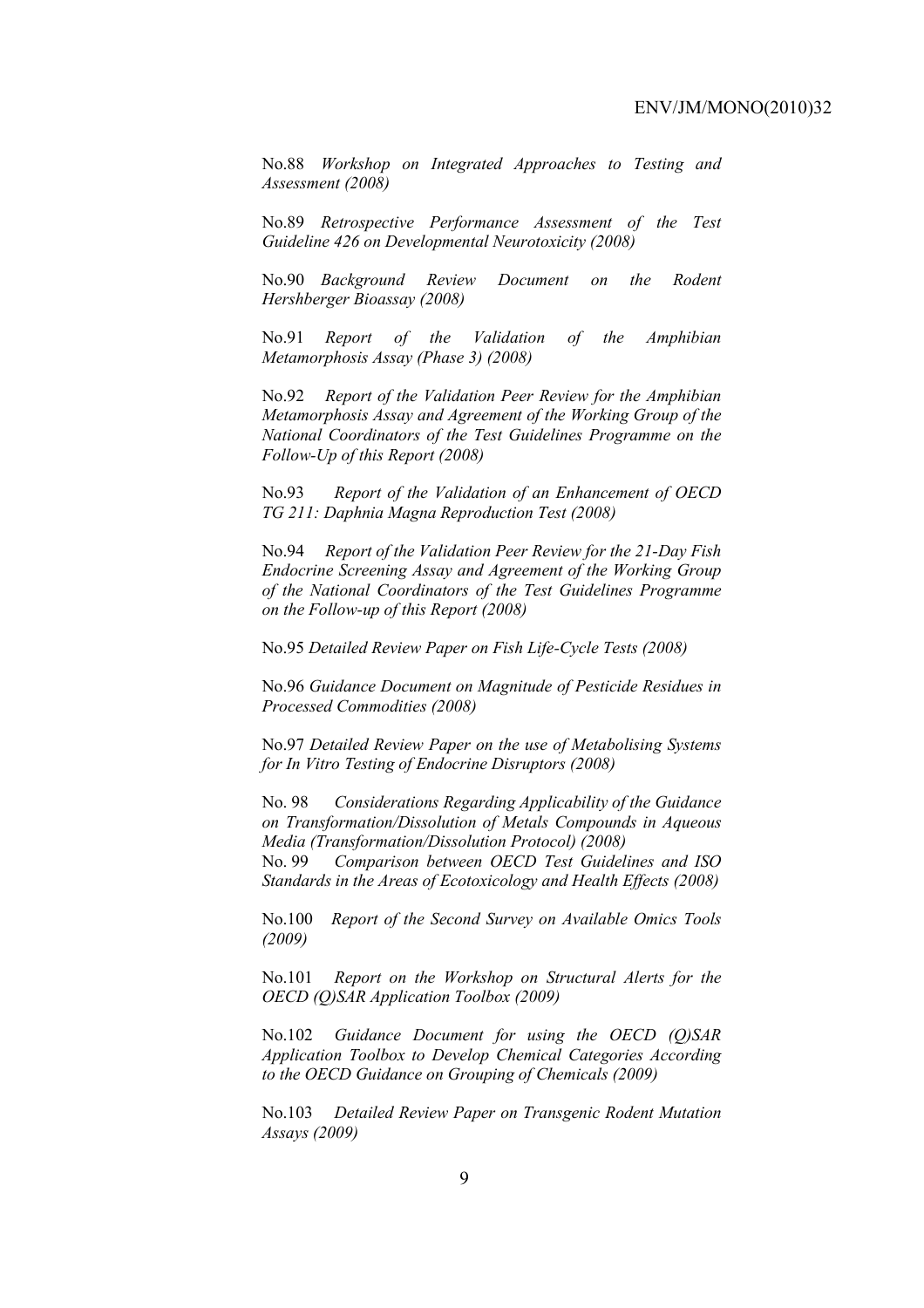No.104 *Performance Assessment: Conparsion of 403 and CxT Protocols via Simulation and for Selected Real Data Sets (2009)* 

No. 105 *Report on Biostatistical Performance Assessment of the draft TG 436 Acute Toxic Class Testing Method for Acute Inhalation Toxicity (2009)* 

*No.106 Guidance Document for Histologic Evaluation of Endocrine and Reproductive Test in Rodents (2009)* 

No.107 *Preservative treated wood to the environment for wood held in storage after treatment and for wooden commodities that are not cover and are not in contact with ground. (2009)* 

No.108 *Report of the validation of the Hershberger Bioassay (weanling model) (2009)* 

No. 109 *Literature review on the 21-Day Fish Assay and the Fish Short-Term Reproduction Assay (2009)* 

No. 110 *Report of the validation peer review for the weanling Hershberger Bioassay and agreement of the working of national coordinators of the test guidelines programme on the follow-up of this report (2009)* 

No. 111 *Report of the Expert Consultation to Evaluate an Estrogen Receptor Binding Affinity Model for Hazard Identification (2009)* 

No. 112 *The 2007 OECD List of High Production Volume Chemicals (2009)* 

No. 113 *Report of The Focus Session On Current And Forthcoming Approaches For Chemical Safety And Animal Welfare (2010)* 

No. 114 *Performance Assessment of Different Cytotoxic and Cytostatic Measures for the In Vitro Micronucleus Test (MNVIT): Summary of results in the collaborative trial (2010)* 

No. 115 *Guidance Document on the Weanling Hershberger Bioassay in Rats: A Short-term Screening Assay for (Anti) Androgenic Properties (2009)* 

No 116 *Guidance Document on the Design and Conduct of Chronic Toxicity and Carcinogenicity Studies, Supporting TG 451, 452 and 453 (2010)* 

No. 118 *Workshop Report on OECD Countries Activities Regarding Testing, Assessment and Management of Endocrine Disrupters Part I and Part II (2010)*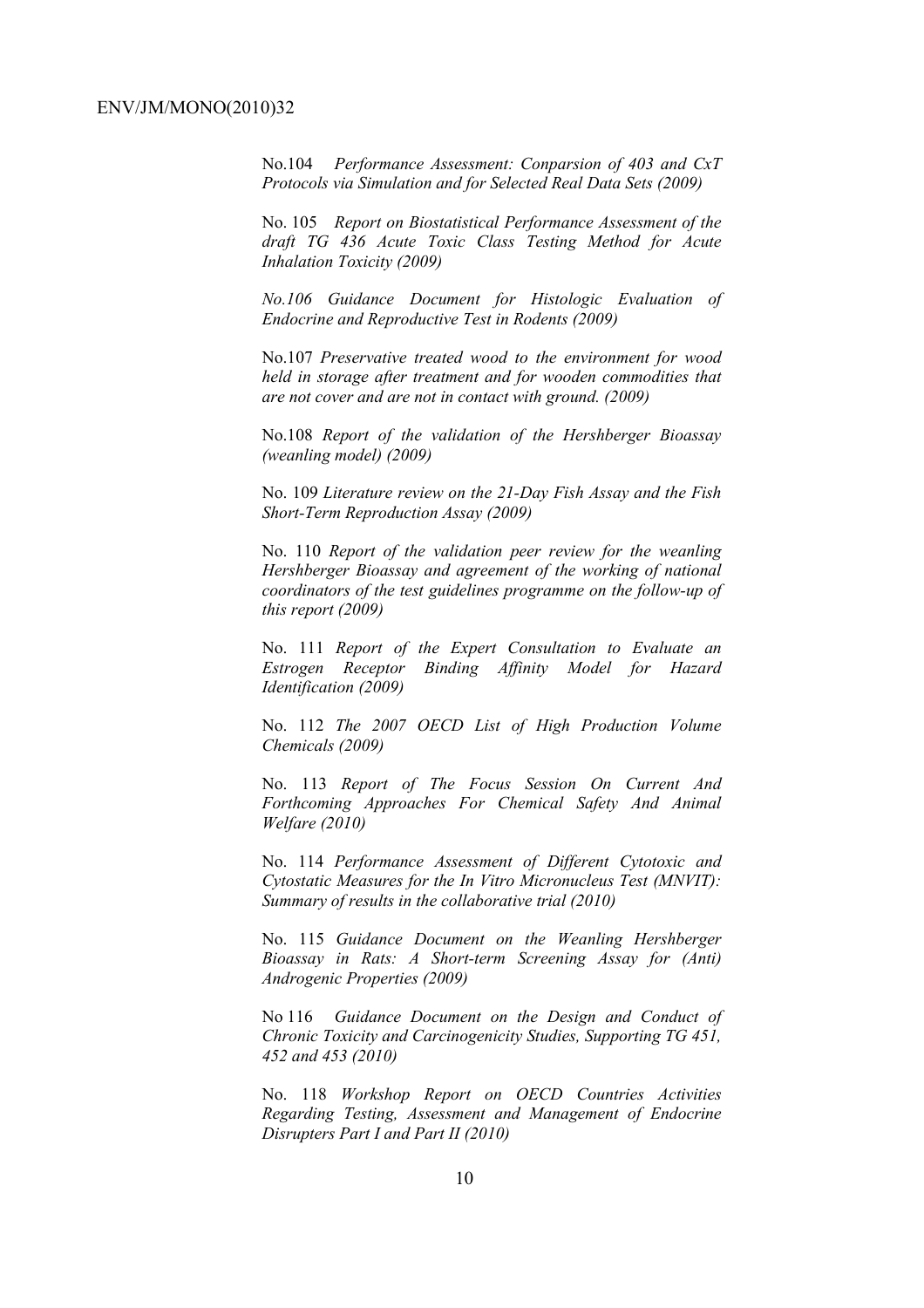No. 119 *Classification and Labelling of chemicals according to the UN Globally Harmonized System: Outcome of the Analysis of Classification of Selected Chemicals listed in Annex III of the Rotterdam Convention (2010)* 

No. 120 *Explanatory Background Document to the OECD Draft Test Guideline on in vitro Skin Irritation Testing (2010)* 

No. 121 *Detailed review paper (DRP) on Molluscs life-cycle Toxicity Testing (2010)* 

No. 122 *Guidance Document on the determination of the Toxicity of a Test Chemical to the Dung Beetle Aphodius Constans (2010)* 

No. 123 *Guidance Document on the Diagnosis of Endocrinerelated Histopathology in Fish Gonads (2010)* 

No. 124 G*uidance for the Derivation of an Acute Reference Dose (2010)* 

No. 125 *Guidance Document on Histopathology for Inhalation Toxicity Studies, Supporting TG 412 (Subacute Inhalation Toxicity: 28-Day) and TG 413 (Subchronic Inhalation Toxicity: 90-Day) (2010)* 

No. 126 S*hort Guidance on the Threshold approach for Acute Fish Toxicity (2010)* 

No. 127 *Peer review report of the validation of the 21-day androgenised female stickleback screening assay (2010)* 

No. 128 *Validation Report of the 21-day Androgenised Female Stickleback Screening Assay (2010)* 

No. 129 Guidance Document on using Cytotoxicity Tests to Estimate Starting Doses for Acute Oral Systemic Toxicity Tests

No.130 *Draft Guidance Document On Using Cytotoxicity Tests To Estimate Starting Doses For Acute Oral Systemic Toxicity Tests (2010)* 

No.131 *Report of the Test Method Validation of Avian Acute Oral Toxicity Test (OECD test guideline 223) (2010)* 

 No.132 *Report of the Multi-Laboratory Validation of the H295R Steroidogenesis Assay to Identify Modulators (2010)* 

No.133 *Peer Review Report for the H295R Cell-Based Assay for Steroidogenesis (2010)*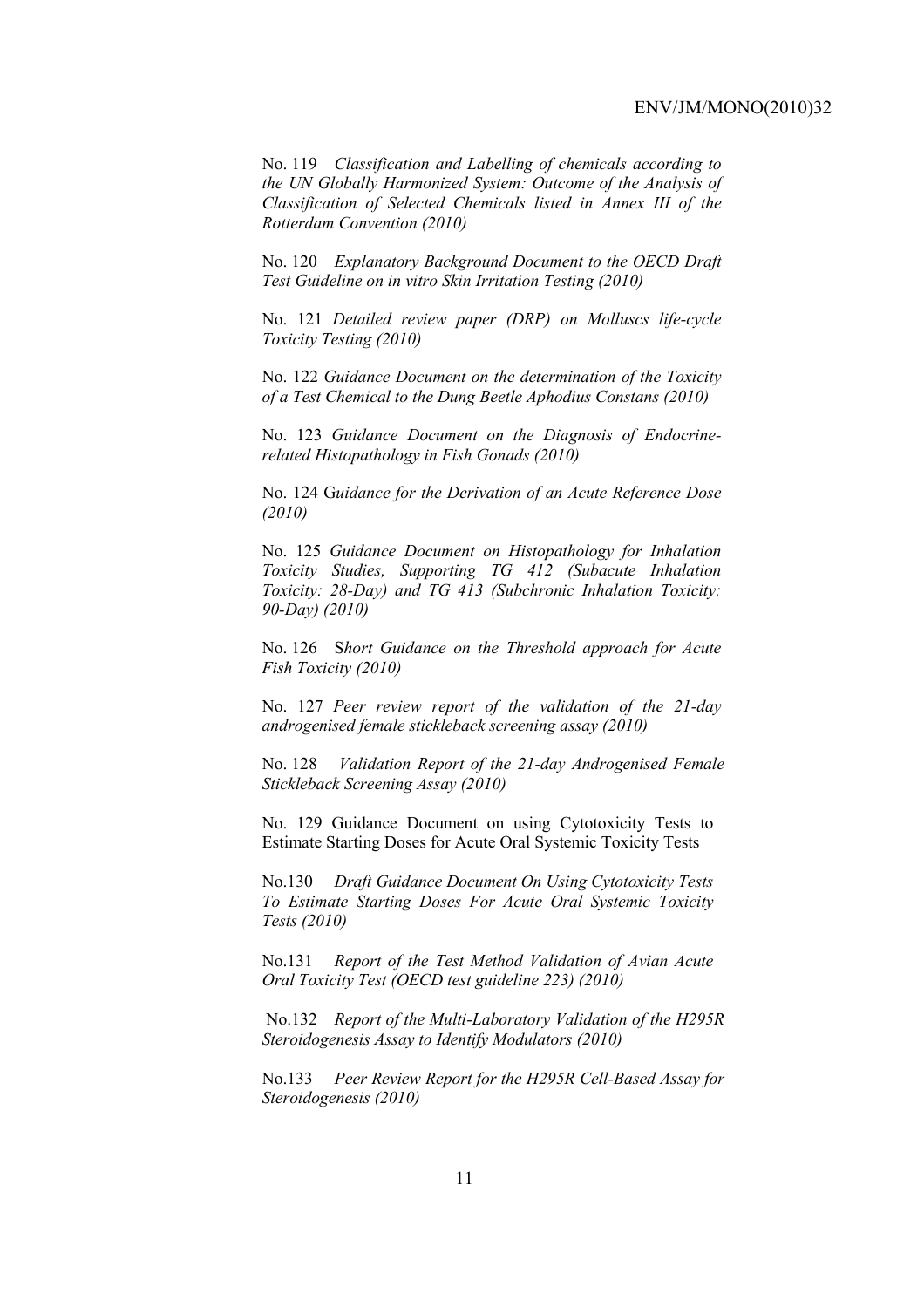### **© OECD 2010**

Applications for permission to reproduce or translate all or part of this material should be made to: Head of Publications Service, RIGHTS@oecd.org, OECD, 2 rue André-Pascal, 75775 Paris Cedex 16, France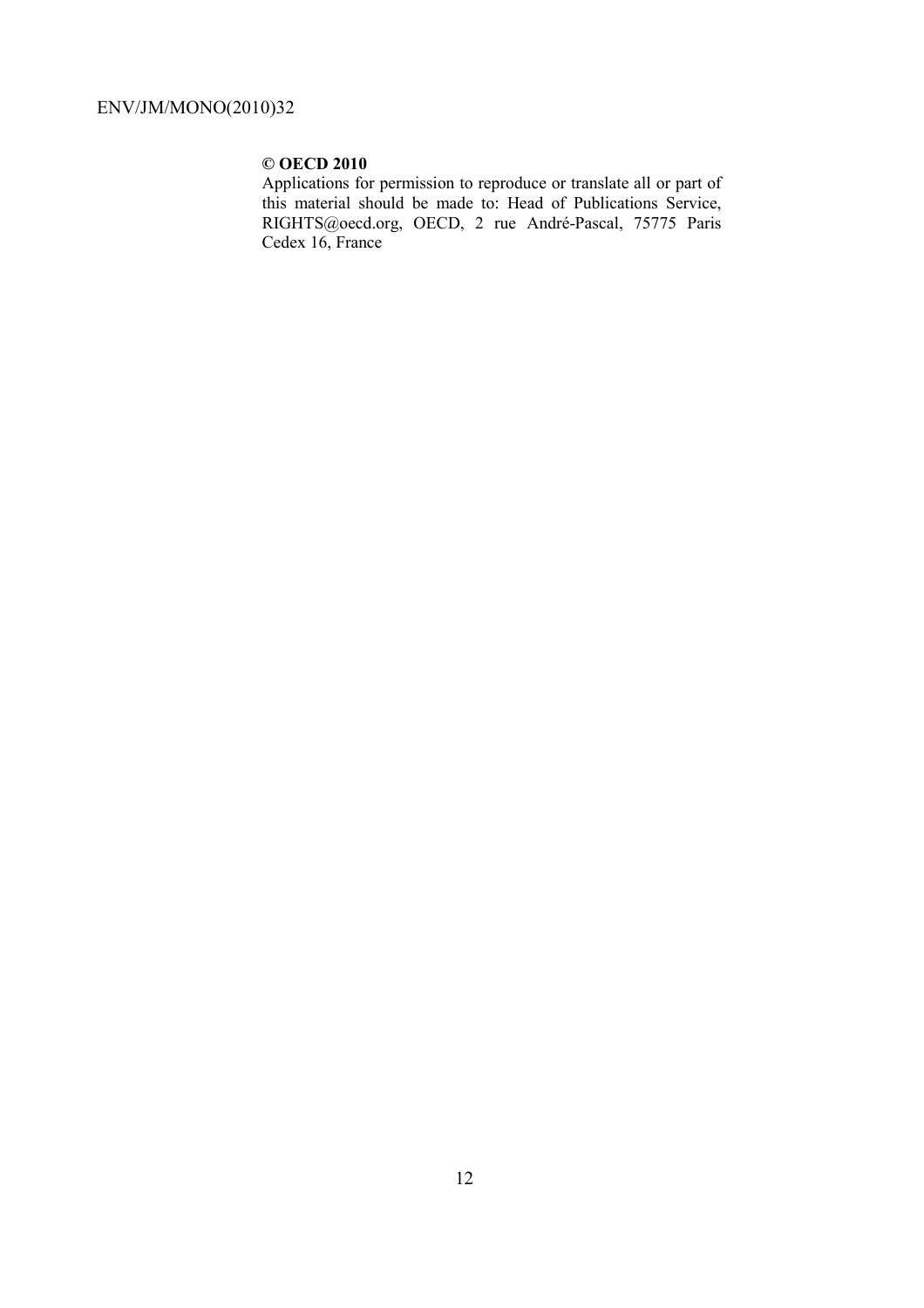### **ABOUT THE OECD**

The Organisation for Economic Co-operation and Development (OECD) is an intergovernmental organisation in which representatives of 31 industrialised countries in North and South America, Europe and the Asia and Pacific region, as well as the European Commission, meet to co-ordinate and harmonise policies, discuss issues of mutual concern, and work together to respond to international problems. Most of the OECD's work is carried out by more than 200 specialised committees and working groups composed of member country delegates. Observers from several countries with special status at the OECD, and from interested international organisations, attend many of the OECD's workshops and other meetings. Committees and working groups are served by the OECD Secretariat, located in Paris, France, which is organised into directorates and divisions.

The Environment, Health and Safety Division publishes free-of-charge documents in ten different series: **Testing and Assessment**; **Good Laboratory Practice and Compliance Monitoring**; **Pesticides and Biocides**; **Risk Management**; **Harmonisation of Regulatory Oversight in Biotechnology**; **Safety of Novel Foods and Feeds; Chemical Accidents; Pollutant Release and Transfer Registers; Emission Scenario Documents;** and **Safety of Manufactured Nanomaterials.** More information about the Environment, Health and Safety Programme and EHS publications is available on the OECD's World Wide Web site (www.oecd.org/ehs/).

*This publication was developed in the IOMC context. The contents do not necessarily reflect the views or stated policies of individual IOMC Participating Organizations.* 

**The Inter-Organisation Programme for the Sound Management of Chemicals (IOMC) was established in 1995 following recommendations made by the 1992 UN Conference on Environment and Development to strengthen co-operation and increase international coordination in the field of chemical safety. The Participating Organisations are FAO, ILO, UNEP, UNIDO, UNITAR, WHO and OECD. The World Bank and UNDP are observers. The purpose of the IOMC is to promote co-ordination of the policies and activities pursued by the**  Participating Organisations, jointly or separately, to achieve the sound management of **chemicals in relation to human health and the environment.**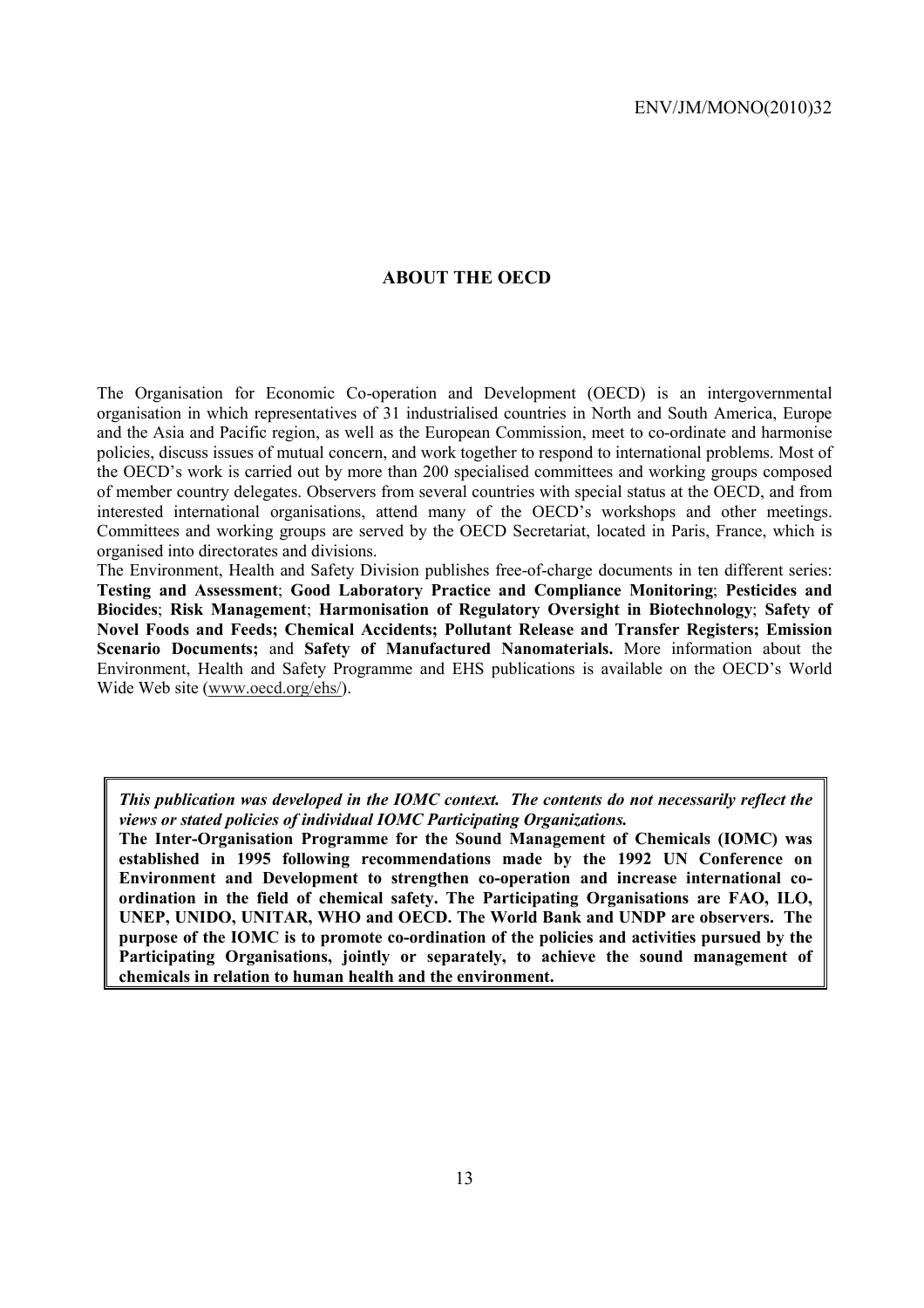**This publication is available electronically, at no charge.** 

**For this and many other Environment, Health and Safety publications, consult the OECD's World Wide Web site (www.oecd.org/ehs/)** 

**or contact:** 

**OECD Environment Directorate, Environment, Health and Safety Division 2 rue André-Pascal 75775 Paris Cedex 16 France** 

**Fax: (33-1) 44 30 61 80** 

**E-mail: ehscont@oecd.org**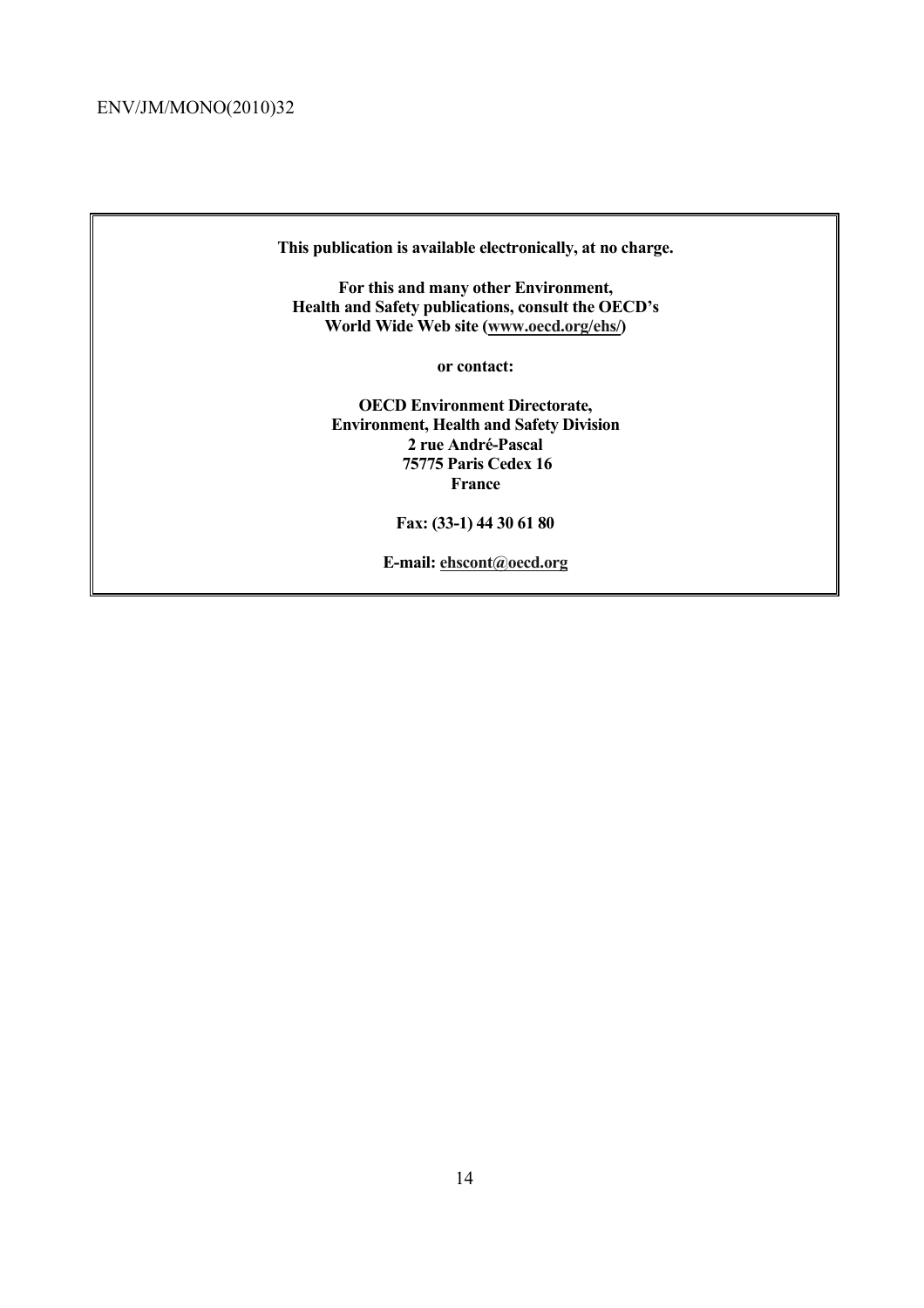### **FOREWORD**

This document presents the peer review panel (PRP) report for the validation of the "*H295R Cell-Based Assay for Steroidogenesis*". The PRP was sponsored by United States (Environmental Protection Agency) and the PRP report and compilation of comments from the peer review have been reviewed by the Validation Management Group for Non-Animal Testing (VMG NA) in November 2009. The compilation of comments from the PRP, and responses agreed by the VMG NA have been attached to the PRP report, as well as the agreement of the Working Group of National Coordinators of the Test Guidelines Programme (WNT) on the follow-up of the peer review panel report.

This document was endorsed at the 22<sup>nd</sup> WNT meeting on 23-25 March 2010. The Joint Meeting of the Chemicals Committee and the Working Party on Chemicals, Pesticides and Biotechnology agreed to its declassification on 19 July 2010.

This document is published under the responsibility of the Joint Meeting of the Chemicals Committee and the Working Party on Chemicals, Pesticides and Biotechnology.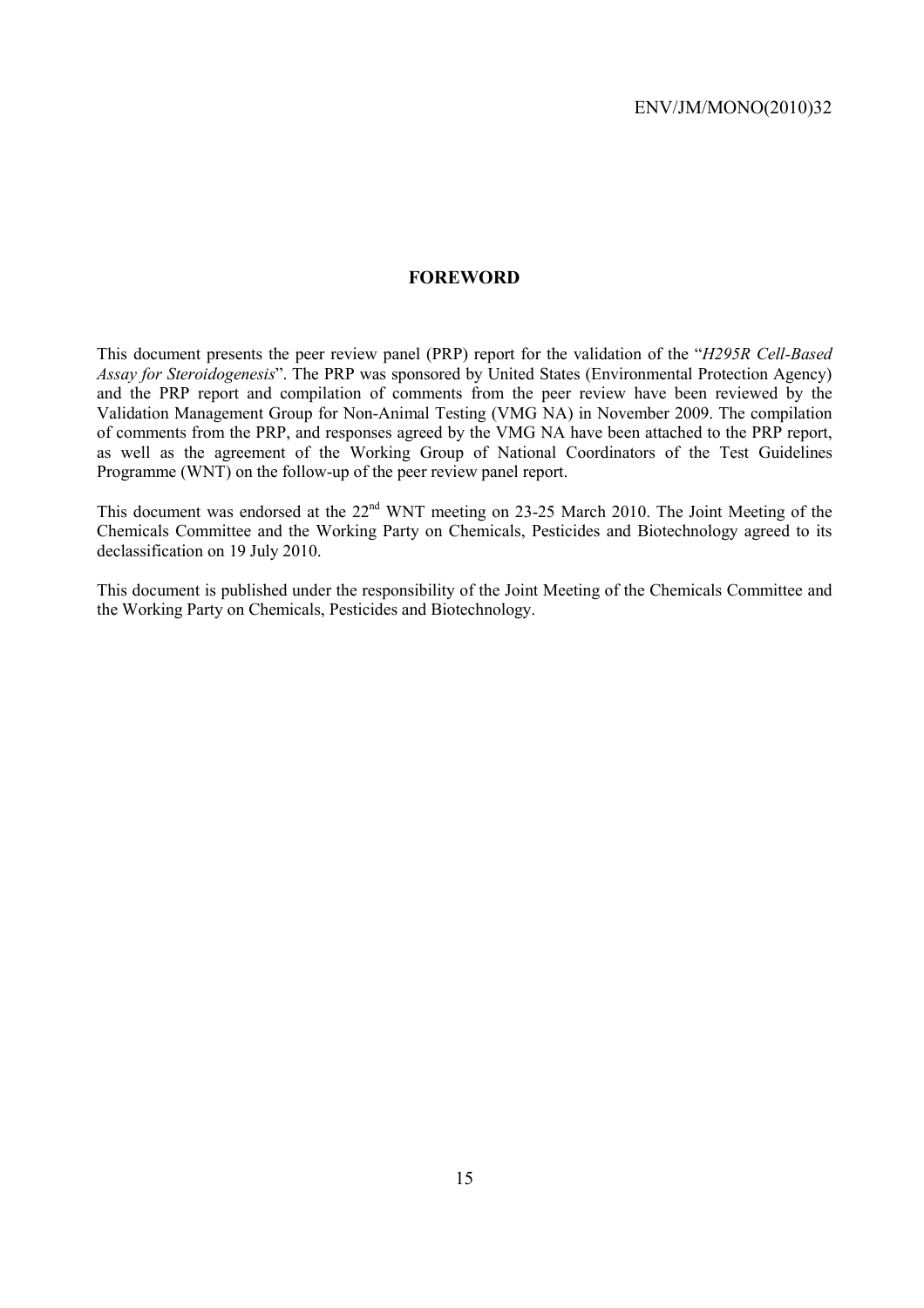### **AGREEMENT OF THE WORKING GROUP OF THE TEST GUIDELINES PROGRAMME ON THE FOLLOW-UP OF THE PEER REVIEW PANEL REPORT**

The peer review report of the validation of the "*H295R Cell-Based Assay for Steroidogenesis*" was submitted to the Working Group of National Coordinators of the Test Guidelines Programme (WNT) on 16 February 2010, for endorsement.

The Validation Management Group for Non-Animal Testing (VMG NA) discussed the H295R peer review report and the responses to comments from the Peer Review Panel, in addition to the proposed changes to the test method protocol and the new data generated after the peer review. The VMG NA agreed that the reliability and relevance of the H295R test method have been demonstrated in accordance with the validation principles of the Guidance Document No. 34.

Considering the above, and also considering the need for test methods for the screening of endocrine disruptors, the WNT agreed to proceed to the development and finalization of the draft OECD Test Guideline for a "*H295R Cell-Based Assay for Steroidogenesis*".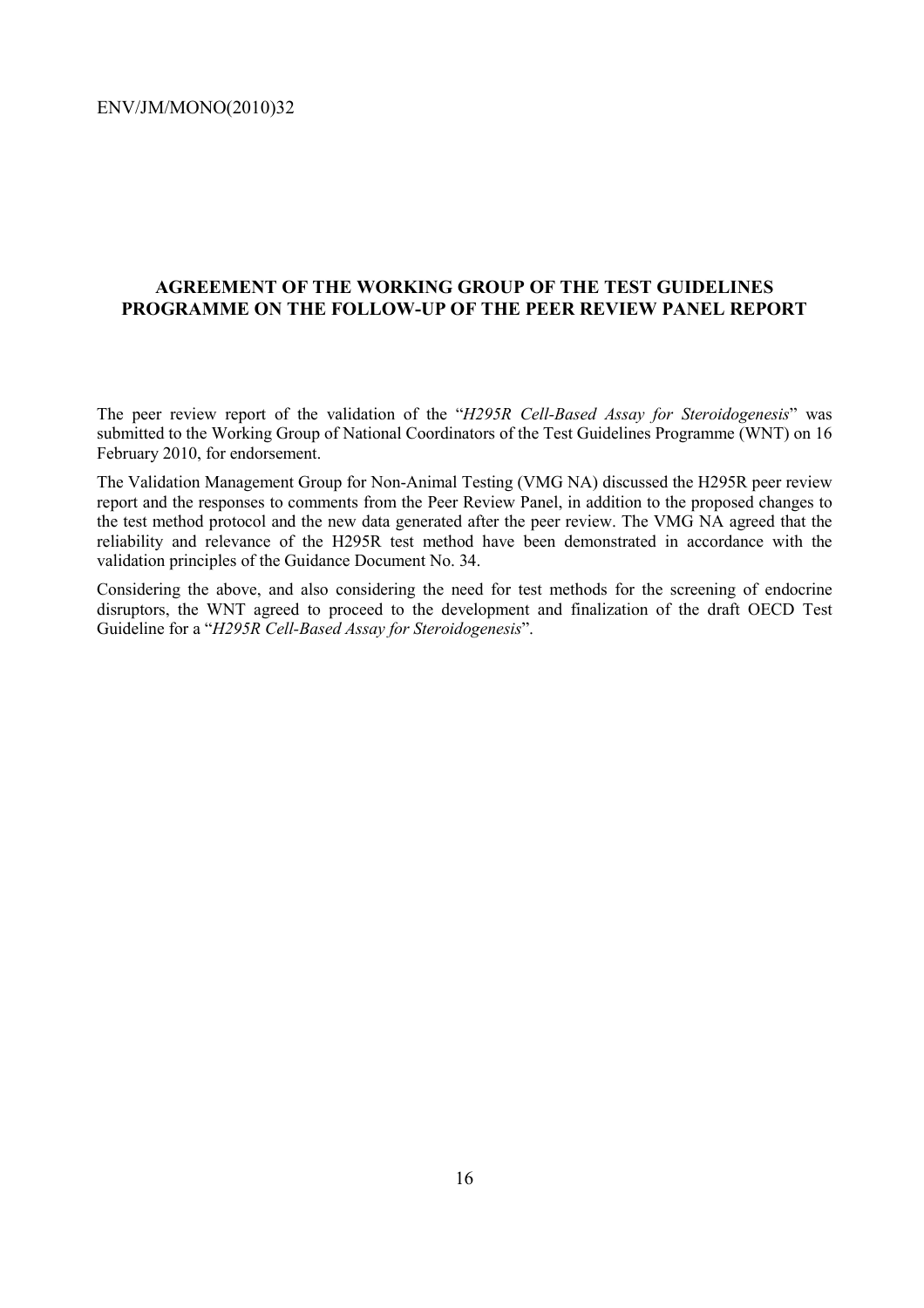### **TABLE OF CONTENTS**

|                                                                                               | Page |
|-----------------------------------------------------------------------------------------------|------|
|                                                                                               |      |
|                                                                                               |      |
| AGREEMENT OF THE WORKING GROUP OF THE TEST GUIDELINES PROGRAMME                               |      |
|                                                                                               |      |
|                                                                                               |      |
|                                                                                               |      |
|                                                                                               |      |
| PEER REVIEW COMMENTS ORGANIZED BY CHARGE QUESTION  24                                         |      |
|                                                                                               |      |
|                                                                                               |      |
| Comments on the Biological and Toxicological Relevance of the Assay as Related to its Stated  |      |
| Purpose                                                                                       | 25   |
| Comments on the Clarity and Conciseness of the Protocol in Describing the Methodology of the  |      |
| Assay such that the Laboratory can a) Comprehend the Objective, b) Conduct the Assay, c)      |      |
| Observe and Measure Prescribed Endpoints, d) Compile and Prepare Data for Statistical         |      |
|                                                                                               |      |
|                                                                                               |      |
|                                                                                               |      |
|                                                                                               |      |
|                                                                                               |      |
|                                                                                               |      |
| Comments on Whether the Strengths and/or Limitations of the Assay Have Been Adequately        |      |
| Addressed                                                                                     |      |
| Comments on the Impacts of the Choice of a) Test Substances, b) Analytical Methods, and c)    |      |
|                                                                                               |      |
| Comments on Repeatability and Reproducibility of the Results Obtained with the Assay,         |      |
| Considering the Variability Inherent in the Biological and Chemical Test Methods 34           |      |
| Comments on Whether the Appropriate Parameters were Selected and Reasonable Values were       |      |
| Chosen to Ensure Proper Performance of the Assay, with Respect to the Performance Criteria 35 |      |
| Comments on Whether the Data Interpretation Criteria are Clear, Comprehensive, and            |      |
|                                                                                               |      |
| Please Comment on the Overall Utility of the Assay as a Screening Tool in the EDSP Tier 1     |      |
| <b>Battery</b>                                                                                |      |
|                                                                                               |      |
|                                                                                               |      |
|                                                                                               |      |
|                                                                                               |      |
|                                                                                               |      |
|                                                                                               |      |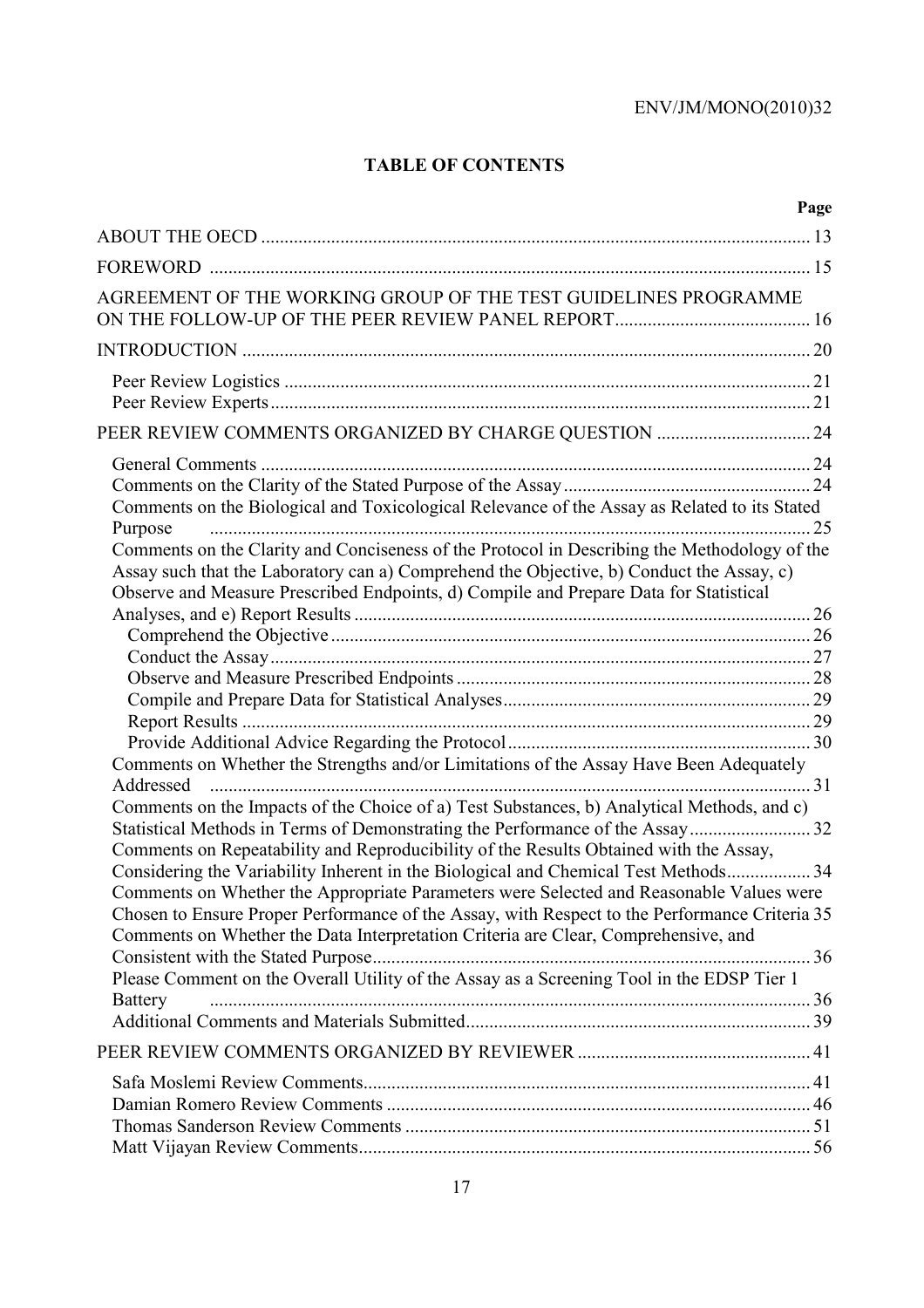| CHARGE TO PEER REVIEWERS FOR INDEPENDENT PEER REVIEW OF THE H295R<br>CELL-BASED ASSAY FOR STEROIDOGENESIS AS A POTENTIAL SCREEN IN THE |  |
|----------------------------------------------------------------------------------------------------------------------------------------|--|
| ENDOCRINE DISRUPTOR SCREENING PROGRAM (EDSP) TIER-1 BATTERY 61                                                                         |  |
|                                                                                                                                        |  |
|                                                                                                                                        |  |
|                                                                                                                                        |  |
|                                                                                                                                        |  |
|                                                                                                                                        |  |
| Responses to Peer Review Panel Comments on the H295R Steroidogenesis Assay, as approved                                                |  |
|                                                                                                                                        |  |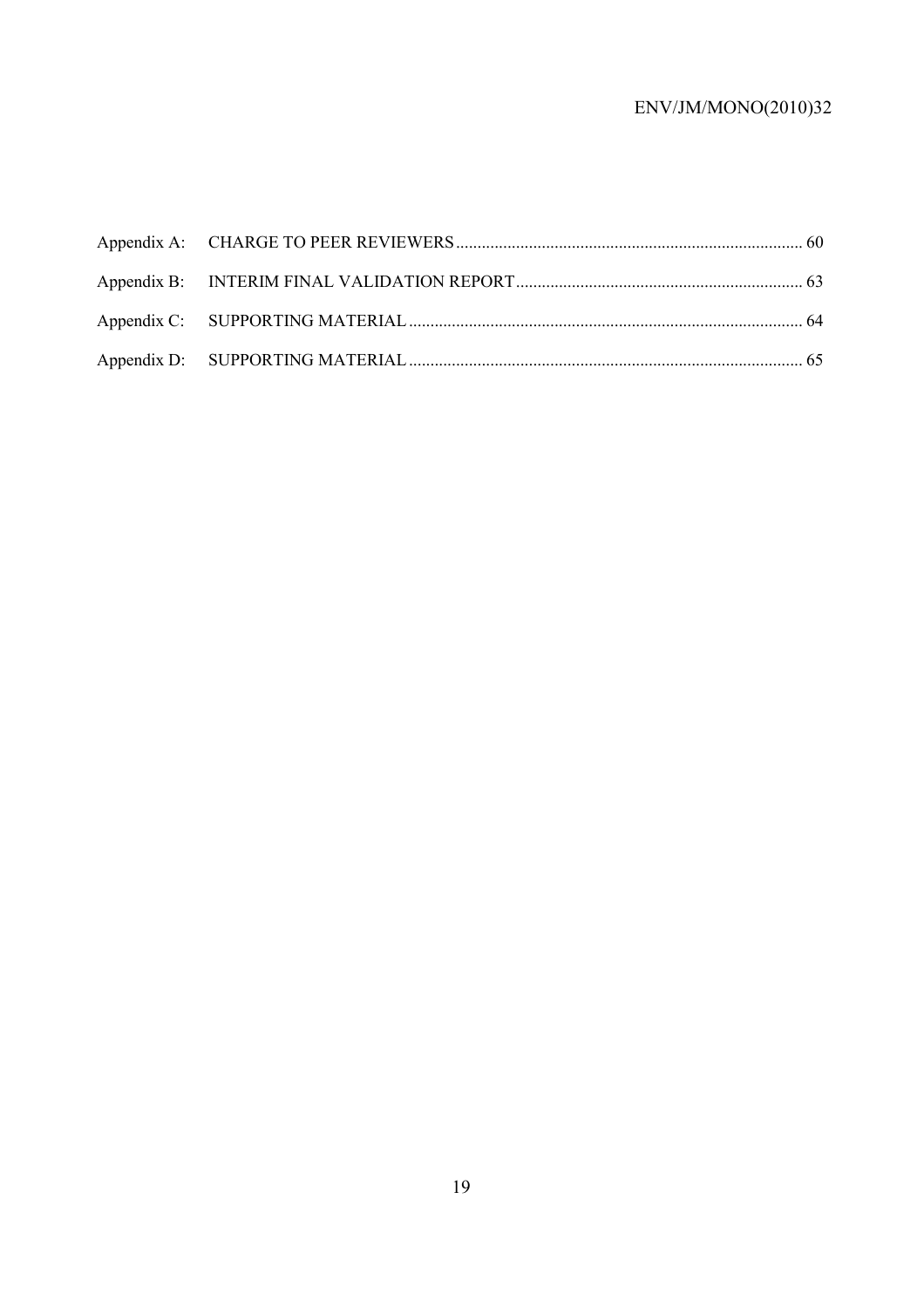### **INTRODUCTION**

 In 1996, Congress passed the Food Quality Protection Act (FQPA) and amendments to the Safe Drinking Water Act (SDWA), which requires EPA to:

"…develop a screening program, using appropriate validated test systems and other scientifically relevant information, to determine whether certain substances may have an effect in humans that is similar to an effect produced by naturally occurring estrogen, or other such endocrine effect as the Administrator may designate."

 To assist the Agency in developing a pragmatic, scientifically defensible endocrine disruptor screening and testing strategy, the Agency convened the Endocrine Disruptor Screening and Testing Advisory Committee (EDSTAC). Using EDSTAC (1998) recommendations as a starting point, EPA proposed an Endocrine Disruptor Screening Program (EDSP) consisting of a two-tier screening/testing program with in vitro and in vivo assays. Tier 1 screening assays will identify substances that have the potential to interact with the estrogen, androgen, or thyroid hormone systems using a battery of relatively short-term screening assays. The purpose of Tier 2 tests is to identify and establish a doseresponse relationship for any adverse effects that might result from the interactions identified through the Tier 1 assays. The Tier 2 tests are multi-generational assays that will provide the Agency with more definitive testing data.

 One of the test systems recommended by the EDSTAC was the sliced testes assay. Its purpose in the Tier-1 battery was to provide a sensitive in vitro assay to detect chemicals that may affect the endocrine system by inhibiting the enzymes responsible for the inhibition of enzymes in the steroid hormone synthesis pathway. After encountering two substantial issues with the standardization of the sliced testes assay—high variability and the inability to distinguish general cytotoxicity from Leydig cell toxicity—EPA abandoned the sliced testes assay in favor of the H295R. The H295R assay offered a number of substantial advantages over the sliced testes assay and other cell-based assays. Like other cellbased assays it does not use animal tissue and is capable of detecting inducers as well as enzyme inhibitors. Unlike the other cell-based assays, it contains all of the enzymes of the steroidogenic pathway.

 Although peer review of the steroidogenesis assay was performed on an individual basis (i.e., its strengths and limitations evaluated as a stand alone assay), it is noted that the steroidogenesis assay, along with a number of other in vitro and in vivo assays, will potentially constitute a battery of complementary screening assays. A weight-of–evidence approach is also expected to be used among assays within the Tier-1 battery to determine whether a chemical substance has a positive or negative effect on the estrogen, androgen or thyroid hormonal systems. The Federal Insecticide, Fungicide, and Rodenticide Act (FIFRA) Scientific Advisory Panel (SAP) has already conducted a peer review of the EPA's recommendations for the Tier-1 battery. The steroidogenesis assay was one of the assays recommended by EPA contingent upon satisfactory validation and peer review of the assay.

 The purpose of this peer review was to review and comment on the steroidogenesis assay for use within the EDSP to detect chemicals that may affect the endocrine system by inhibiting the enzymes responsible for the inhibition of enzymes in the steroid hormone synthesis pathway. Unlike other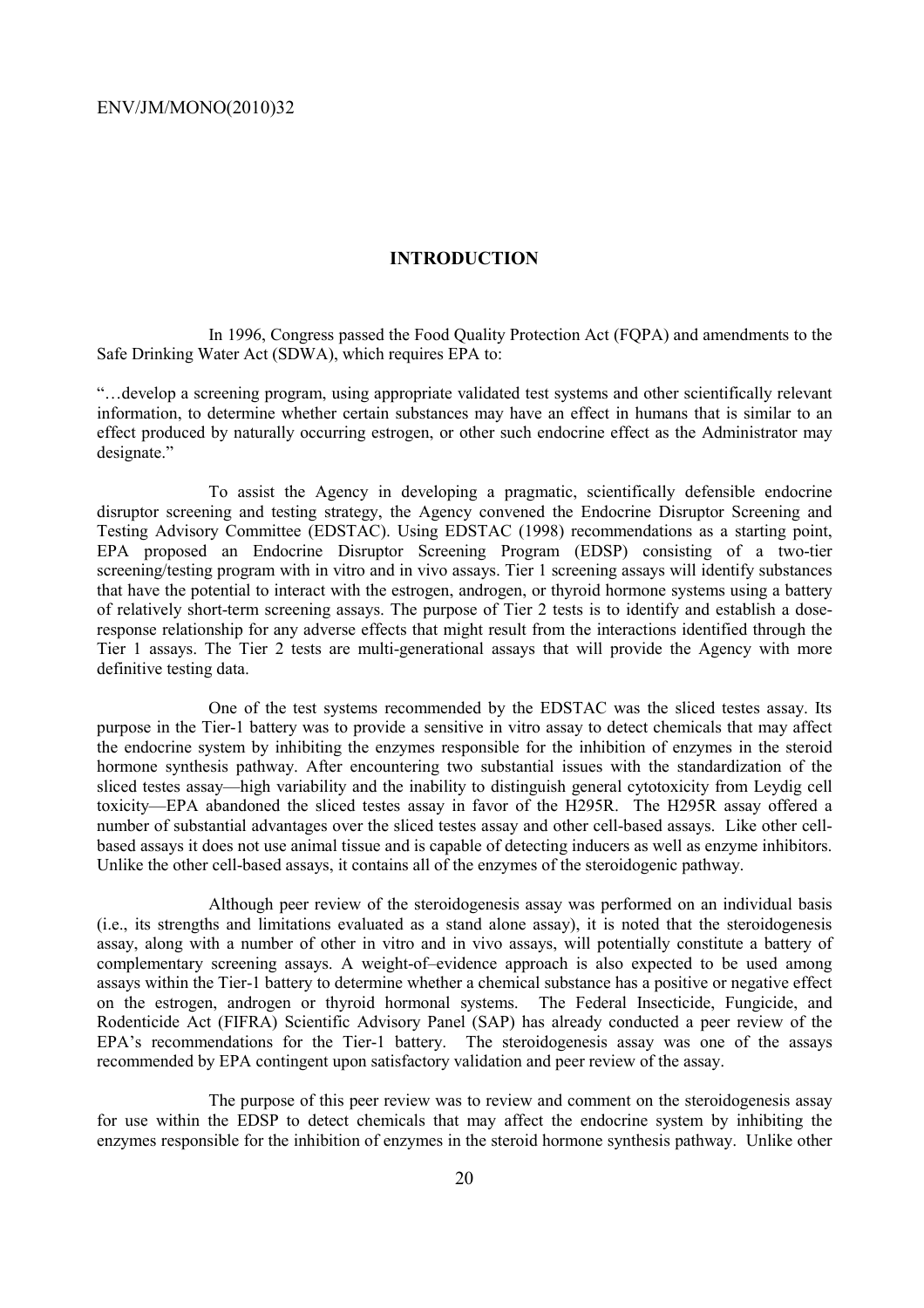peer reviews, EPA did not have time to produce an Integrated Summary Report (ISR); therefore, peer reviewers were asked to focus on the Interim Final Validation Report and to a lesser extent on the prevalidation reports for conducting this review.

 The remainder of this report is comprised of the **unedited** written comments submitted to ERG by the peer reviewers in response to the peer review charge (see Appendix A). Section 2.0 presents peer review comments organized by charge question, and Section 3.0 presents peer review comments organized by peer review expert. The Interim Final Validation Report is presented in Appendix B and additional supporting materials are included in Appendix C.

 The final peer review record for the steroidogenesis assay will include this peer review report consisting of the peer review comments, as well as documentation indicating how peer review comments were addressed by EPA, and the final EPA work product.

### **Peer Review Logistics**

 ERG initiated the peer review for the steroidogenesis assay on April 30, 2008. ERG held a pre-briefing conference call on May 15, 2008 to provide the peer reviewers with an opportunity to ask questions or receive clarification on the review materials or charge and to review the deliverable deadlines. Peer review comments were due to ERG on or before June 4, 2008.

### **Peer Review Experts**

 ERG researched potential reviewers through its proprietary consultant database; via Internet searches as needed; and by reviewing past files for related peer reviews or other tasks to identify potential candidates. ERG also considered several experts suggested by EPA. ERG contacted candidates to ascertain their qualifications, availability and interest in performing the work, and their conflict-of-interest (COI) status. ERG reviewed selected resumes, conflict-of-interest forms, and availability information to select a panel of experts that were qualified to conduct the review. ERG submitted a list of candidate reviewers to EPA to either (1) confirm that the candidates identified met the selection criteria (i.e., specific expertise required to conduct the assay) and that there were no COI concerns, or (2) provide comments back to ERG on any concerns regarding COI or reviewer expertise. If the latter, ERG considered EPA's concerns and as appropriate proposed substitute candidate(s). ERG then selected the five individuals who ERG determined to be the most qualified and available reviewers to conduct the peer review.

 Following initiation of the review, one of the five selected reviewers indicated they would no longer be able to conduct the review due to availability constraints. ERG initially began efforts to identify a replacement reviewer; however, after discussions with EPA, it was determined that the four remaining reviewers provided the breadth of expertise required to provide EPA with adequate feedback. Therefore, a replacement reviewer was not identified.

below.

A list of the peer reviewers and a brief description of their qualifications is provided

• *Safa Moslemi, Ph.D.*, is currently an Assistant Professor in Biochemistry at the University of Caen, a researcher in the Biochemistry and Molecular Biology Laboratory studying estrogens and reproduction, and a researcher in the Extra- cellular Matrix and Pathology Laboratory at the Institut de Biologie Fondamentale et Appliquée (I.B.F.A.). He received his Ph.D. in 1993 from Ecole Nationale Supérieure des Industries Agricoles et Alimentaires (E.N.S.I.A), and in 1998 a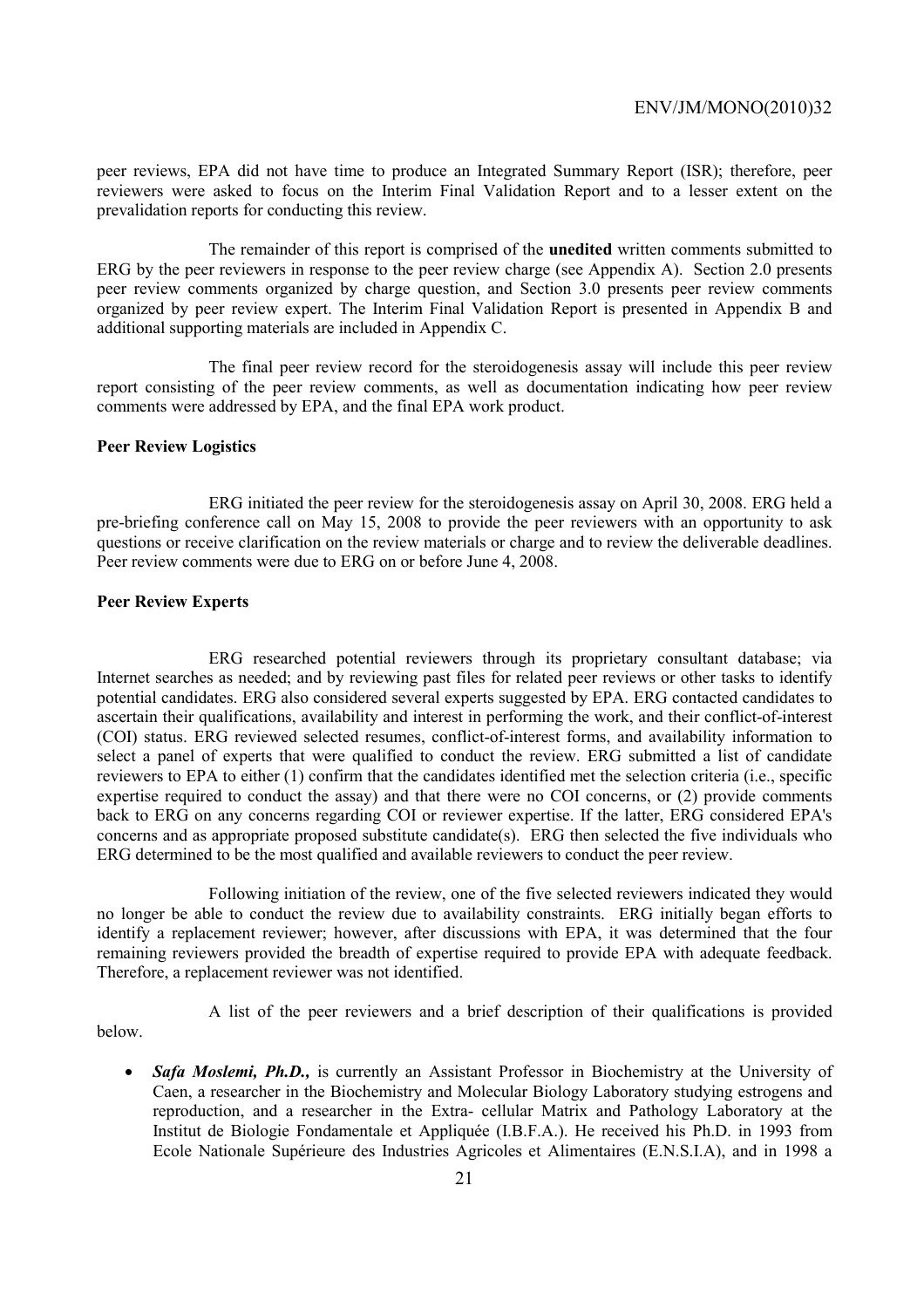diploma of the capacity for research management from University of Caen, France. Dr. Moslemi's research domains include purification, characterization and cloning of equine aromatase; analysis and quantification of sexual steroids in the physiological medium; development of non-steroidal inhibitors against aromatase; evaluation of xenobiotics as endocrine disruptors using different in vitro models; and the role of estrogen and their receptors on the biomarkers expression in differentiated and dedifferentiated chondrocytes.

- *Damian Romero, Ph.D.*, is currently an Assistant Professor in the department of Biochemistry at the University of Mississippi Medical Center. He received his PhD degree in Molecular Biology at the University of Buenos Aires, Argentina in 2000. Dr. Romero received his post-doctoral training in the Departments of Medicine, and Physiology and Biophysics at the University of Mississippi Medical Center. For the past 15 years, his research has focused in the molecular mechanisms that regulate mineralocorticoid biosynthesis by adrenal and extra-adrenal tissues. Dr. Romero is a member of professional societies such as the Endocrine Society, American Physiological Society and American Heart Association. Dr. Romero reviews manuscripts for multiple peer-reviewed journals and is a member of the IACUC committee for the G.V. Montgomery VA Medical Center. Dr. Romero has published multiple peer-reviewed articles in journals such as *Endocrinology, Journal of Endocrinology, Physiological Genomics, American Journal of Physiology, Journal of Steroid Biochemistry and Molecular Biology, Molecular Reproduction and Development, Molecular and Cellular Endocrinology, Steroids,* etc.
- *Thomas Sanderson, Ph.D.,* obtained his bachelors degree (BSc 1989) from the Faculty of Chemistry and Pharmacochemistry, Free University of Amsterdam, the Netherlands. He went on to complete a PhD degree (PhD 1994) in Pharmacology and Toxicology at the Faculty of Pharmaceutical Sciences, University of British Columbia, Vancouver, BC, Canada. His doctoral research focused on the toxic effects of dioxins and PCBs on various wild and domestic avian species. This avian toxicology work was continued during his postdoctoral research training (1994- 1996) at the National Food Safety and Toxicology Centre at Michigan State University, MI, USA. It is here that his research interests turned towards endocrine disruption and steroid hormone synthesis and metabolism. During his assistant professorship (1997-2005) at the Institute for Risk Assessment Sciences, University of Utrecht, the Netherlands, he established a research program to study the effects of xenobiotics on the steroid biosynthesis pathway in humans and wildlife. Key research accomplishments are the identification of aromatase, the enzyme responsible for the conversion of androgens to estrogens, as an important target for endocrine disrupters. His work demonstrated that induction or inhibition of aromatase activity or expression by various pesticides, medicinal drugs and naturally occurring phytochemicals posed an alternate non-receptor mediated mechanism by which chemicals can cause pro- or antiestrogenic/androgenic effects in humans and wildlife. As associate professor (2005) at the Institut Armand-Frappier in Montréal, QC, Canada, Thomas Sanderson is focusing his research on the effects of chemicals on the regulation of expression and catalytic activity of several key enzymes involved in the biosynthesis of potent steroid hormones, such as aromatase, steroid 5-alpha reductase and steroid 17-alphahydroxylase/17-20-lyase.
- *Matt Vijayan, Ph.D.*, is a Professor and University Research Chair in the Department of Biology at the University of Waterloo. The focus of Dr. Vijayan's laboratory is elucidating the molecular and biochemical strategies involved in allowing animals to cope with stress, including the mechanism(s) of action of endocrine disruptors. Using fish as a model, studies are aimed at understanding the mechanisms of action of endogenous (stress hormones) and exogenous (xenobiotics) signals on the cellular stress response process. Dr. Vijayan's research includes characterization of the stress axis and its modulation by contaminants, including glucocorticoid biosynthesis, receptor (GR) dynamics and GR signaling pathways as well as feedback regulation of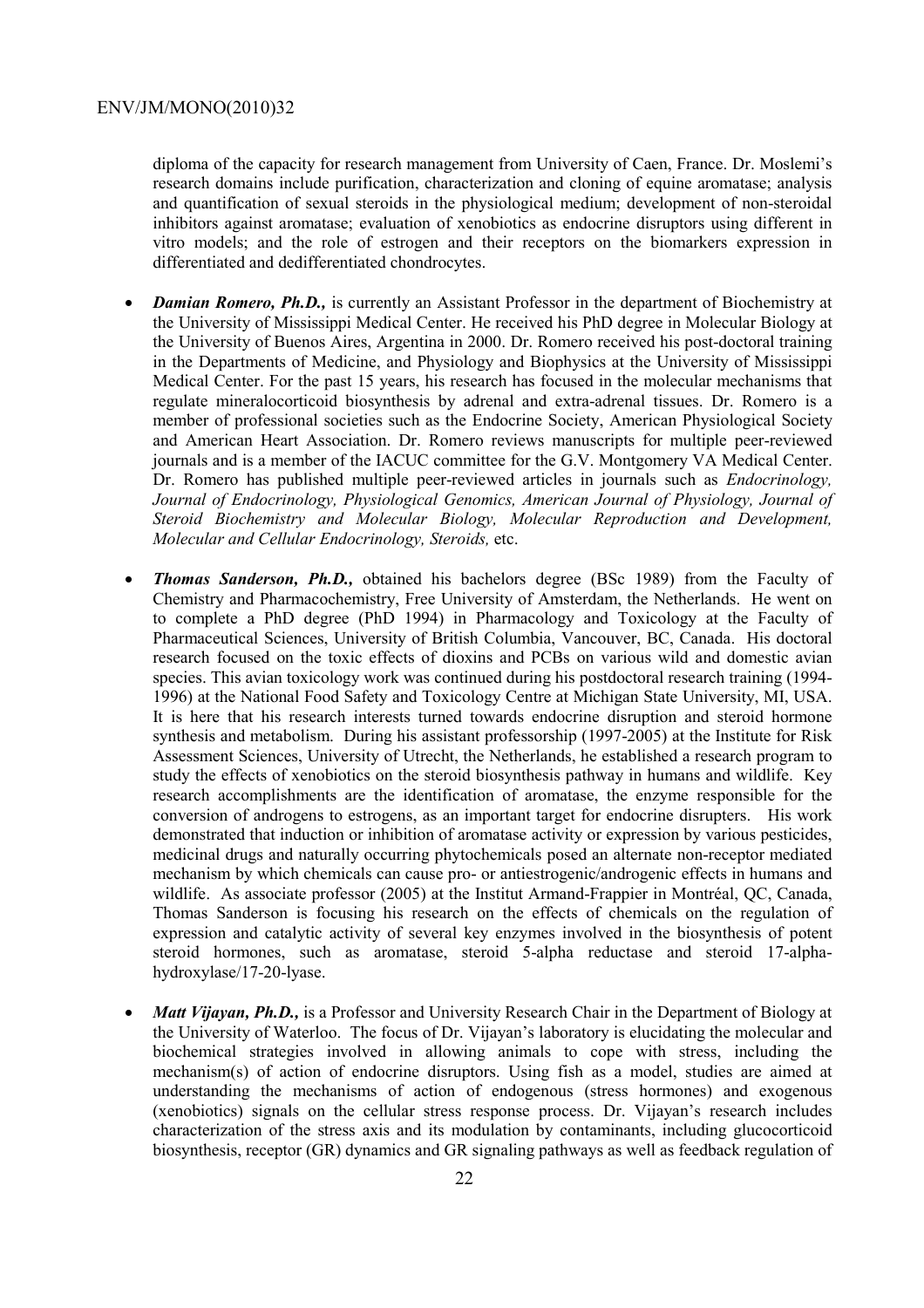cortisol in circulation. His research also utilizes functional genomics and proteomics approaches to identify stressor-specific and stressor-non-specific regulatory networks that are involved in stress adaptation. Dr. Vijayan has developed a rainbow trout-specific low density targeted cDNA microarray  $(\sim 210$  genes) for characterizing the functional basis of gene expression patterns seen with stressors, including endocrine disruptors.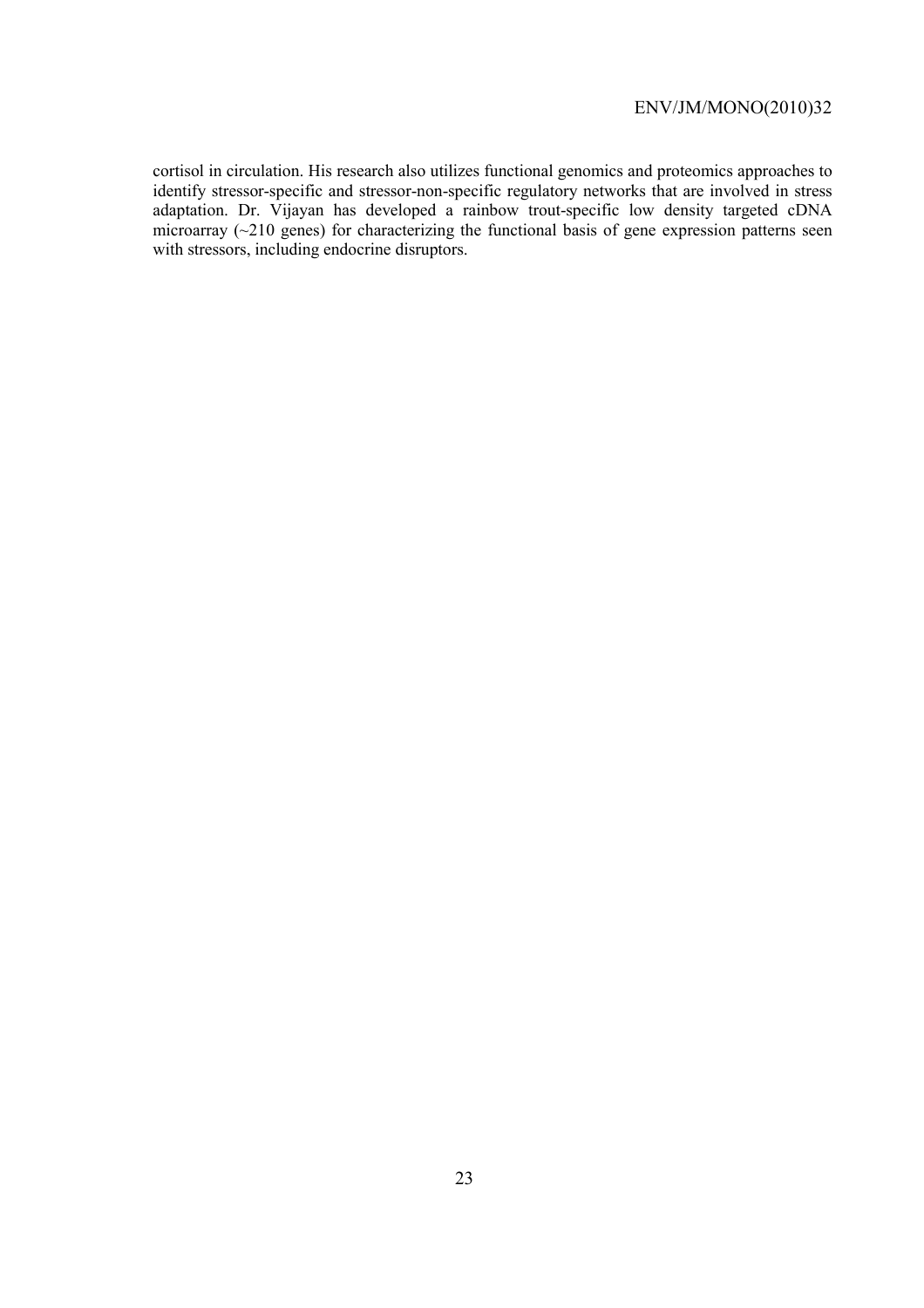### **PEER REVIEW COMMENTS ORGANIZED BY CHARGE QUESTION**

 Peer review comments received for the steroidogenesis assay are presented in the subsections below and are organized by charge question (see Appendix A). Peer review comments are presented in full, unedited text as received from each reviewer.

### **General Comments**

**Safa Moslemi:** This report « Multi-Laboratory validation of the H295R Steroidogenesis Assay to identify modulators of testosterone and estradiol production » aimed to develop and standardize of the assay as a screen of steroidogenesis using H295R cell line to identify chemicals that act as endocrine disruptors. You find here after the answers and comments to the charge questions.

### **Comments on the Clarity of the Stated Purpose of the Assay**

**Safa Moslemi:** Yes. The steroidogenic screen assay consist to detect any natural and human-made substance that would disrupt endogenous estrogens and/or androgens production. In this way, the assay will complement the other Tier 1 assays which aim to identify xenobiotics that could be classified as endocrine disruptors of both human and wildlife. The use of H295R cell line present several advantages making this model unique when compared with other models. Besides its availability, this model allows the detection of both increases and decreases in the production of testosterone (T) and estradiol (E2) in the presence of chemicals, and to follow the direct potential impact of a chemical on cell viability/cytotoxicity. Furthermore, H295R cells express a wide range of steroidogenic enzymes found in the adult adrenal cortex and the gonads, including those required to produce, cholesterol, mineralocorticoids, glucocorticoids, androgens and estrogens. Thus, this cell line enable the research of any target site within the steroidogenic pathway downstream of cholesterol in addition to T and E2 investigated in this work.

**Damian Romero:** The stated purpose of the assay is "The steroidogenic assay is intended to identify xenobiotics that have as their target site(s) the endogenous components that comprise the intracellular biochemical pathway beginning with the sequence of reactions occurring after the receptor, up through and including the production of the terminal steroid hormones, i.e. testosterone (males) and estradiol/estrone (females)" (page 16). Although it is clear in general terms, it could be improved in the following structures: 1. ""...the endogenous components..." it could be replaced with "intracellular components",

since now the assay is performed using the H295R cell line, in contrast to the original design using rodent sliced testes which perhaps required a broader description.

2. "… occurring after the receptor…" although it is probably referring to LH/FSH receptors it could be confused with androgen/estrogen receptors, it could be clarified to avoid confusion with the later ones.

3. "…terminal steroid hormones…" may be replaced with "…terminal sex steroid hormones" to avoid confusion with other steroid hormones, especially since the cell line used in the assay also secretes gluco- and mineralo-corticoids.

**Thomas Sanderson:** The 'interim H295R validation report' states that section 408 of the FFDCA requires EPA to:

*… develop a screening program, using appropriate validated test systems and other scientifically relevant information, to determine whether certain substances may have an effect in humans that is similar to an effect produced by a naturally occurring estrogen, or other such endocrine effect as the Administrator may*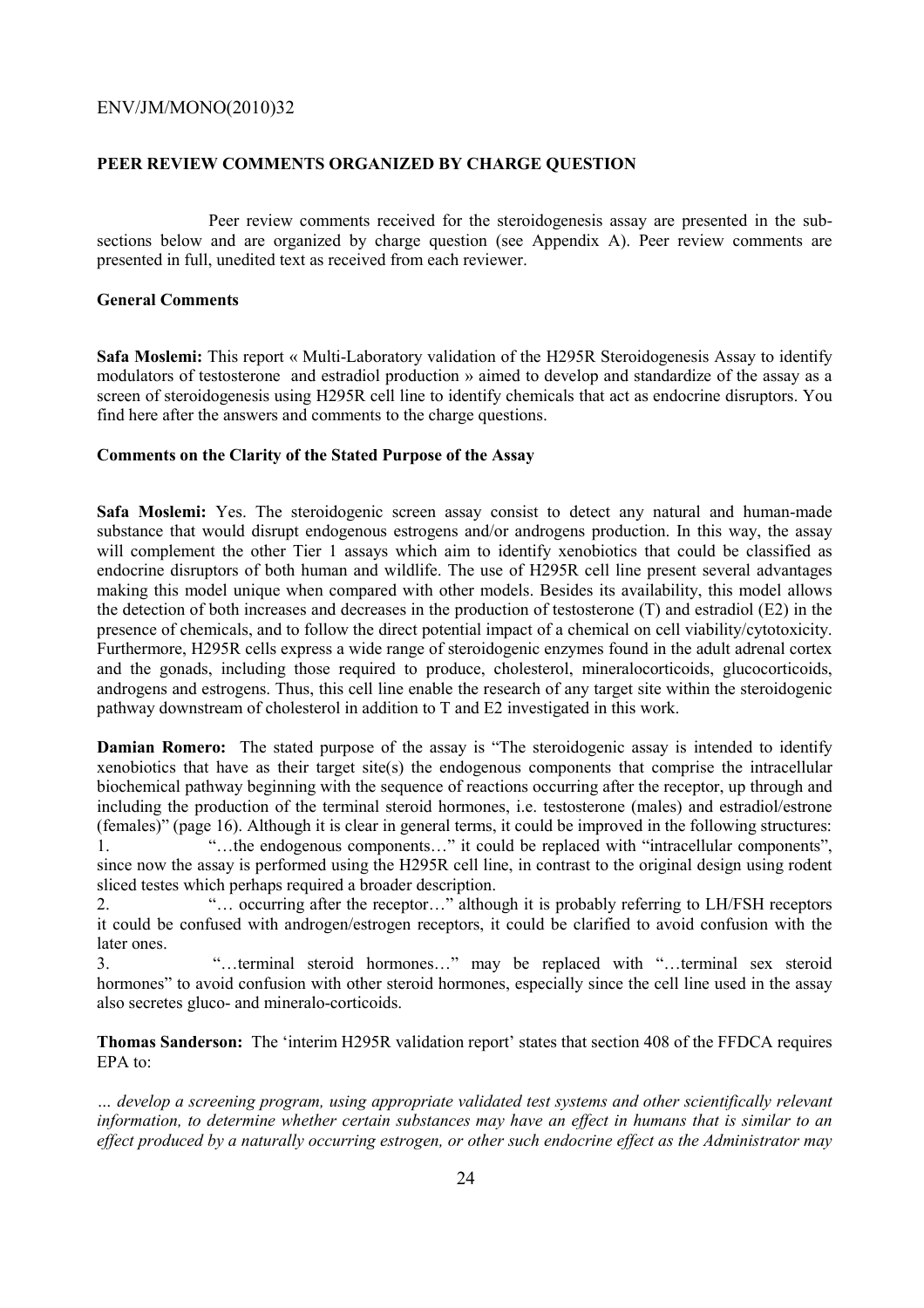### *designate [21 U.S.C. 346 (p)].*

This directive has been redefined by the EPA resulting in the development a two-tier testing system for endocrine disruptors, which would cover disruption of the androgen, estrogen and thyroid hormone systems. The interim report defines the steroidogenesis assay as a screening tool for the detection of any substance that would disrupt estrogen and/or androgen gonadal steroid hormone production. The definition goes on to say that the steroidogenesis assay is intended to detect any disruption of the intracellular biochemistry involved in the formation of the gonadal estrogens and androgens, but excluding any disruptions that may occur before the receptor (question: which receptor(s)?), effects on storage of sex hormones or effects on the hypothalamic-pituitary-gonadal axis. However, it remains unclear which steps involved in steroidogenesis are considered to be part of this tier 1 screening tool and which are not. For example, are interactions of chemicals with cell surface receptors that may modulate steroidogenesis included or not (the definition states ...*after the receptor*...)? …and what about effects on cholesterol storage/release/*de novo* synthesis?

**Matt Vijayan:** Yes, it is clear that the H295R assay is being used as a screening tool to detect substances that will impact estrogen and/or androgen production.

Pg.17. Not sure what you mean by "storage or release of gonadal steroid hormones"?

Pg.17, last but one line. "…identify chemicals that will act to alter steroidogenic process". This assay will not identify chemicals that will act upstream of cAMP, including trophic hormone stimulation.

### **Comments on the Biological and Toxicological Relevance of the Assay as Related to its Stated Purpose**

**Safa Moslemi:** Actually, many of chemicals (especially xenoestrogens) have the potential to disrupt endocrine processes at tow major levels; first at sex hormone receptors, particularly the estrogen receptor, and second at steroidogenic enzymes involved in both steroid synthesis and metabolism. The second level being more appropriate target since most of the environmental chemicals, when introduced in the organism, are present at low concentrations and show relatively, when compared with estradiol, low affinity for estrogen receptors. Therefore, estrogen receptor pathway could not be considered as an ideal endpoint to study endocrine disruption of xenobiotics. Utility of H295R cells has been well established as an unique model for study of steroidogenic pathways but also to test and evaluation of xenobiotics since these cells express genes that encode for all enzymes of steroidogeneis especially those involved in sexual mal and female hormones synthesis; androgens and estrogens. Furthermore, this model permits to evaluate, in the same cells, the potential cytotoxicity of chemicals allowing the discrimination between effects that are due to cytotoxicity or due to the direct interaction of chemicals with steroidogenic enzymes.

**Damian Romero:** The H295R steroidogenesis assay is biologically and toxicologically relevant to the stated purpose. The assay would fit perfectly in the Tier 1battery of assays to screen for endocrine disruptors. The assay has a series of strengths that would make it an excellent screening tool for endocrine disruptors of sex steroid hormone synthesis. However, results obtained with this test should always be interpreted along with the results obtained with all the other assays of the Tier 1 battery.

It is important to stress that chemicals that generate a negative result in the H295R steroidogenic assay could be false negatives and they should not be considered safe without a complete evaluation of them with the other Tier 1 battery assays. This in vitro system lacks that ability to study complex interactions that could occur in vivo such as metabolism of tested compounds, biodistribution, interaction with other endocrine systems that may modulate sex hormones steroidogenesis, etc.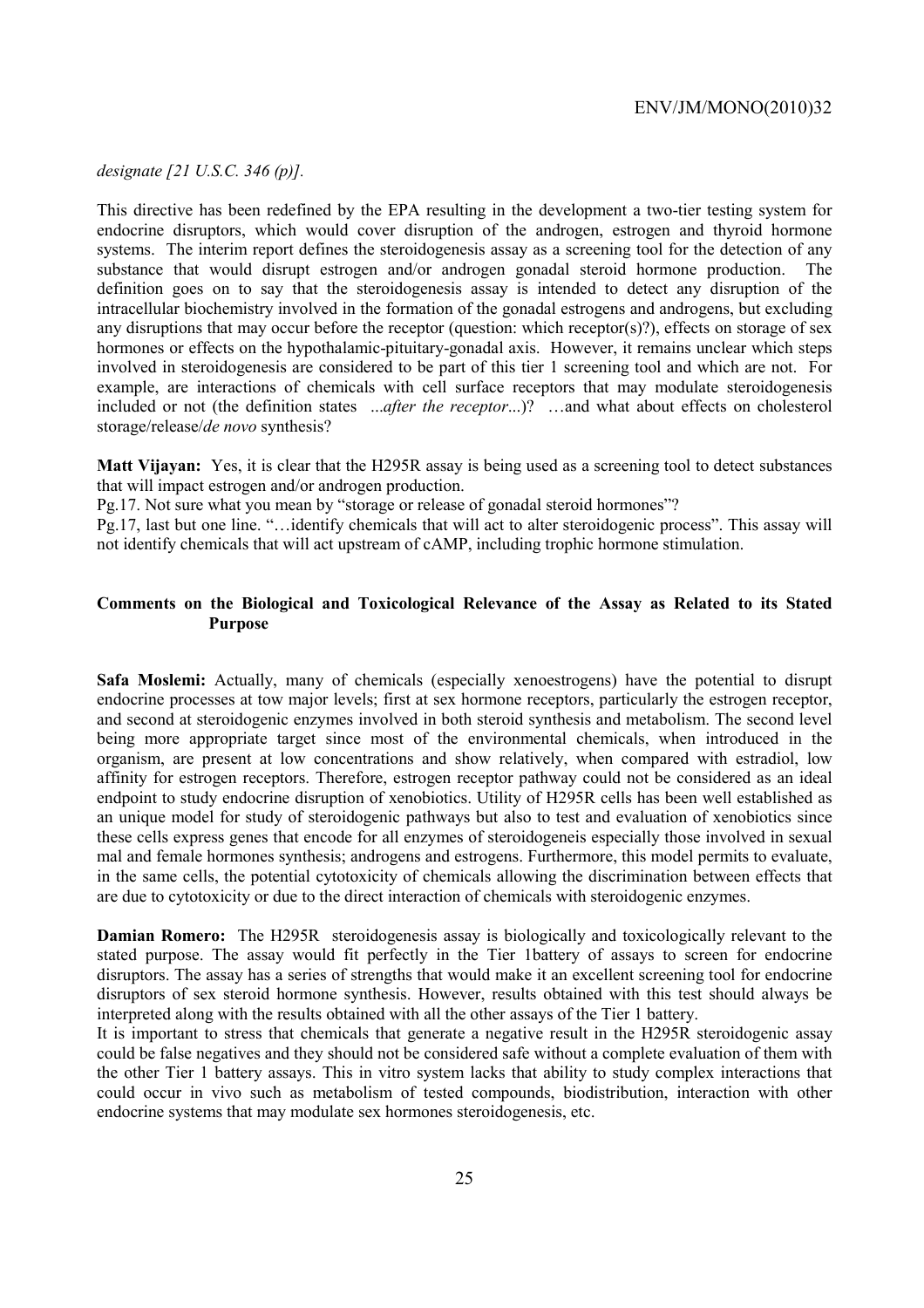**Thomas Sanderson:** Estrogens and androgens are crucial hormones for human development and are involved in numerous processes in almost all tissues of the body. Dramatic changes in sex hormone levels during critical periods of development are known to adversely affect human development and health. Thus interferences with sex hormone production induced by chemicals or otherwise may have deleterious repercussion for the organism. However, sex hormone levels vary considerable among individuals; they also vary considerably during the day and month and are relatively easily affected by stress, diet and other life-style factors. They are also produced by several tissues in the body, not just the gonads.

One major question is whether any small change in hormone production in an isolated *in vitro* system has any relevance for the health outcome of an exposed organism. This remains unaddressed in the documents available for review.

Also, how relevant is the use of an adrenocortical cell line for what is intended to be the screening of chemical effects on the gonadal sex hormones? Although steroidogenic enzymes such as CYP19 and CYP17, for example, are the same in these tissues, they are not regulated in the same way in the adrenal cortex as in the gonads (Bulun *et al.*, 2003; Simpson, 2003).

 Furthermore, various other factors that may influence basal secretion of steroid hormones, such as extent of conjugation to sulfates/glucuronides, activity of transport proteins and mechanisms that control storage capacity will be different in different tissues. As the steroidogenesis assay only looks at one final outcome, namely the amount of estradiol and testosterone secreted, it is not possible to make biologically meaningful statements on the relevance of any observed disruption for the organisms as a whole. There are so many factors not directly related to steroidogenesis that could influence the assay system as it is currently described and intended to be used, that the issue of 'false positives' is likely to be an important concern, particularly once dealing with unknown complex environmental samples.

**Matt Vijayan:** The H295R cell line is derived from a human adrenocortical carcinoma cell line and used a model system to examine sex steroid production. The rationale being that the full complement of the steroid biosynthetic pathway is present in this cell system. Also, this cell line produces sex steroid constitutively for its use to detect inhibitors of steroid production. Consequently, use of this model system as a screening tool to identify substance that can potentially impact steroid biosynthetic pathway leading to hormone production is valid. However, the extrapolation of this information, from a carcinoma cell line, to the impact (or lack off) of these test substances *in vivo* requires further validation as the endocrine physiology of the gonads and the adrenal gland is different from this undifferentiated cell system. Specifically, this cell system lacks the membrane receptors required for trophic hormone (gonadotropin) stimulation, which is an essential component of the sex steroid biosynthetic cascade.

### **Comments on the Clarity and Conciseness of the Protocol in Describing the Methodology of the Assay such that the Laboratory can a) Comprehend the Objective, b) Conduct the Assay, c) Observe and Measure Prescribed Endpoints, d) Compile and Prepare Data for Statistical Analyses, and e) Report Results**

**Safa Moslemi:** Protocol is well described and the methodology generally presented in a comprehensible manner allowing the reader to fallow all steps cited above.

### *Comprehend the Objective*

**Damian Romero:** The objective of the assay is clearly stated.

**Thomas Sanderson:** The objectives of the H295R steroidogenesis assay are not very clearly described in the appendices I and II. The sections *Purpose* and *Scope* are not very informative. Under *Purpose*, for example, the purpose of the document is described, not the purpose of the actual assay the document is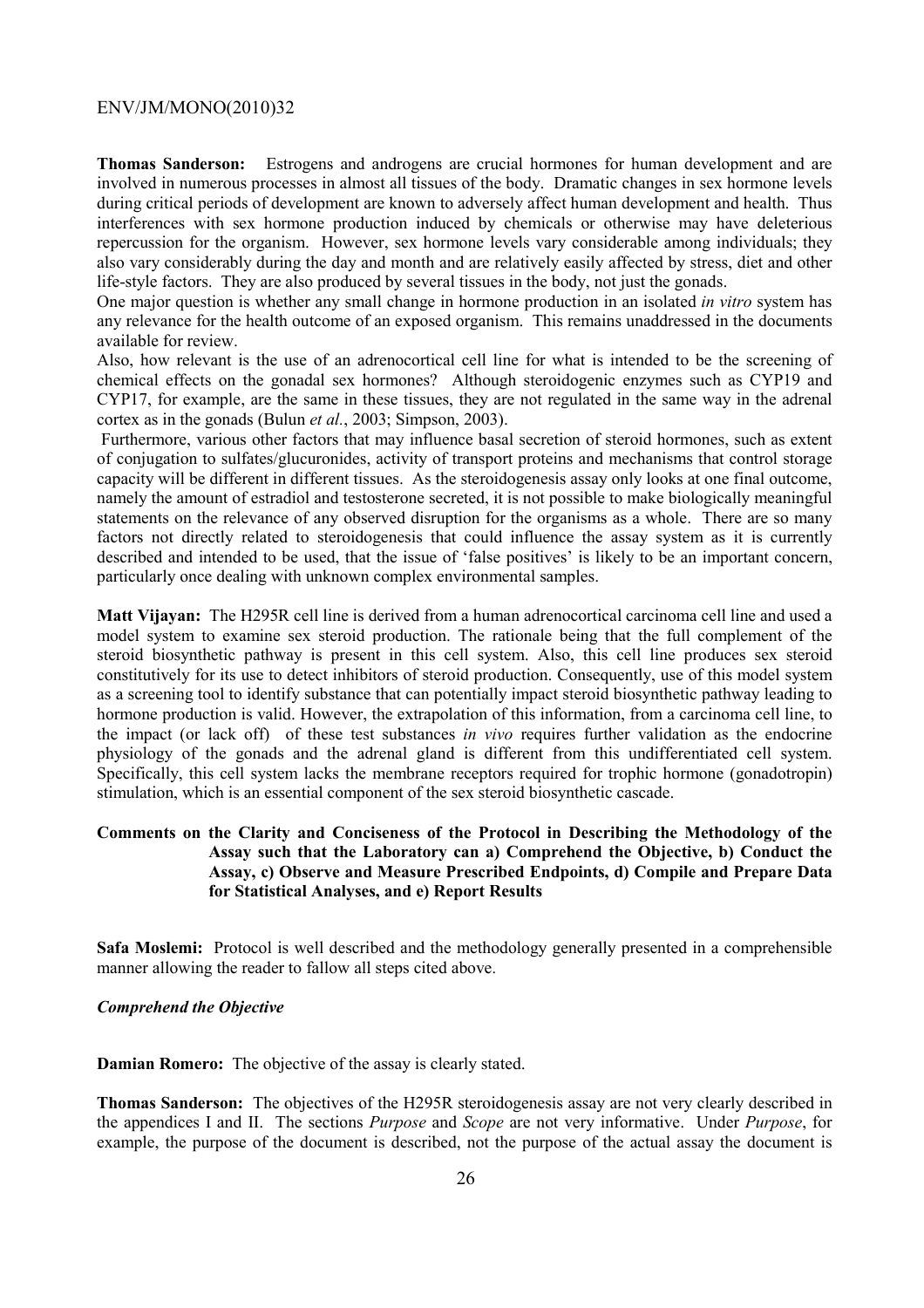meant to describe. Under *Scope and Application*, the reader does not find an easy guide to what the assay is about. It is also not helpful that appendix I has an appendix I and II and that appendix II has an appendix I.

It would be more logical to have a single protocol that covers the four main aspects of the H295R steroidogenesis assay (1) Cell culture (2) Exposure to test compounds (3) Analysis of estradiol and testosterone (4) Data analysis and presentation/interpretation of the results.

**Matt Vijayan:** YES, the protocol is easy to follow and the objectives are clear.

### *Conduct the Assay*

**Damian Romero:** Both Standard Operating Procedures (SOP), "Culturing of the H295R human adrenocortical carcinoma cell line" (SOP#1) and "Exposure of the H295R human adrenocortical carcinoma cells…" (SOP#2), are clear and allow the operator to conduct the assay. However there are some points that need clarification and/or need to be improved as indicated below:

- 1. SOP#1, page 5, item 2.2: it says "Do not freeze cells upon arrival…", unless cells arrive to the lab growing (which is fairly uncommon for ATCC cultures) there should be not much difference in keeping them for a short period of time in liquid nitrogen. In other case, an appropriate reason should be stated, since the requirement to immediately begin to culture the cells may create a burden to the lab that may be not necessary. Furthermore, in SOP#1, page 13, item 5.1.2 it is indicated to remove the vial of cells from the liquid nitrogen storage. In any case, it would be perhaps also useful to stress that cells should always be stored in liquid nitrogen to avoid any confusion.
- 2. SOP#2, page 6, item 2, the examples about the nomenclature of the cultures should be checked. It seems that numbers 5.4, 5.7 and 5.2 should be 4.5, 7.5 and 2.5 following the example in Appendix II of SOP#1. Idem in item 5.1 and 5.2 on pages 8 and 9 of SOP#2.
- 3. SOP#2, page 10, item 5.2.1, in the Reagents section it is stated "… for 6 and 11 generations…", since the term "generation" is not clearly defined in the text, and not used anywhere else, it would be better to maintain consistency to use and refer to "passages" throughout the text.
- 4. SOP#2, page 10, item 5.2.5, it says "General rule: use 1 petri dish…", since the statements is giving a quantitative recommendation is very important to indicate the size (probably a 100 mm diameter) of the cell culture dish. Also, for consistency, refer to "petri dish" as "cell culture dish" since "petri dish" is not used anywhere else in the protocol.
- 5. SOP#2, page 12, item 5.3.2, when the protocol refers to add the media and chemical compounds for testing it is not very clear. From the text and Table 3, it seems that it is recommended to add 1 ml of media per well and then add 1 l of stock chemical solution to the well. This procedure could be a great source of error if it is performed in that way. In these cases, it is greatly preferred to make a "master mix" (i.e. 5 ml media plus 5 l of the tested chemical stock solution) and then dispense 1 ml of media plus tested chemical or solvent per well. It would be very useful to clearly indicate that this is the preferred method to add the tested chemicals to the wells of the cell culture plate.
- 6. SOP#2, page 14, item 6.1.1, in the "Equipment" section it is indicated the use of a "Fluoroskan Ascent Fluorometric Microtiter Plate Reader", it would be better to indicate that the protocol have been extensively tested and validated with that particular piece of equipment but that any fluorometer microplate reader that have the adequate filters may be used.
- 7. SOP#2, page 14, item 6.1.1, in the "Materials" sections it says 200,000 cells per well and it should be 300,000 cells per well to be consistent throughout the protocol.
- 8. SOP#2, page 15, item 6.1.2, it should be useful to indicate in 6.1.1 "Materials" section the brand and catalog number of the plate sealers to be used.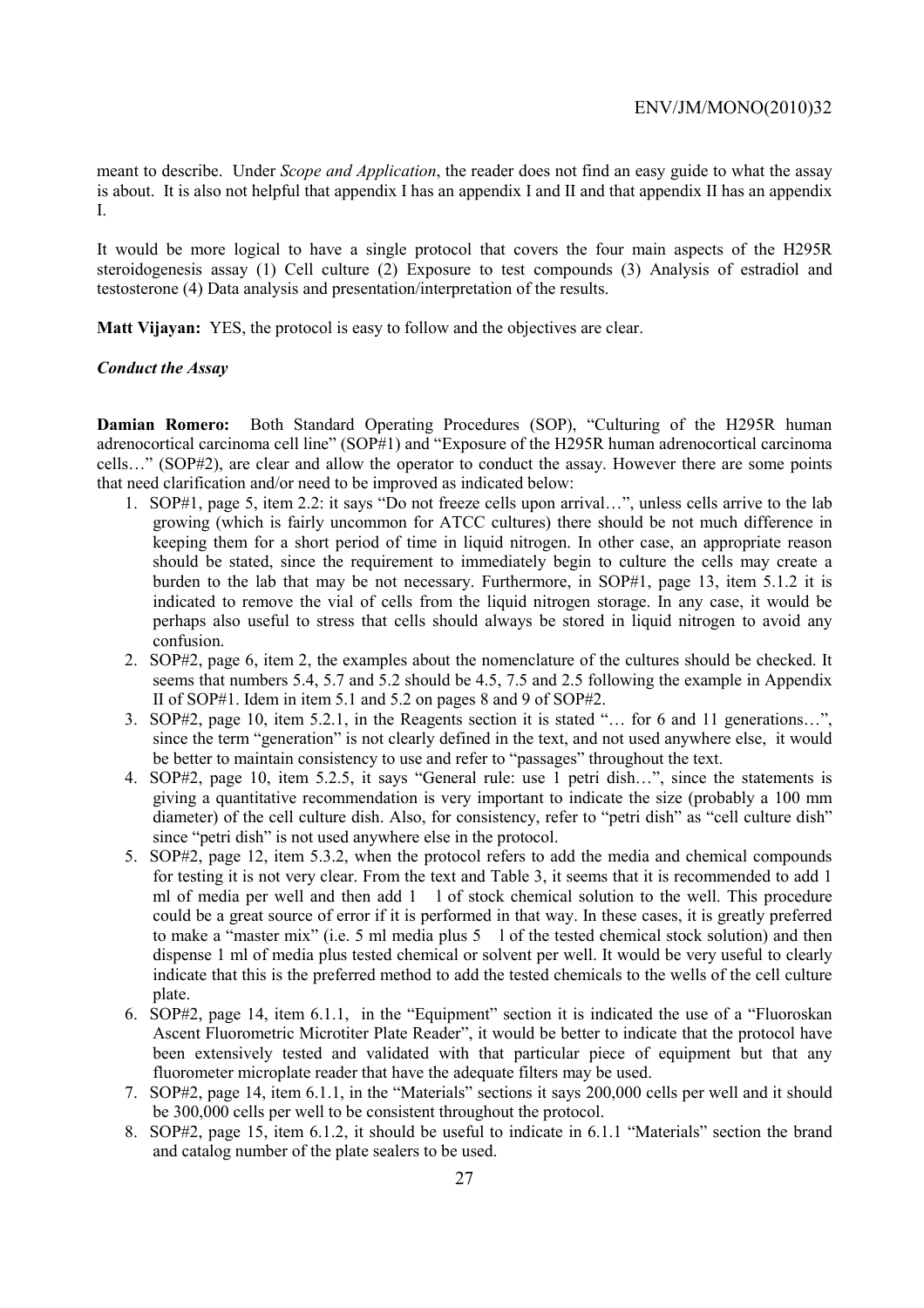- 9. SOP#2, page 16 and subsequent, item 7 and subitems, it is recommended to spike the sample with <sup>3</sup>H-testosterone for recovery calculation. From the text it is not clear if the same protocol should be used for estradiol extraction and recovery calculation. Should the same solvent be used for estradiol extraction? Should <sup>3</sup>H-estradiol be used for estradiol recovery calculation?
- 10. SOP#2, page 16 and subsequent, item 7 and subitems, anhydrous ether is the solvent recommended for steroid extraction. The use of ether is a serious hazard concern since it is highly flammable having a flammability rating of 4, the highest possible. Although in SOP#2, section 3, it is stated that "Special safety requirements need to be considered when working with ether …" a more serious advice should be given since this solvent is an extremely serious hazard known to have caused multiple laboratory accidents. It is highly recommended to explore the use of other solvents that are not as hazardous as ether that would make the protocol safer and easier to perform.
- 11. SOP#2, page 17, item 7.1.2, in point "5" it says "add 10 1 of the <sup>3</sup>H-labeled hormone", since this point is in the middle of the extraction procedure it would be useful to indicate that this tube would be used to calculate the CPMs of the "CPM spike tube".
- 12. SOP#2, page 19, item 7.2, the formula for the "final hormone concentration" should be updated to include the volume of reconstituted sample used in the assay and the necessary corrections to refer to the final volume of media of 1 ml. The formula should be:

# Final hormone concentration =  $150$  pg  $*$  0.89  $*$   $\frac{1000 \ \mu l}{450 \ \mu l} * \frac{250 \ \mu l}{\nu o l \text{ used in assay (ul)}} * 10$

Using the same example as in SOP#2 with the following additions:

1000 l refers to the final volume of media in the well

Vol used in assay  $(l)$  is the volume in microliters used in the hormone concentration assay

The formula needs to be checked since the concentration of secreted steroid hormones is one of the quality criteria of the assay.

General considerations for cell culture that could be stressed through the SOP:

- 1. Perform all operations with cells in a GENTLY manner.
- 2. ALWAYS remove media/reagents from the well border.
- 3. ALWAYS add media/reagents resting the pipette against the well wall.
- 4. NEVER vortex or vigorously shake cells.

**Thomas Sanderson:** The protocol is described at length in appendices I and II. However, no methodological information whatsoever is provided in the interim report, which is a major limitation to the comprehension of the results discussed in this document.

Questions concerning the protocol for H295R cell culture: is Nu-Serum available world-wide? Also, what are the batch to batch variations in the sex hormone content of the Nu-Serum? Finally, why was not the use of a steroid-free medium recommended?

**Matt Vijayan:** The protocol is provided in sufficient detail and the methodology is well laid out for any laboratory to conduct the assay.

### *Observe and Measure Prescribed Endpoints*

**Damian Romero:** The prescribed endpoints can be easily measured following the protocol. One strength of the protocol that will allow its widespread use is the possibility to use any testosterone/estradiol detection method already in use in the laboratory if it reaches the quality controls specified in the protocol.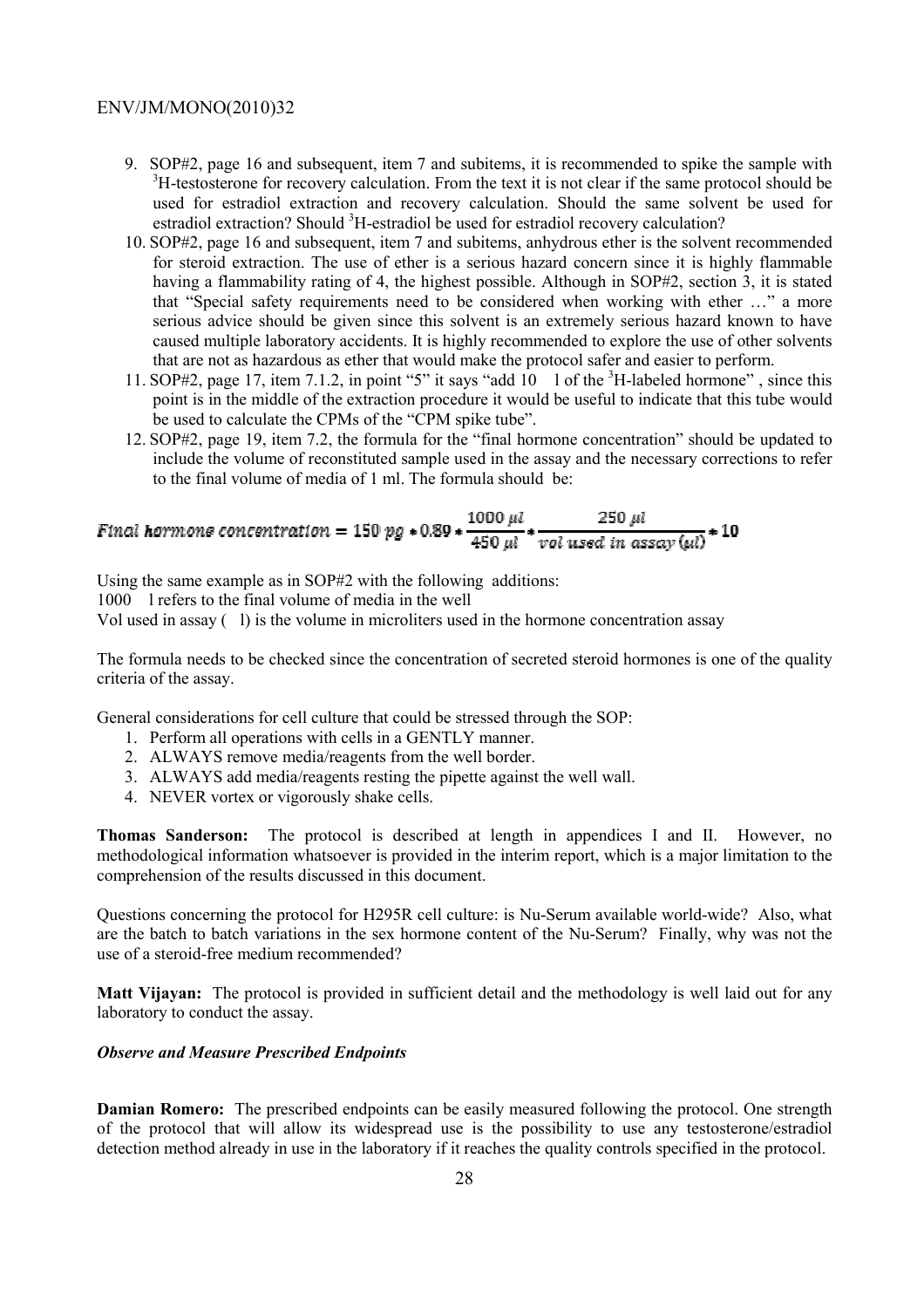As explained below the routine inclusion of controls to test for each chemical positively or negatively affecting the steroid quantification should be advisable to generate more confidence in the assay performance.

**Thomas Sanderson:** One of the most important aspects of the H295R steroidogenesis assay, the analysis of testosterone and estradiol, is poorly defined in the provided documents. The choice of analysis method is left entirely to the implementing laboratory. It is known that ELISAs and RIAs can have very different outcomes dependent on the sample dilution, kit and antibodies used, not to mention the numerous confounding factors (solvent, cross-reactive components). The issues of cross-reactivity, how to deal with conjugated metabolites, and how to reliably compare between hormone levels determined by RIA or LC-MS are left undiscussed. It is highly inconsistent that there is an elaborate protocol for the 'consistent' use of a standard method such as the LIVE/DEAD cytotoxicity kit while no detailed attention is given to the crucial hormone analysis methodology.

**Matt Vijayan:** The endpoints involve collection of medium for measuring steroids and the cells for cytotoxicity assay. The steroid measurement may involve hormone extraction from the medium and a methodology is provided for consistency in extraction efficiency among laboratories. A protocol that can eliminate this extraction step may be better suited for wider application. This can be ascertained by testing the interference of the test substances with the antibody cross-reactivity. The cytotoxicity assay is also well explained and easy to carry out. However, I am not clear what greater than 100% cell viability means (Figs. 9.5 and 9.6 and pg. 56) as this could potentially confound the results.

### *Compile and Prepare Data for Statistical Analyses*

**Damian Romero:** The worksheet design is adequate for data compilation and statistical analysis submission.

**Thomas Sanderson:** There does not appear to be a section dedicated to this important aspect of the steroidogenesis assay in the protocols (Appendices I, II, III). Some information can be retrieved from the interim report (Chapter 8), raising questions: How is normality tested, is it by a standard chi-square test? The steroidogenesis assays essentially requires only that a deviation from the basal secretion of estradiol or testosterone is tested statistically. This can be done by using a two-tailed t-test or its non-parametric version, the Mann Whitney U test, with or without correction for multiple comparisons, if required (Zar, 1999). The text, however, mentions the non-parametric version of ANOVA, the Kruskal-Wallis test. An ANOVA-style test is not really appropriate for concentration-response data. Can this be clarified?

**Matt Vijayan:** The data compilation is explained clearly and a data sheet template is also provided. However, there appears to be some confusion around data normalization. The magnitude of change from control either shown as actual concentration change or percent change would be appropriate for interlaboratory validation.

### *Report Results*

**Damian Romero:** Although the preliminary report deals extensively with data analysis and report the protocol "Exposure of H295R…." does not address this point satisfactorily.

From the extensive preliminary report addressing several analysis techniques based on the data generated with the core chemicals it seems that the use of "Fold change" in combination with "Percent of control" to be the most adequate way to report the results. This procedure was applied with the supplementary chemicals and in the report is shown to have worked very satisfactorily.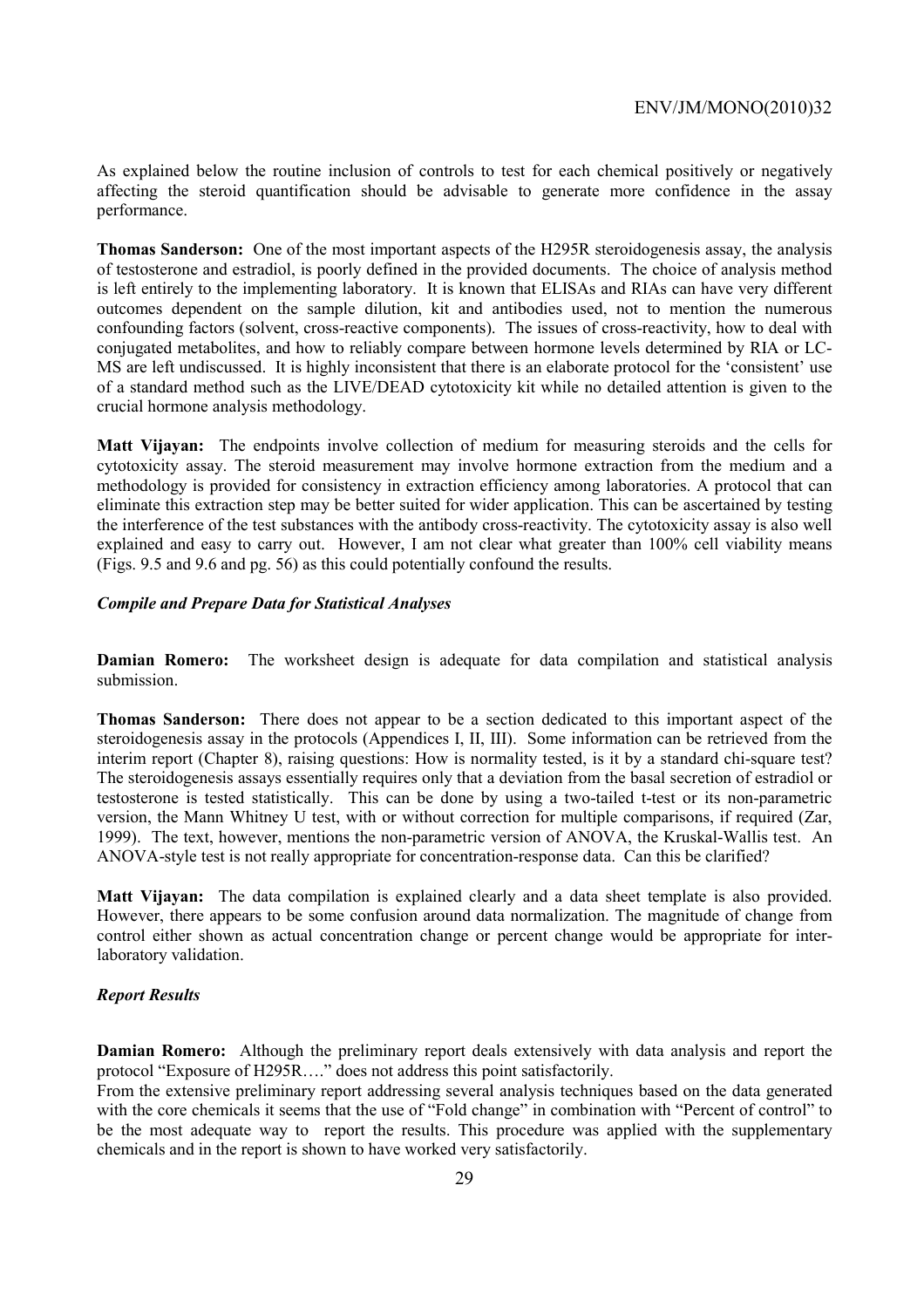After reaching a consensus, the protocol "Exposure of H295R…." should include a section indicating how the results are going to be analyzed, how chemicals are going to be classified, etc.

Similarly, the section 6.1.3 of SOP#2 "Exposure of H295R…." should include clear cutoffs in order for a chemical to be further analyzed regarding steroid synthesis. In the preliminary report a cutoff of more than 80% viability was used and it seems to be an excellent choice since chemicals which further decrease viability would probably have non-specific effects on steroidogenesis.

**Thomas Sanderson:** There does not appear to be a section dedicated to this aspect of the steroidogenesis assay and this should be included. For example, how should concentration-response data be expressed and presented? There are several figures in the interim report that are not interpretable: Figures 3.4 and 3.5 express testosterone concentrations as a % of the maximal response to prochloraz/fadrozole but the percentages are negative. What is considered the *maximum* response in these figures, and what does -20% of the maximum response of prochloraz/fadrozole mean?

The same problem returns in figures 10.1-10.4. Zero % of any response is zero, -20% of a response is impossible. A consistent approach would be to express all data as a % of basal hormone secretion, as this conforms to the aim of the assay as currently defined.

**Matt Vijayan:** The results and the statistical analyses are clearly explained and easy to follow.

### *Provide Additional Advice Regarding the Protocol*

**Safa Moslemi:** In order to improve protocol, the following advices are proposed:

1) The choice of solvent for steroid extraction should be précised (ethyl ether or dichloromethane).

2) During extraction procedure of steroids with ethyl ether a rapid freezing of aqueous phase (after step 9 and before step 10) facilitate the separation of aqueous (inferior) and organic (supernatant) phases (see Appendix ii page 17).

3) Collected solvent phases could be washed by distilled water to eliminate hydrophilic contaminants and to reduce background of the detection by RIA or ELISA.

4) Hormone purification, at least for protocol validation and before using a detection system based on antibody (ELISA, RIA), being necessary to avoid cross reaction observed with chemicals especially with trilostane and to reduce background of assay.

5) What is the maximum passage of cell culture to be respected; 10 passages (Appendix I page 7) or 7 passages (Appendix ii page 7) ?

6) When possible, replace methanol (highly toxic) by ethanol for cytotoxicity analysis (see page 36, point 5 & table)

7) There is a confusion between E2 decrease in the presence of 3 M prochloraz when determining performance criteria for each laboratory. In page 35, table 7.1, the average change in hormone production relative to the solvent control (SC=1) was not reported (n/a, please spell this acronym) whereas in page 36, point 4, a change of 50% in E2 reduction was reported!

8) Also, there is a difference in the reported induction of E2 by 10 M forskolin ; >10-times induction of E2 in page 36 point 3, different from ≥15-times induction in table 7.1, page 35!

9) In page 44, table 9.1, the Minimum Detectable Level (MDL) and the measuring system used (RIA, ELISA or others) of each laboratory should be reported.

**Damian Romero:** 1. Cell suspension: H295R cells have a strong tendency to clump after trypsinization and this could be one of the reasons for the relatively high degree of variation observed in some of the protocols and specially with inexperienced laboratories. Although it is indicated in several parts of the protocol, I think it should be further highlighted the necessity to gently but consistently resuspend the cells after homogenization and/or centrifugation. The use of a pipette that can hold all the volume of media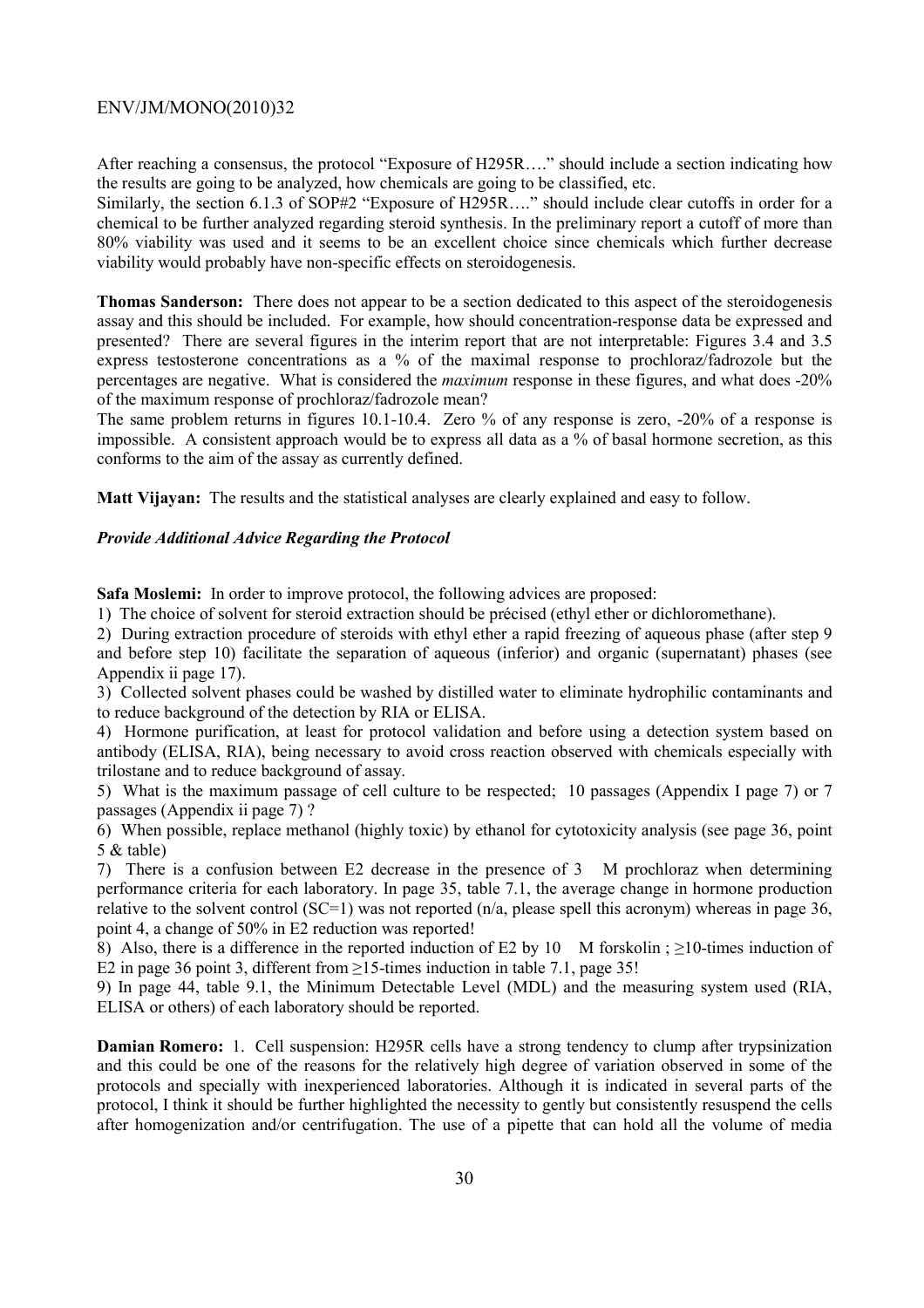containing the cells that needs to be resuspended is very important. Also, the use of pipetting device that can aspirate/deliver liquid at an adequate speed to ensure good cell resuspension.

2. Use of "master mixes" to add test compounds: As indicated above if the use of "master mixes" was not the routine procedure it is greatly advice to use them to reduce the error due to pipetting small volumes.

3. Addition of media to cell culture plate wells: The volume added to each well of media plus test compound is very important since it later on it is assumed to be exactly 1 ml for all calculations. To reduce the error, it is greatly advice to prepare a "master mix" as indicated above and then dispense 1 ml per well using a 1 ml pipette, giving even preference to the use of a micropipette. The use of pipettes that can hold larger volumes, i.e. 5 ml pipettes, could add a significant error to the assay due to volume variations between wells of the media dispensed.

4. Since basal estradiol synthesis is very low and ,as indicated through the text, it is difficult to evaluate inhibitors of estradiol synthesis. One possible alternative would be to test the chemicals in cells treated simultaneously with forskolin where it would be easier to observe a decrease in the forskolin-mediated estradiol induction than a reduction of already low basal levels.

5. The crossreactivity of the core chemicals was evaluated in section 9.2.3 "Confounding factors". However, since the assay is planned to be used with a series of chemicals, it would be recommended to routinely test each of the chemicals or samples to be tested using the H295R steroidogenic assay for positive (as it was tested for the core chemicals) as well as negative interference effects. Each chemical should be tested at least at the higher concentration used for both interfering effects: a) positive: media which have had no contact with cells supplemented with the chemical at the highest concentration tested; b) negative: media which have had no contact with cells spiked with either testosterone or estradiol and supplemented with the chemical at the highest concentration tested. This test should be run routinely for each tested chemical/sample and will help to identify chemicals/samples that either increase or decrease the apparent concentration of each steroid in the determination assay.

**Thomas Sanderson:** *Analysis of sex hormones.* The greatest weakness in the protocols is the lack of detail on sex hormone analysis methodology. This reviewer is of the opinion that LC-MS would be, by far, the preferred analysis tool for the detection of testosterone and estradiol. LC-MS would avoid the problems that will be (and already have been) encountered with inappropriate cross-reactivity of test samples/chemicals with the antibodies used in sex steroid ELISAs and RIAs. Please see also comments on trenbolone under point 7. The validation of a sensitive LC-MS method should be a logical part of the H295R steroidogenesis assay as currently defined. Furthermore, a single LC-MS analysis could detect a number of steroids in addition to estradiol and testosterone at little additional effort/expense, thus improving the 'expandability' of the H295R tool for other hormone endpoints.

### **Comments on Whether the Strengths and/or Limitations of the Assay Have Been Adequately Addressed**

**Safa Moslemi:** The advantages and disadvantages of H295R regarding to other cell lines should be detailed especially to JEG-3 and JAR placental choriocarcinoma cell lines. For instance, JEG-3 and JAR placental choriocarcinoma cell lines appear relatively more sensitive to cytotoxic effects of chemicals than H295R cell line (Letcher et al, 1999). This rises the question about the suitable model (more sensitive or less sensitive to cytotoxicity) to screen chemicals for their endocrine disruption effect since the endocrine disruption of chemicals is tested at non cytotoxic concentrations and this might affect interpretation of results, chemical classification and determination of their tolerability concentrations (threshold) in organism.

**Damian Romero:** The strengths and limitations have been adequately addressed in the protocol. The major strengths of the assay are that: 1) H295R cells are commercially available, 2) it is an in vitro system that does not require the use of live animals, 3) H295R cells are of human origin which would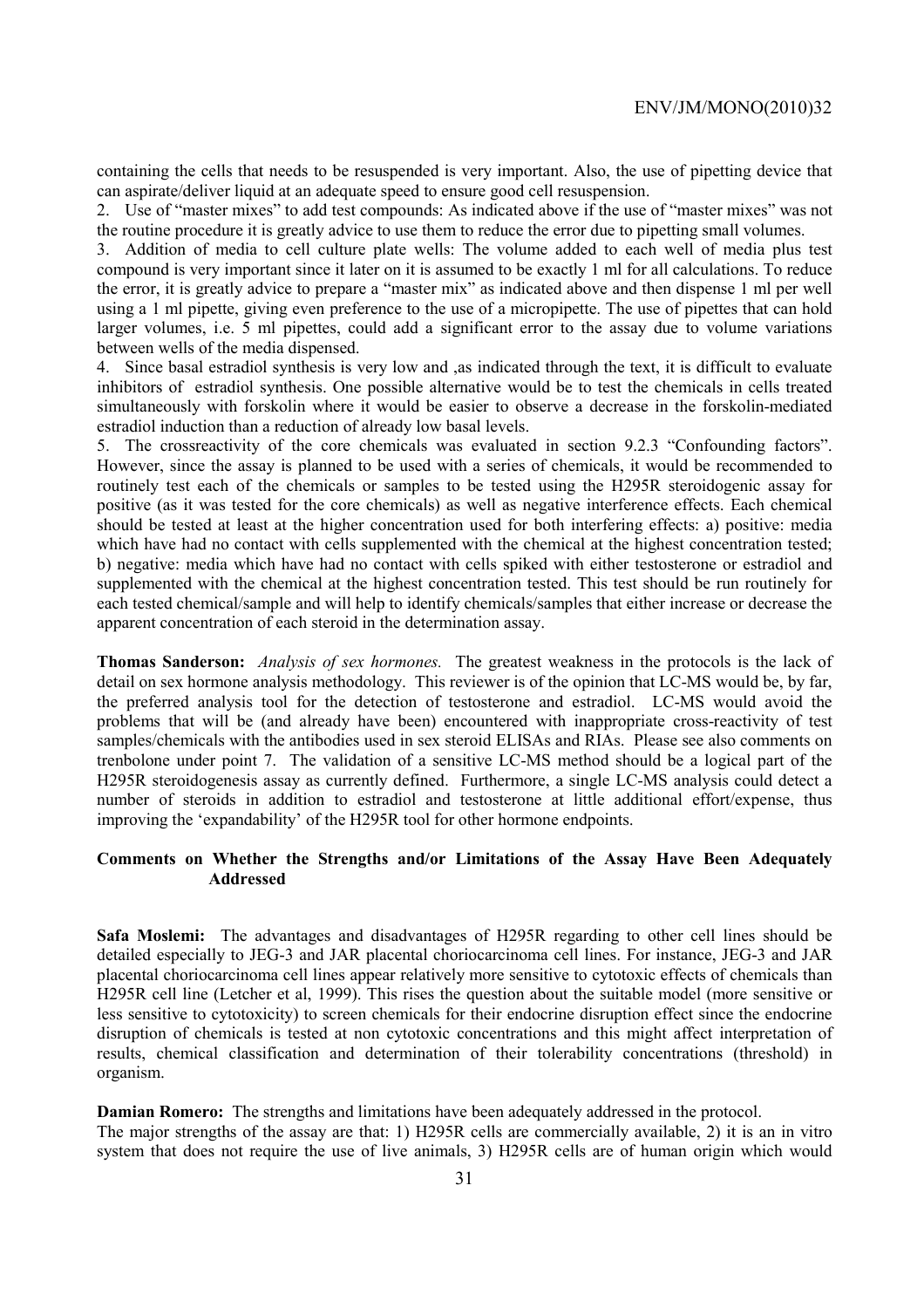make results more relevant to human endocrinology and cell physiology, 4) the protocol is relatively easy to perform allowing its wide use as an screening tool, 5) the possibility to use any steroid determination methods that successfully passed the quality control criteria using validated standards.

The limitations of the assay are that: 1) the system does not allow to study complex interactions that occur in vivo, 2) the system does not allow to study the regulation of the hypothalamic-pituitary axis, 3) the system does not allow to detect very weak inducers or inhibitors, 4) the system does not allow to study the effect of metabolites of the tested chemicals generated *in vivo*.

**Thomas Sanderson:** There is a brief discussion of strengths and weaknesses, but lacks detail and supporting scientific references. The main strength mentioned in the interim report is that the H295R cell line is a pluripotent cell lines that expresses all the enzymes necessary for the production of testosterone and estradiol. However, the fact that numerous other steroid hormone synthesis pathways are also present, although acknowledged, is not discussed. The implications of the presence of these other pathways (aldosterone, cortisol synthesis) may be far reaching for the reliable application of the proposed H295R steroidogenesis assay, as all these pathways are interconnected (at least in adrenocortical cells, not necessarily in gonadal cells). There is no critical discussion of the potential drawbacks of choosing an *adrenocortical* cell line to study effects of chemicals on *gonadal* testosterone and estradiol production. There is no scientifically supported discussion of the possible differences in regulation of steroidogenesis in adrenocortical cells and gonadal cells, yet it is known these are qualitatively and quantitatively very different. Several of the above points have been discussed in detail in several publications from my own lab in recent years (Sanderson and van den Berg, 2003; Sanderson, 2006).

**Matt Vijayan:** The strengths have been addressed adequately but the limitation of the assay requires mention (see pg. 20 line 3 onwards). For instance this assay will only detect changes that happens postreceptor activation. This is a drawback to this cell system because *in vivo* the steroidogenic cells secrete steroids in response to trophic hormone stimulation. This assay completely bypasses the receptor signaling which is an essential step in steroid biosynthesis. So substances that can affect steroid production by altering trophic hormone signaling will not be evaluated by this cell system. Also, the high constitutive production of the hormone is abnormal *in vivo* as this usually happens only in response to trophic hormone stimulation. So it is unknown whether the changes seen with the test substances can be mimicked *in vivo* to the same extent (or may be even greater) and will require confirmation with animal models or other relevant cell or tissue systems. Also, the high constitutive levels of steroids, for instance testosterone, may deplete the precursor available for steroid synthesis and may be limiting the steroid biosynthetic capacity in response to test (inducer) substances. The changes in the magnitude of steroid synthesis with forskolin, smaller change for testosterone because basal secretion is high and higher for E2 because of lower basal secretion, clearly support this contention. This requires testing perhaps by supplementing the medium with cholesterol.

### **Comments on the Impacts of the Choice of a) Test Substances, b) Analytical Methods, and c) Statistical Methods in Terms of Demonstrating the Performance of the Assay**

**Safa Moslemi:** Yes, there is in general a good choice of different chemicals, analytical and statistical methods. However, information concerning the effect type on T and E2 production should be updated for some chemicals (danazol, finasteride, flutamide, Glyphosate, RU-486/mifepristone, spironolactone, taxol etc in table 6.3, pages 33  $\&$  34). For instance, danazol is known to : inhibit aromatase transcription in ectopic human endometrial tissue (Fechner et al, 2007), inhibit aromatase activity of endometriosisderived stromal cells (Murakami et al, 2006), induce a marked up-regulation of free T and down stream 17-E2 in hereditary angioedema (Thon et al, 2007). Glyphosate (Roundup) showed also to inhibit aromatase in vitro (Richard et al, 2005; Benachour et al, 2007). Moreover, protocol and analytical method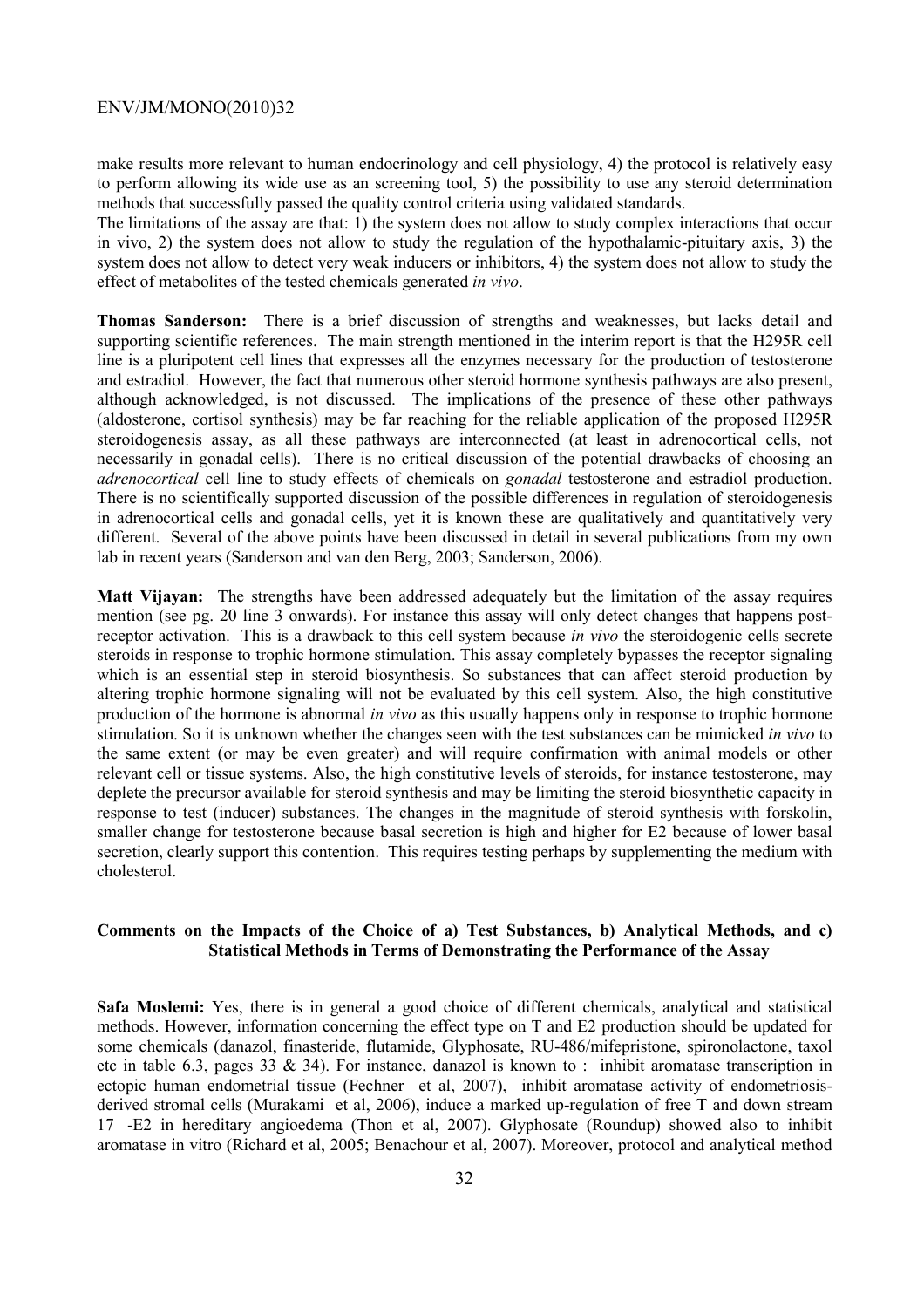should be revised for E2 evaluation in the presence of inhibitor chemicals since production of E2 was not evident during validation assay in H295R cells after 5 passage (see additional comments in point 9).

**Damian Romero:** The test substances, and analytical and statistical methods chosen were appropriate to validate the assay. However, a decision should be done regarding the most adequate methods for data analysis and data report and this should be clearly stated in the SOP "Exposure of H295R….".

### **Thomas Sanderson:**

### *Choice of chemicals*:

The compounds selected appear to be largely appropriate for validation of the assay, although the information given in Table 6.2 and 6.3 to support the choice was not very helpful. Specifically, the information under heading 'mode of action' and 'effect type' is not clear. Under *mode of action* a target may be mentioned but no information is given concerning the effect on that target. For example, is an *ER binder* an agonist or antagonist? Is trilostane really a strong inducer of T and E2 production (which seems unlikely given its 3bHSD inhibition potential), or is this erroneously based on the results of the present interim report, which indicates that the apparent induction of E2 and T is the artefact of cross-reactivity with the immunoassay kit? Danazol is said to have unknown effects, however, it is a well known (no longer used) medication against endometriosis withdrawn for its anabolic/androgenic effects. How is vinclozolin an inducer and inhibitor of T production at the same time? Also, flutamide, genistein, glyphosate, RU486 and spironolactone are missing relevant information on their mode of action. Table 6.3 also needs references, and abbreviations need to be defined.

### *Analytical methods:*

The use of immunoassays for the determination of testosterone and estradiol raises major concerns. There are numerous commercial antibody-based kits on the market, which all have different specificities for the target molecules. The testosterone detection kits usually show considerable 5-30% cross-reactivity with DHT and/or androstenedione. Estradiol kits generally show 10-15% cross-reactivity with estrone and for both hormones cross-reactivity with their sulfate conjugates can be as high as 100% (although extraction of free hormone circumvents this problem). Earlier studies with H295 cells indicate that these cells produce relatively large quantities of androstenedione and 11beta-OH androstenedione (the latter not usually found in gonadal tissues or healthy adrenal cortex)(Gazdar *et al.*, 1990). Without knowing how much androstenedione and other potentially cross-reactive steroids and metabolites are present in the cellular system it is difficult to assign any reliable value to the concentrations determined by immunoassay. A concentration of 5 pg/ml testosterone may in fact be more than 50% androstenedione, or something else, or not. These types of uncertainty need to be eliminated.

Trilostane which is a steroid with an androgen base structure, not surprisingly, interferes with the testosterone immunoassay kits. There will be more steroid-like molecules (in environmental extracts and other unknowns) that will interfere with immunoassay based hormone analysis especially if one considers that these test compounds/extracts are added to the assay system in micromolar quantities whereas the endogenous hormones are present in picomolar quantities. Thus even a cross-reactivity of less than 1% would cause major interference. See also comment on trenbolone under point 7.

If immunoassay based analytical methods will be continued to be used all these pitfalls will need to be addressed.

### *Statistical methods:*

Statistical testing hypotheses have not been explicitly defined. See also comments under point 3e.

**Matt Vijayan:** Little is known about the impact of most of the test substances on steroid production. The lack of response to a known inducer of sex steroid production in gonadal tissue, for instance human chorionic gonadotropin (hcG), suggests that this system has limitations because of the type of tissue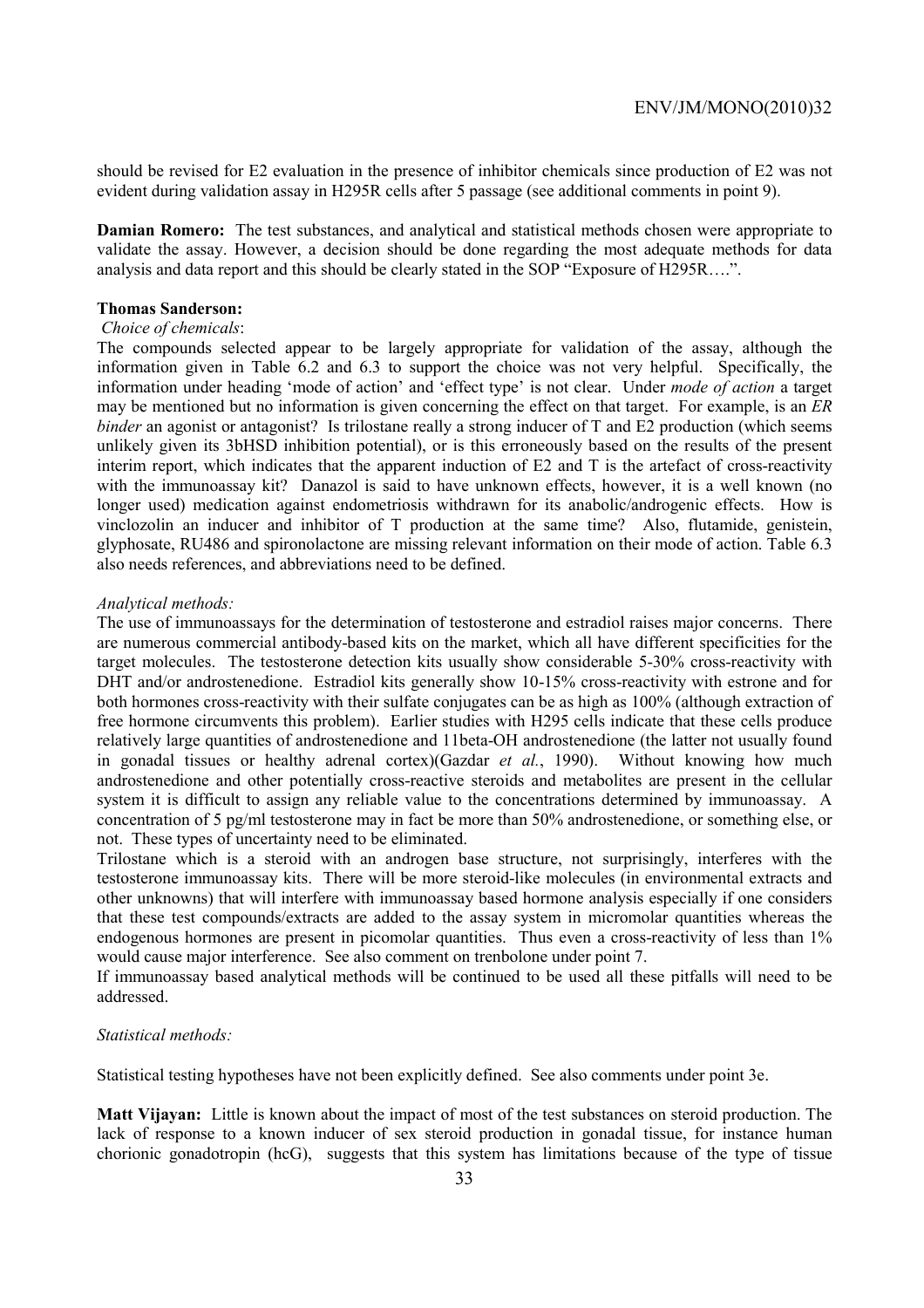involved (adrenal carcinoma). Also, I am surprised that neither arylhydrocarbon receptor ligands (for instance PCBs) nor metals were used as a test substance to validate steroid output using this model system, especially since several studies have shown that metals and PCBs inhibit steroidogenesis. It may also be worthwhile using DMSO as a test substance especially since it is being used as a solvent control. The analytical methods and the statistical methods are appropriate to demonstrate the performance.

### **Comments on Repeatability and Reproducibility of the Results Obtained with the Assay, Considering the Variability Inherent in the Biological and Chemical Test Methods**

**Safa Moslemi:** Excepting some within- and among-laboratory CVs which being highly elevated (Tables 9.3 & 9.3, pages 46 & 47), assay is generally sufficiently reproducible as demonstrated by statistical analysis and by fixing up to 30% of CV for inter- and intra- assay variations and by demonstrating conformance with the QC plates and data performance criteria outlined in chapter 7.1.2 such as basal production of T and E2 fixed at least at 2.5-times MDL, minimum induction- and inhibition- folds in the presence of forskolin and prochloraz, and cytotoxicity up to 20%. However, the low basal level of E2 production which is sometimes near to the MDL of the detection system used remains problematic. See additional comments below in Point 9.

**Damian Romero:** Results obtained following the protocols seem to be repeatable and reproducible. However, several suggestions are indicated under the "What additional advice, if any, can be given regarding the protocol?" heading that would probably help to further increase assay performance and reproducibility.

**Thomas Sanderson:** The reproducibility of the test system appears to be relatively poor. This may be partly due to the variability inherent in the use of cell lines in culture, but is also likely to be due to the various immunoassay-based hormone analysis methods used. The latter influence may be reduced by selecting a single method of detection, preferably not immunoassay based. Furthermore, the steroidogenesis assay depends on basal hormone secretion; results may be more consistent if estradiol and testosterone production are monitored after exposure of cells to an early precursor hormone in the biosynthesis pathway, such as pregnenolone. This would change the nature of the assay, but in a way would make the assay a more steroidogenesis-focused assay, as it would eliminate early variables such availability of cholesterol as precursor for the steroidogenesis of the sex hormones.

**Matt Vijayan:** Foe the most part the assay is sufficiently repeatable and reproducible. However, I am concerned with the high CV among laboratories and also within laboratories. The within lab CV is particularly high for prochloraz and this could be because it is inhibiting the basal steroid production. As the constitutive levels are being inhibited this may lead to error as the levels may differ due to autoregulation that is inherent in this system. I would recommend using a test group where the inhibition is tested using acute-stimulated (forskolin or 8bromocAMP) steroid production as a model. This might reduce the variability and make the data set more comparable between the laboratories. For instance there is a large variability in EC50 for foskolin between the different labs (Table 10.3). The advantage of using a cell line is the consistency in response no matter where it is used but the high CV (ranging from  $57 - 89\%$ ; Table 9.2) shown here suggests that the basal production of hormone is subjected to autoregulation leading to differences in the magnitude of response. In this regard, the basal hormone levels may be a key variable that need to be within a narrow range among laboratories prior to screening for substances modulating sex steroid production.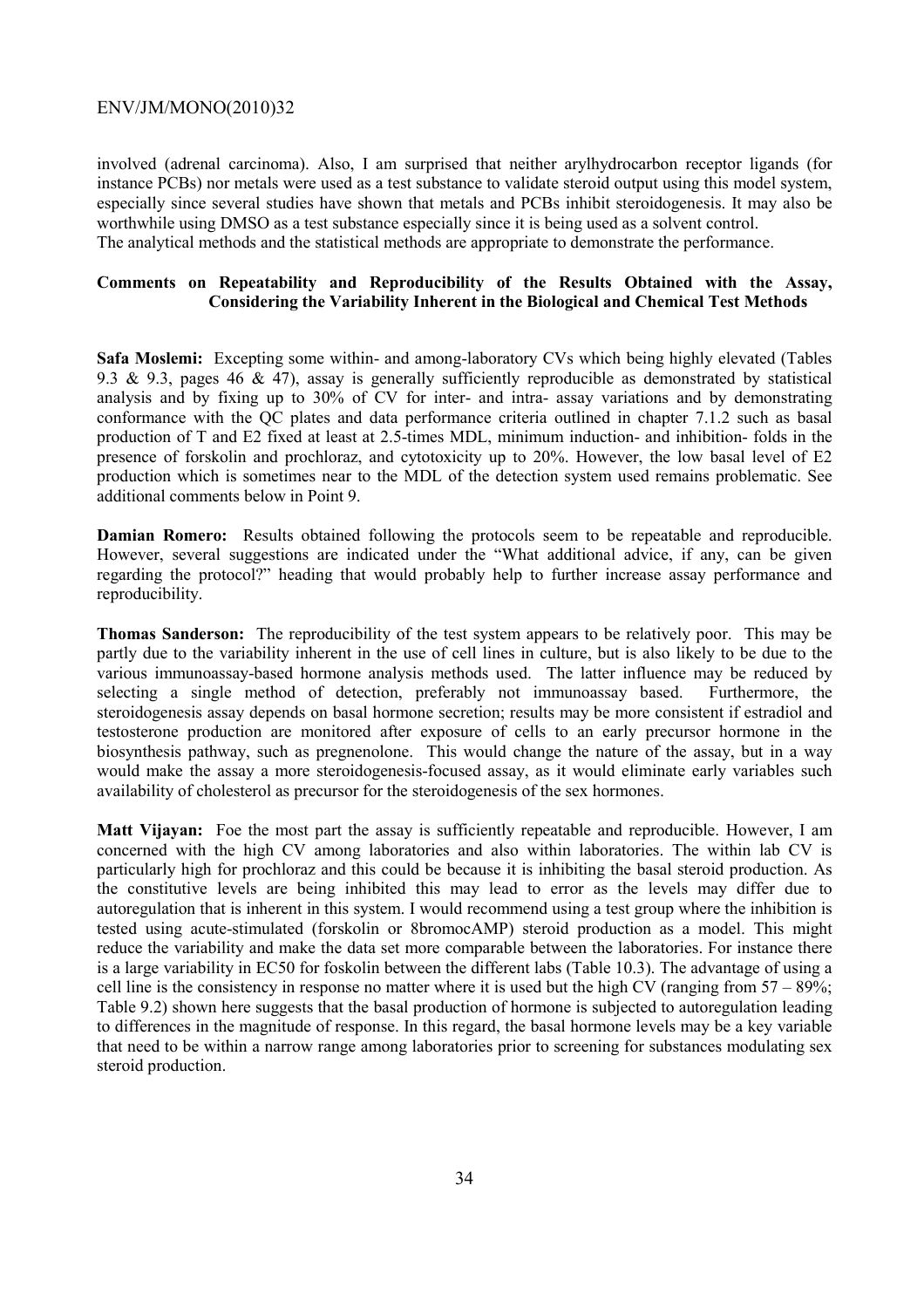### **Comments on Whether the Appropriate Parameters were Selected and Reasonable Values were Chosen to Ensure Proper Performance of the Assay, with Respect to the Performance Criteria**

**Safa Moslemi:** Yes, except for the allowable location of the acceptable range for SC-inducers and inhibitors which should be, I think, between the Center (mean range of hormone concentration of solvent control SC) and respectively the upper and the lower part of the linear standard curve (figure 7.2). Actually, allowable location for inducers and inhibitors should not cross and should be within 50% range (and not 75% range) of the linear range of standard curve.

**Damian Romero:** The performance criteria are adequate and would allow the assay to be performed at multiple laboratories without major problems.

Table 7.2 and Table I.2 from the SOP "Exposure of H295R…." should be checked for consistency since many of the parameters differ between both of them.

**Thomas Sanderson:** The performance criteria are outlined in Table 7.1 of the interim report. However, a performance criterion for inhibition of estradiol production by prochloraz is lacking; this needs to be addressed. Forskolin is used as a positive control for induction of testosterone and estradiol. This is a reasonable choice. It must, however, be kept in mind that forskolin increases the production of these two hormones via a very specific mechanism, by stimulating intracellular cAMP levels causing induction of various steroidogenic enzymes and ultimately increased synthesis of the sex hormones, but also of cortisol. There are however, many other mechanisms by which testosterone and or estradiol concentrations can be affected in H295R cells. (preferential inhibition of aldosterone/cortisol synthesis, increased bioavailability of cholesterol or decreased conjugation pathways, increased membrane permeability etc.). The steroidogenesis as currently set up will not be able to distinguish between any of these mechanisms, which in itself is not the intention. But it does means that comparing an induction response by a sample/unknown to that caused by forskolin as a performance criterion may in numerous instances be comparing apples to oranges. This makes the use of the Percent Control concept (Chapter 10.3) fundamentally flawed.

The interim report mentions that forskolin may not be the best choice of inducer because its effect on testosterone production is relatively weak. This likely due to the fact that forskolin strongly induces aromatase activity, which consumes testosterone to form estradiol. A better response may be obtained if the assay is adapted to use a (pregnenolone) precursor to avoid the limitation of substrate availability to the various steroidogenic enzymes of interest.

The interim report also mentions that trenbolone is being considered as replacement for forskolin as a positive control for induction of testosterone production. The immediate question is whether trenbolone, which is a steroid with a structure very similar to testosterone, is not in fact causing cross-reactivity with the immunoassays for testosterone. Has this been ruled-out? The next question would be how trenbolone, a potent AR agonist, is able to induce testosterone levels in H295R cells? AR agonists do not normally have any effect on testosterone formation in these cells.

**Matt Vijayan:** The test substances chosen were appropriate to demonstrate the performance of the assay (forskolin and prochloraz as inducer and inhibitor, respectively). However, the magnitude of change is very different for testosterone and estradiol. This difference may be related to the difference in their basal secretion rate (high for T and low for E2). Consequently, changes in E2 levels may not be a good performance indicator for testing inhibitors of steroidogenesis. It may be useful to use other inducers such as cAMP analogue and 25 hydoxycholesterol to obtain stimulated steroid production levels to validate the performance assay. Also, supplementing medium with cholesterol may be required to confirm that this precursor is not a limiting factor for steroid production in this cell system given the high basal secretion for testosterone.

For testing the performance for inhibitors it may be necessary to use inhibition of stimulated-steroid production as the end point at least in the case of E2 secretion.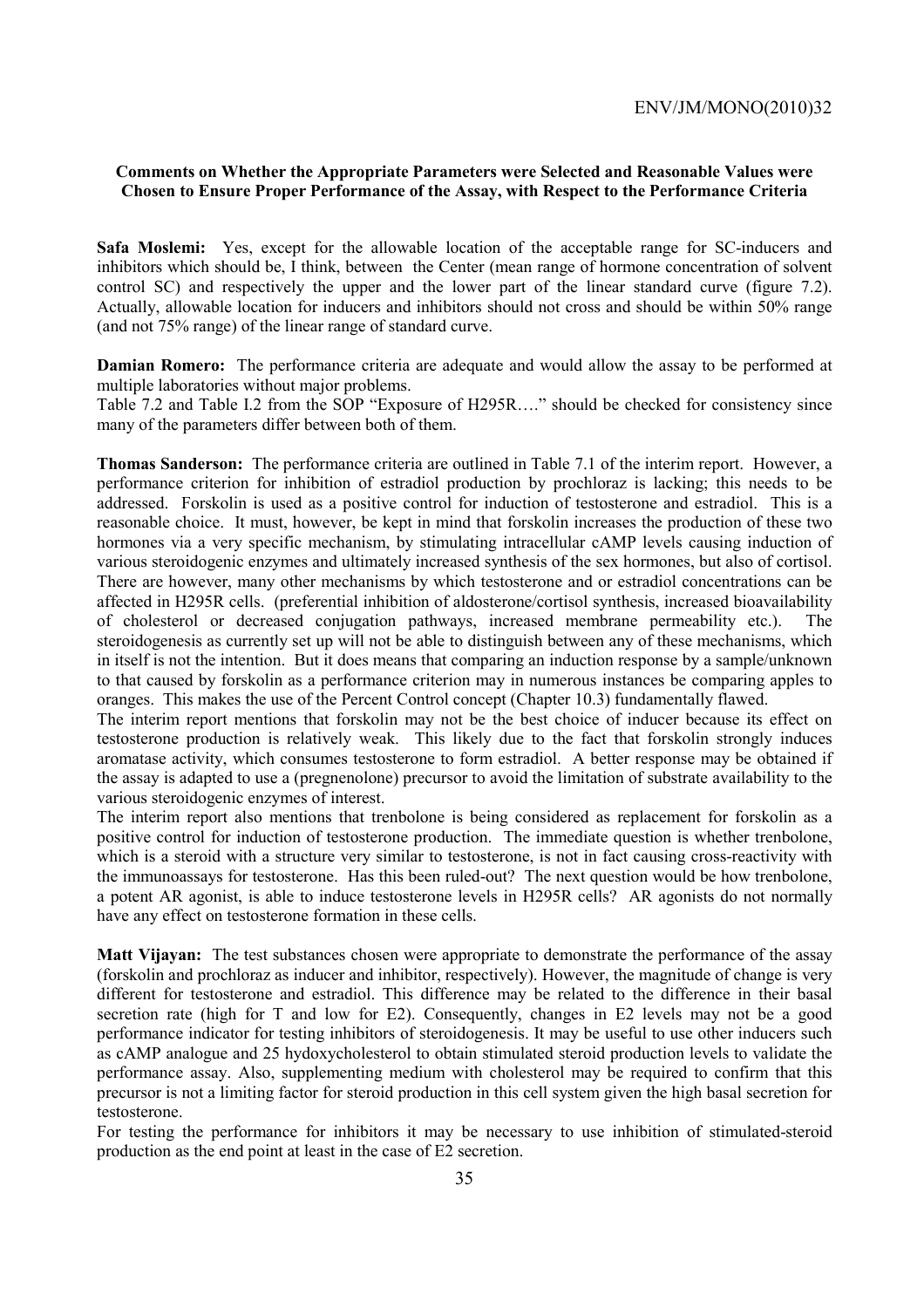This cell line is derived from adrenal carcinoma and consequently would be a suitable system for detecting corticosteroid production. Hence, a stimulated (ACTH or 8bromocAMP) cortisol production may be useful as a positive control for cell system validation among laboratories to meet the QA/QC criteria.

The CV for SCs that is acceptable for QC is relatively high. I would suggest a  $CV<20\%$  as acceptable for replicate measures within a laboratory.

On Table7.1 the performance criteria for estradiol with forskolin is given as >15 times SC, whereas on pg. 36 it is shown as >10-times induction of E2 production.

Pg. 44. 9.1.1.1. line 5, change to Lab 5

Table 9.1 – change "second" Lab 4 to Lab 5.

### **Comments on Whether the Data Interpretation Criteria are Clear, Comprehensive, and Consistent with the Stated Purpose**

**Safa Moslemi:** Yes, However care must be taken when extrapolating results from in vitro to in vivo effects, see additional comments in point 9.

**Damian Romero:** As indicated above, although the preliminary report deals extensively with data analysis and report the protocol "Exposure of H295R…." does not address this point satisfactorily since it does not have guidelines on how to interpret the data.

From the extensive preliminary report addressing several analysis techniques based on the data generated with the core chemicals, it seems that the use of "Fold change" in combination with "Percent of control" to be the most adequate way to report the results. This procedure was applied with the supplementary chemicals and in the report is shown to have worked very satisfactorily.

After reaching a consensus, the protocol "Exposure of H295R…." should include a section indicating how the results are going to be analyzed, how chemicals are going to be classified, etc.

**Thomas Sanderson:** For data interpretation criteria I am dependent on the information dispersed over Chapters 7.3 and 8 and 10. Using the H295R steroidogenesis assay as a semi-quantitative screening tool is a reasonable approach. The classification of inducers into weak, medium, strong and very strong seems too elaborate. Given the large variability and uncertainties in hormone determinations and mechanisms of induction, as well as the limited meaningfulness of fluctuation in hormone levels that are less than 2-fold it would be preferable to reduce this classification to weak (2-5 fold) and strong (>5-fold) inducers, and consider anything less than 2-fold as 'possible' inducers. Expressing results using the PCmax/PC50 concept is, as mentioned under point 7, not likely to be very useful.

**Matt Vijayan:** The data interpretation is clear and consistent with the objective of the report. However, I am not convinced with the categorization of test substances as weak, medium, strong or very strong, because of some of the limitations of the cell system. For instance the lack of response (or weak response) may be due to the high basal hormone production in the case of testosterone or the low secretion for E2. This needs to be further tested, refined and validated for both testosterone and estradiol. Also, the doseresponse curves will have to be tightened (narrower range) based on the initial screening.

### **Please Comment on the Overall Utility of the Assay as a Screening Tool in the EDSP Tier 1 Battery**

**Safa Moslemi:** 1) Although H295R cell line express all steroidogenic enzymes founded in gonads and other tissues of both sexes, gene/protein expression of these enzymes depend on species, sexes, tissue, age and physiologic conditions. Therefore, extrapolation of in vitro to in vivo effects requires further investigations.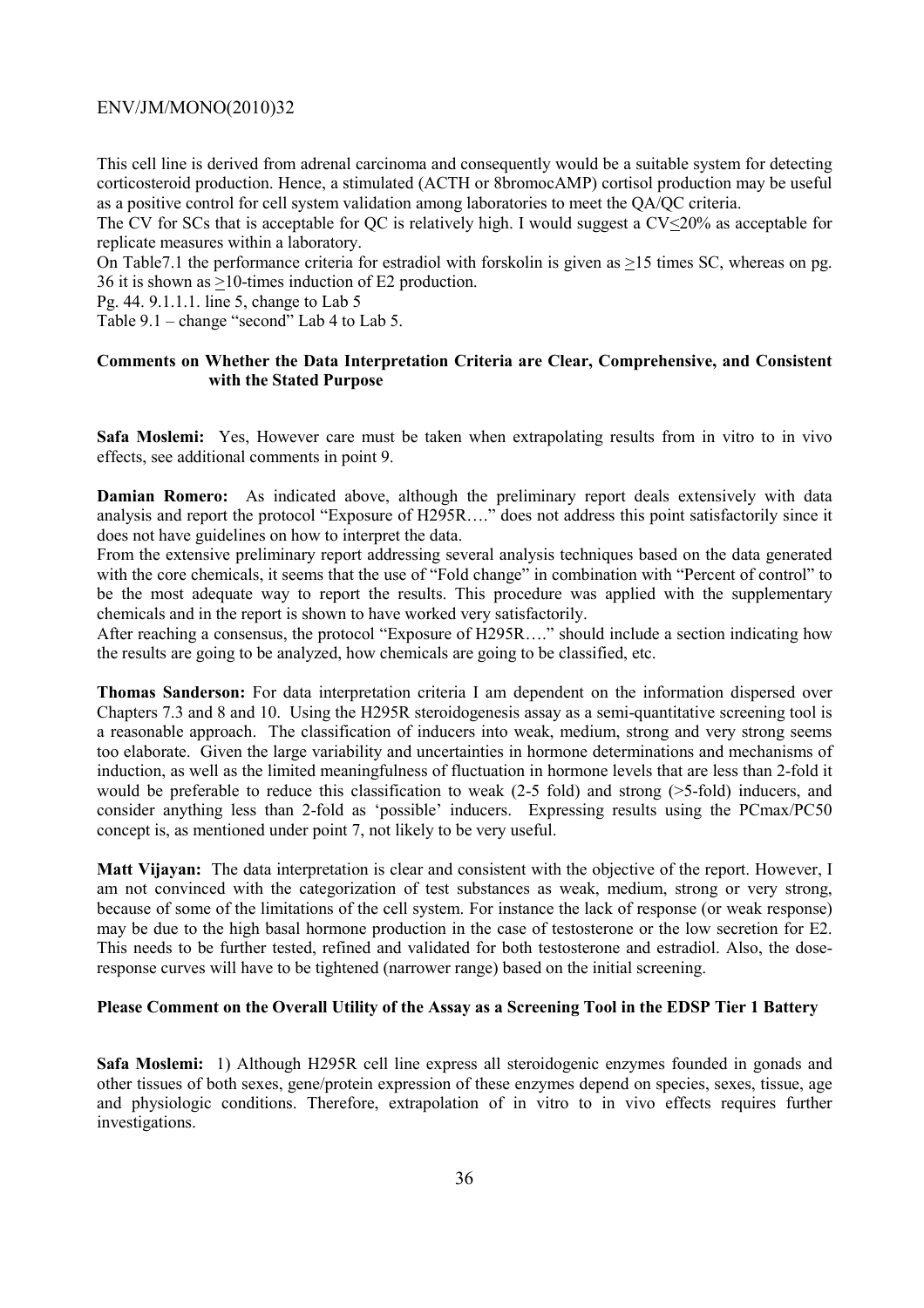2) The sexual distinctions are not qualitative differences but rather result from quantitative divergence in hormones concentrations and differential expression of steroid hormones receptors. This results in differential sensitivity of female and male tissues in regard to steroidal hormone. Thus, when evaluating xenobiotcs on androgen and estrogens synthesis (induction and/or inhibition ) using H295R cell line in vitro, the sexual sensitivity dimorphism which occur naturally in vivo should be considered in the classification of the chemicals as moderate, middle or highly endocrine disruptor. For instance, a chemical which is considered as highly endocrine disruptor for mal by inhibiting estrogen production might be classified as middle or moderate for female since mal and female have not the same sensitivity toward endogenous and therefore altered estrogen.

3) Another point which merit to be discussed is the differentiation of H295R cell line in relation to passage. Indeed, H295R cell line have the physiological characteristics of zonally undifferentiated human fetal cells, with the ability to produce the steroid hormones of each of the three phenotypically distinct zones found in the adult adrenal cortex (Gazdar AF, et al, 1990). Validated protocol should be able to answer to these questions. a) Does the number of passage affect the differentiation of these zones in different manner ? b) Has the morphology of these zones been studied at structural level after different passages ? c) Is the different in absolute production of hormones that occur as a function of cell passage due to the zones differentiation ? d) What is the relative basal amounts of each class of steroid (cholesterol, mineralocorticoids, glucocorticoids, androgens and estrogens) produced in these cells at different passages ? For example, it is important to know whether the glucocorticoid or androgen/estrogen pathway is predominant in the passage cells used in this assay. So, the suitable passage to study and evaluate each class of steroid hormone should be known.

4) A xenobiotic might present differential effect (inducers or inhibitor) on steroidogenic enzymes and therefore androgen/estrogen ratio appears more precise in this evaluation than the individual variation of each steroid. There is another reason which justifies the evaluation of androgen/estrogen ratio. Actually, H295R assay showed

its limit to detect decreases in E2 production after exposure to an inhibitor. Indeed, E2 production is already faint in this model as reported in table 9.1, page 44 by all laboratories participated and this renders difficult the classification of chemicals regarding their effect on E2. Thus, variation of androgen/estrogen ratio should better reflect chemical effects on steroidogenesis of sexual hormone production in H295R cell line and which might be further extrapolated to the variation of androgen/estrogen ratio in healthy and exposed men and women in order to evaluate xenobiotics as endocrine disruptors.

5) In this assay, T and E2 variation was evaluated at basal level and did not include the addition of a specific upstream precursor such as progesterone and/or dehydroepiandrosterone which could induce enzymatic activities involved in the T and E2 production. So, xenobiotic effect may be different from the case in which an inducer or a steroid precursor being added. For instance, 2378-tetrachlorodibenzo-pdioxin (TCDD) had no effect on basal aromatase or cholesterol side-chain cleavage activity, but did reduce the inducibility of both activities by 8-bromo-cyclic AMP in H295R (Sanderson & Van den Berg, 1998; Sanderson et al, 2001). In H295R assay, addition of a precursor seems necessary for E2 but not for T production since the basal production of the latter was often high in H295R cell line. This is confirmed in final report "Development of an assay using the H295R cell Line to…" where the exposure to 100 M progesterone cause a significant elevation of E2 production in culture medium when compared to SC (page 32, table 6.2). Supplementation of progesterone could resolve the background problem encountered with E2 evaluation in H295R assay. Another solution will be to evaluate total E2 (free and conjugated) since a conjugation of E2 via an estrogen sulfotransferase is not excluded in H295R cell line as evoked in Draft report "Standardization and refinement of the H295R cell …" page 47 section 10.3.

**Damian Romero:** The H295R steroidogenic assay would be an invaluable tool that would complement other assays of the Tier 1 battery. The assay has multiple advantages including a relative easy to perform, inexpensive an reproducible in vitro screening tool, that do not rely on live animals or animal tissues that may allow the screening of multiple compounds in a relative short period. The assay would identify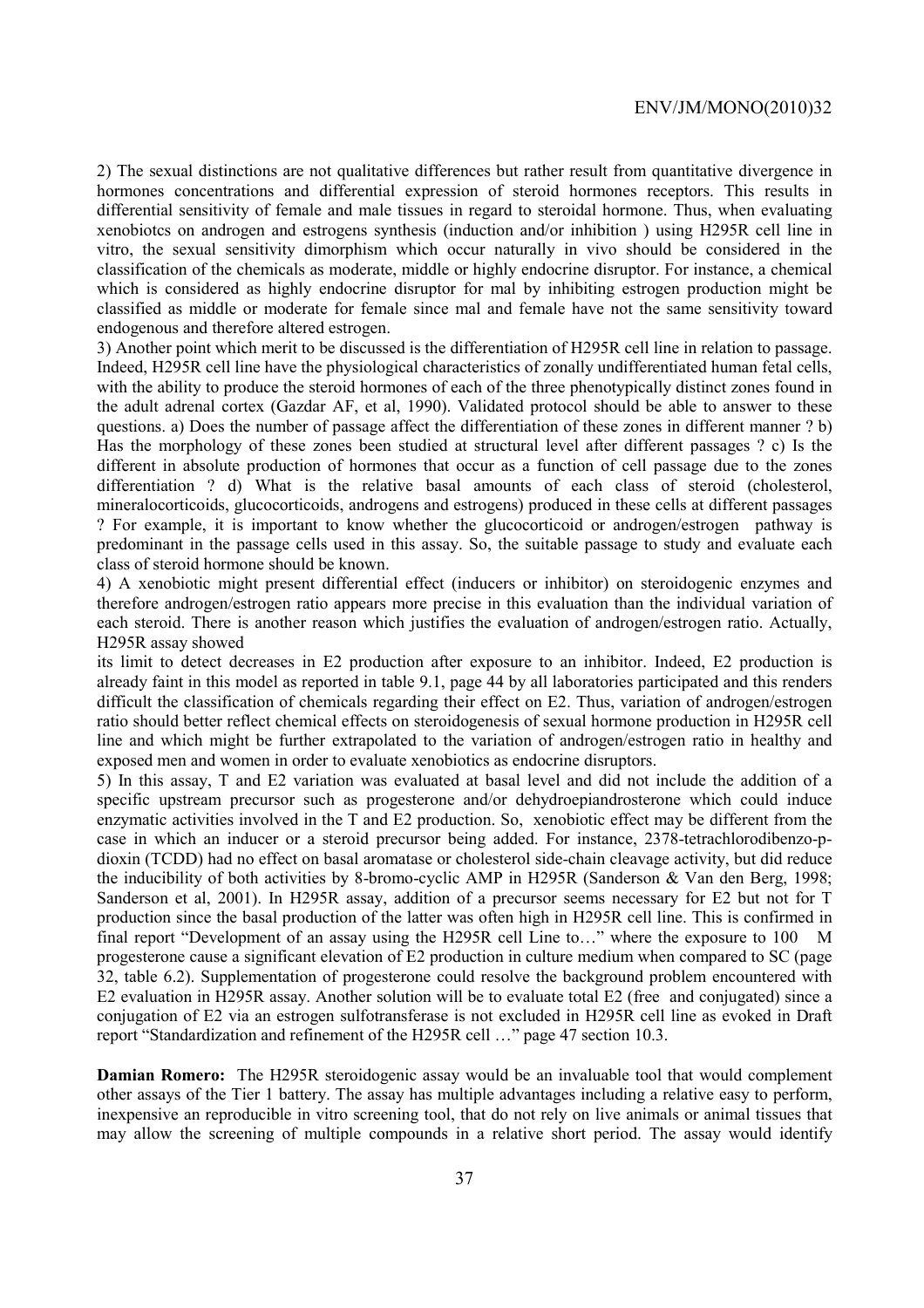chemicals with endocrine disruptor characteristics that could be further evaluated with other assays of the Tier 1 battery.

**Thomas Sanderson:** The EPA has been charged with the development and implementation of a screening tool for interferences with steroidogenesis. Given this task, the EPA has decided to develop a tool that will evaluate effects on gonadal sex hormone production, specifically testosterone and estradiol. To do this the H295R human adrenocortical carcinoma cell line was chosen as *in vitro* biological system. The H295R steroidogenesis assay is intended to detect chemicals and/or complex environmental samples extracts that may interfere with basal secretion of testosterone and estradiol.

As a system to study effects of chemicals on steroidogenesis the H295R cell line has great potential as it is capable of producing mineralocorticoids, glucocorticoids, androgens and estrogens. The steroid biosynthesis pathway is highly complex and also highly interconnected. This limits the usefulness of only evaluating effects on one or two specific hormones as there are a large number of influences unrelated to the steroidogenesis of those hormones that may cause small fluctuations in their secretion by the cell system. The system, as designed, is not really a steroidogenesis assay although is may pick up inhibitors and inducers of testosterone and estradiol synthesis. However, because the system, as designed, ignores all the other steroid hormones, including other active androgens and estrogens known to be produced in these cells, a bigger picture is not obtained, limiting the interpretability of any observed alterations in solely levels of testosterone and estradiol. The H295R system also in no way reflects the conditions of a gonadal system in which mineralo- and glucocorticoid pathways do not play a role. The regulation of the various steroidogenic enzymes will also be different in different tissues, again limiting the interpretability of any observed effects on induction of testosterone or estradiol secretion (if steroidogenesis related).

For the EPA to have a true steroidogenesis assay (a system that detect the ability of chemicals to interfere with the biosynthesis of steroid hormones) the H295R cell line could provide a very useful model with some alterations to the design: (1) H295R cells would be analyzed for 4 key steroid hormones (aldosterone, cortisol, estradiol and testosterone) using a single analytical technique such as LC-MS, (2) pregnenolone would be used as precursor for all steroids (3) effects on the relative production of the 4 hormones would be relatively easy to interpret as they would provide clues on which of these 4 essential steroid hormones and which steps of the steroidogenic pathway are affected.

The way the H295R cell system is being proposed to be used is like a black box. It will be difficult to interpret the meaning of any outcomes that may be observed on testosterone and estradiol levels, and this is further compounded by the drawbacks of using immunoassay-based detection methods. A more focused definition of the purpose of a tier 1 assay for steroidogenesis would be recommendable; allowing for the development of a H295R cell-based steroidogenesis assay that would provide less ambiguous information about the steroidogenesis disruption potential of chemicals or unknown environmental extracts.

**Matt Vijayan:** The H295R steroidogenic assay has been validated for its steroid production capacity and as a tool for screening substances that modulate sex steroid production. The multi-laboratory validation suggests that the assay has potential as a screening tool for sex steroid disruptors. However, the assay has limitations and some of them are related to the cell system itself. For instance the high basal unstimulated sex steroid production is not physiologically relevant but provides a model for testing the capacity for substances to induce or inhibit steroidogenesis. This assay focuses only on the signaling pathway downstream of trophic hormone stimulation. While the mechanism for the high basal testosterone output is unclear, it remains to be seen if that would modify the steroid production capacity in response to stimulators or inhibitors. Also, the low basal E2 production seen with these cells does not provide an ideal model to test inhibitors of steroidogenesis. This can be easily tested by examining the capacity of the modulators to inhibit forskolin- or 8bromo-cAMP-stimulated E2 production. The huge CV reported for between laboratory comparisons may have to do with the difference in basal hormone production and associated differences in the magnitude of response to know inducers and inhibitors as well as test substances. Overall, the assay has the potential to be a screening tool for steroidogenesis but requires further testing and refinement.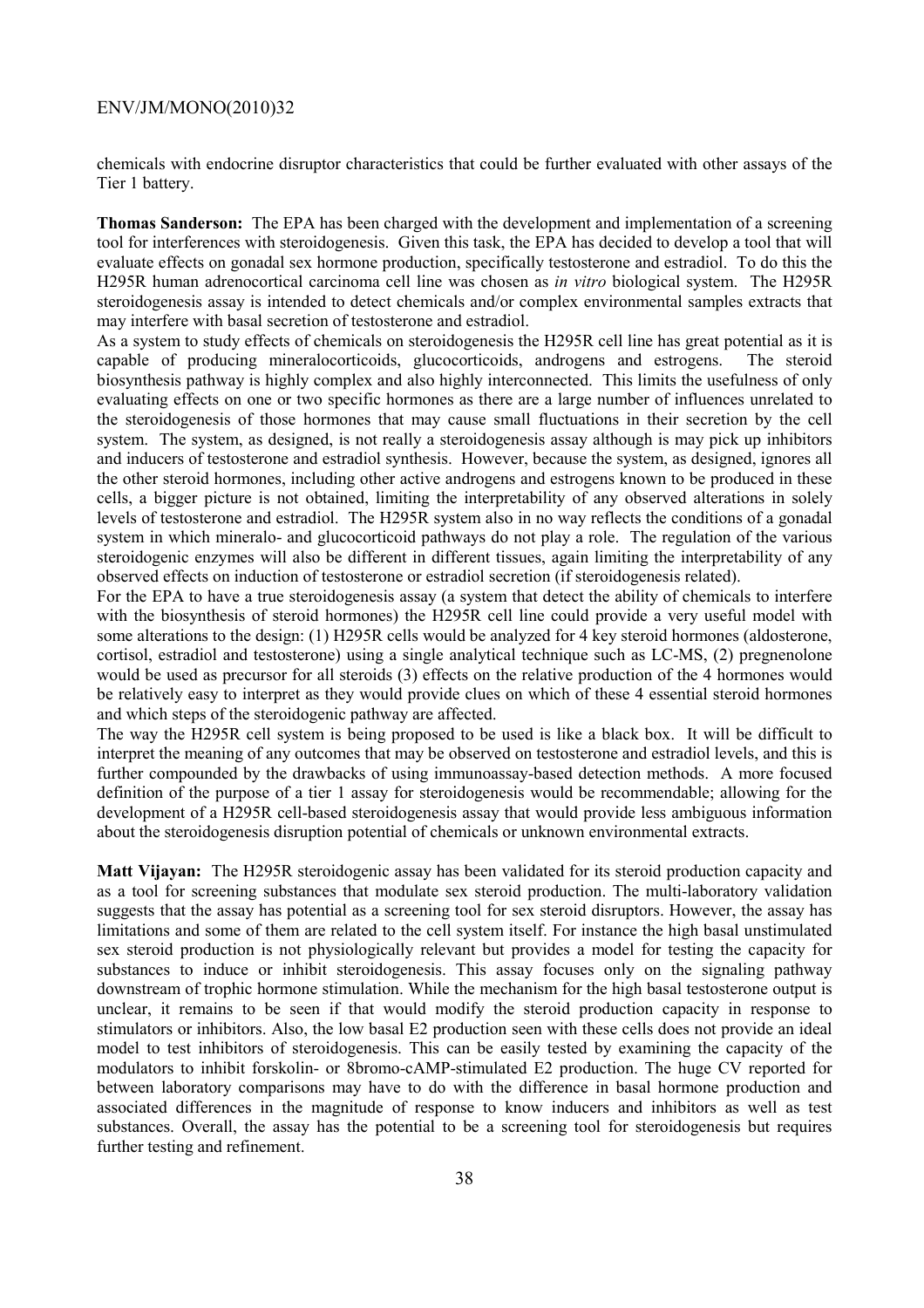#### **Additional Comments and Materials Submitted**

## **Safa Moslemi:**

 **References** 

Sanderson JT, Slobbe L, Lansbergen GD, Safe S, Van den Berg M. Toxicol. Sci. 2001, 61, 41-48.

Sanderson JT and Van den Berg. Organohalogen Comp. 1998, 37, 77-80.

Letcher RJ, van Holsteijn I, Drenth HJ, Norstrom RJ, Bergman A, Safe S, Raymond Pieters R and van den Berg M.. Toxicol. Appl. Pharmacol. 1999, 160: 10-20.

Fechner S, Husen B, Thole H, Schmidt M, Gashaw I, Kimming R, Winterhager E, GrümmerR, Fertil Steril, 2007, 88, 1029-1038.

Murakami K, Nomura K, Shinohora K, Kasai T, Shozu M, Inoue M. Fertil Steril, 2006, 86, 291-297.

Thon V, Härle P, Schölmerich J, Kuklinek P, Lokaj J, Straub RH. Allergy, 2007, 62, 1320-1325.

Richard S, Moslemi S, Sipahutar H, Benachour N, Séralini GE. Environ Health Perspect, 2005, 113, 716- 720.

Benachour N, Sipahutar H, Moslemi S, Gasnier C, Travert C, Séralini GE. Arch. Environ. Contam. Toxicol. 2007, 53, 126-133.

## **Editorial comments :**

#### **General comments:**

The final report should be re-written and experimental protocols (cell culture, treatment with chemicals, steroid and results analysis …..) should be included in detail.

## **Specific comments:**

1) Page 4, Table of tables, Table 3.1: "Time lines" instead of "time line". Page 5, add legends of Table 9.3 and Table 9.4 in the list, Table 9.3 became table 9.5.

2) Add in "Abbreviations" page 13 : EDSP, EDSTAC, EPA, FFDCA, QA, EDS, HCG, QC, SOP, SC, CV, OD, MDL…

3) Page 19, line 2, reference Hecker et al, 2006 a or b?,

4) Page 20, in section " 3.3 the H295R steroidogenesis assay", line 3, reference Hecker et al, 2006 a or b?)

5) Page 21, in section " 3.4 pre-validation studies overview", line 5, reference Hecker et al, 2007a or b? Line 9, (Figures 3.3, 3.4, 3.5) instead of (Figure 3).

6) Page 25, add point at the end of last paragraph.

7) Page 28, delete (KFDA) from National Institute of Toxicological Research.

8) Why the number referring to the code number for 18 supplementary chemicals tested by 6 laboratories did not appear in table 6.1? I think that it is preferable, to avoid confusion, to add directly the name of each chemical tested or to be tested by each laboratory in table 6.1.

9) In table 6.2, there is a confusion between the "Mode of action" and the "Effect type" of each chemical; should be precised "Effect type on T and/or E2 production"? Correct hCG instead of hcG for Human chorionic gonadotropin, Pharmaceutical instead of pharmacytical for "product class" of Letrozole and put "Spermatide" instead of "unknown" for the "mode of action" of Nonoxynol-9.

10) Table 6.3, add horizontal line after 2,4-Dinotrophanol, What is the "product class" of Cyanoketone? In "product class" of finasteride, delete r from prostrate (prostate is correct). In "effect type" of vinclozoline, add E2 after "weak inducer of …..".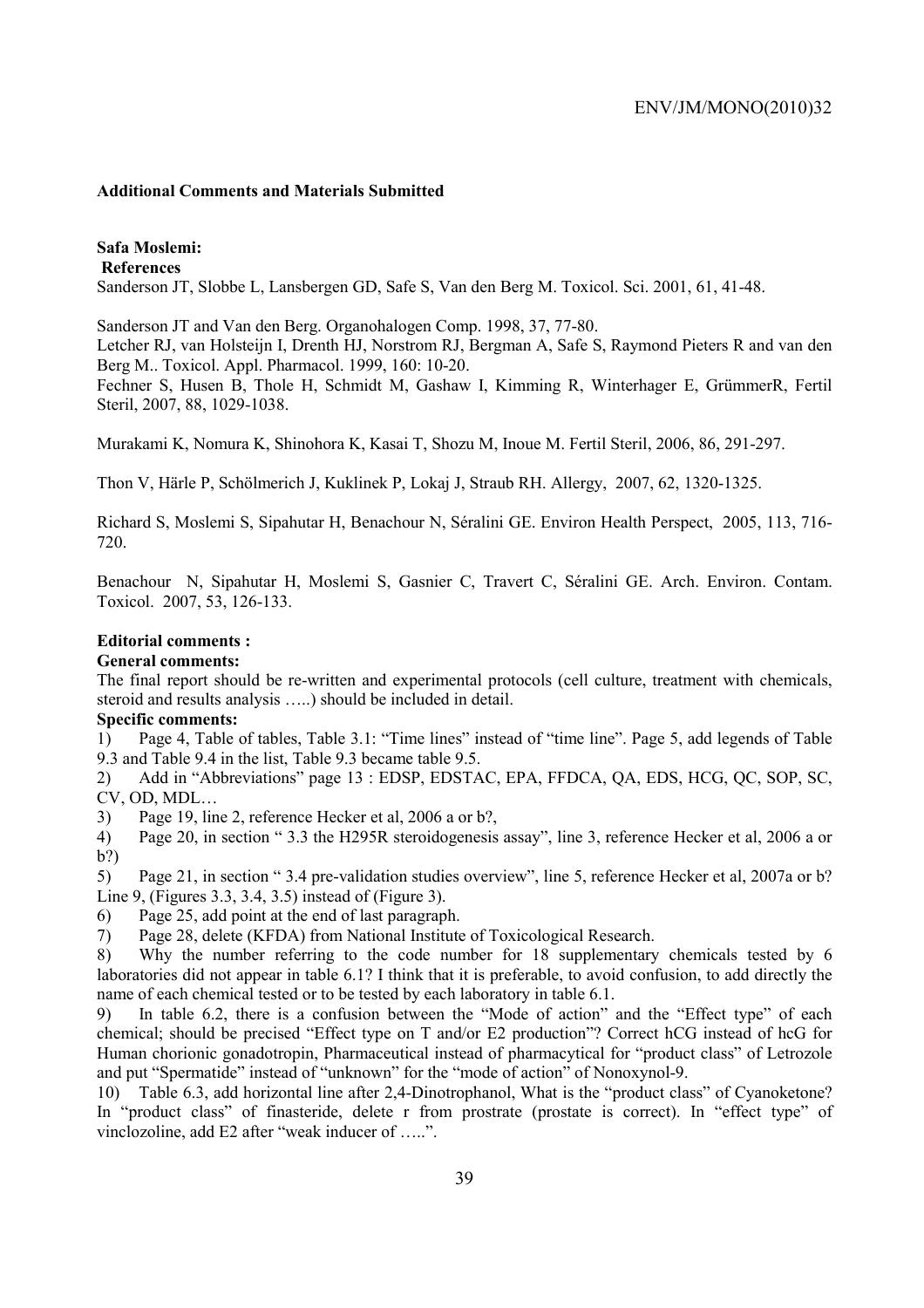11) Page 35, table 7.1, if "n/a" is meaning "non analysed" this should be corrected because this is down in the next page (page 36), see "4. Inhibitor: Prochloraz  $(3 \text{ M}):$  ......

12) Page 44, in section " 9.1.1.1 Basal hormone Production (Blanks)", line 5, Lab 6 instead of Lab 5. In the table 9.1, change the second Lab 4 into Lab 5.

13) Page 46, Figure 9.1, use other patterns for different histograms to distinguish the laboratories.

14) Page 53, in the legend of figure 9.5, "Lab 5 (instead of Lab 6): No data available for aminogluthetimide, atrazine, (add Benomyl here), forskolin and hCG".

15) Page 54, in the legend of figure 9.6, "Lab 5 (instead of lab 6) : No data available….."

16) Page 55, in section "9.2.2.1 Testosterone", line 10, "(10 M) instead of (100 M) at all laboratories with the exception of Lab 6 (instead of Lab 4)". In figure 9.7 add the results of Paraben and delete it from figure 9.9 since this chemical induces testosterone. In the legend of the figure 9.7, "Lab 5 (instead of Lab 6) : No data available …"

17) Page 56, in the legend of figure 9.8, "Lab 5 (instead of Lab 6): No data available …."

18) Page 57, Figure 9.9, change patterns for Lab 5 and Lab 6. In the legend, molinate instead of molinat. "Lab 5 instead of Lab 6: No data available …"

19) In the legends of figures 9.10, 9.11, 9.12, "Lab 5 instead of Lab 6 : No data available."

20) Page 61, Table 9.5 instead of 9.3.

21) Page 63, in section "10.1 Fold-Change Evaluation", …."the effect evoked" instead of "effect the evoked". ( Table 10.1).

22) Page 65, Table 10.2, add unity (M) after "Lowest observed effect concentrations", change "Nonythenol" to Nonoxynol-9.

23) Page 68, line 7, ….."while chemical (delete "the"and add "exposure that resulted in an") elevated hormone production".......Actually, one should reed ....."while chemical exposure that resulted in an elevated "……

24) Page 70, Table 10.4, add the concentrations used for forskolin (10 M) and prochloraz (3 M).

25) Pages 71-74, Figure 10.1-10.4, there are confusion between chemicals, controls and production of T and E2 related to inducer (Forskolin) and to inhibitor (prochloraz). I suggest to eliminate testosterone and estradiol (in the parentheses) and replace the Y axis by  $\frac{1}{2}$  of testosterone and /or estradiol.

26) Page 77, Figure 11.1, change Danazole to Danazol.

27) Page 78, Figure 11.2, in X axis, add unity for the concentrations used.

28) Page 84, second paragraph, line 9, in vitro instead of vitro. At the end of paragraph …."would provide a more detail in the dose-response relationships".

29) Add in References page 87 : EPA 1997, EPA 1998, EDSTAC 1998,EDMVAC 2005. Add title for references when needed.

#### **Thomas Sanderson:**

*References* 

- Bulun, S. E., Sebastian, S., Takayama, K., Suzuki, T., Sasano, H., and Shozu, M. (2003). The human CYP19 (aromatase P450) gene: update on physiologic roles and genomic organization of promoters. *J Steroid Biochem Mol Biol* **86**, 219-224.
- Gazdar, A. F., Oie, H. K., Shackleton, C. H., Chen, T. R., Triche, T. J., Myers, C. E., and Chrousos, G. P. (1990). Establishment and characterization of a human adrenocortical carcinoma cell line that expresses multiple pathways of steroid biosynthesis. *Cancer Res.* **50**, 5488-5496.

Sanderson, J., and van den Berg, M. (2003). Interactions of xenobiotics with the steroid hormone biosynthesis pathway. *Pure Appl Chem* **75**, 1957-1971.

Sanderson, J. T. (2006). The steroid hormone biosynthesis pathway as a target for endocrine-disrupting chemicals. *Toxicol Sci* **94**, 3-21.

Simpson, E. R. (2003). Sources of estrogen and their importance. *J Steroid Biochem Mol Biol* **86**, 225-230. Zar, J. H. (1999). *Biostatistical Analysis*. Prentice-Hall, N.J.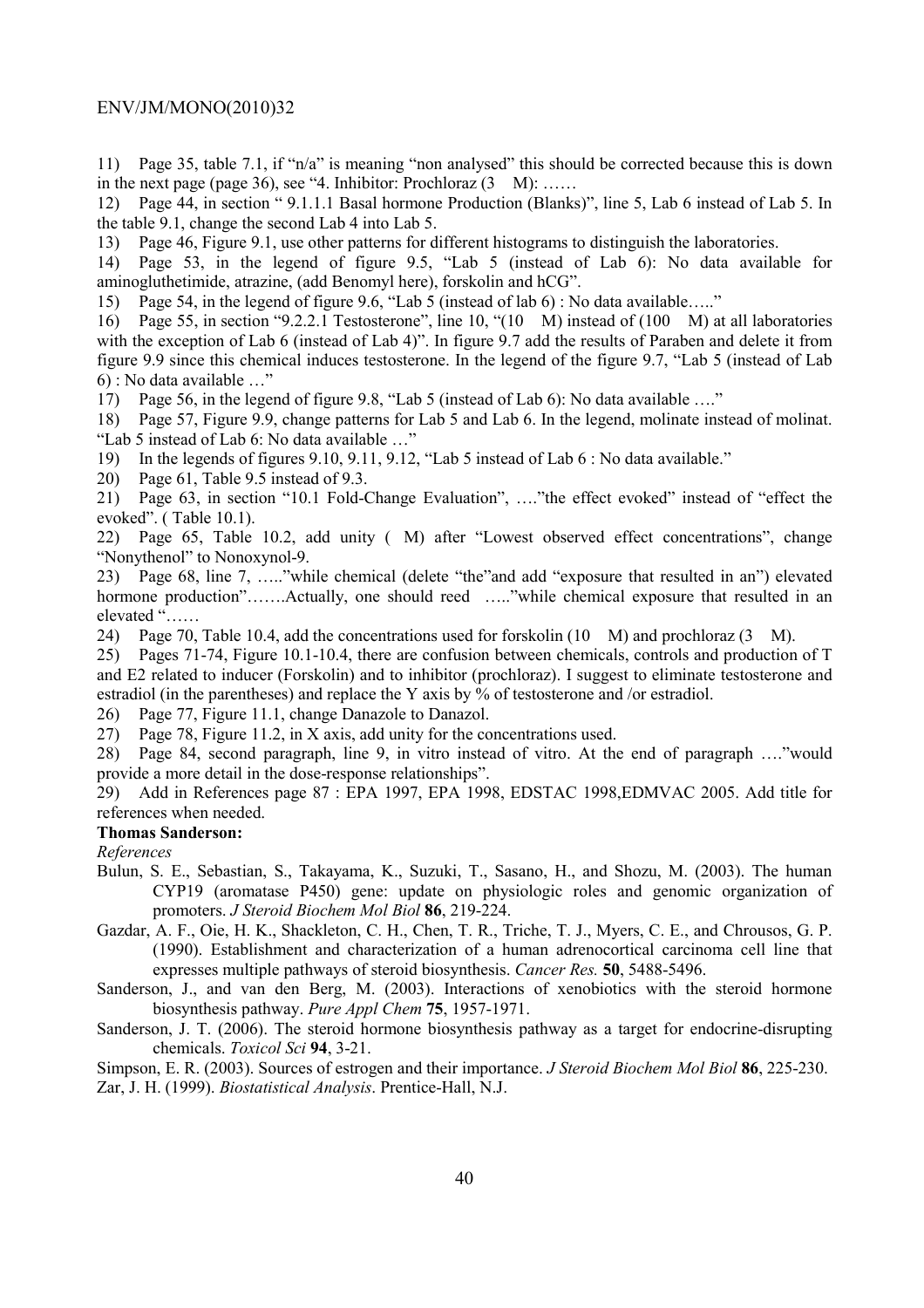## **PEER REVIEW COMMENTS ORGANIZED BY REVIEWER**

 Peer review comments received for the steroidogenesis assay are presented in the subsections below and are organized by reviewer. Peer review comments are presented in full, **unedited** text as received from each reviewer.

## **Safa Moslemi Review Comments**

#### Comments :

This report « Multi-Laboratory validation of the H295R Steroidogenesis Assay to identify modulators of testosterone and estradiol production » aimed to develop and standardize of the assay as a screen of steroidogenesis using H295R cell line to identify chemicals that act as endocrine disruptors. You find here after the answers and comments to the charge questions.

#### **Charge Questions:**

## **1. Is the stated purpose of the assay clear?**

Yes. The steroidogenic screen assay consist to detect any natural and human-made substance that would disrupt endogenous estrogens and/or androgens production. In this way, the assay will complement the other Tier 1 assays which aim to identify xenobiotics that could be classified as endocrine disruptors of both human and wildlife. The use of H295R cell line present several advantages making this model unique when compared with other models. Besides its availability, this model allows the detection of both increases and decreases in the production of testosterone (T) and estradiol (E2) in the presence of chemicals, and to follow the direct potential impact of a chemical on cell viability/cytotoxicity. Furthermore, H295R cells express a wide range of steroidogenic enzymes found in the adult adrenal cortex and the gonads, including those required to produce, cholesterol, mineralocorticoids, glucocorticoids, androgens and estrogens. Thus, this cell line enable the research of any target site within the steroidogenic pathway downstream of cholesterol in addition to T and E2 investigated in this work.

#### **2. Is the assay biologically and toxicologically relevant to the stated purpose?**

Actually, many of chemicals (especially xenoestrogens) have the potential to disrupt endocrine processes at tow major levels; first at sex hormone receptors, particularly the estrogen receptor, and second at steroidogenic enzymes involved in both steroid synthesis and metabolism. The second level being more appropriate target since most of the environmental chemicals, when introduced in the organism, are present at low concentrations and show relatively, when compared with estradiol, low affinity for estrogen receptors. Therefore, estrogen receptor pathway could not be considered as an ideal endpoint to study endocrine disruption of xenobiotics. Utility of H295R cells has been well established as an unique model for study of steroidogenic pathways but also to test and evaluation of xenobiotics since these cells express genes that encode for all enzymes of steroidogeneis especially those involved in sexual mal and female hormones synthesis; androgens and estrogens. Furthermore, this model permits to evaluate, in the same cells, the potential cytotoxicity of chemicals allowing the discrimination between effects that are due to cytotoxicity or due to the direct interaction of chemicals with steroidogenic enzymes.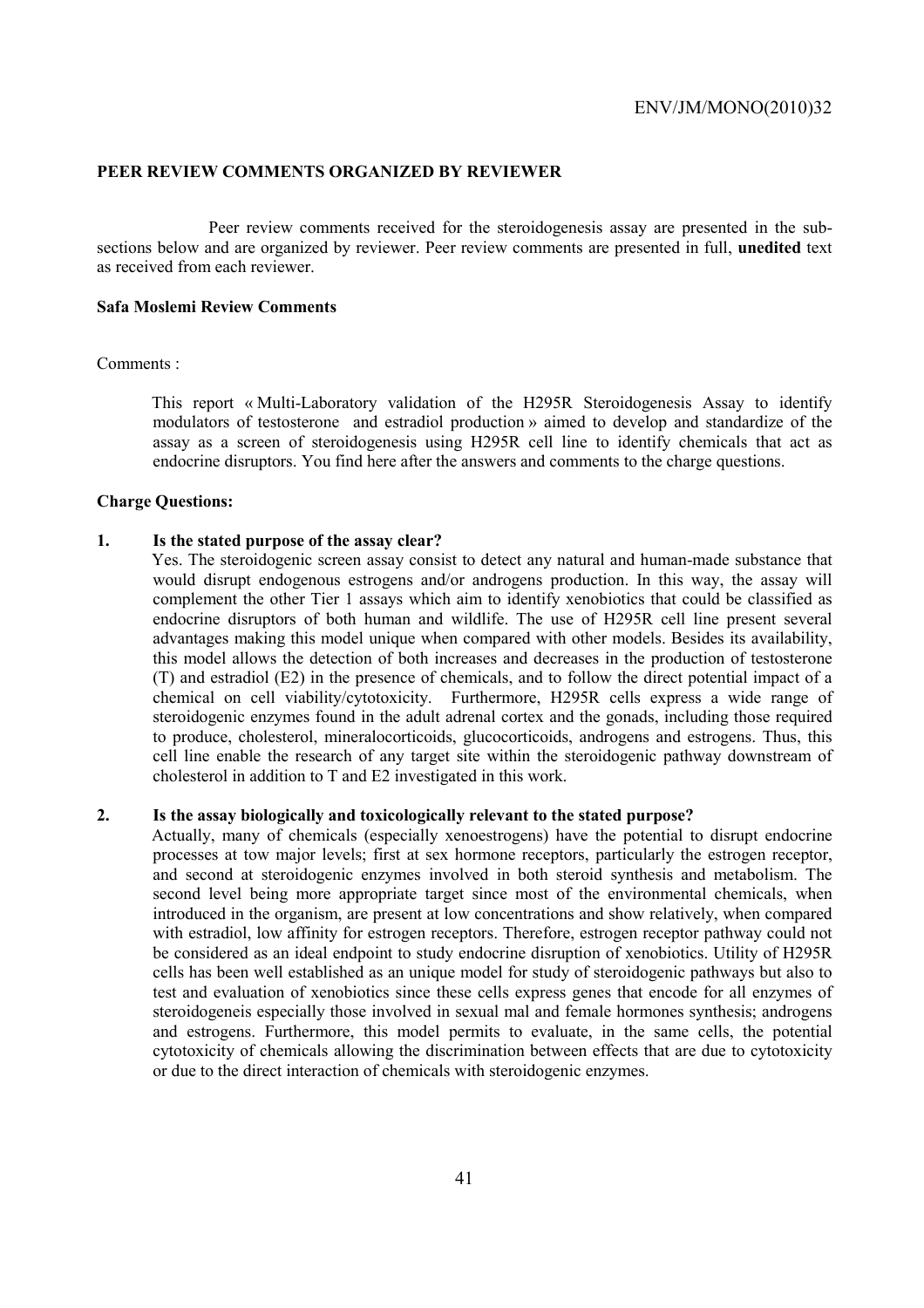- **3. Does the protocol describe the methodology of the assay in a clear, and concise manner so that the laboratory can:**
- **a) comprehend the objective;**
- **b) conduct the assay;**
- **c) observe and measure prescribed endpoints;**
- **d) compile and prepare data for statistical analyses; and**
- **e) report the results?**

Protocol is well described and the methodology generally presented in a comprehensible manner allowing the reader to fallow all steps cited above.

## **What additional advice, if any, can be given regarding the protocol?**

In order to improve protocol, the following advices are proposed :

- 1) The choice of solvent for steroid extraction should be précised (ethyl ether or dichloromethane).
- 2) During extraction procedure of steroids with ethyl ether a rapid freezing of aqueous phase (after step 9 and before step 10) facilitate the separation of aqueous (inferior) and organic (supernatant) phases (see Appendix ii page 17).
- 3) Collected solvent phases could be washed by distilled water to eliminate hydrophilic contaminants and to reduce background of the detection by RIA or ELISA.
- 4) Hormone purification, at least for protocol validation and before using a detection system based on antibody (ELISA, RIA), being necessary to avoid cross reaction observed with chemicals especially with trilostane and to reduce background of assay.
- 5) What is the maximum passage of cell culture to be respected; 10 passages (Appendix I page 7) or 7 passages (Appendix ii page 7) ?
- 6) When possible, replace methanol (highly toxic) by ethanol for cytotoxicity analysis (see page 36, point 5 & table)
- 7) There is a confusion between E2 decrease in the presence of 3 M prochloraz when determining performance criteria for each laboratory. In page 35, table 7.1, the average change in hormone production relative to the solvent control  $(SC=1)$  was not reported  $(n/a)$ , please spell this acronym) whereas in page 36, point 4, a change of 50% in E2 reduction was reported!
- 8) Also, there is a difference in the reported induction of E2 by 10 M forskolin ;  $\geq$ 10-times induction of E2 in page 36 point 3, different from  $\geq$ 15-times induction in table 7.1, page 35!
- 9) In page 44, table 9.1, the Minimum Detectable Level (MDL) and the measuring system used (RIA, ELISA or others) of each laboratory should be reported.

## **4. Have the strengths and/or limitations of the assay been adequately addressed?**

The advantages and disadvantages of H295R regarding to other cell lines should be detailed especially to JEG-3 and JAR placental choriocarcinoma cell lines. For instance, JEG-3 and JAR placental choriocarcinoma cell lines appear relatively more sensitive to cytotoxic effects of chemicals than H295R cell line (Letcher et al, 1999). This rises the question about the suitable model (more sensitive or less sensitive to cytotoxicity) to screen chemicals for their endocrine disruption effect since the endocrine disruption of chemicals is tested at non cytotoxic concentrations and this might affect interpretation of results, chemical classification and determination of their tolerability concentrations (threshold) in organism.

## **5. Were the (a) test substances, (b) analytical methods, and (c) statistical methods chosen appropriate to demonstrate the performance of the assay?**

Yes, there is in general a good choice of different chemicals, analytical and statistical methods. However, information concerning the effect type on T and E2 production should be updated for some chemicals (danazol, finasteride, flutamide, Glyphosate, RU-486/mifepristone,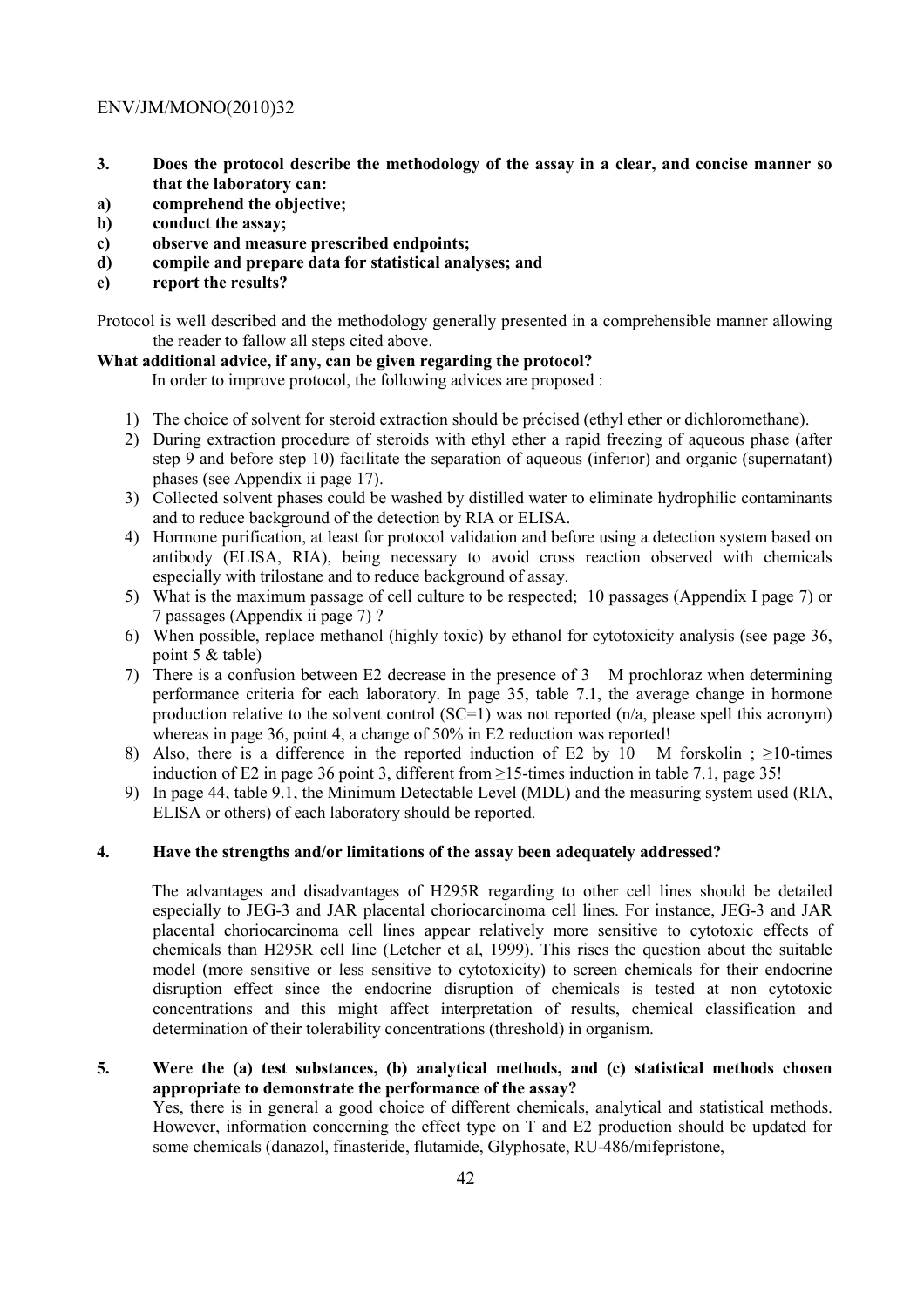spironolactone, taxol etc in table 6.3, pages 33  $\&$  34). For instance, danazol is known to : inhibit aromatase transcription in ectopic human endometrial tissue (Fechner et al, 2007), inhibit aromatase activity of endometriosis-derived stromal cells (Murakami et al, 2006), induce a marked up-regulation of free T and down stream 17 -E2 in hereditary angioedema (Thon et al, 2007). Glyphosate (Roundup) showed also to inhibit aromatase in vitro (Richard et al, 2005; Benachour et al, 2007). Moreover, protocol and analytical method should be revised for E2 evaluation in the presence of inhibitor chemicals since production of E2 was not evident during validation assay in H295R cells after 5 passage (see additional comments in point 9).

## **6. Considering the variability inherent in biological and chemical test methods, were the results obtained with this assay sufficiently repeatable and reproducible?**

Excepting some within- and among-laboratory CVs which being highly elevated (Tables 9.3 & 9.3, pages 46  $\&$  47), assay is generally sufficiently reproducible as demonstrated by statistical analysis and by fixing up to 30% of CV for inter- and intra- assay variations and by demonstrating conformance with the QC plates and data performance criteria outlined in chapter 7.1.2 such as basal production of T and E2 fixed at least at 2.5-times MDL, minimum induction- and inhibitionfolds in the presence of forskolin and prochloraz, and cytotoxicity up to 20%. However, the low basal level of E2 production which is sometimes near to the MDL of the detection system used remains problematic. See additional comments below in Point 9.

## **7. With respect to performance criteria, were appropriate parameters selected and reasonable values chosen to ensure proper performance of the assay?**

Yes, except for the allowable location of the acceptable range for SC-inducers and inhibitors which should be, I think, between the Center (mean range of hormone concentration of solvent control SC) and respectively the upper and the lower part of the linear standard curve (figure 7.2). Actually, allowable location for inducers and inhibitors should not cross and should be within 50% range (and not 75% range) of the linear range of standard curve.

## **8. Are the data interpretation criteria clear, comprehensive, and consistent with the stated purpose?**

Yes, However care must be taken when extrapolating results from in vitro to in vivo effects, see additional comments in point 9.

## **9. Please comment on the overall utility of the assay as a screening tool described in the introduction of the ISR to be used by the EPA to identify chemicals that have the potential to interact with the endocrine system.**

1) Although H295R cell line express all steroidogenic enzymes founded in gonads and other tissues of both sexes, gene/protein expression of these enzymes depend on species, sexes, tissue, age and physiologic conditions. Therefore, extrapolation of in vitro to in vivo effects requires further investigations.

2) The sexual distinctions are not qualitative differences but rather result from quantitative divergence in hormones concentrations and differential expression of steroid hormones receptors. This results in differential sensitivity of female and male tissues in regard to steroidal hormone. Thus, when evaluating xenobiotcs on androgen and estrogens synthesis (induction and/or inhibition ) using H295R cell line in vitro, the sexual sensitivity dimorphism which occur naturally in vivo should be considered in the classification of the chemicals as moderate, middle or highly endocrine disruptor. For instance, a chemical which is considered as highly endocrine disruptor for mal by inhibiting estrogen production might be classified as middle or moderate for female since mal and female have not the same sensitivity toward endogenous and therefore altered estrogen.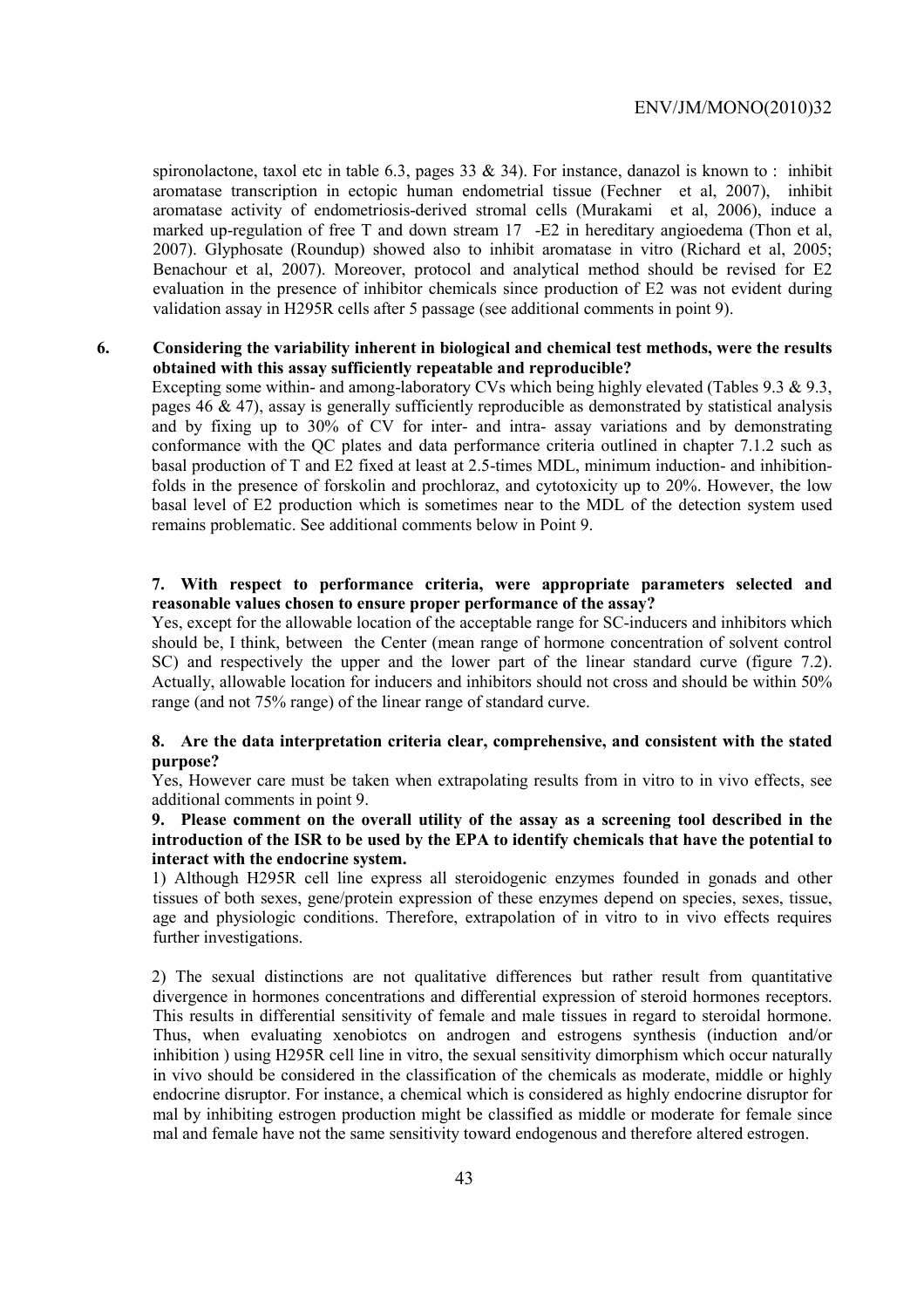3) Another point which merit to be discussed is the differentiation of H295R cell line in relation to passage. Indeed, H295R cell line have the physiological characteristics of zonally undifferentiated human fetal cells, with the ability to produce the steroid hormones of each of the three phenotypically distinct zones found in the adult adrenal cortex (Gazdar AF, et al, 1990). Validated protocol should be able to answer to these questions. a) Does the number of passage affect the differentiation of these zones in different manner ? b) Has the morphology of these zones been studied at structural level after different passages ? c) Is the different in absolute production of hormones that occur as a function of cell passage due to the zones differentiation ? d) What is the relative basal amounts of each class of steroid (cholesterol, mineralocorticoids, glucocorticoids, androgens and estrogens) produced in these cells at different passages ? For example, it is important to know whether the glucocorticoid or androgen/estrogen pathway is predominant in the passage cells used in this assay. So, the suitable passage to study and evaluate each class of steroid hormone should be known.

4) A xenobiotic might present differential effect (inducers or inhibitor) on steroidogenic enzymes and therefore androgen/estrogen ratio appears more precise in this evaluation than the individual variation of each steroid. There is another reason which justifies the evaluation of androgen/estrogen ratio. Actually, H295R assay showed

its limit to detect decreases in E2 production after exposure to an inhibitor. Indeed, E2 production is already faint in this model as reported in table 9.1, page 44 by all laboratories participated and this renders difficult the classification of chemicals regarding their effect on E2. Thus, variation of androgen/estrogen ratio should better reflect chemical effects on steroidogenesis of sexual hormone production in H295R cell line and which might be further extrapolated to the variation of androgen/estrogen ratio in healthy and exposed men and women in order to evaluate xenobiotics as endocrine disruptors.

5) In this assay, T and E2 variation was evaluated at basal level and did not include the addition of a specific upstream precursor such as progesterone and/or dehydroepiandrosterone which could induce enzymatic activities involved in the T and E2 production. So, xenobiotic effect may be different from the case in which an inducer or a steroid precursor being added. For instance, 2378 tetrachlorodibenzo-*p*-dioxin (TCDD) had no effect on basal aromatase or cholesterol side-chain cleavage activity, but did reduce the inducibility of both activities by 8-bromo-cyclic AMP in H295R (Sanderson & Van den Berg, 1998; Sanderson et al, 2001). In H295R assay, addition of a precursor seems necessary for E2 but not for T production since the basal production of the latter was often high in H295R cell line. This is confirmed in final report "Development of an assay using the H295R cell Line to…" where the exposure to 100 M progesterone cause a significant elevation of E2 production in culture medium when compared to SC (page 32, table 6.2). Supplementation of progesterone could resolve the background problem encountered with E2 evaluation in H295R assay. Another solution will be to evaluate total E2 (free and conjugated) since a conjugation of E2 via an estrogen sulfotransferase is not excluded in H295R cell line as evoked in Draft report "Standardization and refinement of the H295R cell …" page 47 section 10.3.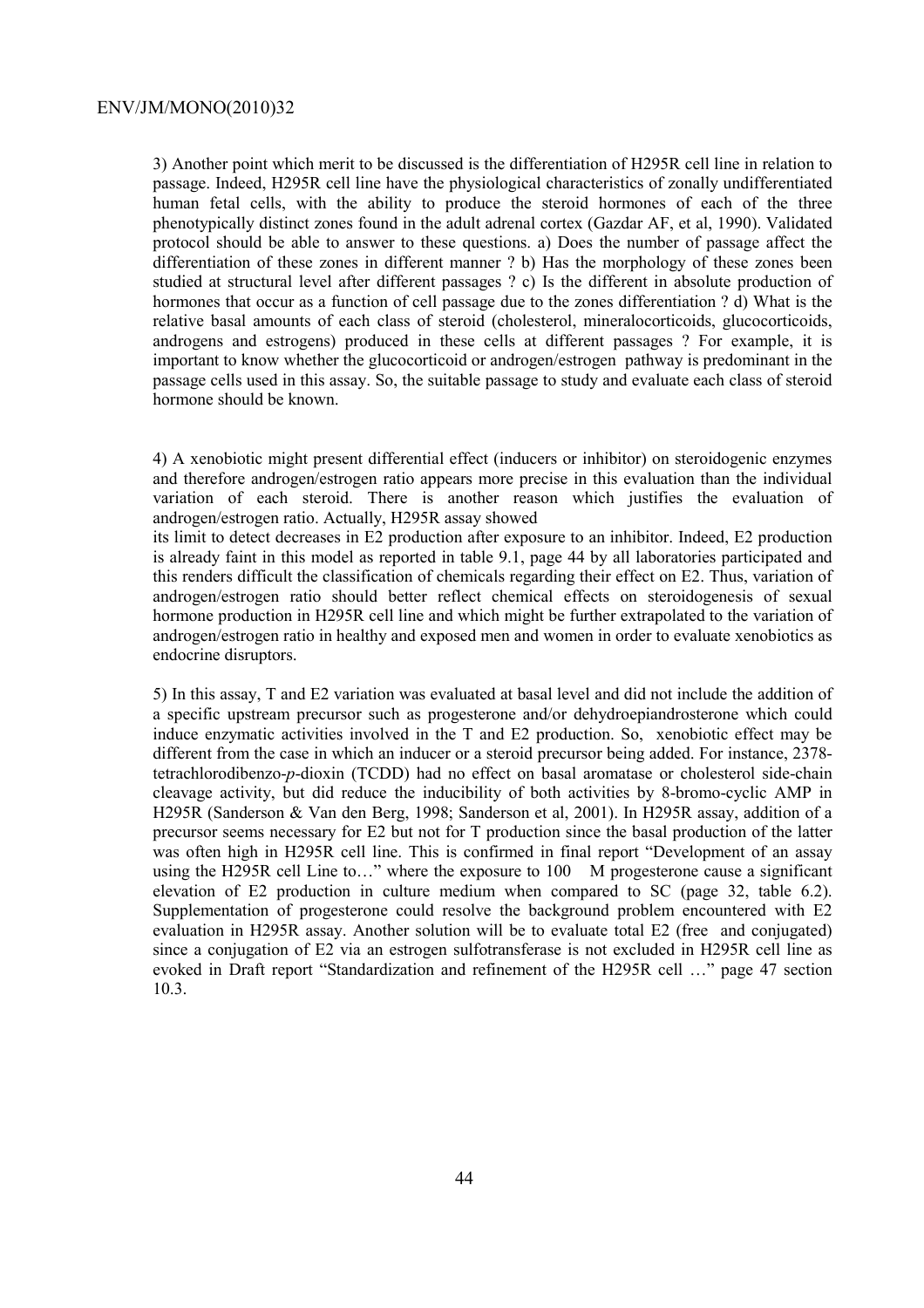#### **References**

Sanderson JT, Slobbe L, Lansbergen GD, Safe S, Van den Berg M. Toxicol. Sci. 2001, 61, 41-48.

Sanderson JT and Van den Berg. Organohalogen Comp. 1998, 37, 77-80.

Letcher RJ, van Holsteijn I, Drenth HJ, Norstrom RJ, Bergman A, Safe S, Raymond Pieters R and van den Berg M.. Toxicol. Appl. Pharmacol. 1999, 160: 10-20.

Fechner S, Husen B, Thole H, Schmidt M, Gashaw I, Kimming R, Winterhager E, GrümmerR, Fertil Steril, 2007, 88, 1029-1038.

Murakami K, Nomura K, Shinohora K, Kasai T, Shozu M, Inoue M. Fertil Steril, 2006, 86, 291-297.

Thon V, Härle P, Schölmerich J, Kuklinek P, Lokaj J, Straub RH. Allergy, 2007, 62, 1320-1325.

Richard S, Moslemi S, Sipahutar H, Benachour N, Séralini GE. Environ Health Perspect, 2005, 113, 716- 720.

Benachour N, Sipahutar H, Moslemi S, Gasnier C, Travert C, Séralini GE. Arch. Environ. Contam. Toxicol. 2007, 53, 126-133.

## **Editorial comments :**

#### **General comments:**

The final report should be re-written and experimental protocols (cell culture, treatment with chemicals, steroid and results analysis …..) should be included in detail.

## **Specific comments:**

- **1)** Page 4, Table of tables, Table 3.1: "Time lines" instead of "time line". Page 5, add legends of Table 9.3 and Table 9.4 in the list, Table 9.3 became table 9.5.
- **2)** Add in "Abbreviations" page 13 : EDSP, EDSTAC, EPA, FFDCA, QA, EDS, HCG, QC, SOP, SC, CV, OD, MDL…
- **3)** Page 19, line 2, reference Hecker et al, 2006 a or b?,
- **4)** Page 20, in section " 3.3 the H295R steroidogenesis assay", line 3, reference Hecker et al, 2006 a or b?)
- **5)** Page 21, in section " 3.4 pre-validation studies overview", line 5, reference Hecker et al, 2007a or b? Line 9, (Figures 3.3, 3.4, 3.5) instead of (Figure 3).
- **6)** Page 25, add point at the end of last paragraph.
- **7)** Page 28, delete (KFDA) from National Institute of Toxicological Research.
- **8)** Why the number referring to the code number for 18 supplementary chemicals tested by 6 laboratories did not appear in table 6.1? I think that it is preferable, to avoid confusion, to add directly the name of each chemical tested or to be tested by each laboratory in table 6.1.
- **9)** In table 6.2, there is a confusion between the "Mode of action" and the "Effect type" of each chemical; should be precised "Effect type on T and/or E2 production"? Correct hCG instead of hcG for Human chorionic gonadotropin, Pharmaceutical instead of pharmacytical for "product class" of Letrozole and put "Spermatide" instead of "unknown" for the "mode of action" of Nonoxynol-9.
- **10)** Table 6.3, add horizontal line after 2,4-Dinotrophanol, What is the "product class" of Cyanoketone? In "product class" of finasteride, delete r from prostrate (prostate is correct). In "effect type" of vinclozoline, add E2 after "weak inducer of …..".
- **11)** Page 35, table 7.1, if "n/a" is meaning "non analysed" this should be corrected because this is down in the next page (page 36), see "4. Inhibitor: Prochloraz  $(3 \text{ M}):$  ......
- **12)** Page 44, in section " 9.1.1.1 Basal hormone Production (Blanks)", line 5, Lab 6 instead of Lab 5. In the table 9.1, change the second Lab 4 into Lab 5.
- **13)** Page 46, Figure 9.1, use other patterns for different histograms to distinguish the laboratories.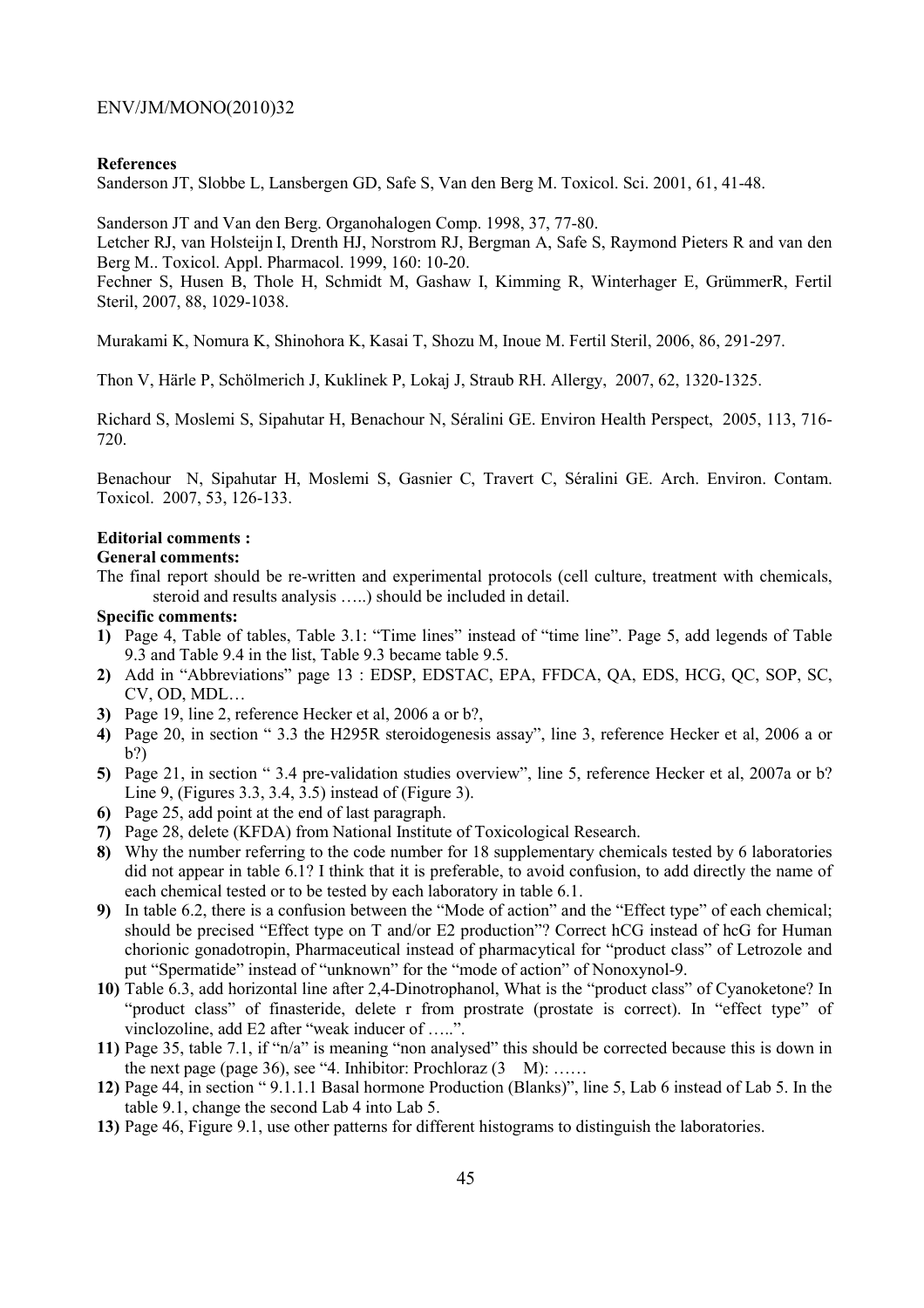- **14)** Page 53, in the legend of figure 9.5, "Lab 5 (instead of Lab 6): No data available for aminogluthetimide, atrazine, (add Benomyl here), forskolin and hCG".
- **15)** Page 54, in the legend of figure 9.6, "Lab 5 (instead of lab 6) : No data available….."
- **16)** Page 55, in section "9.2.2.1 Testosterone", line 10, "(10 M) instead of (100 M) at all laboratories with the exception of Lab 6 (instead of Lab 4)". In figure 9.7 add the results of Paraben and delete it from figure 9.9 since this chemical induces testosterone. In the legend of the figure 9.7, "Lab 5 (instead of Lab 6) : No data available …"
- **17)** Page 56, in the legend of figure 9.8, "Lab 5 (instead of Lab 6): No data available …."
- **18)** Page 57, Figure 9.9, change patterns for Lab 5 and Lab 6. In the legend, molinate instead of molinat. "Lab 5 instead of Lab 6: No data available …"
- **19)** In the legends of figures 9.10, 9.11, 9.12, "Lab 5 instead of Lab 6 : No data available."
- **20)** Page 61, Table 9.5 instead of 9.3.
- **21)** Page 63, in section "10.1 Fold-Change Evaluation", …."the effect evoked" instead of "effect the evoked". ( Table 10.1).
- **22)** Page 65, Table 10.2, add unity (M) after "Lowest observed effect concentrations", change "Nonythenol" to Nonoxynol-9.
- **23)** Page 68, line 7, ….."while chemical (delete "the"and add "exposure that resulted in an") elevated hormone production"…….Actually, one should reed ……"while chemical exposure that resulted in an elevated "……
- **24)** Page 70, Table 10.4, add the concentrations used for forskolin (10 M) and prochloraz (3 M).
- **25)** Pages 71-74, Figure 10.1-10.4, there are confusion between chemicals, controls and production of T and E2 related to inducer (Forskolin) and to inhibitor (prochloraz). I suggest to eliminate testosterone and estradiol (in the parentheses) and replace the Y axis by % of testosterone and /or estradiol.
- **26)** Page 77, Figure 11.1, change Danazole to Danazol.
- **27)** Page 78, Figure 11.2, in X axis, add unity for the concentrations used.
- **28)** Page 84, second paragraph, line 9, in vitro instead of vitro. At the end of paragraph …."would provide a more detail in the dose-response relationships".
- **29)** Add in References page 87 : EPA 1997, EPA 1998, EDSTAC 1998,EDMVAC 2005. Add title for references when needed.

## **Damian Romero Review Comments**

## **H295R CELL-BASED ASSAY FOR STEROIDOGENESIS**

#### **CHARGE QUESTIONS**

## *1. Is the stated purpose of the assay clear?*

The stated purpose of the assay is "The steroidogenic assay is intended to identify xenobiotics that have as their target site(s) the endogenous components that comprise the intracellular biochemical pathway beginning with the sequence of reactions occurring after the receptor, up through and including the production of the terminal steroid hormones, i.e. testosterone (males) and estradiol/estrone (females)" (page 16). Although it is clear in general terms, it could be improved in the following structures:

1. "…the endogenous components…" it could be replaced with "intracellular components", since now the assay is performed using the H295R cell line, in contrast to the original design using rodent sliced testes which perhaps required a broader description.

2. "… occurring after the receptor…" although it is probably referring to LH/FSH receptors it could be confused with androgen/estrogen receptors, it could be clarified to avoid confusion with the later ones.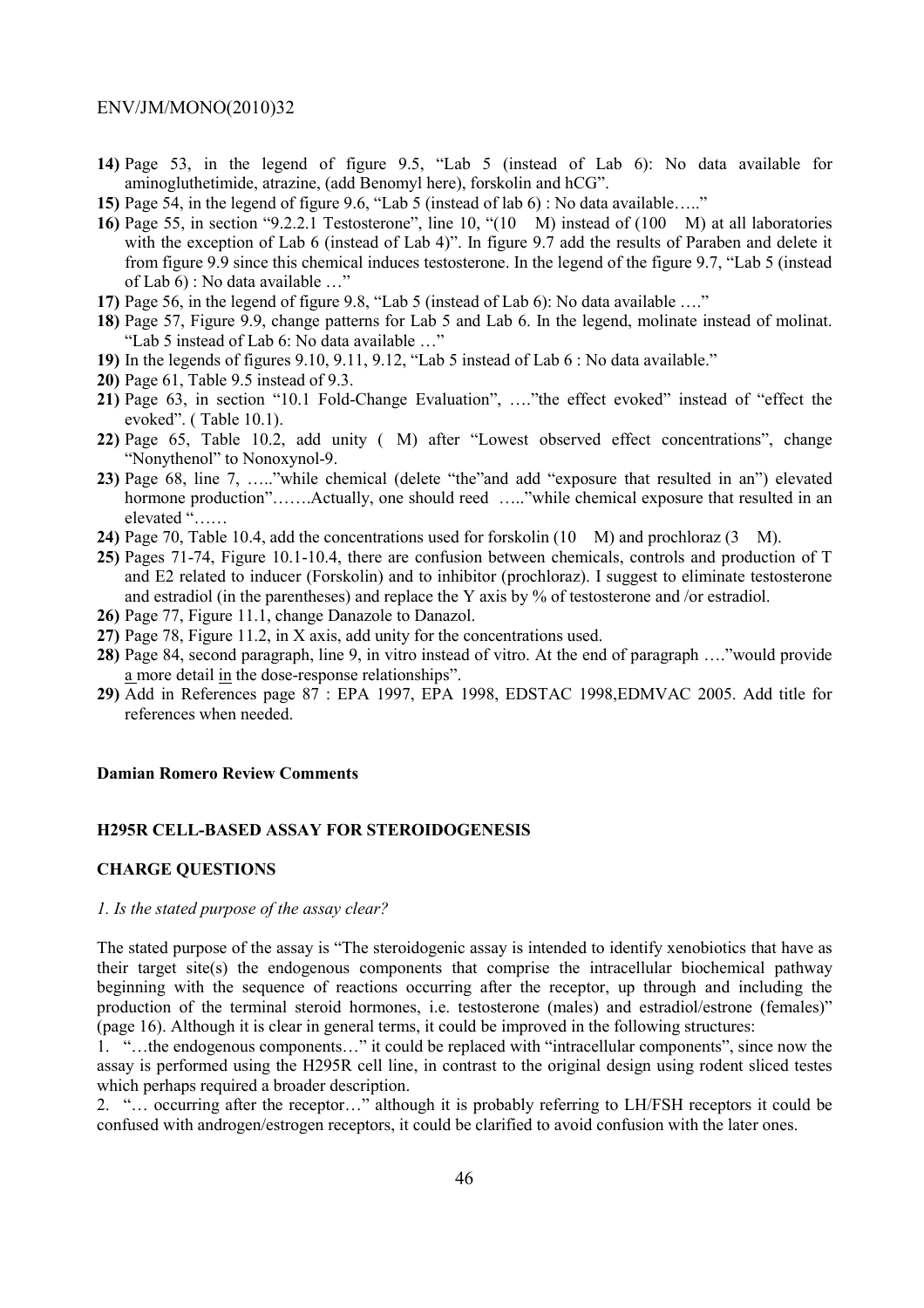3. "…terminal steroid hormones…" may be replaced with "…terminal sex steroid hormones" to avoid confusion with other steroid hormones, especially since the cell line used in the assay also secretes glucoand mineralo-corticoids.

## *2. Is the assay biologically and toxicologically relevant to the stated purpose?*

The H295R steroidogenesis assay is biologically and toxicologically relevant to the stated purpose. The assay would fit perfectly in the Tier 1battery of assays to screen for endocrine disruptors. The assay has a series of strengths that would make it an excellent screening tool for endocrine disruptors of sex steroid hormone synthesis. However, results obtained with this test should always be interpreted along with the results obtained with all the other assays of the Tier 1 battery.

It is important to stress that chemicals that generate a negative result in the H295R steroidogenic assay could be false negatives and they should not be considered safe without a complete evaluation of them with the other Tier 1 battery assays. This *in vitro* system lacks that ability to study complex interactions that could occur *in vivo* such as metabolism of tested compounds, biodistribution, interaction with other endocrine systems that may modulate sex hormones steroidogenesis, etc.

*3. Does the protocol describe the methodology of the assay in a clear, and concise manner so that the laboratory can:* 

*a) comprehend the objective;* 

The objective of the assay is clearly stated.

#### *b) conduct the assay;*

Both Standard Operating Procedures (SOP), "Culturing of the H295R human adrenocortical carcinoma cell line" (SOP#1) and "Exposure of the H295R human adrenocortical carcinoma cells..." (SOP#2), are clear and allow the operator to conduct the assay. However there are some points that need clarification and/or need to be improved as indicated below:

- 13. SOP#1, page 5, item 2.2: it says "Do not freeze cells upon arrival…", unless cells arrive to the lab growing (which is fairly uncommon for ATCC cultures) there should be not much difference in keeping them for a short period of time in liquid nitrogen. In other case, an appropriate reason should be stated, since the requirement to immediately begin to culture the cells may create a burden to the lab that may be not necessary. Furthermore, in SOP#1, page 13, item 5.1.2 it is indicated to remove the vial of cells from the liquid nitrogen storage. In any case, it would be perhaps also useful to stress that cells should always be stored in liquid nitrogen to avoid any confusion.
- 14. SOP#2, page 6, item 2, the examples about the nomenclature of the cultures should be checked. It seems that numbers 5.4, 5.7 and 5.2 should be 4.5, 7.5 and 2.5 following the example in Appendix II of SOP#1. Idem in item 5.1 and 5.2 on pages 8 and 9 of SOP#2.
- 15. SOP#2, page 10, item 5.2.1, in the Reagents section it is stated "… for 6 and 11 generations…", since the term "generation" is not clearly defined in the text, and not used anywhere else, it would be better to maintain consistency to use and refer to "passages" throughout the text.
- 16. SOP#2, page 10, item 5.2.5, it says "General rule: use 1 petri dish…", since the statements is giving a quantitative recommendation is very important to indicate the size (probably a 100 mm diameter) of the cell culture dish. Also, for consistency, refer to "petri dish" as "cell culture dish" since "petri dish" is not used anywhere else in the protocol.
- 17. SOP#2, page 12, item 5.3.2, when the protocol refers to add the media and chemical compounds for testing it is not very clear. From the text and Table 3, it seems that it is recommended to add 1 ml of media per well and then add 1 l of stock chemical solution to the well. This procedure could be a great source of error if it is performed in that way. In these cases, it is greatly preferred to make a "master mix" (i.e. 5 ml media plus 5 l of the tested chemical stock solution) and then dispense 1 ml of media plus tested chemical or solvent per well. It would be very useful to clearly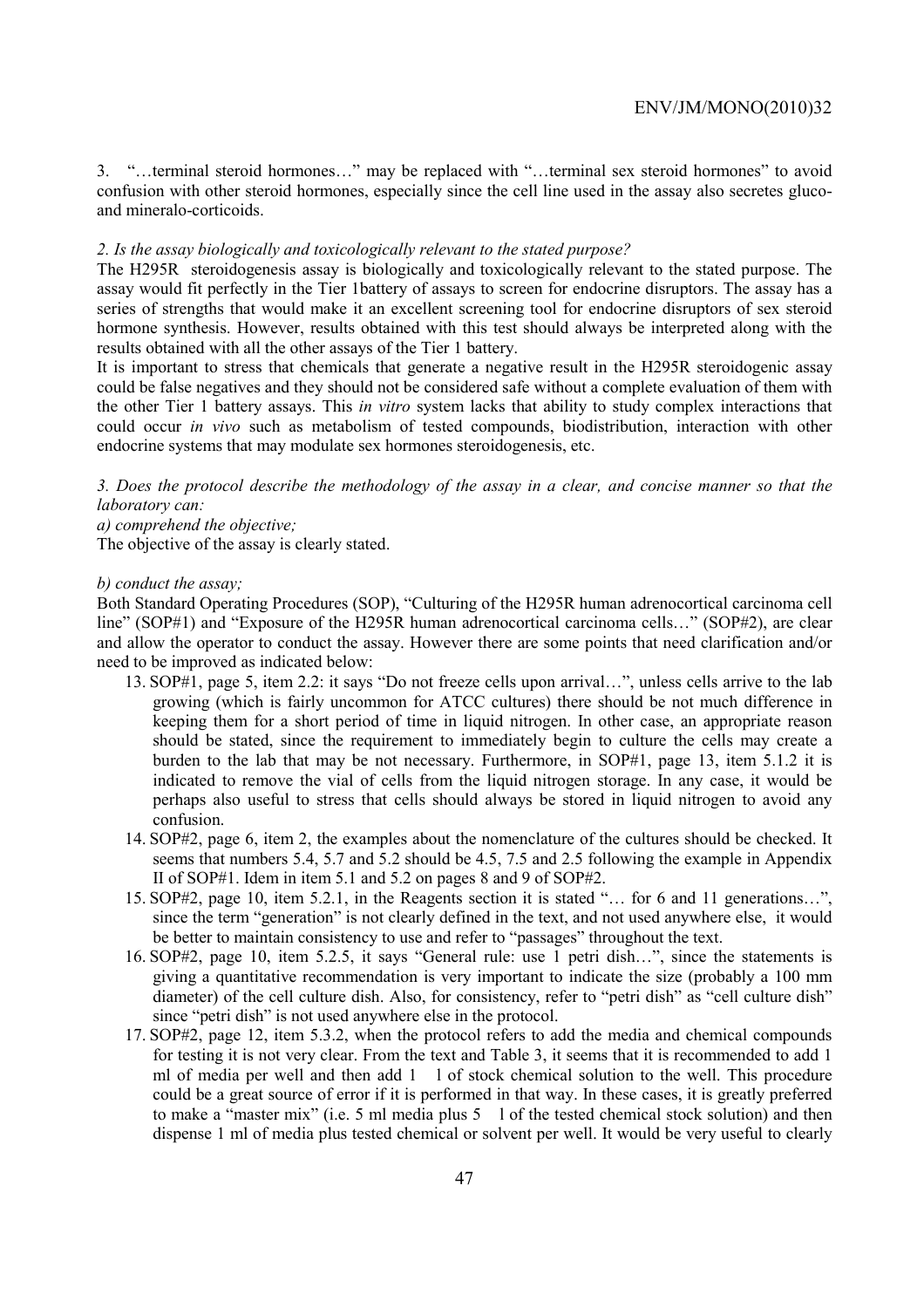indicate that this is the preferred method to add the tested chemicals to the wells of the cell culture plate.

- 18. SOP#2, page 14, item 6.1.1, in the "Equipment" section it is indicated the use of a "Fluoroskan Ascent Fluorometric Microtiter Plate Reader", it would be better to indicate that the protocol have been extensively tested and validated with that particular piece of equipment but that any fluorometer microplate reader that have the adequate filters may be used.
- 19. SOP#2, page 14, item 6.1.1, in the "Materials" sections it says 200,000 cells per well and it should be 300,000 cells per well to be consistent throughout the protocol.
- 20. SOP#2, page 15, item 6.1.2, it should be useful to indicate in 6.1.1 "Materials" section the brand and catalog number of the plate sealers to be used.
- 21. SOP#2, page 16 and subsequent, item 7 and subitems, it is recommended to spike the sample with <sup>3</sup>H-testosterone for recovery calculation. From the text it is not clear if the same protocol should be used for estradiol extraction and recovery calculation. Should the same solvent be used for estradiol extraction? Should <sup>3</sup>H-estradiol be used for estradiol recovery calculation?
- 22. SOP#2, page 16 and subsequent, item 7 and subitems, anhydrous ether is the solvent recommended for steroid extraction. The use of ether is a serious hazard concern since it is highly flammable having a flammability rating of 4, the highest possible. Although in SOP#2, section 3, it is stated that "Special safety requirements need to be considered when working with ether …" a more serious advice should be given since this solvent is an extremely serious hazard known to have caused multiple laboratory accidents. It is highly recommended to explore the use of other solvents that are not as hazardous as ether that would make the protocol safer and easier to perform.
- 23. SOP#2, page 17, item 7.1.2, in point "5" it says "add  $10 \text{ } 1$  of the <sup>3</sup>H-labeled hormone", since this point is in the middle of the extraction procedure it would be useful to indicate that this tube would be used to calculate the CPMs of the "CPM spike tube".
- 24. SOP#2, page 19, item 7.2, the formula for the "final hormone concentration" should be updated to include the volume of reconstituted sample used in the assay and the necessary corrections to refer to the final volume of media of 1 ml. The formula should be:

$$
Final\,\,hormone\,\,concentration=150\,\,pg*0.89*\frac{1000\,\,\mu l}{450\,\,\mu l}*\frac{250\,\,\mu l}{vol\,\,used\,\,in\,\,assay\,(\mu l)}*10
$$

Using the same example as in SOP#2 with the following additions:

1000 l refers to the final volume of media in the well

Vol used in assay  $(l)$  is the volume in microliters used in the hormone concentration assay

The formula needs to be checked since the concentration of secreted steroid hormones is one of the quality criteria of the assay.

General considerations for cell culture that could be stressed through the SOP:

- 5. Perform all operations with cells in a GENTLY manner.
- 6. ALWAYS remove media/reagents from the well border.
- 7. ALWAYS add media/reagents resting the pipette against the well wall.
- 8. NEVER vortex or vigorously shake cells.

#### *c) observe and measure prescribed endpoints;*

The prescribed endpoints can be easily measured following the protocol. One strength of the protocol that will allow its widespread use is the possibility to use any testosterone/estradiol detection method already in use in the laboratory if it reaches the quality controls specified in the protocol.

As explained below the routine inclusion of controls to test for each chemical positively or negatively affecting the steroid quantification should be advisable to generate more confidence in the assay performance.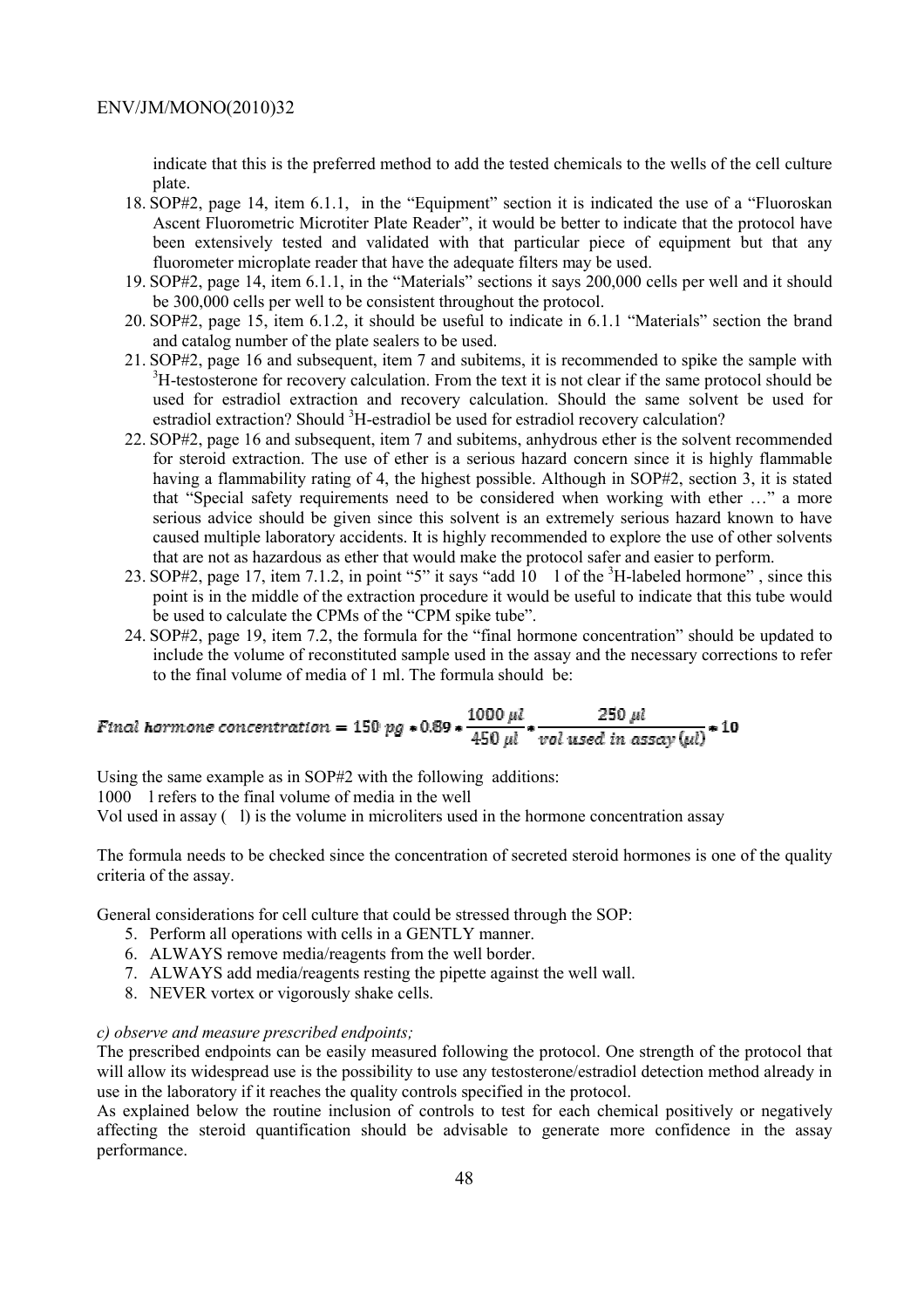#### *d) compile and prepare data for statistical analyses; and*

The worksheet design is adequate for data compilation and statistical analysis submission.

#### *e) report the results?*

Although the preliminary report deals extensively with data analysis and report the protocol "Exposure of H295R…." does not address this point satisfactorily.

From the extensive preliminary report addressing several analysis techniques based on the data generated with the core chemicals it seems that the use of "Fold change" in combination with "Percent of control" to be the most adequate way to report the results. This procedure was applied with the supplementary chemicals and in the report is shown to have worked very satisfactorily.

After reaching a consensus, the protocol "Exposure of H295R…." should include a section indicating how the results are going to be analyzed, how chemicals are going to be classified, etc.

Similarly, the section 6.1.3 of SOP#2 "Exposure of H295R...." should include clear cutoffs in order for a chemical to be further analyzed regarding steroid synthesis. In the preliminary report a cutoff of more than 80% viability was used and it seems to be an excellent choice since chemicals which further decrease viability would probably have non-specific effects on steroidogenesis.

## *What additional advice, if any, can be given regarding the protocol?*

- 1. Cell suspension: H295R cells have a strong tendency to clump after trypsinization and this could be one of the reasons for the relatively high degree of variation observed in some of the protocols and specially with inexperienced laboratories. Although it is indicated in several parts of the protocol, I think it should be further highlighted the necessity to gently but consistently resuspend the cells after homogenization and/or centrifugation. The use of a pipette that can hold all the volume of media containing the cells that needs to be resuspended is very important. Also, the use of pipetting device that can aspirate/deliver liquid at an adequate speed to ensure good cell resuspension.
- 2. Use of "master mixes" to add test compounds: As indicated above if the use of "master mixes" was not the routine procedure it is greatly advice to use them to reduce the error due to pipetting small volumes.
- 3. Addition of media to cell culture plate wells: The volume added to each well of media plus test compound is very important since it later on it is assumed to be exactly 1 ml for all calculations. To reduce the error, it is greatly advice to prepare a "master mix" as indicated above and then dispense 1 ml per well using a 1 ml pipette, giving even preference to the use of a micropipette. The use of pipettes that can hold larger volumes, i.e. 5 ml pipettes, could add a significant error to the assay due to volume variations between wells of the media dispensed.
- 4. Since basal estradiol synthesis is very low and ,as indicated through the text, it is difficult to evaluate inhibitors of estradiol synthesis. One possible alternative would be to test the chemicals in cells treated simultaneously with forskolin where it would be easier to observe a decrease in the forskolin-mediated estradiol induction than a reduction of already low basal levels.
- 5. The crossreactivity of the core chemicals was evaluated in section 9.2.3 "Confounding factors". However, since the assay is planned to be used with a series of chemicals, it would be recommended to routinely test each of the chemicals or samples to be tested using the H295R steroidogenic assay for positive (as it was tested for the core chemicals) as well as negative interference effects. Each chemical should be tested at least at the higher concentration used for both interfering effects: a) positive: media which have had no contact with cells supplemented with the chemical at the highest concentration tested; b) negative: media which have had no contact with cells spiked with either testosterone or estradiol and supplemented with the chemical at the highest concentration tested. This test should be run routinely for each tested chemical/sample and will help to identify chemicals/samples that either increase or decrease the apparent concentration of each steroid in the determination assay.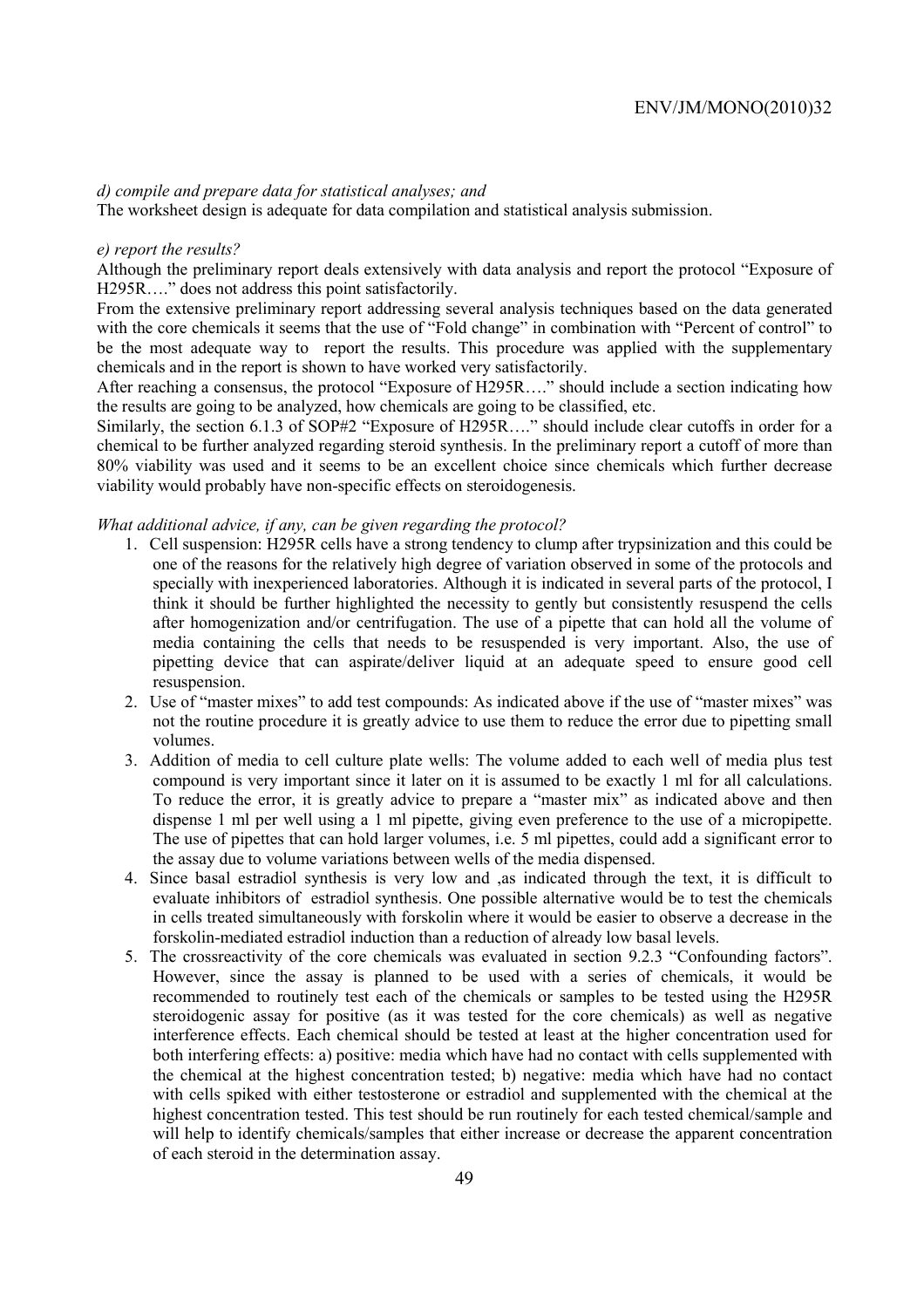#### *4. Have the strengths and/or limitations of the assay been adequately addressed?*

The strengths and limitations have been adequately addressed in the protocol.

The major strengths of the assay are that: 1) H295R cells are commercially available, 2) it is an *in vitro* system that does not require the use of live animals, 3) H295R cells are of human origin which would make results more relevant to human endocrinology and cell physiology, 4) the protocol is relatively easy to perform allowing its wide use as an screening tool, 5) the possibility to use any steroid determination methods that successfully passed the quality control criteria using validated standards.

The limitations of the assay are that: 1) the system does not allow to study complex interactions that occur *in vivo*, 2) the system does not allow to study the regulation of the hypothalamic-pituitary axis, 3) the system does not allow to detect very weak inducers or inhibitors, 4) the system does not allow to study the effect of metabolites of the tested chemicals generated *in vivo*.

## *5. Were the (a) test substances, (b) analytical methods, and (c) statistical methods chosen appropriate to demonstrate the performance of the assay?*

The test substances, and analytical and statistical methods chosen were appropriate to validate the assay. However, a decision should be done regarding the most adequate methods for data analysis and data report and this should be clearly stated in the SOP "Exposure of H295R….".

## *6. Considering the variability inherent in biological and chemical test methods, were the results obtained with this assay sufficiently repeatable and reproducible?*

Results obtained following the protocols seem to be repeatable and reproducible. However, several suggestions are indicated under the "What additional advice, if any, can be given regarding the protocol?" heading that would probably help to further increase assay performance and reproducibility.

## *7. With respect to performance criteria, were appropriate parameters selected and reasonable values chosen to ensure proper performance of the assay?*

The performance criteria are adequate and would allow the assay to be performed at multiple laboratories without major problems.

Table 7.2 and Table I.2 from the SOP "Exposure of H295R…." should be checked for consistency since many of the parameters differ between both of them.

### *8. Are the data interpretation criteria clear, comprehensive, and consistent with the stated purpose?*

As indicated above, although the preliminary report deals extensively with data analysis and report the protocol "Exposure of H295R…." does not address this point satisfactorily since it does not have guidelines on how to interpret the data.

From the extensive preliminary report addressing several analysis techniques based on the data generated with the core chemicals, it seems that the use of "Fold change" in combination with "Percent of control" to be the most adequate way to report the results. This procedure was applied with the supplementary chemicals and in the report is shown to have worked very satisfactorily.

After reaching a consensus, the protocol "Exposure of H295R…." should include a section indicating how the results are going to be analyzed, how chemicals are going to be classified, etc.

#### *9. Please comment on the overall utility of the assay as a screening tool in the EDSP Tier 1 battery.*

The H295R steroidogenic assay would be an invaluable tool that would complement other assays of the Tier 1 battery. The assay has multiple advantages including a relative easy to perform, inexpensive an reproducible *in vitro* screening tool, that do not rely on live animals or animal tissues that may allow the screening of multiple compounds in a relative short period. The assay would identify chemicals with endocrine disruptor characteristics that could be further evaluated with other assays of the Tier 1 battery.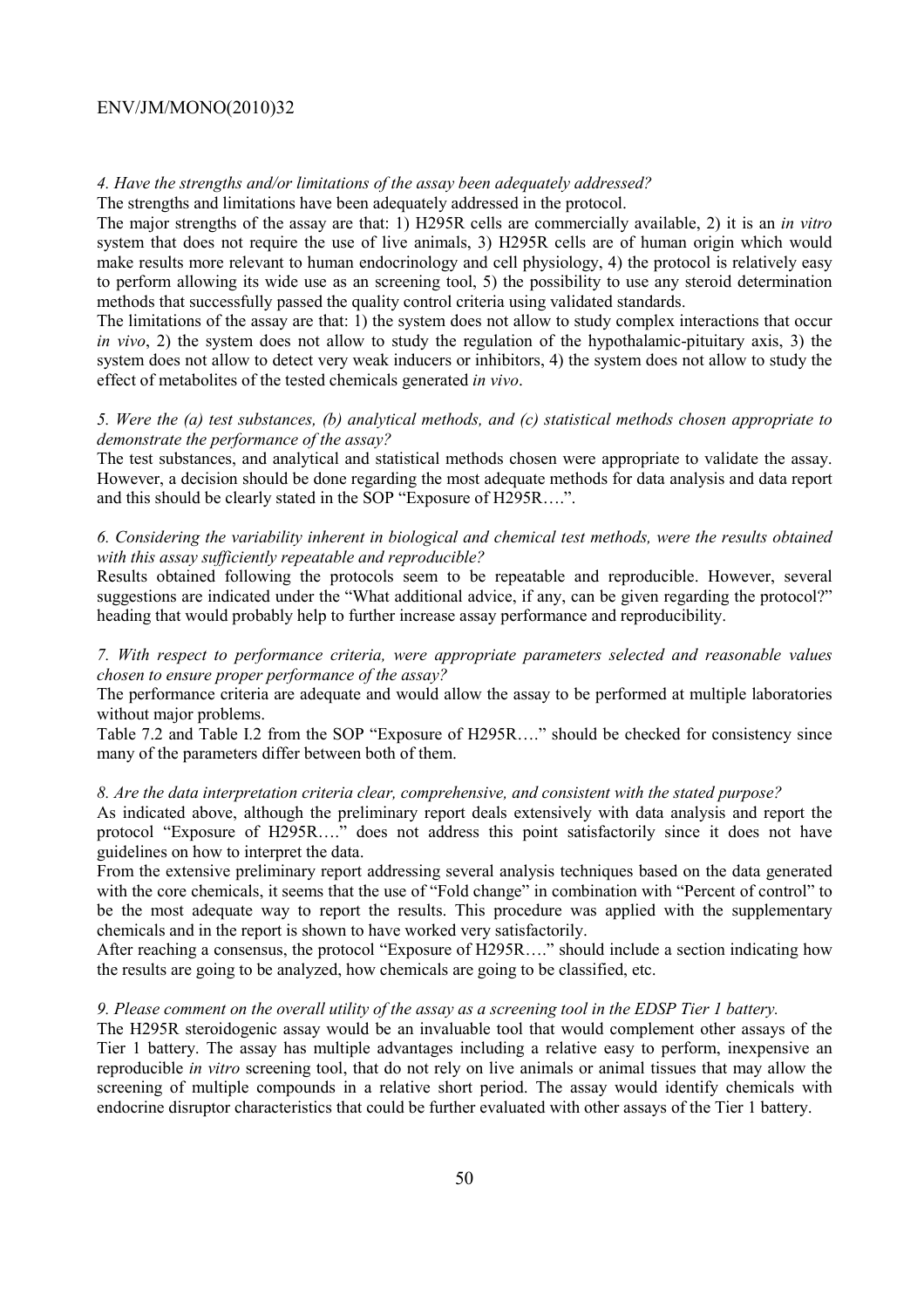#### **Thomas Sanderson Review Comments**

#### **A Peer Review of the H295R Steroidogenesis Assay as an appropriate Tier 1 screening tool for endocrine disruptors**  J Thomas Sanderson

#### **1. Is the stated purpose of the assay clear?**

The 'interim H295R validation report' states that section 408 of the FFDCA requires EPA to:

*… develop a screening program, using appropriate validated test systems and other scientifically relevant information, to determine whether certain substances may have an effect in humans that is similar to an effect produced by a naturally occurring estrogen, or other such endocrine effect as the Administrator may designate [21 U.S.C. 346 (p)].* 

This directive has been redefined by the EPA resulting in the development a two-tier testing system for endocrine disruptors, which would cover disruption of the androgen, estrogen and thyroid hormone systems. The interim report defines the steroidogenesis assay as a screening tool for the detection of any substance that would disrupt estrogen and/or androgen gonadal steroid hormone production. The definition goes on to say that the steroidogenesis assay is intended to detect any disruption of the intracellular biochemistry involved in the formation of the gonadal estrogens and androgens, but excluding any disruptions that may occur before the receptor (question: which receptor(s)?), effects on storage of sex hormones or effects on the hypothalamic-pituitary-gonadal axis. However, it remains unclear which steps involved in steroidogenesis are considered to be part of this tier 1 screening tool and which are not. For example, are interactions of chemicals with cell surface receptors that may modulate steroidogenesis included or not (the definition states ...*after the receptor*...)? …and what about effects on cholesterol storage/release/*de novo* synthesis?

#### **2. Is the assay biologically and toxicologically relevant to the stated purpose?**

Estrogens and androgens are crucial hormones for human development and are involved in numerous processes in almost all tissues of the body. Dramatic changes in sex hormone levels during critical periods of development are known to adversely affect human development and health. Thus interferences with sex hormone production induced by chemicals or otherwise may have deleterious repercussion for the organism. However, sex hormone levels vary considerable among individuals; they also vary considerably during the day and month and are relatively easily affected by stress, diet and other life-style factors. They are also produced by several tissues in the body, not just the gonads.

One major question is whether any small change in hormone production in an isolated *in vitro* system has any relevance for the health outcome of an exposed organism. This remains unaddressed in the documents available for review.

Also, how relevant is the use of an adrenocortical cell line for what is intended to be the screening of chemical effects on the gonadal sex hormones? Although steroidogenic enzymes such as CYP19 and CYP17, for example, are the same in these tissues, they are not regulated in the same way in the adrenal cortex as in the gonads (Bulun *et al.*, 2003; Simpson, 2003).

 Furthermore, various other factors that may influence basal secretion of steroid hormones, such as extent of conjugation to sulfates/glucuronides, activity of transport proteins and mechanisms that control storage capacity will be different in different tissues. As the steroidogenesis assay only looks at one final outcome, namely the amount of estradiol and testosterone secreted, it is not possible to make biologically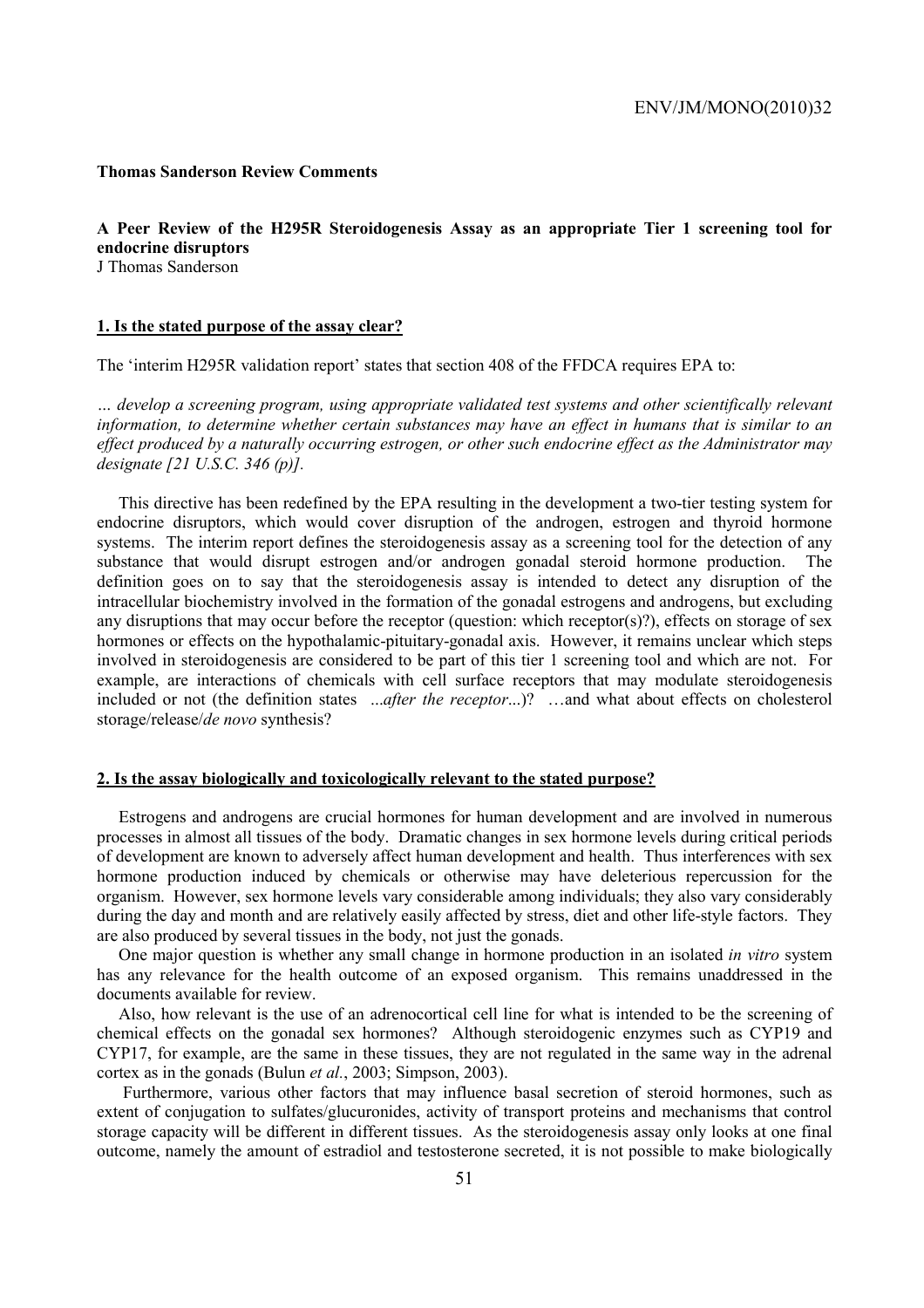meaningful statements on the relevance of any observed disruption for the organisms as a whole. There are so many factors not directly related to steroidogenesis that could influence the assay system as it is currently described and intended to be used, that the issue of 'false positives' is likely to be an important concern, particularly once dealing with unknown complex environmental samples.

## **3. Does the protocol describe the methodology of the assay in a clear and concise manner so that the laboratory can:**

#### a) comprehend the objective?

The objectives of the H295R steroidogenesis assay are not very clearly described in the appendices I and II. The sections *Purpose* and *Scope* are not very informative. Under *Purpose*, for example, the purpose of the document is described, not the purpose of the actual assay the document is meant to describe. Under *Scope and Application*, the reader does not find an easy guide to what the assay is about. It is also not helpful that appendix I has an appendix I and II and that appendix II has an appendix I.

It would be more logical to have a single protocol that covers the four main aspects of the H295R steroidogenesis assay (1) Cell culture (2) Exposure to test compounds (3) Analysis of estradiol and testosterone (4) Data analysis and presentation/interpretation of the results.

#### b) conduct the assay?

The protocol is described at length in appendices I and II. However, no methodological information whatsoever is provided in the interim report, which is a major limitation to the comprehension of the results discussed in this document.

Questions concerning the protocol for H295R cell culture: is Nu-Serum available world-wide? Also, what are the batch to batch variations in the sex hormone content of the Nu-Serum? Finally, why was not the use of a steroid-free medium recommended?

#### c) observe and measure prescribed endpoints?

One of the most important aspects of the H295R steroidogenesis assay, the analysis of testosterone and estradiol, is poorly defined in the provided documents. The choice of analysis method is left entirely to the implementing laboratory. It is known that ELISAs and RIAs can have very different outcomes dependent on the sample dilution, kit and antibodies used, not to mention the numerous confounding factors (solvent, cross-reactive components). The issues of cross-reactivity, how to deal with conjugated metabolites, and how to reliably compare between hormone levels determined by RIA or LC-MS are left undiscussed. It is highly inconsistent that there is an elaborate protocol for the 'consistent' use of a standard method such as the LIVE/DEAD cytotoxicity kit while no detailed attention is given to the crucial hormone analysis methodology.

#### d) compile and prepare data for statistical analyses?

There does not appear to be a section dedicated to this important aspect of the steroidogenesis assay in the protocols (Appendices I, II, III). Some information can be retrieved from the interim report (Chapter 8), raising questions: How is normality tested, is it by a standard chi-square test? The steroidogenesis assays essentially requires only that a deviation from the basal secretion of estradiol or testosterone is tested statistically. This can be done by using a two-tailed t-test or its non-parametric version, the Mann Whitney U test, with or without correction for multiple comparisons, if required (Zar, 1999). The text, however, mentions the non-parametric version of ANOVA, the Kruskal-Wallis test. An ANOVA-style test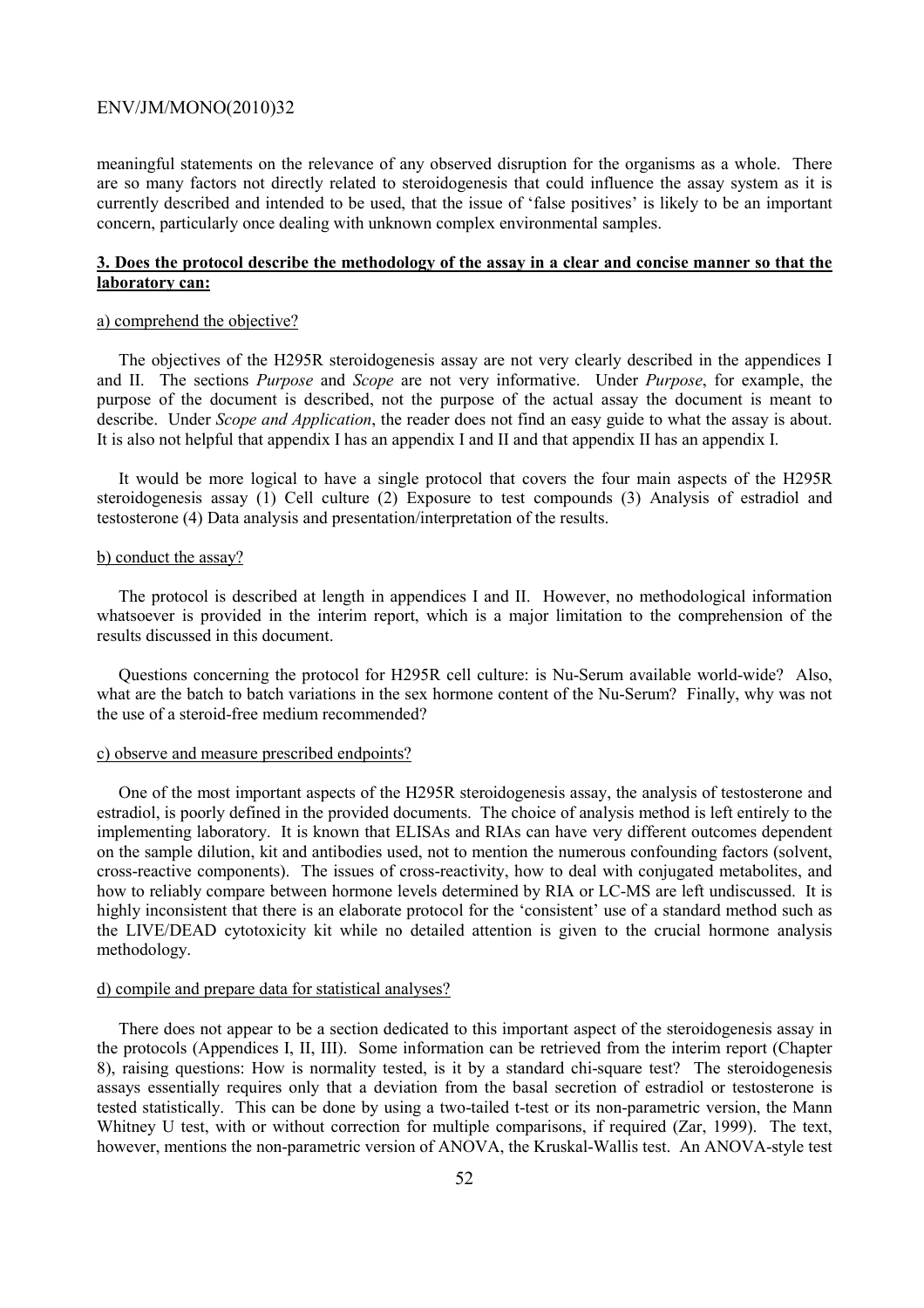is not really appropriate for concentration-response data. Can this be clarified?

#### e) report the results?

There does not appear to be a section dedicated to this aspect of the steroidogenesis assay and this should be included. For example, how should concentration-response data be expressed and presented? There are several figures in the interim report that are not interpretable: Figures 3.4 and 3.5 express testosterone concentrations as a % of the maximal response to prochloraz/fadrozole but the percentages are negative. What is considered the *maximum* response in these figures, and what does -20% of the maximum response of prochloraz/fadrozole mean?

The same problem returns in figures 10.1-10.4. Zero % of any response is zero, -20% of a response is impossible. A consistent approach would be to express all data as a  $\%$  of basal hormone secretion, as this conforms to the aim of the assay as currently defined.

#### **What additional advice, if, any, can be given regarding the protocol?**

#### *Analysis of sex hormones*

The greatest weakness in the protocols is the lack of detail on sex hormone analysis methodology. This reviewer is of the opinion that LC-MS would be, by far, the preferred analysis tool for the detection of testosterone and estradiol. LC-MS would avoid the problems that will be (and already have been) encountered with inappropriate cross-reactivity of test samples/chemicals with the antibodies used in sex steroid ELISAs and RIAs. Please see also comments on trenbolone under point 7. The validation of a sensitive LC-MS method should be a logical part of the H295R steroidogenesis assay as currently defined. Furthermore, a single LC-MS analysis could detect a number of steroids in addition to estradiol and testosterone at little additional effort/expense, thus improving the 'expandability' of the H295R tool for other hormone endpoints.

#### **4. Have the strengths and/or limitations of the assay been adequately addressed?**

There is a brief discussion of strengths and weaknesses, but lacks detail and supporting scientific references. The main strength mentioned in the interim report is that the H295R cell line is a pluripotent cell lines that expresses all the enzymes necessary for the production of testosterone and estradiol. However, the fact that numerous other steroid hormone synthesis pathways are also present, although acknowledged, is not discussed. The implications of the presence of these other pathways (aldosterone, cortisol synthesis) may be far reaching for the reliable application of the proposed H295R steroidogenesis assay, as all these pathways are interconnected (at least in adrenocortical cells, not necessarily in gonadal cells). There is no critical discussion of the potential drawbacks of choosing an *adrenocortical* cell line to study effects of chemicals on *gonadal* testosterone and estradiol production. There is no scientifically supported discussion of the possible differences in regulation of steroidogenesis in adrenocortical cells and gonadal cells, yet it is known these are qualitatively and quantitatively very different. Several of the above points have been discussed in detail in several publications from my own lab in recent years (Sanderson and van den Berg, 2003; Sanderson, 2006).

## **5. Were the (a) test substances, (b) analytical methods and (c) statistical methods chosen appropriate to demonstrate the performance of the assay?**

#### *Choice of chemicals*:

The compounds selected appear to be largely appropriate for validation of the assay, although the information given in Table 6.2 and 6.3 to support the choice was not very helpful. Specifically, the information under heading 'mode of action' and 'effect type' is not clear. Under *mode of action* a target may be mentioned but no information is given concerning the effect on that target. For example, is an *ER*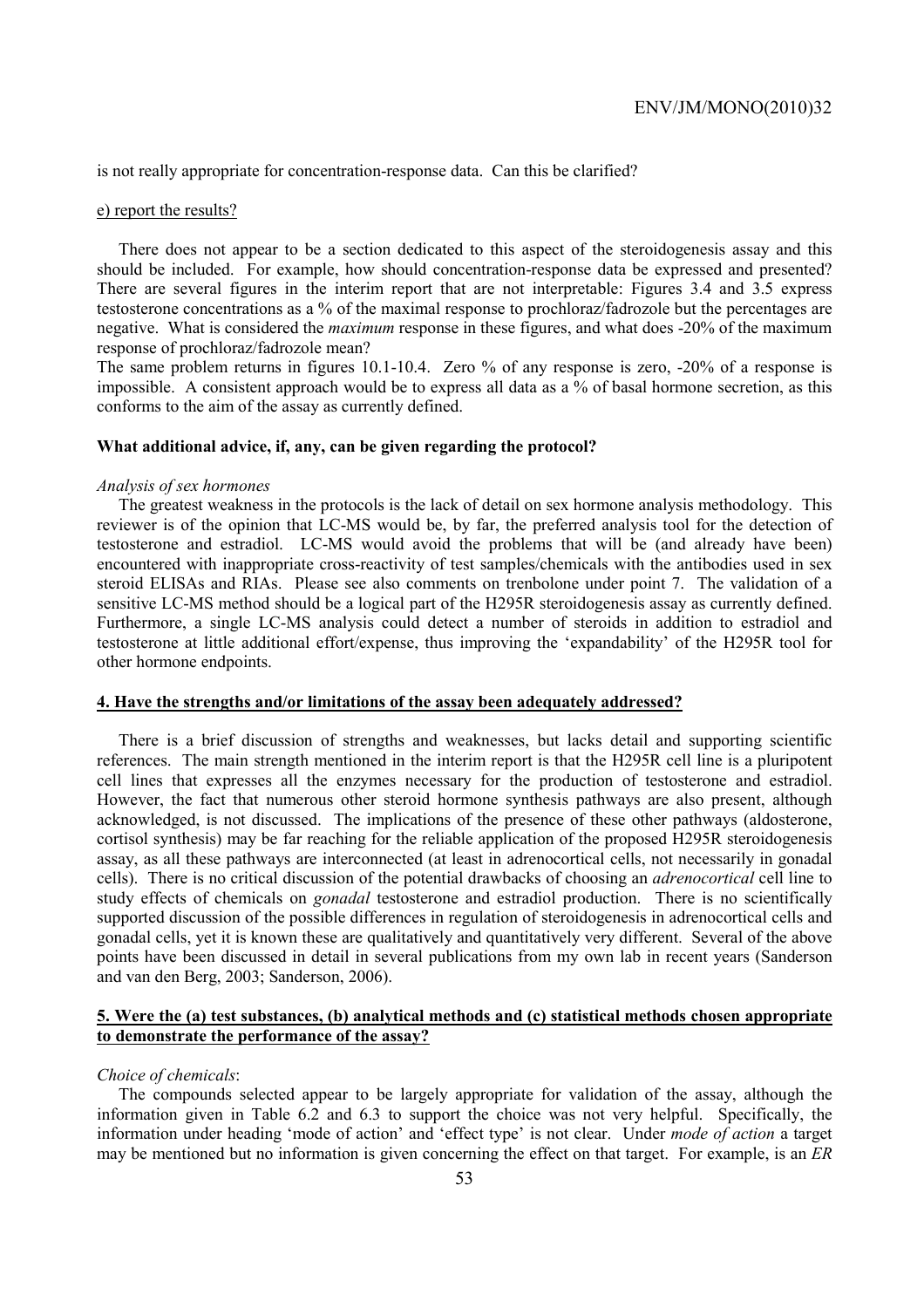*binder* an agonist or antagonist? Is trilostane really a strong inducer of T and E2 production (which seems unlikely given its 3bHSD inhibition potential), or is this erroneously based on the results of the present interim report, which indicates that the apparent induction of E2 and T is the artefact of cross-reactivity with the immunoassay kit? Danazol is said to have unknown effects, however, it is a well known (no longer used) medication against endometriosis withdrawn for its anabolic/androgenic effects. How is vinclozolin an inducer and inhibitor of T production at the same time? Also, flutamide, genistein, glyphosate, RU486 and spironolactone are missing relevant information on their mode of action. Table 6.3 also needs references, and abbreviations need to be defined.

#### *Analytical methods:*

The use of immunoassays for the determination of testosterone and estradiol raises major concerns. There are numerous commercial antibody-based kits on the market, which all have different specificities for the target molecules. The testosterone detection kits usually show considerable 5-30% cross-reactivity with DHT and/or androstenedione. Estradiol kits generally show 10-15% cross-reactivity with estrone and for both hormones cross-reactivity with their sulfate conjugates can be as high as 100% (although extraction of free hormone circumvents this problem). Earlier studies with H295 cells indicate that these cells produce relatively large quantities of androstenedione and 11beta-OH androstenedione (the latter not usually found in gonadal tissues or healthy adrenal cortex)(Gazdar *et al.*, 1990). Without knowing how much androstenedione and other potentially cross-reactive steroids and metabolites are present in the cellular system it is difficult to assign any reliable value to the concentrations determined by immunoassay. A concentration of 5 pg/ml testosterone may in fact be more than 50% androstenedione, or something else, or not. These types of uncertainty need to be eliminated.

Trilostane which is a steroid with an androgen base structure, not surprisingly, interferes with the testosterone immunoassay kits. There will be more steroid-like molecules (in environmental extracts and other unknowns) that will interfere with immunoassay based hormone analysis especially if one considers that these test compounds/extracts are added to the assay system in micromolar quantities whereas the endogenous hormones are present in picomolar quantities. Thus even a cross-reactivity of less than 1% would cause major interference. See also comment on trenbolone under point 7.

If immunoassay based analytical methods will be continued to be used all these pitfalls will need to be addressed.

## *Statistical methods:*

Statistical testing hypotheses have not been explicitly defined. See also comments under point 3e.

## **6. Considering the variability inherent in biological and chemical test methods, were the results obtained with this assay sufficiently repeatable and reproducible?**

The reproducibility of the test system appears to be relatively poor. This may be partly due to the variability inherent in the use of cell lines in culture, but is also likely to be due to the various immunoassay-based hormone analysis methods used. The latter influence may be reduced by selecting a single method of detection, preferably not immunoassay based. Furthermore, the steroidogenesis assay depends on basal hormone secretion; results may be more consistent if estradiol and testosterone production are monitored after exposure of cells to an early precursor hormone in the biosynthesis pathway, such as pregnenolone. This would change the nature of the assay, but in a way would make the assay a more steroidogenesis-focused assay, as it would eliminate early variables such availability of cholesterol as precursor for the steroidogenesis of the sex hormones.

## **7. With respect to the performance criteria, were appropriate parameters selected and reasonable values chosen to ensure proper performance of the assay?**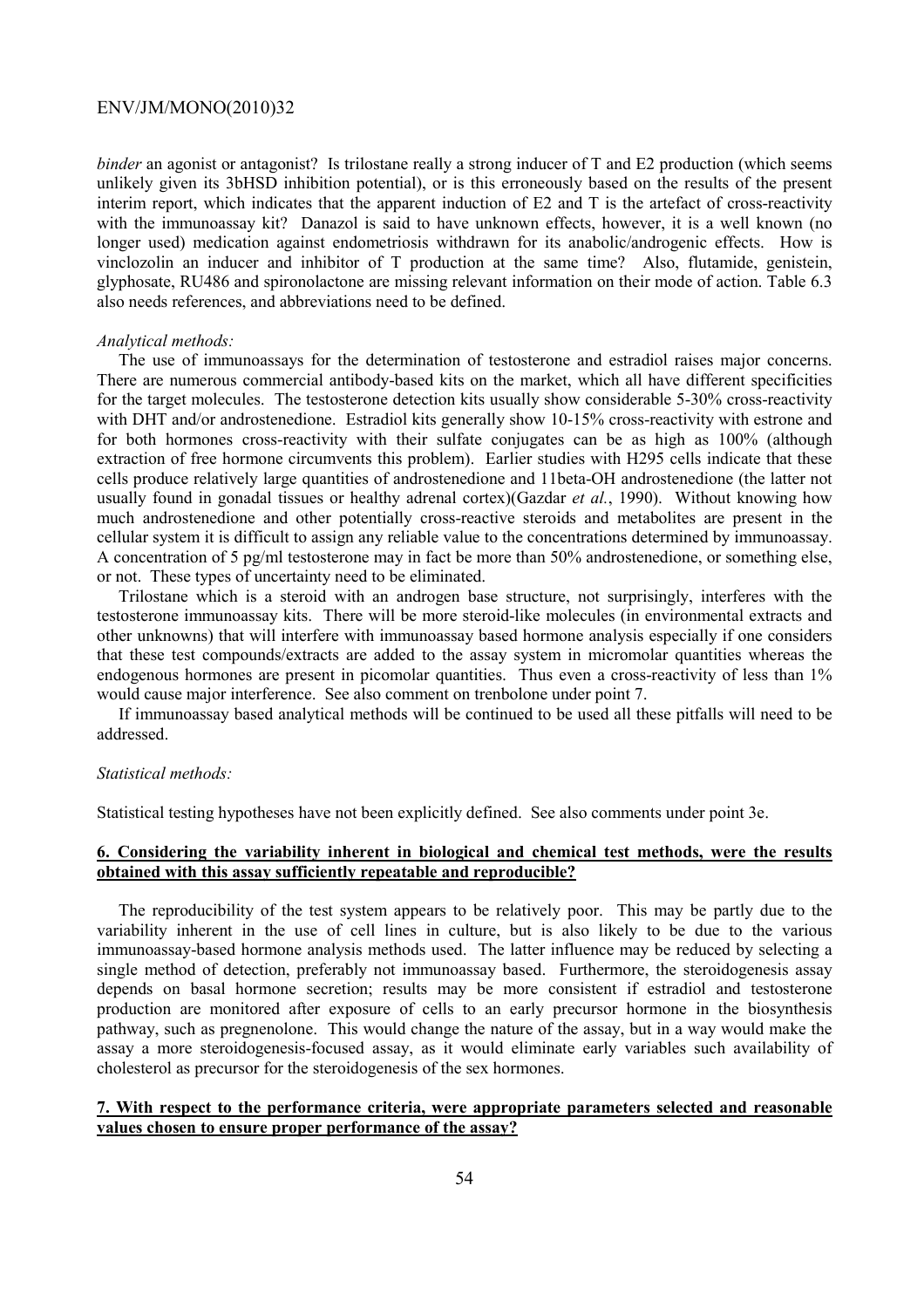The performance criteria are outlined in Table 7.1 of the interim report. However, a performance criterion for inhibition of estradiol production by prochloraz is lacking; this needs to be addressed. Forskolin is used as a positive control for induction of testosterone and estradiol. This is a reasonable choice. It must, however, be kept in mind that forskolin increases the production of these two hormones via a very specific mechanism, by stimulating intracellular cAMP levels causing induction of various steroidogenic enzymes and ultimately increased synthesis of the sex hormones, but also of cortisol. There are however, many other mechanisms by which testosterone and or estradiol concentrations can be affected in H295R cells. (preferential inhibition of aldosterone/cortisol synthesis, increased bioavailability of cholesterol or decreased conjugation pathways, increased membrane permeability etc.). The steroidogenesis as currently set up will not be able to distinguish between any of these mechanisms, which in itself is not the intention. But it does means that comparing an induction response by a sample/unknown to that caused by forskolin as a performance criterion may in numerous instances be comparing apples to oranges. This makes the use of the Percent Control concept (Chapter 10.3) fundamentally flawed.

The interim report mentions that forskolin may not be the best choice of inducer because its effect on testosterone production is relatively weak. This likely due to the fact that forskolin strongly induces aromatase activity, which consumes testosterone to form estradiol. A better response may be obtained if the assay is adapted to use a (pregnenolone) precursor to avoid the limitation of substrate availability to the various steroidogenic enzymes of interest.

The interim report also mentions that trenbolone is being considered as replacement for forskolin as a positive control for induction of testosterone production. The immediate question is whether trenbolone, which is a steroid with a structure very similar to testosterone, is not in fact causing cross-reactivity with the immunoassays for testosterone. Has this been ruled-out? The next question would be how trenbolone, a potent AR agonist, is able to induce testosterone levels in H295R cells? AR agonists do not normally have any effect on testosterone formation in these cells.

#### **8. Are the data interpretation criteria clear, comprehensive, and consistent with the stated purpose?**

For data interpretation criteria I am dependent on the information dispersed over Chapters 7.3 and 8 and 10. Using the H295R steroidogenesis assay as a semi-quantitative screening tool is a reasonable approach. The classification of inducers into weak, medium, strong and very strong seems too elaborate. Given the large variability and uncertainties in hormone determinations and mechanisms of induction, as well as the limited meaningfulness of fluctuation in hormone levels that are less than 2-fold it would be preferable to reduce this classification to weak (2-5 fold) and strong (>5-fold) inducers, and consider anything less than 2-fold as 'possible' inducers. Expressing results using the PCmax/PC50 concept is, as mentioned under point 7, not likely to be very useful.

## **9. Please comment on the overall utility of the assay as a screening tool in the EDSP Tier 1 battery.**

The EPA has been charged with the development and implementation of a screening tool for interferences with steroidogenesis. Given this task, the EPA has decided to develop a tool that will evaluate effects on gonadal sex hormone production, specifically testosterone and estradiol. To do this the H295R human adrenocortical carcinoma cell line was chosen as *in vitro* biological system. The H295R steroidogenesis assay is intended to detect chemicals and/or complex environmental samples extracts that may interfere with basal secretion of testosterone and estradiol.

As a system to study effects of chemicals on steroidogenesis the H295R cell line has great potential as it is capable of producing mineralocorticoids, glucocorticoids, androgens and estrogens. The steroid biosynthesis pathway is highly complex and also highly interconnected. This limits the usefulness of only evaluating effects on one or two specific hormones as there are a large number of influences unrelated to the steroidogenesis of those hormones that may cause small fluctuations in their secretion by the cell system. The system, as designed, is not really a steroidogenesis assay although is may pick up inhibitors and inducers of testosterone and estradiol synthesis. However, because the system, as designed, ignores all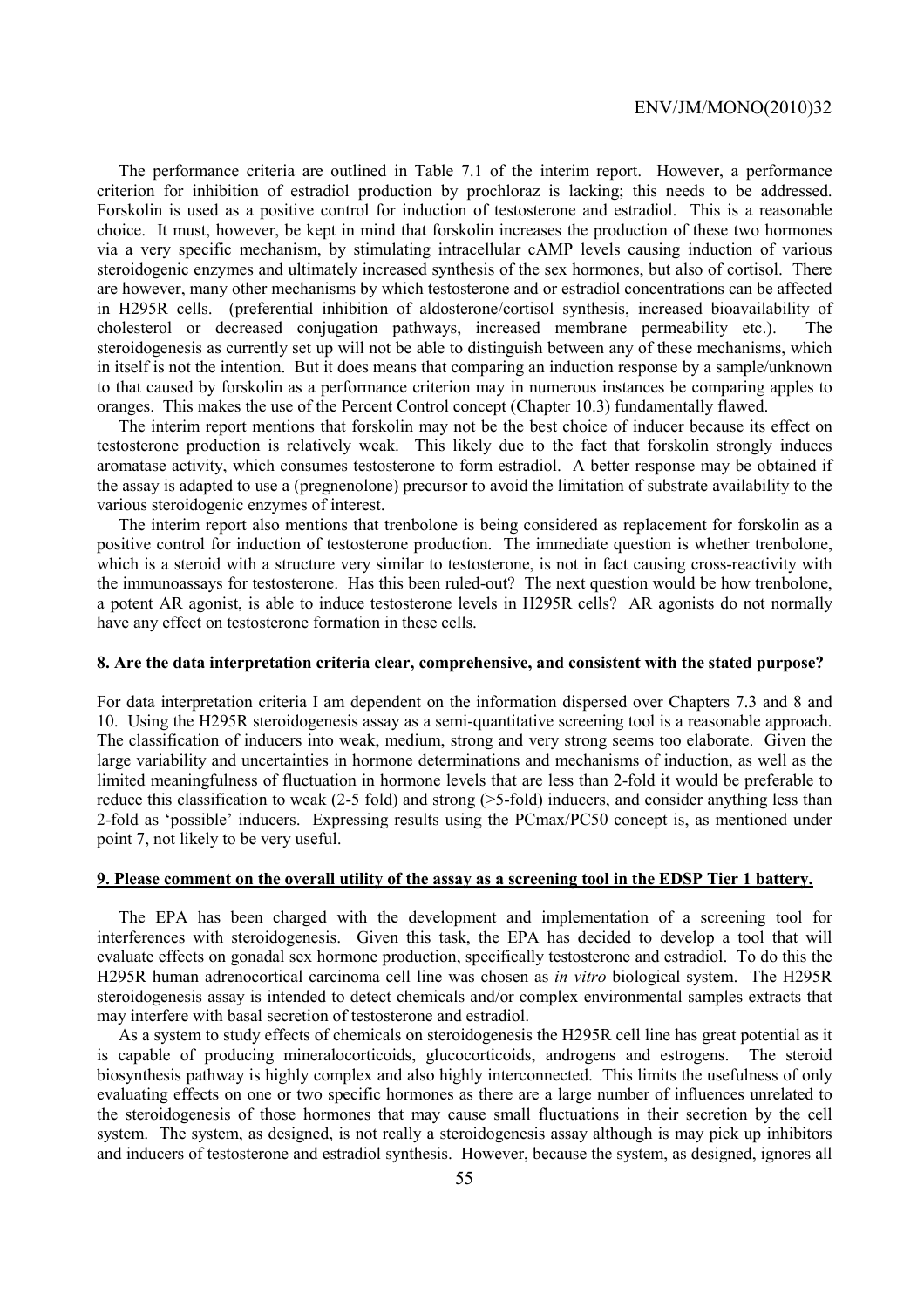the other steroid hormones, including other active androgens and estrogens known to be produced in these cells, a bigger picture is not obtained, limiting the interpretability of any observed alterations in solely levels of testosterone and estradiol. The H295R system also in no way reflects the conditions of a gonadal system in which mineralo- and glucocorticoid pathways do not play a role. The regulation of the various steroidogenic enzymes will also be different in different tissues, again limiting the interpretability of any observed effects on induction of testosterone or estradiol secretion (if steroidogenesis related).

For the EPA to have a true steroidogenesis assay (a system that detect the ability of chemicals to interfere with the biosynthesis of steroid hormones) the H295R cell line could provide a very useful model with some alterations to the design: (1) H295R cells would be analyzed for 4 key steroid hormones (aldosterone, cortisol, estradiol and testosterone) using a single analytical technique such as LC-MS, (2) pregnenolone would be used as precursor for all steroids (3) effects on the relative production of the 4 hormones would be relatively easy to interpret as they would provide clues on which of these 4 essential steroid hormones and which steps of the steroidogenic pathway are affected.

The way the H295R cell system is being proposed to be used is like a black box. It will be difficult to interpret the meaning of any outcomes that may be observed on testosterone and estradiol levels, and this is further compounded by the drawbacks of using immunoassay-based detection methods. A more focused definition of the purpose of a tier 1 assay for steroidogenesis would be recommendable; allowing for the development of a H295R cell-based steroidogenesis assay that would provide less ambiguous information about the steroidogenesis disruption potential of chemicals or unknown environmental extracts.

#### *References*

- Bulun, S. E., Sebastian, S., Takayama, K., Suzuki, T., Sasano, H., and Shozu, M. (2003). The human CYP19 (aromatase P450) gene: update on physiologic roles and genomic organization of promoters. *J Steroid Biochem Mol Biol* **86**, 219-224.
- Gazdar, A. F., Oie, H. K., Shackleton, C. H., Chen, T. R., Triche, T. J., Myers, C. E., and Chrousos, G. P. (1990). Establishment and characterization of a human adrenocortical carcinoma cell line that expresses multiple pathways of steroid biosynthesis. *Cancer Res.* **50**, 5488-5496.
- Sanderson, J., and van den Berg, M. (2003). Interactions of xenobiotics with the steroid hormone biosynthesis pathway. *Pure Appl Chem* **75**, 1957-1971.
- Sanderson, J. T. (2006). The steroid hormone biosynthesis pathway as a target for endocrine-disrupting chemicals. *Toxicol Sci* **94**, 3-21.

Simpson, E. R. (2003). Sources of estrogen and their importance. *J Steroid Biochem Mol Biol* **86**, 225-230. Zar, J. H. (1999). *Biostatistical Analysis*. Prentice-Hall, N.J.

#### **Matt Vijayan Review Comments**

## **CHARGE QUESTIONS**

#### **1. Is the stated purpose of the assay clear?**

Yes, it is clear that the H295R assay is being used as a screening tool to detect substances that will impact estrogen and/or androgen production.

Pg.17. Not sure what you mean by "storage or release of gonadal steroid hormones"?

Pg.17, last but one line. "…identify chemicals that will act to alter steroidogenic process". This assay will not identify chemicals that will act upstream of cAMP, including trophic hormone stimulation.

#### **2. Is the assay biologically and toxicologically relevant to the stated purpose?**

The H295R cell line is derived from a human adrenocortical carcinoma cell line and used a model system to examine sex steroid production. The rationale being that the full complement of the steroid biosynthetic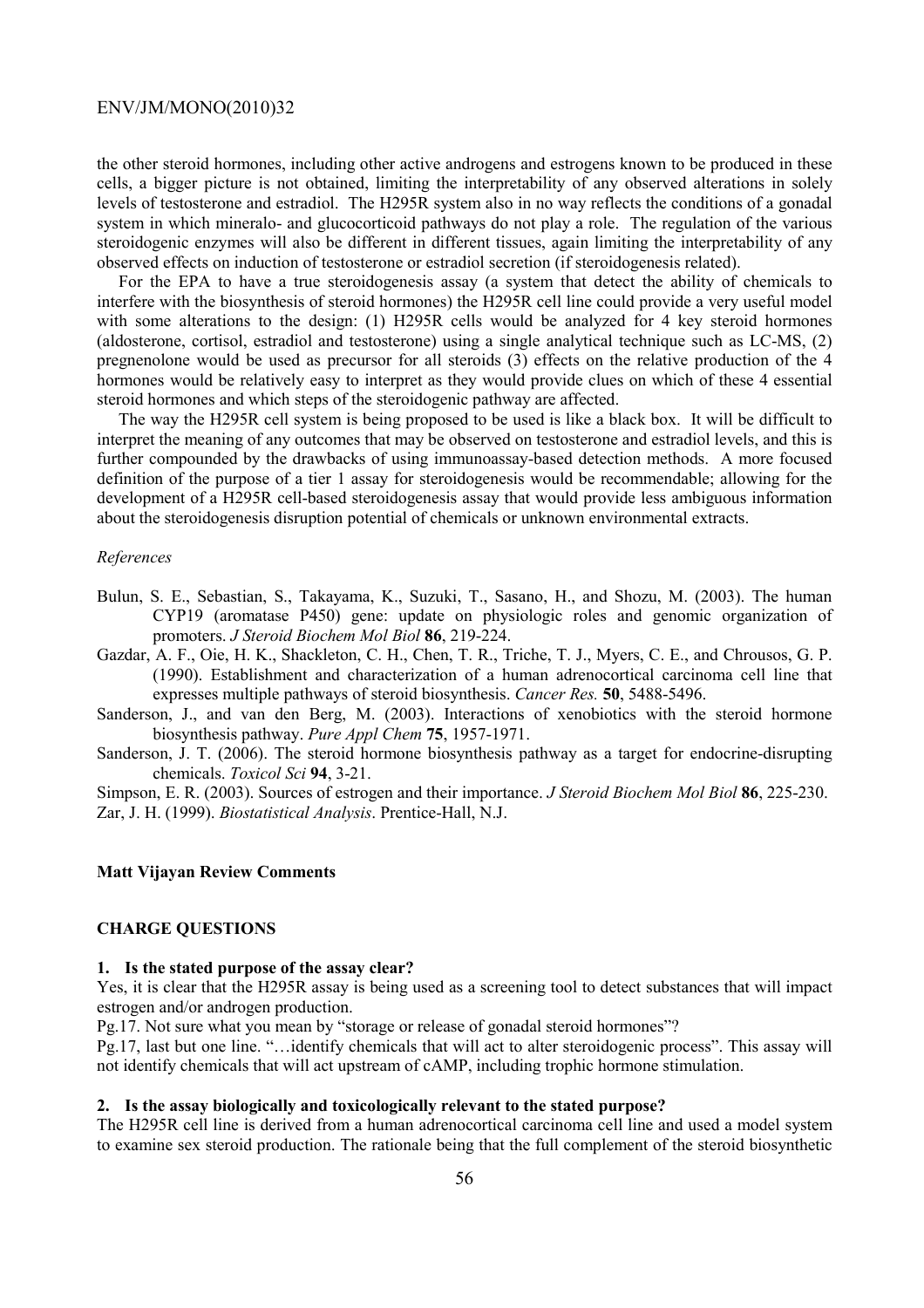pathway is present in this cell system. Also, this cell line produces sex steroid constitutively for its use to detect inhibitors of steroid production. Consequently, use of this model system as a screening tool to identify substance that can potentially impact steroid biosynthetic pathway leading to hormone production is valid. However, the extrapolation of this information, from a carcinoma cell line, to the impact (or lack off) of these test substances *in vivo* requires further validation as the endocrine physiology of the gonads and the adrenal gland is different from this undifferentiated cell system. Specifically, this cell system lacks the membrane receptors required for trophic hormone (gonadotropin) stimulation, which is an essential component of the sex steroid biosynthetic cascade.

## **3. Does the protocol describe the methodology of the assay in a clear, and concise manner so that the laboratory can:**

## **A) comprehend the objectives;**

YES, the protocol is easy to follow and the objectives are clear.

#### **B) conduct the assay;**

The protocol is provided in sufficient detail and the methodology is well laid out for any laboratory to conduct the assay.

## **C) observe and measure prescribed endpoints;**

The endpoints involve collection of medium for measuring steroids and the cells for cytotoxicity assay. The steroid measurement may involve hormone extraction from the medium and a methodology is provided for consistency in extraction efficiency among laboratories. A protocol that can eliminate this extraction step may be better suited for wider application. This can be ascertained by testing the interference of the test substances with the antibody cross-reactivity. The cytotoxicity assay is also well explained and easy to carry out. However, I am not clear what greater than 100% cell viability means (Figs. 9.5 and 9.6 and pg. 56) as this could potentially confound the results.

## **D) compile and prepare data for statistical analyses;**

The data compilation is explained clearly and a data sheet template is also provided. However, there appears to be some confusion around data normalization. The magnitude of change from control either shown as actual concentration change or percent change would be appropriate for inter-laboratory validation.

#### **E) report the results?**

The results and the statistical analyses are clearly explained and easy to follow.

#### **4. Have the strengths and/or limitations of the assay been adequately addressed?**

The strengths have been addressed adequately but the limitation of the assay requires mention (see pg. 20 line 3 onwards). For instance this assay will only detect changes that happens post-receptor activation. This is a drawback to this cell system because *in vivo* the steroidogenic cells secrete steroids in response to trophic hormone stimulation. This assay completely bypasses the receptor signaling which is an essential step in steroid biosynthesis. So substances that can affect steroid production by altering trophic hormone signaling will not be evaluated by this cell system. Also, the high constitutive production of the hormone is abnormal *in vivo* as this usually happens only in response to trophic hormone stimulation. So it is unknown whether the changes seen with the test substances can be mimicked *in vivo* to the same extent (or may be even greater) and will require confirmation with animal models or other relevant cell or tissue systems. Also, the high constitutive levels of steroids, for instance testosterone, may deplete the precursor available for steroid synthesis and may be limiting the steroid biosynthetic capacity in response to test (inducer) substances. The changes in the magnitude of steroid synthesis with forskolin, smaller change for testosterone because basal secretion is high and higher for E2 because of lower basal secretion, clearly support this contention. This requires testing perhaps by supplementing the medium with cholesterol.

## **5) Were the (a) test substances, (b) analytical methods, and (c) statistical methods chosen appropriate to demonstrate the performance of the assay?**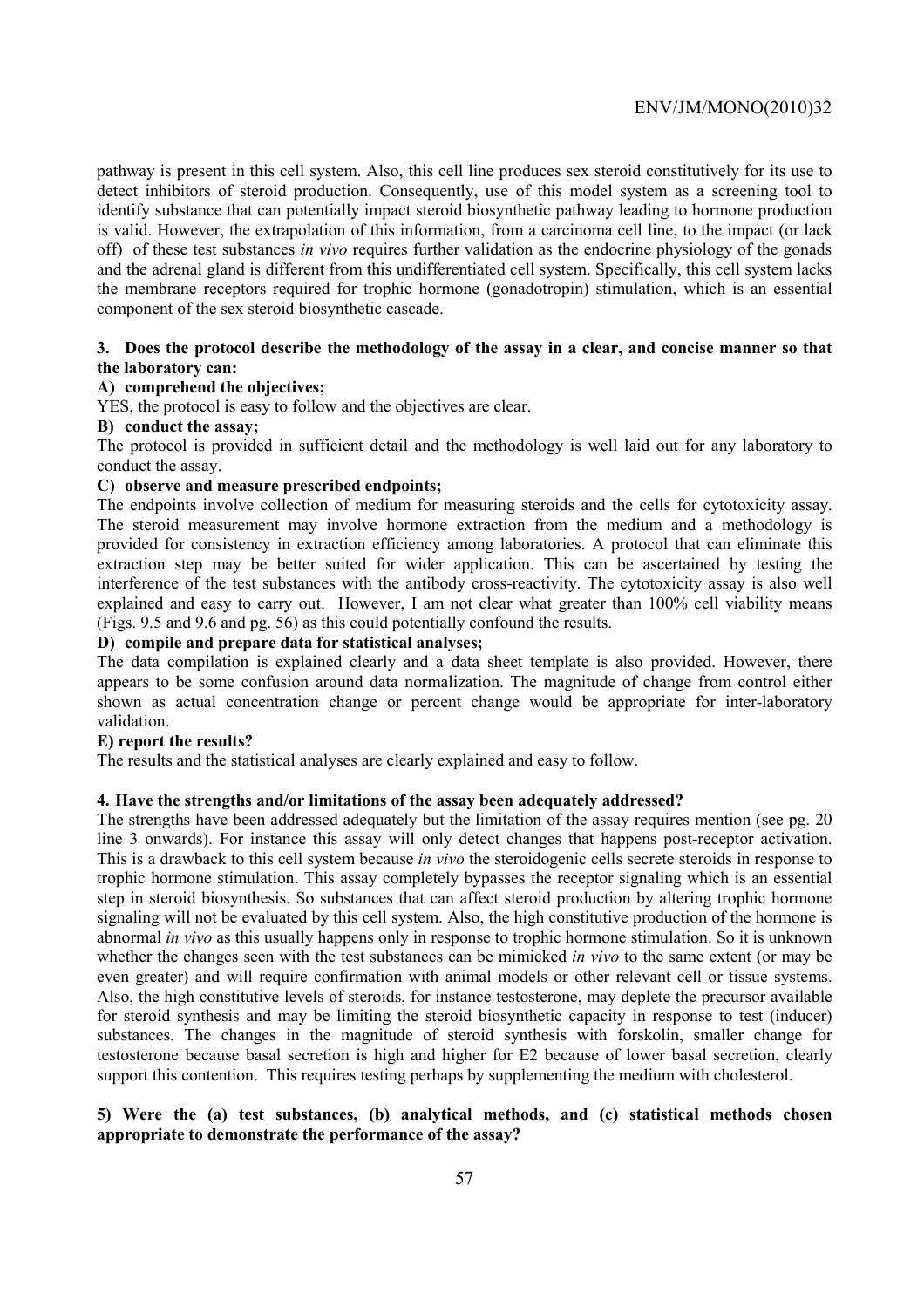Little is known about the impact of most of the test substances on steroid production. The lack of response to a known inducer of sex steroid production in gonadal tissue, for instance human chorionic gonadotropin (hcG), suggests that this system has limitations because of the type of tissue involved (adrenal carcinoma). Also, I am surprised that neither arylhydrocarbon receptor ligands (for instance PCBs) nor metals were used as a test substance to validate steroid output using this model system, especially since several studies have shown that metals and PCBs inhibit steroidogenesis. It may also be worthwhile using DMSO as a test substance especially since it is being used as a solvent control.

The analytical methods and the statistical methods are appropriate to demonstrate the performance.

## **6. Considering the variability inherent in biological and chemical test methods, were the results obtained with this assay, sufficiently repeatable and reproducible?**

Foe the most part the assay is sufficiently repeatable and reproducible. However, I am concerned with the high CV among laboratories and also within laboratories. The within lab CV is particularly high for prochloraz and this could be because it is inhibiting the basal steroid production. As the constitutive levels are being inhibited this may lead to error as the levels may differ due to autoregulation that is inherent in this system. I would recommend using a test group where the inhibition is tested using acute-stimulated (forskolin or 8bromocAMP) steroid production as a model. This might reduce the variability and make the data set more comparable between the laboratories. For instance there is a large variability in EC50 for foskolin between the different labs (Table 10.3). The advantage of using a cell line is the consistency in response no matter where it is used but the high CV (ranging from  $57 - 89\%$ ; Table 9.2) shown here suggests that the basal production of hormone is subjected to autoregulation leading to differences in the magnitude of response. In this regard, the basal hormone levels may be a key variable that need to be within a narrow range among laboratories prior to screening for substances modulating sex steroid production.

## **7. With respect to performance criteria, were appropriate parameters selected and reasonable values chosen to ensure performance of the assay?**

The test substances chosen were appropriate to demonstrate the performance of the assay (forskolin and prochloraz as inducer and inhibitor, respectively). However, the magnitude of change is very different for testosterone and estradiol. This difference may be related to the difference in their basal secretion rate (high for T and low for E2). Consequently, changes in E2 levels may not be a good performance indicator for testing inhibitors of steroidogenesis. It may be useful to use other inducers such as cAMP analogue and 25 hydoxycholesterol to obtain stimulated steroid production levels to validate the performance assay. Also, supplementing medium with cholesterol may be required to confirm that this precursor is not a limiting factor for steroid production in this cell system given the high basal secretion for testosterone.

For testing the performance for inhibitors it may be necessary to use inhibition of stimulated-steroid production as the end point at least in the case of E2 secretion.

This cell line is derived from adrenal carcinoma and consequently would be a suitable system for detecting corticosteroid production. Hence, a stimulated (ACTH or 8bromocAMP) cortisol production may be useful as a positive control for cell system validation among laboratories to meet the QA/QC criteria.

The CV for SCs that is acceptable for QC is relatively high. I would suggest a CV<20% as acceptable for replicate measures within a laboratory.

On Table7.1 the performance criteria for estradiol with forskolin is given as >15 times SC, whereas on pg. 36 it is shown as >10-times induction of E2 production.

Pg. 44. 9.1.1.1. line 5, change to Lab 5

Table 9.1 – change "second" Lab 4 to Lab 5.

## **8. Are the data interpretation criteria clear, comprehensive, and consistent with the stated purpose?**

The data interpretation is clear and consistent with the objective of the report. However, I am not convinced with the categorization of test substances as weak, medium, strong or very strong, because of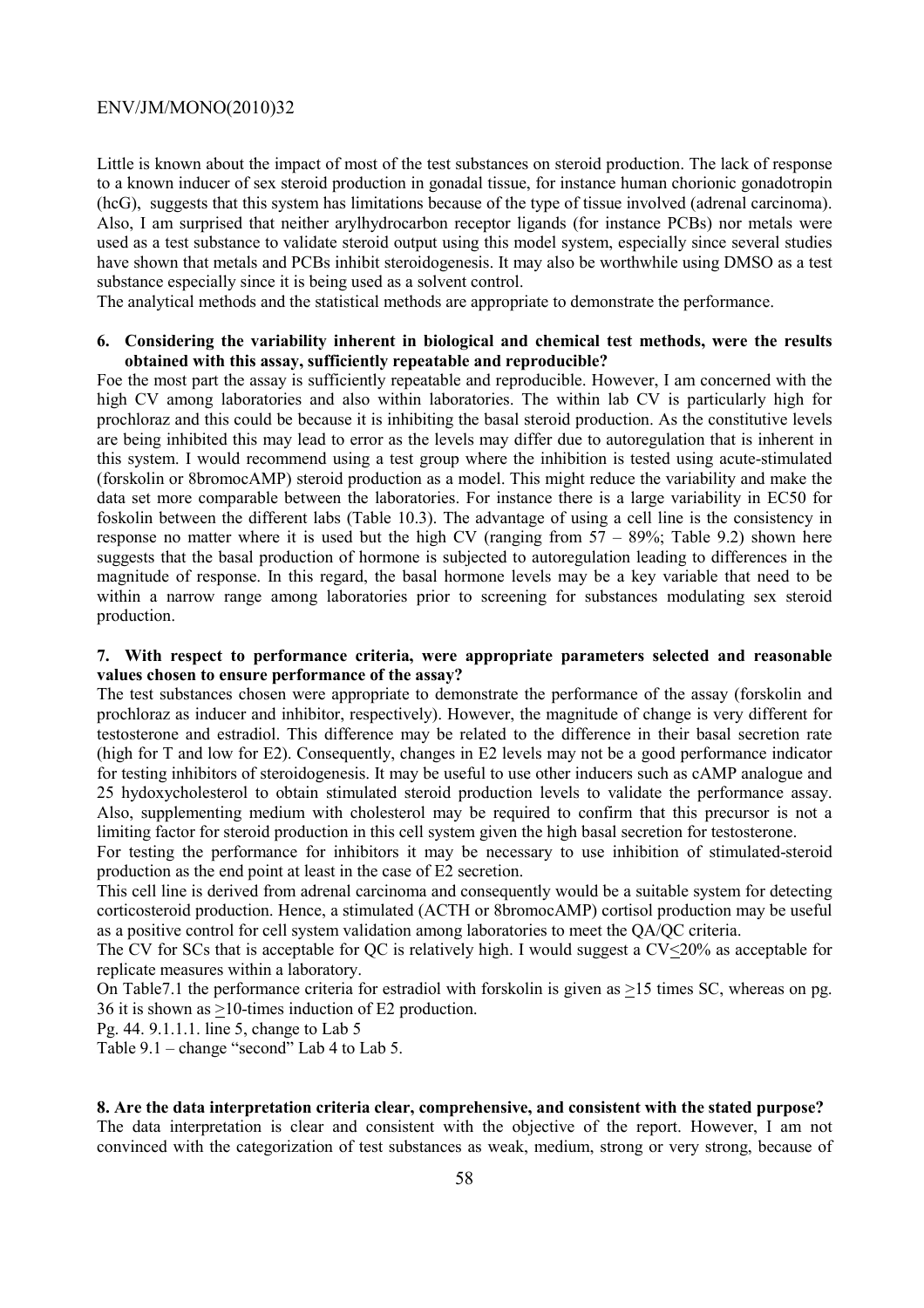some of the limitations of the cell system. For instance the lack of response (or weak response) may be due to the high basal hormone production in the case of testosterone or the low secretion for E2. This needs to be further tested, refined and validated for both testosterone and estradiol. Also, the dose-response curves will have to be tightened (narrower range) based on the initial screening.

#### **9. Please comment on the overall utility of the assay as a screening tool in the EDSP Tier 1 battery.**

The H295R steroidogenic assay has been validated for its steroid production capacity and as a tool for screening substances that modulate sex steroid production. The multi-laboratory validation suggests that the assay has potential as a screening tool for sex steroid disruptors. However, the assay has limitations and some of them are related to the cell system itself. For instance the high basal unstimulated sex steroid production is not physiologically relevant but provides a model for testing the capacity for substances to induce or inhibit steroidogenesis. This assay focuses only on the signaling pathway downstream of trophic hormone stimulation. While the mechanism for the high basal testosterone output is unclear, it remains to be seen if that would modify the steroid production capacity in response to stimulators or inhibitors. Also, the low basal E2 production seen with these cells does not provide an ideal model to test inhibitors of steroidogenesis. This can be easily tested by examining the capacity of the modulators to inhibit forskolinor 8bromo-cAMP-stimulated E2 production. The huge CV reported for between laboratory comparisons may have to do with the difference in basal hormone production and associated differences in the magnitude of response to know inducers and inhibitors as well as test substances. Overall, the assay has the potential to be a screening tool for steroidogenesis but requires further testing and refinement.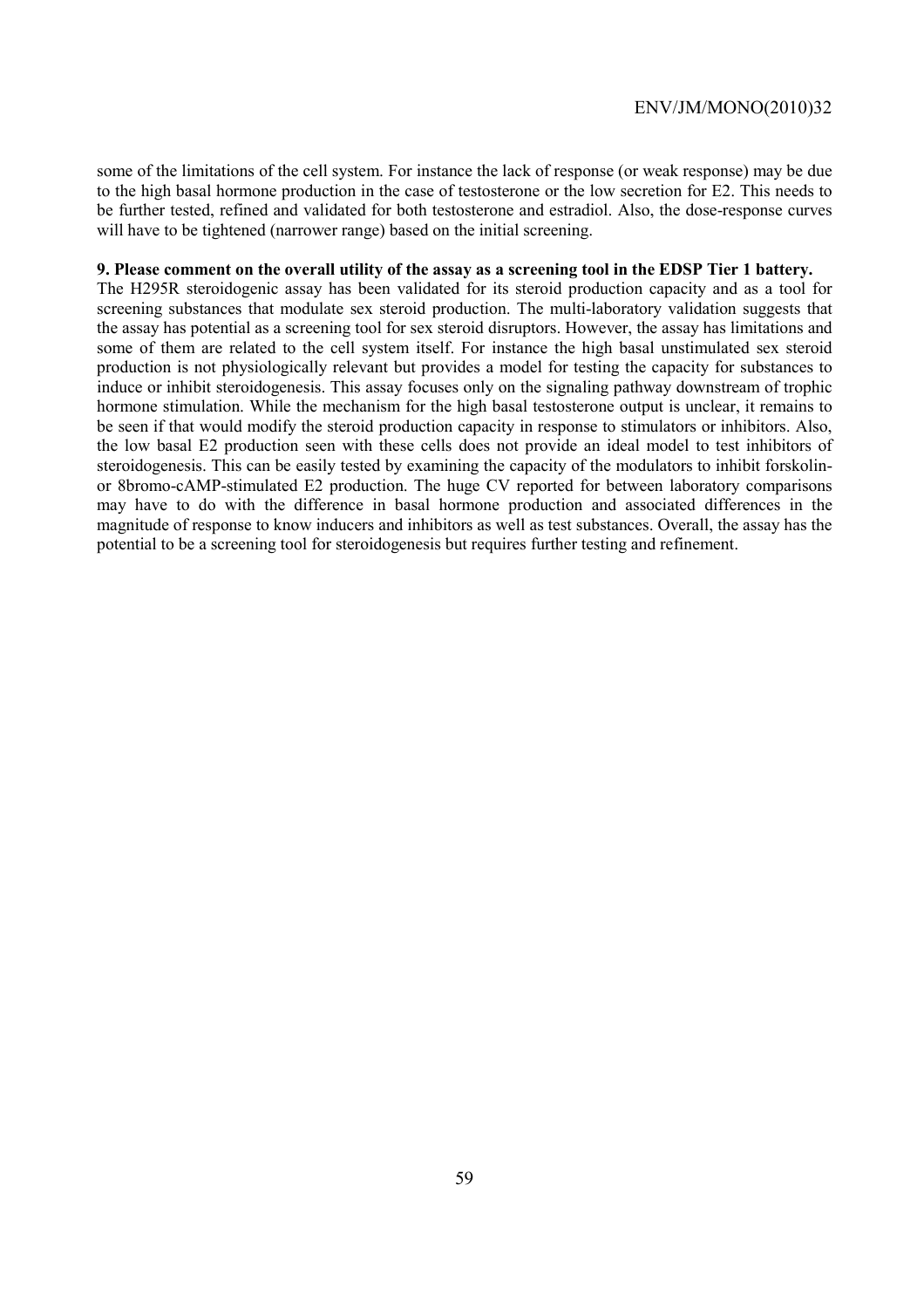**APPENDIX A** 

# **CHARGE TO PEER REVIEWERS**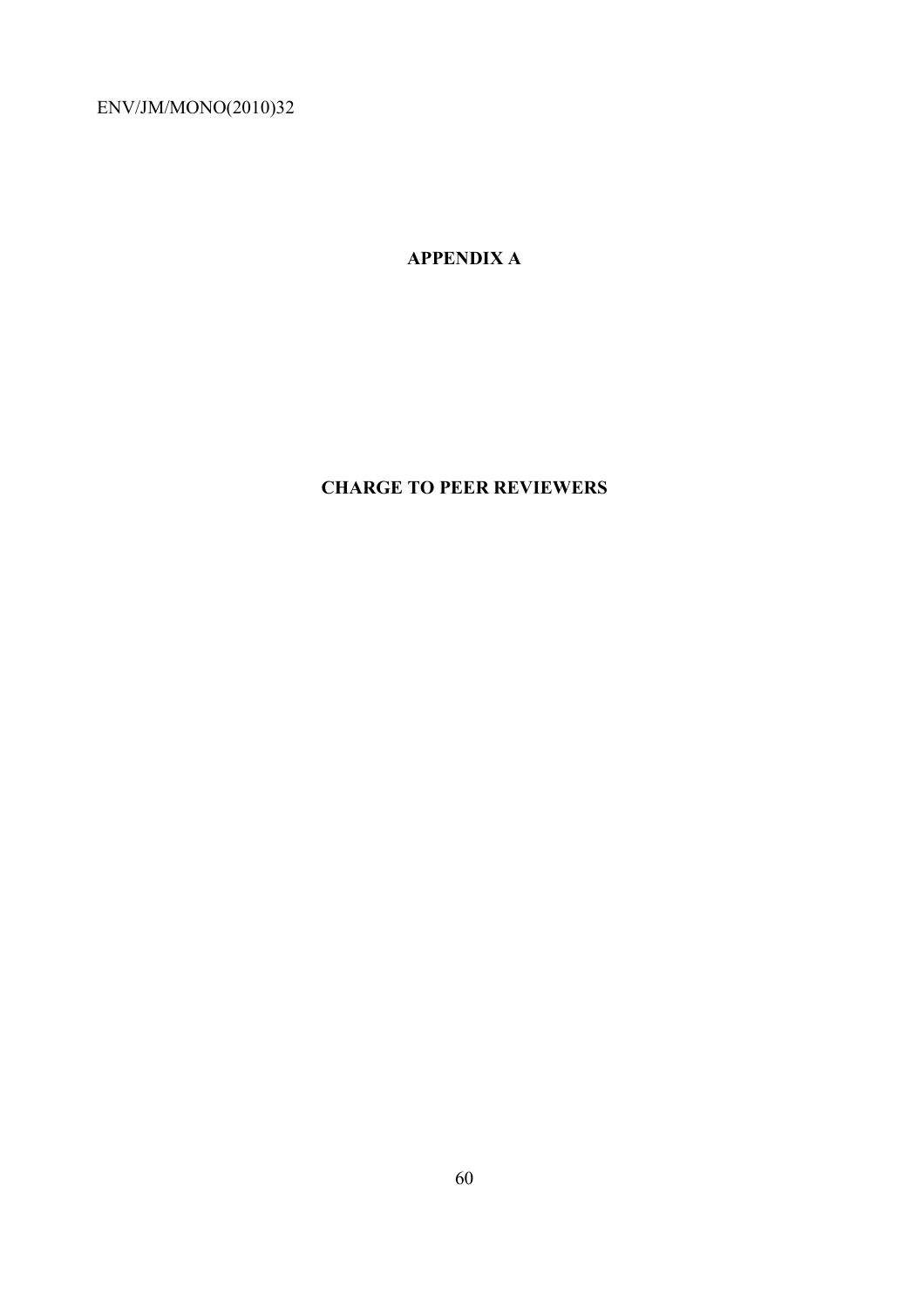## **CHARGE TO PEER REVIEWERS**

## **for**

## **INDEPENDENT PEER REVIEW OF THE H295R CELL-BASED ASSAY FOR STEROIDOGENESIS**

## **AS A POTENTIAL SCREEN IN THE ENDOCRINE DISRUPTOR SCREENING PROGRAM (EDSP) TIER-1 BATTERY**

April 29, 2008 **Background:**  According to Section 408(p) of the EPA's Federal Food Drug and Cosmetic Act, the purpose of the EDSP is to:

*develop a screening program, using appropriate validated test systems and other scientifically relevant information, to determine whether certain substances may have an effect in humans that is similar to an effect produced by a naturally occurring estrogen, or other such endocrine effect as the Administrator may designate [21 U.S.C. 346a(p)].* 

Subsequent to passage of the Act, the EPA formed the Endocrine Disruptor Screening and Testing Advisory Committee (EDSTAC), a panel of scientists and stakeholders that was charged by the EPA to provide recommendations on how to implement the EDSP. Upon recommendations from the EDSTAC, the EPA expanded the EDSP using the Administrator's discretionary authority to include the androgen and thyroid hormone systems as well as wildlife.

One of the test systems recommended by the EDSTAC was the sliced testes assay. Its purpose in the Tier-1 battery was to provide a sensitive *in vitro* assay to detect chemicals that may affect the endocrine system by inhibiting the enzymes responsible for the inhibition of enzymes in the steroid hormone synthesis pathway. After encountering two substantial issues with the standardization of the sliced testes assay high variability and the inability to distinguish general cytotoxicity from Leydig cell toxicity—EPA abandoned the sliced testes assay in favor of the H295R. The H295R assay offered a number of substantial advantages over the sliced testes assay and other cell-based assays. Like other cell based assays it does not use animal tissue and is capable of detecting inducers as well as enzyme inhibitors. Unlike the other cellbased assays, it contains all of the enzymes of the steroidogenic pathway.

Although peer review of the H295R assay will be done on an individual basis (i.e., its strengths and limitations evaluated as a stand alone assay), it is noted that the H295R assay along with a number of other *in vitro* and *in vivo* assays will potentially constitute a battery of complementary screening assays. A weight-of–evidence approach is also expected to be used among assays within the Tier-1 battery to determine whether a chemical substance has a positive or negative effect on the estrogen, androgen or thyroid hormonal systems.

The FIFRA Scientific Advisory Panel (SAP) has already conducted a peer review of the EPA's recommendations for the Tier-1 battery. The H295R assay was one of the assays recommended by EPA contingent upon satisfactory validation and peer review of the assay.

This peer review will focus on the scientific work EPA performed to validate the H295R assay. Each peer reviewer is asked to focus his/her review on this issue. Unlike other peer reviews EPA did not have time to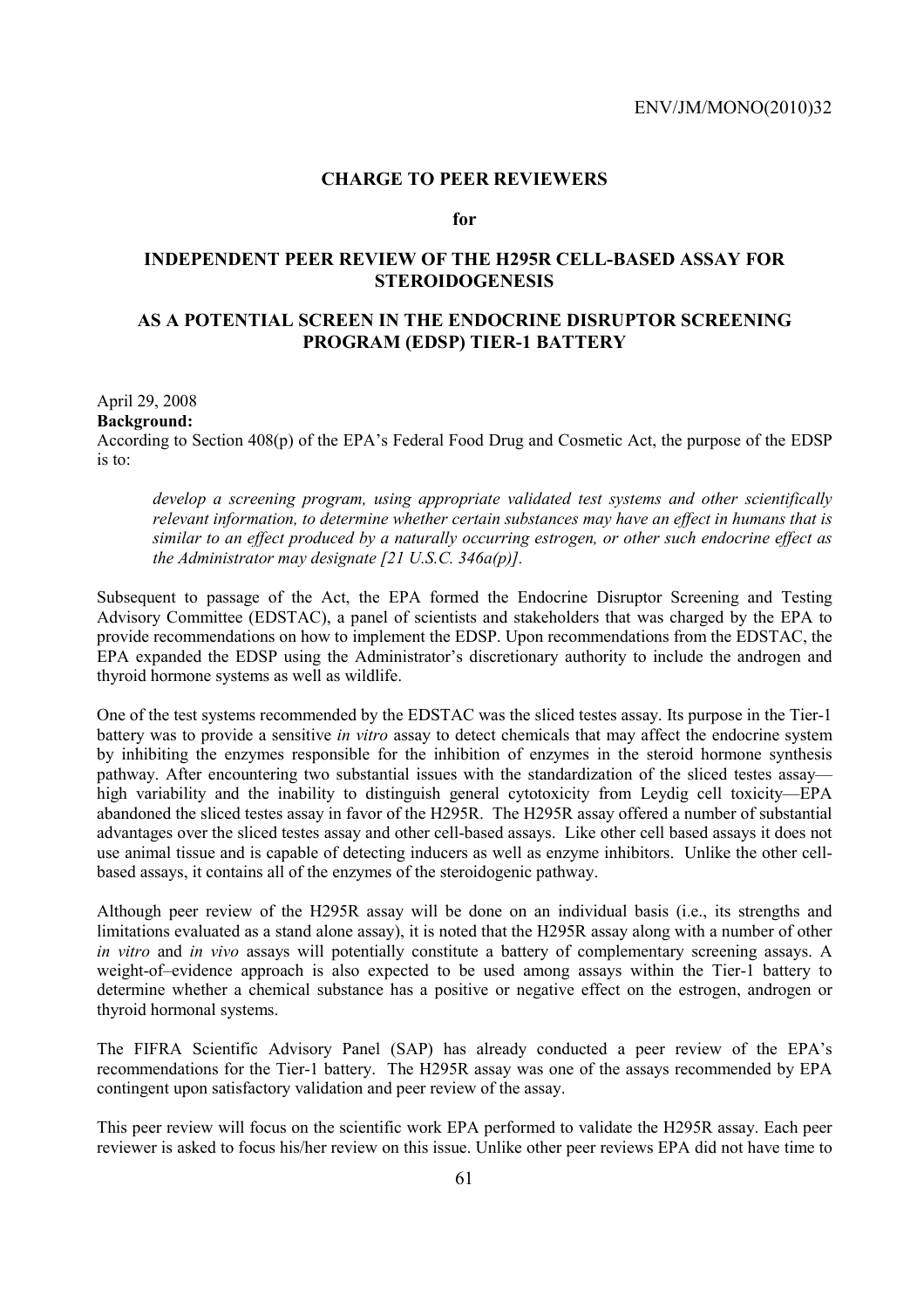produce an Integrated Summary Report (ISR), so peer reviewers will be asked to focus on the interim final validation report and to a lesser extent on the prevalidation reports for conducting this review. It should be noted that in order to meet the August 2008 deadline for implementation, EPA is requesting review of the interlaboratory study on the 12 core chemicals and the 18 supplementary chemicals that were tested in the lead laboratory. When the other participating labs have completed testing of the 18 supplementary chemicals a final report will be prepared which will also undergo peer review.

## **Charge Questions:**

Your review and comments should be directed to each of the following questions:

- 1. Is the stated purpose of the assay clear?
- 2. Is the assay biologically and toxicologically relevant to the stated purpose?

3. Does the protocol describe the methodology of the assay in a clear, and concise manner so that the laboratory can:

- a) comprehend the objective;
- b) conduct the assay;
- c) observe and measure prescribed endpoints;
- d) compile and prepare data for statistical analyses; and
- e) report the results?

What additional advice, if any, can be given regarding the protocol?

4. Have the strengths and/or limitations of the assay been adequately addressed?

5. Were the (a) test substances, (b) analytical methods, and (c) statistical methods chosen appropriate to demonstrate the performance of the assay?

6. Considering the variability inherent in biological and chemical test methods, were the results obtained with this assay sufficiently repeatable and reproducible?

7. With respect to performance criteria, were appropriate parameters selected and reasonable values chosen to ensure proper performance of the assay?

8. Are the data interpretation criteria clear, comprehensive, and consistent with the stated purpose?

9. Please comment on the overall utility of the assay as a screening tool in the EDSP Tier 1 battery.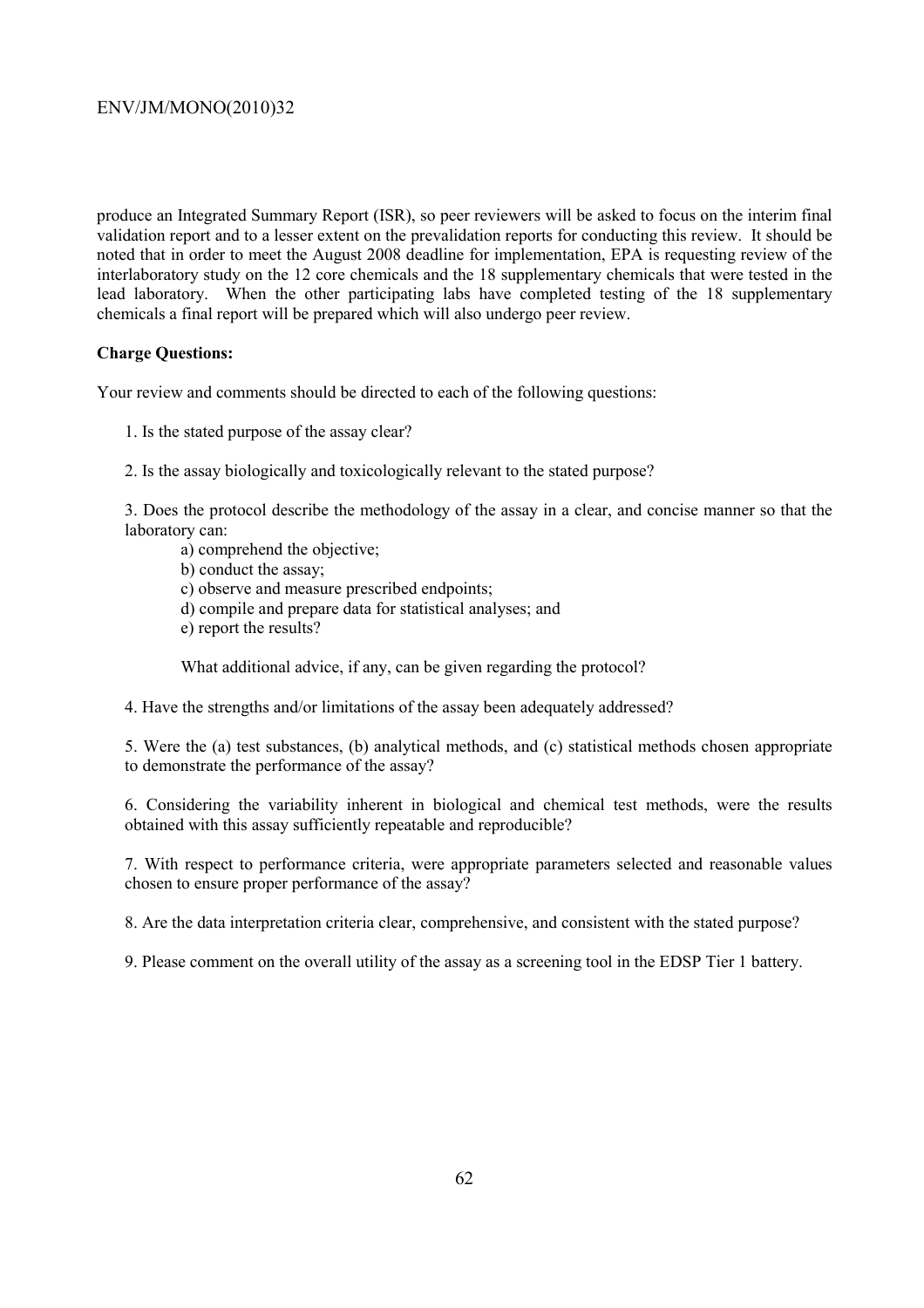## **Appendix B**

## **INTERIM FINAL VALIDATION REPORT**

Multi-Laboratory Validation of the H295R Steroidogenesis Assay to Identify Modulators of Testosterone and Estradiol Production (PDF) (91 pp, 1.1MB)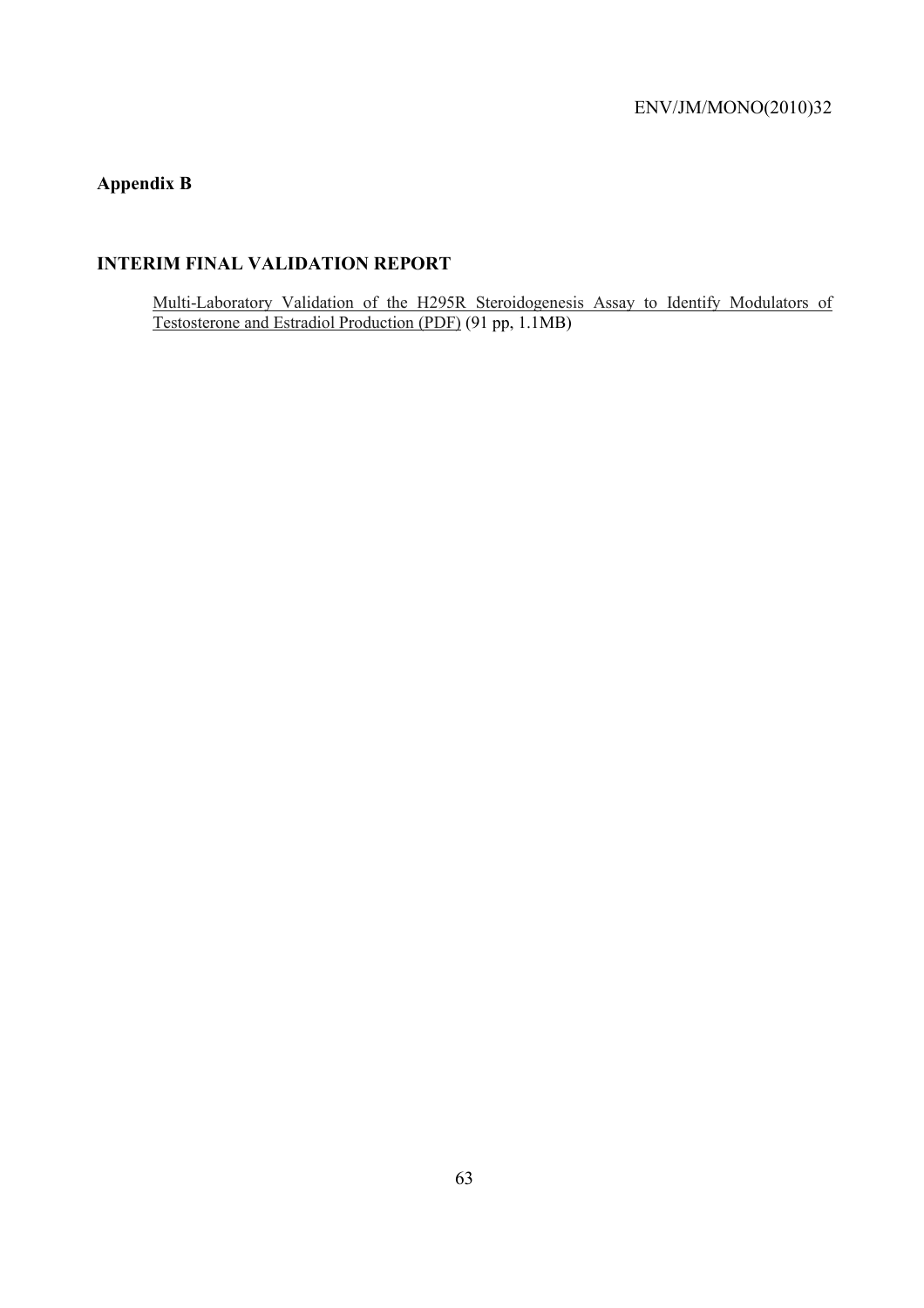## **Appendix C**

## **SUPPORTING MATERIALS**

**Appendix 1. H295R Cell Culture Protocol**  H295R Cell Culture Protocol (PDF) (22 pp, 162K) **Appendix 2. H295R Cell Exposure Protocol**  H295R Cell Exposure Protocol (PDF) (25 pp, 221K) **Appendix 3. Data Entry Sheet Template**  Data Entry Sheet Template (PDF) (10 pp, 51K) **Appendix 4. Raw data sheets Laboratory 1**  Raw data sheets Laboratory 1 (XLS) (352K) **Appendix 5. Raw data sheets Laboratory 2**  Raw data sheets Laboratory 2 (XLS) (476K) **Appendix 6. Raw data sheets Laboratory 3**  Raw data sheets Laboratory 3 (XLS) (326K) **Appendix 7. Raw data sheets Laboratory 4**  Raw data sheets Laboratory 4 (XLS) (246K) **Appendix 8. Raw data sheets Laboratory 5**  Raw data sheets Laboratory 5 (XLS) (43K) **Appendix 9. Raw data sheets Laboratory 6**  Raw data sheets Laboratory 6 (XLS) (175K) **Background Documents**  Final Report - Development of an Assay Using the H295R Cell Line to Identify Chemical Modulators of Steroidogenesis and Aromatase Activity (PDF) (45 pp, 433K)

Draft Report – Standardization and Refinement of the H295R Cell- Based Assay to Identify Chemical Modulators of Steroidogenesis and Aromatase Activity (Repeat of Inter-Laboratory Study) (PDF) (52 pp, 683K)

Preliminary Report - Response of H295R Cells to the Exposure to Four Model Chemicals (Prochloraz, Aminoglutethimide, Forskolin & Vinclozolin) (PDF) (8 pp, 152K)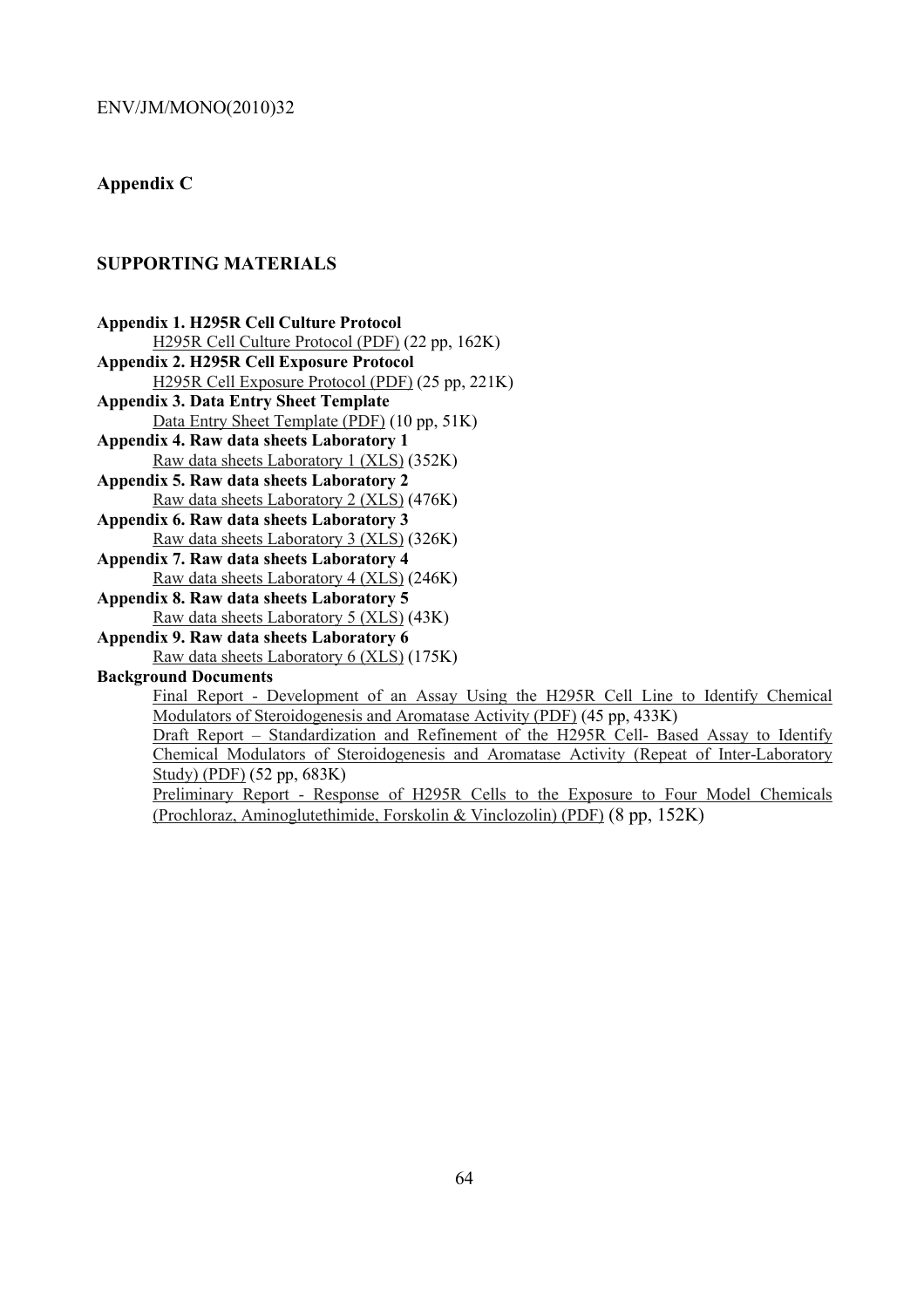# **Appendix D**

|  |  | Responses to Peer Review Panel Comments on the H295R Steroidogenesis Assay, as approved by VMG NA7 Meeting in November 2009 |
|--|--|-----------------------------------------------------------------------------------------------------------------------------|
|  |  |                                                                                                                             |

| <b>Comment</b> | <b>Commenter</b>                                                       | <b>Comment</b>                                                     | <b>EPA Response</b>                        |  |  |
|----------------|------------------------------------------------------------------------|--------------------------------------------------------------------|--------------------------------------------|--|--|
|                | Topic: 2.2 Comments on the Clarity or the Stated Purpose of the Assay. |                                                                    |                                            |  |  |
|                | <b>SM</b>                                                              | Yes. The steroidogenic screen assay consist to detect any natural  | No response needed.                        |  |  |
|                |                                                                        | and human-made substance that would disrupt endogenous             |                                            |  |  |
|                |                                                                        | estrogens and/or androgens production. In this way, the assay      |                                            |  |  |
|                |                                                                        | will complement the other Tier 1 assays which aim to identify      |                                            |  |  |
|                |                                                                        | xenobiotics that could be classified as endocrine disruptors of    |                                            |  |  |
|                |                                                                        | both human and wildlife. The use of H295R cell line present        |                                            |  |  |
|                |                                                                        | several advantages making this model unique when compared          |                                            |  |  |
|                |                                                                        | with other models. Besides its availability, this model allows the |                                            |  |  |
|                |                                                                        | detection of both increases and decreases in the production of     |                                            |  |  |
|                |                                                                        | testosterone (T) and estradiol (E2) in the presence of chemicals,  |                                            |  |  |
|                |                                                                        | and to follow the direct potential impact of a chemical on cell    |                                            |  |  |
|                |                                                                        | viability/cytotoxicity. Furthermore, H295R cells express a wide    |                                            |  |  |
|                |                                                                        | range of steroidogenic enzymes found in the adult adrenal cortex   |                                            |  |  |
|                |                                                                        | and the gonads, including those required to produce, cholesterol,  |                                            |  |  |
|                |                                                                        | mineralocorticoids, glucocorticoids, androgens and estrogens.      |                                            |  |  |
|                |                                                                        | Thus, this cell line enable the research of any target site within |                                            |  |  |
|                |                                                                        | the steroidogenic pathway downstream of cholesterol in addition    |                                            |  |  |
|                |                                                                        | to T and E2 investigated in this work.                             |                                            |  |  |
| $\overline{2}$ | DR                                                                     |                                                                    | All suggestions made by this reviewer have |  |  |
|                |                                                                        |                                                                    | been accepted and the text was revised     |  |  |
|                |                                                                        |                                                                    | accordingly (p16, last paragraph).         |  |  |
|                |                                                                        |                                                                    |                                            |  |  |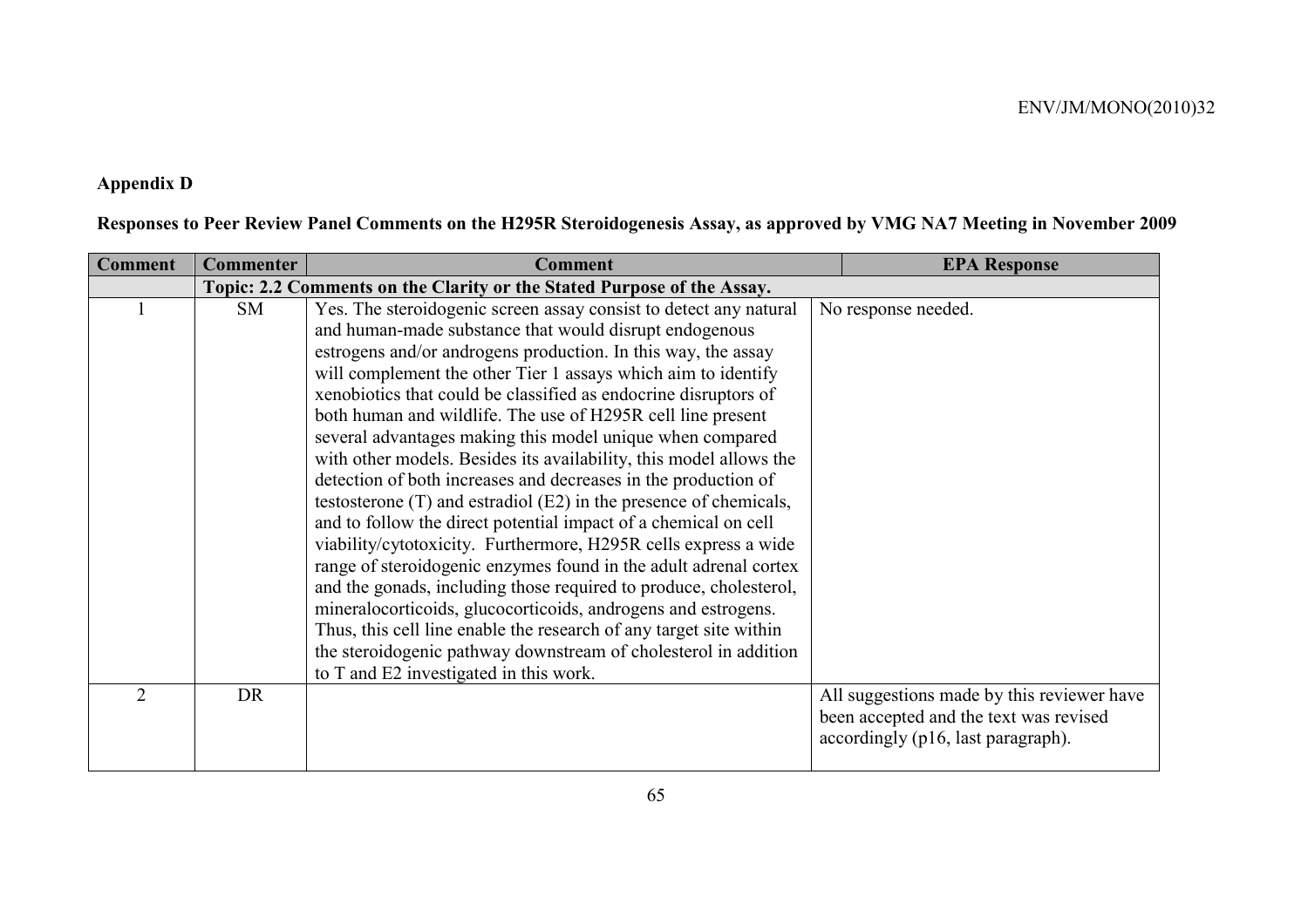| $\overline{3}$ | <b>TS</b> | This directive has been redefined by the EPA resulting in the      | While H295R cells express gonadotropin         |
|----------------|-----------|--------------------------------------------------------------------|------------------------------------------------|
|                |           | development a two-tier testing system for endocrine disruptors,    | receptors, it is unlikely that these receptors |
|                |           | which would cover disruption of the androgen, estrogen and         | significantly influence the production of sex  |
|                |           | thyroid hormone systems. The interim report defines the            | steroids by these cells. In this study we      |
|                |           | steroidogenesis assay as a screening tool for the detection of any | could demonstrate that addition of HCG did     |
|                |           | substance that would disrupt estrogen and/or androgen gonadal      | not affect sex steroid production, and         |
|                |           | steroid hormone production. The definition goes on to say that     | similarly a different study (Rao et al 2004;   |
|                |           | the steroidogenesis assay is intended to detect any disruption of  | Biol Reprod. 71: 579-587) found no effects     |
|                |           | the intracellular biochemistry involved in the formation of the    | of LH receptor agonists on steroid             |
|                |           | gonadal estrogens and androgens, but excluding any disruptions     | production in these cells (the only effect     |
|                |           | that may occur before the receptor (question: which                | observed in this study was a weak increase     |
|                |           | $receptor(s)$ ?), effects on storage of sex hormones or effects on | $\sim$ 50% relative to controls] in DHEA       |
|                |           | the hypothalamic-pituitary-gonadal axis. However, it remains       | sulfate, indicating some minor increase in     |
|                |           | unclear which steps involved in steroidogenesis are considered to  | DHEA metabolization but no effect on           |
|                |           | be part of this tier 1 screening tool and which are not. For       | androstenedione, cortisol or DHEA).            |
|                |           | example, are interactions of chemicals with cell surface receptors | While expression of the sex steroid            |
|                |           | that may modulate steroidogenesis included or not (the definition  | receptors has been reported for the H295R      |
|                |           | states after the receptor)? and what about effects on              | cells, it is unclear at the current time what  |
|                |           | cholesterol storage/release/de novo synthesis?                     | their potential influence on hormone           |
|                |           |                                                                    | production by the cell could be. However,      |
|                |           |                                                                    | given that the H295R Steroidogenesis           |
|                |           |                                                                    | Assay is utilized as part of a test battery    |
|                |           |                                                                    | including estrogen and androgen receptor       |
|                |           |                                                                    | binding assays, this does not seem to be of    |
|                |           |                                                                    | relevance with regard to the aim of this       |
|                |           |                                                                    | assay.                                         |
|                |           |                                                                    | However, GtH and steroid receptor              |
|                |           |                                                                    | mediated effects are beyond the scope of       |
|                |           |                                                                    | this assay. The purpose of the assay is to     |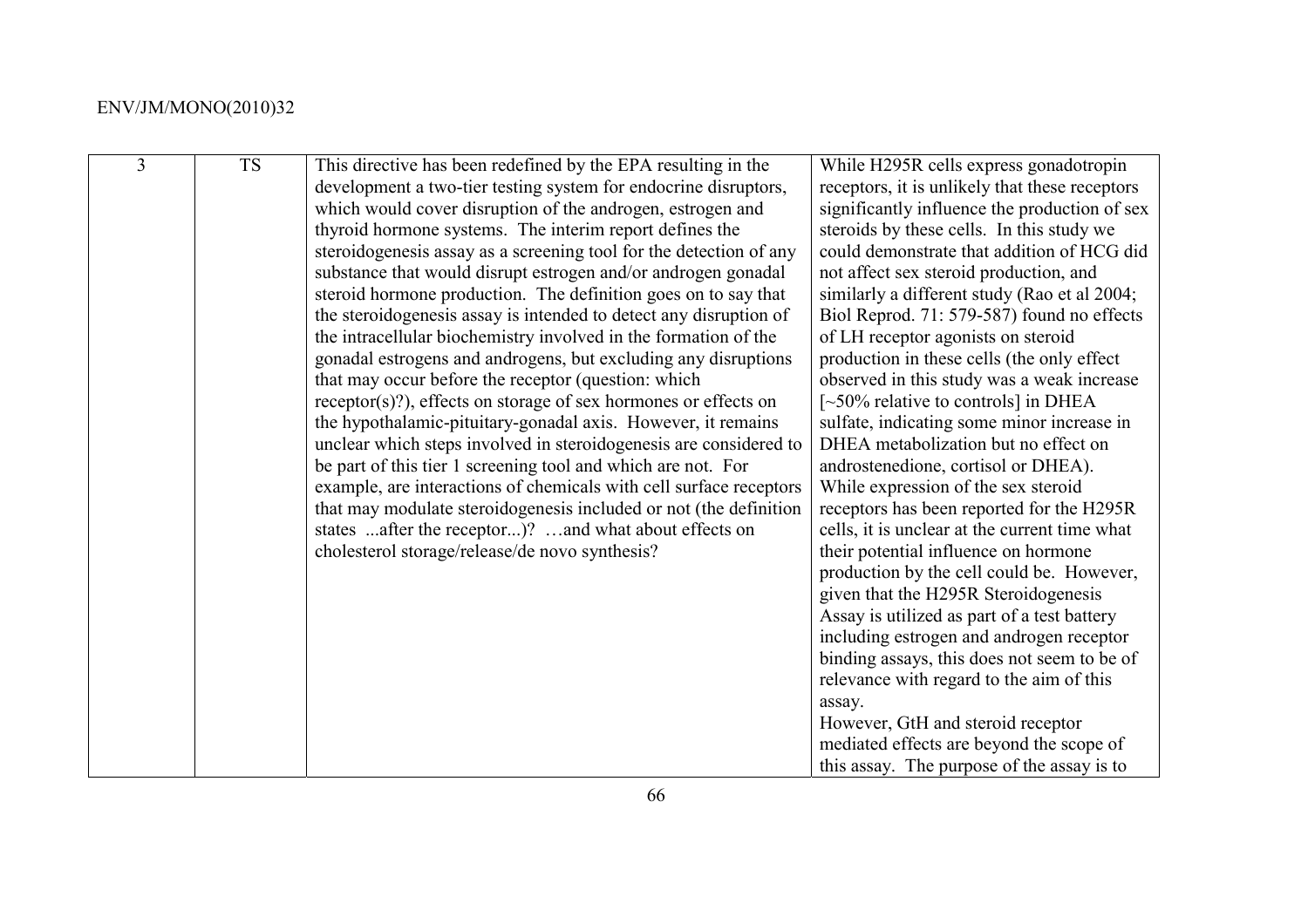|   |           |                                                                                                                                                                                                                                                                                                                                                                                                                                                                         | determine whether or not a chemical has the<br>potential to alter the synthesis of steroid<br>hormones, especially T and E by disrupting<br>the function of the enzymes involved in this<br>process. Finally, effects on cholesterol<br>storage/release/de novo synthesis are<br>beyond the scope of the EDSP.                                                                                                                                                                                                                                                                                                                                                                                                           |
|---|-----------|-------------------------------------------------------------------------------------------------------------------------------------------------------------------------------------------------------------------------------------------------------------------------------------------------------------------------------------------------------------------------------------------------------------------------------------------------------------------------|--------------------------------------------------------------------------------------------------------------------------------------------------------------------------------------------------------------------------------------------------------------------------------------------------------------------------------------------------------------------------------------------------------------------------------------------------------------------------------------------------------------------------------------------------------------------------------------------------------------------------------------------------------------------------------------------------------------------------|
| 4 | <b>MV</b> | Yes, it is clear that the H295R assay is being used as a screening<br>tool to detect substances that will impact estrogen and/or<br>androgen production.<br>Pg.17. Not sure what you mean by "storage or release of gonadal<br>steroid hormones"?<br>Pg.17, last but one line. "identify chemicals that will act to<br>alter steroidogenic process". This assay will not identify<br>chemicals that will act upstream of cAMP, including trophic<br>hormone stimulation | It has been stated in the text that this assay<br>only aims to address steroidogenic<br>processes downstream of the GtH receptors:<br>that comprises the intracellular biochemical<br>pathway beginning with the sequence of<br>reactions occurring after the gonatotropin<br>hormone receptors (FSHR and LHR), up<br>through and including the production of the<br>terminal sex steroid hormones" (p16, last<br>paragraph). However, changed sentence to<br>more clearly reflect this: "that act to alter<br>steroidogenic process downstream of the<br>gonadotropin hormone receptors in humans<br>and wildlife"<br>Statement "storage and release of gonadal<br>steroid hormones" has been removed from<br>the text. |
|   |           | Topic: 2.3 Comments on the Biological and Toxicological Relevance of the Assay as Related to its Stated Purpose                                                                                                                                                                                                                                                                                                                                                         |                                                                                                                                                                                                                                                                                                                                                                                                                                                                                                                                                                                                                                                                                                                          |
|   | <b>SM</b> | Actually, many of chemicals (especially xenoestrogens) have the<br>potential to disrupt endocrine processes at tow major levels; first<br>at sex hormone receptors, particularly the estrogen receptor, and<br>second at steroidogenic enzymes involved in both steroid                                                                                                                                                                                                 | No response needed.                                                                                                                                                                                                                                                                                                                                                                                                                                                                                                                                                                                                                                                                                                      |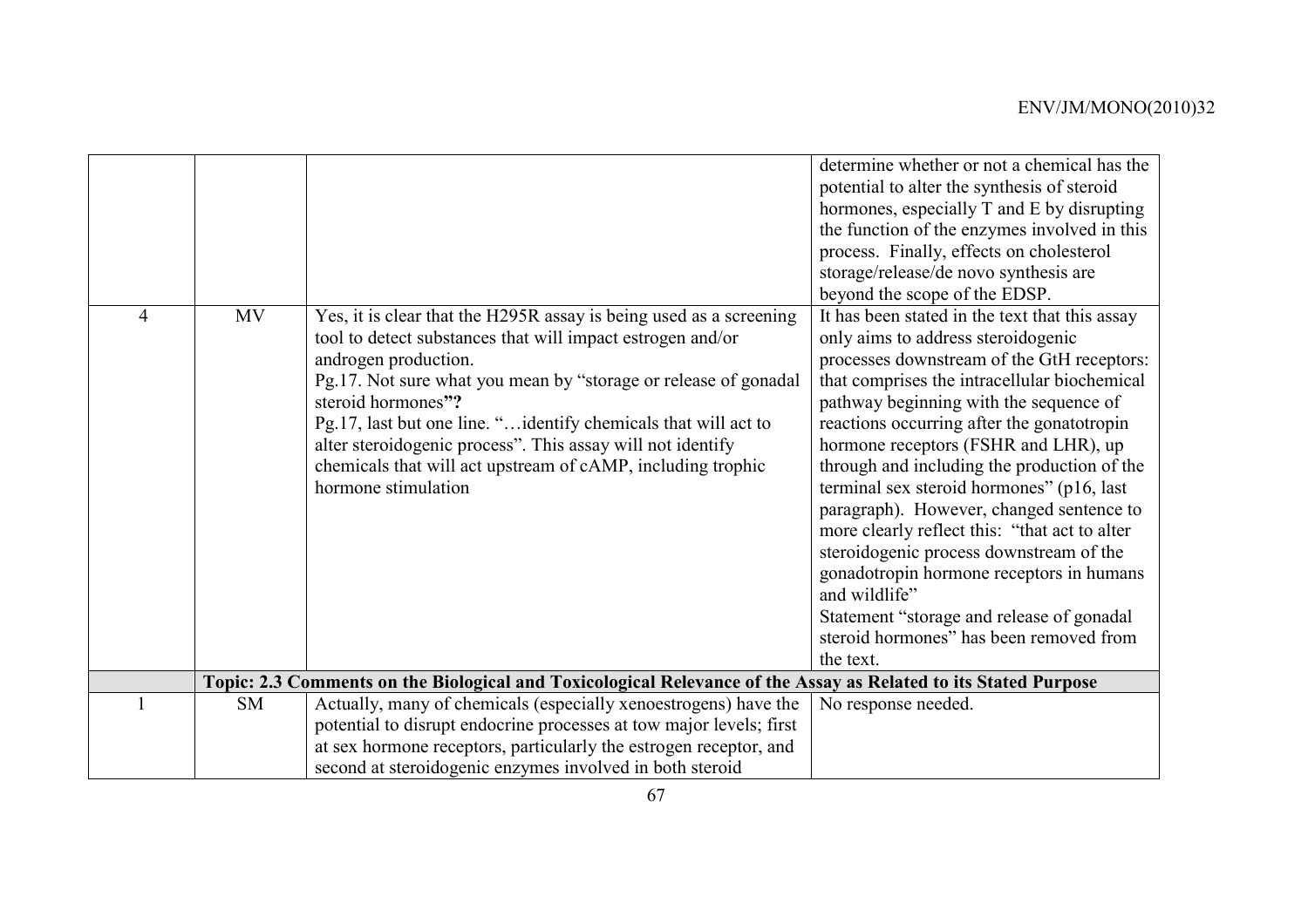|   |           | synthesis and metabolism. The second level being more<br>appropriate target since most of the environmental chemicals,<br>when introduced in the organism, are present at low<br>concentrations and show relatively, when compared with<br>estradiol, low affinity for estrogen receptors. Therefore, estrogen<br>receptor pathway could not be considered as an ideal endpoint to<br>study endocrine disruption of xenobiotics. Utility of H295R cells<br>has been well established as an unique model for study of<br>steroidogenic pathways but also to test and evaluation of<br>xenobiotics since these cells express genes that encode for all<br>enzymes of steroidogeneis especially those involved in sexual<br>mal and female hormones synthesis; androgens and estrogens.<br>Furthermore, this model permits to evaluate, in the same cells,<br>the potential cytotoxicity of chemicals allowing the<br>discrimination between effects that are due to cytotoxicity or due<br>to the direct interaction of chemicals with steroidogenic<br>enzymes. |                        |
|---|-----------|----------------------------------------------------------------------------------------------------------------------------------------------------------------------------------------------------------------------------------------------------------------------------------------------------------------------------------------------------------------------------------------------------------------------------------------------------------------------------------------------------------------------------------------------------------------------------------------------------------------------------------------------------------------------------------------------------------------------------------------------------------------------------------------------------------------------------------------------------------------------------------------------------------------------------------------------------------------------------------------------------------------------------------------------------------------|------------------------|
| 2 | <b>DR</b> | The H295R steroidogenesis assay is biologically and<br>toxicologically relevant to the stated purpose. The assay would<br>fit perfectly in the Tier 1 battery of assays to screen for endocrine<br>disruptors. The assay has a series of strengths that would make it<br>an excellent screening tool for endocrine disruptors of sex<br>steroid hormone synthesis. However, results obtained with this<br>test should always be interpreted along with the results obtained<br>with all the other assays of the Tier 1 battery.<br>It is important to stress that chemicals that generate a negative<br>result in the H295R steroidogenic assay could be false negatives<br>and they should not be considered safe without a complete<br>evaluation of them with the other Tier 1 battery assays. This in                                                                                                                                                                                                                                                      | No response necessary. |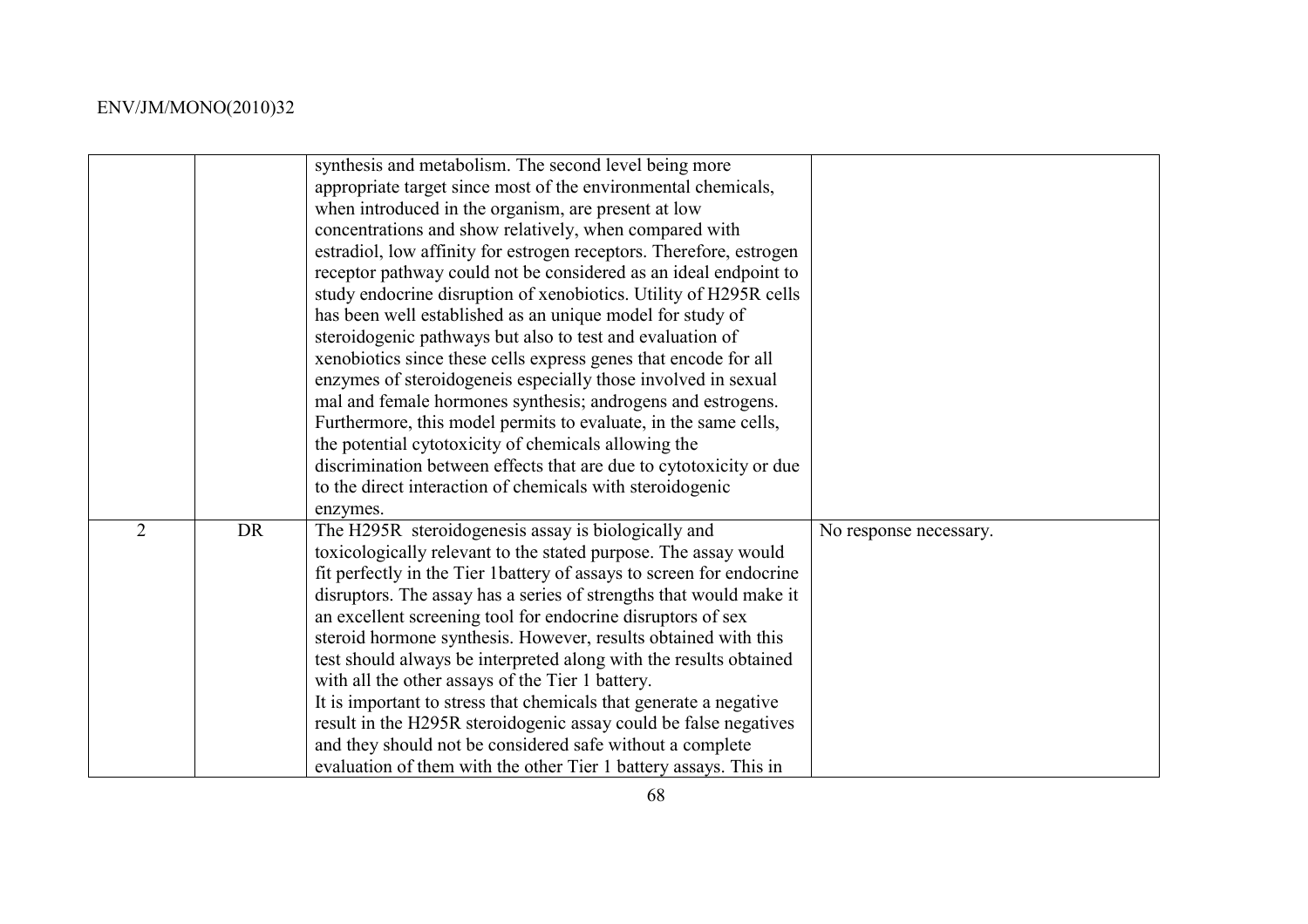|                |           | vitro system lacks that ability to study complex interactions that<br>could occur in vivo such as metabolism of tested compounds,<br>biodistribution, interaction with other endocrine systems that<br>may modulate sex hormones steroidogenesis, etc.                                                                                                                                                                                                                                                                                                                                                                                                                                                                                                                                                                                                                                                                                                                                                |                                                                                                                                                                                                                                                                                                                                                                |
|----------------|-----------|-------------------------------------------------------------------------------------------------------------------------------------------------------------------------------------------------------------------------------------------------------------------------------------------------------------------------------------------------------------------------------------------------------------------------------------------------------------------------------------------------------------------------------------------------------------------------------------------------------------------------------------------------------------------------------------------------------------------------------------------------------------------------------------------------------------------------------------------------------------------------------------------------------------------------------------------------------------------------------------------------------|----------------------------------------------------------------------------------------------------------------------------------------------------------------------------------------------------------------------------------------------------------------------------------------------------------------------------------------------------------------|
| $\overline{3}$ | <b>TS</b> | One major question is whether any small change in hormone<br>production in an isolated in vitro system has any relevance for<br>the health outcome of an exposed organism. This remains<br>unaddressed in the documents available for review.                                                                                                                                                                                                                                                                                                                                                                                                                                                                                                                                                                                                                                                                                                                                                         | This is an important consideration for the<br>H295R assay as it is in any in vitro test<br>system. That is the purpose of the<br>validation studies using chemicals that are<br>known to disrupt these processes in vivo<br>and other in vitro assays. In addition, that is<br>why this assay has to be interpreted in light<br>of the entire battery results. |
|                |           | Also, how relevant is the use of an adrenocortical cell line for<br>what is intended to be the screening of chemical effects on the<br>gonadal sex hormones? Although steroidogenic enzymes such<br>as CYP19 and CYP17, for example, are the same in these<br>tissues, they are not regulated in the same way in the adrenal<br>cortex as in the gonads (Bulun et al., 2003; Simpson, 2003). As<br>the steroidogenesis assay only looks at one final outcome,<br>namely the amount of estradiol and testosterone secreted, it is<br>not possible to make biologically meaningful statements on the<br>relevance of any observed disruption for the organisms as a<br>whole. There are so many factors not directly related to<br>steroidogenesis that could influence the assay system as it is<br>currently described and intended to be used, that the issue of<br>'false positives' is likely to be an important concern, particularly<br>once dealing with unknown complex environmental samples. | As noted above, this assay is used in<br>combination with a series of other in vitro<br>and in vivo assay in the Tier I battery, and<br>its purpose is not to elucidate complex<br>interactions but to identify effects at a very<br>specific level.                                                                                                           |
| $\overline{4}$ | <b>MV</b> | The H295R cell line is derived from a human adrenocortical<br>carcinoma cell line and used a model system to examine sex                                                                                                                                                                                                                                                                                                                                                                                                                                                                                                                                                                                                                                                                                                                                                                                                                                                                              | No response needed.                                                                                                                                                                                                                                                                                                                                            |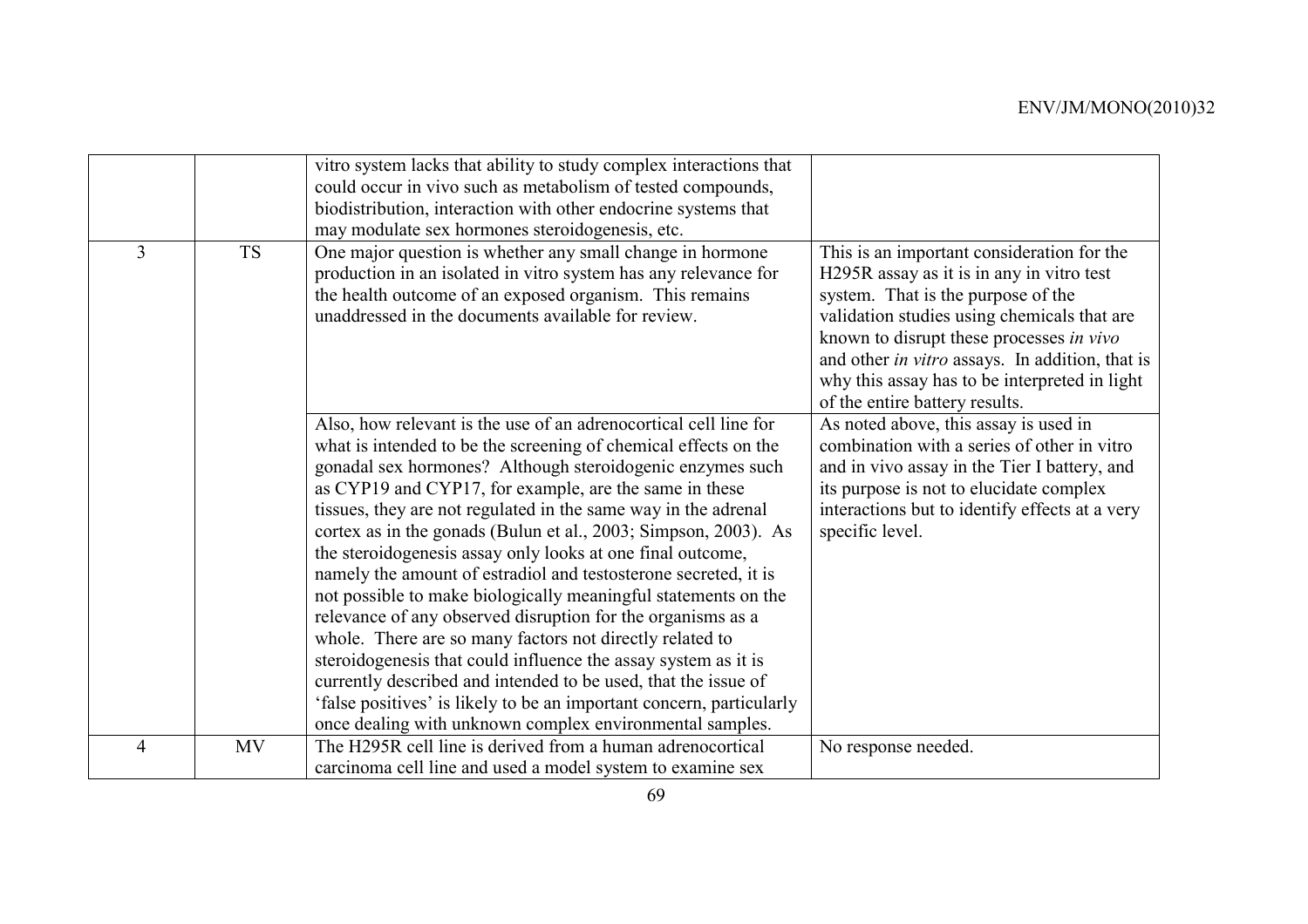|                |           | steroid production. The rationale being that the full complement<br>of the steroid biosynthetic pathway is present in this cell system.<br>Also, this cell line produces sex steroid constitutively for its use<br>to detect inhibitors of steroid production. Consequently, use of<br>this model system as a screening tool to identify substance that<br>can potentially impact steroid biosynthetic pathway leading to<br>hormone production is valid.                                                    |                                                                                                                                                                                                                                                                                                                                                                                          |
|----------------|-----------|--------------------------------------------------------------------------------------------------------------------------------------------------------------------------------------------------------------------------------------------------------------------------------------------------------------------------------------------------------------------------------------------------------------------------------------------------------------------------------------------------------------|------------------------------------------------------------------------------------------------------------------------------------------------------------------------------------------------------------------------------------------------------------------------------------------------------------------------------------------------------------------------------------------|
|                |           | However, the extrapolation of this information, from a<br>carcinoma cell line, to the impact (or lack off) of these test<br>substances in vivo requires further validation as the endocrine<br>physiology of the gonads and the adrenal gland is different from<br>this undifferentiated cell system. Specifically, this cell system<br>lacks the membrane receptors required for trophic hormone<br>(gonadotropin) stimulation, which is an essential component of<br>the sex steroid biosynthetic cascade. | We agree. The following statement has<br>been included into Section 3.2 to reflect this<br>limitation: "It should be noted, however,<br>that the H295R cells lack or only<br>marginally express the membrane receptors<br>required for trophic hormone<br>(gonadotropin) stimulation, which are<br>involved in the regulation of sex steroid<br>biosynthesis in <i>in vivo</i> systems." |
|                |           | <b>Topic: 2.4 Protocol (General Comments)</b>                                                                                                                                                                                                                                                                                                                                                                                                                                                                |                                                                                                                                                                                                                                                                                                                                                                                          |
|                | SM        | Protocol is well described and the methodology generally<br>presented in a comprehensible manner allowing the reader to<br>fallow all steps cited above.                                                                                                                                                                                                                                                                                                                                                     | No response needed.                                                                                                                                                                                                                                                                                                                                                                      |
|                |           | Topic: 2.4.1 Protocol (Comprehend the Objective)                                                                                                                                                                                                                                                                                                                                                                                                                                                             |                                                                                                                                                                                                                                                                                                                                                                                          |
|                | <b>DR</b> | The objective of the assay is clearly stated.                                                                                                                                                                                                                                                                                                                                                                                                                                                                | No response needed.                                                                                                                                                                                                                                                                                                                                                                      |
| $\overline{2}$ | <b>TS</b> | The objectives of the H295R steroidogenesis assay are not very<br>clearly described in the appendices I and II. The sections<br>Purpose and Scope are not very informative. Under Purpose, for<br>example, the purpose of the document is described, not the<br>purpose of the actual assay the document is meant to describe.<br>Under Scope and Application, the reader does not find an easy<br>guide to what the assay is about. It is also not helpful that                                             | Appendices I and II are standard operating<br>procedures describing step by step the<br>processes to be undertaken to successfully<br>conduct the assay. Purpose and scope were<br>provided in the validation study report.<br>There will be a complete and separate<br>H295R protocol after this assay undergoes                                                                        |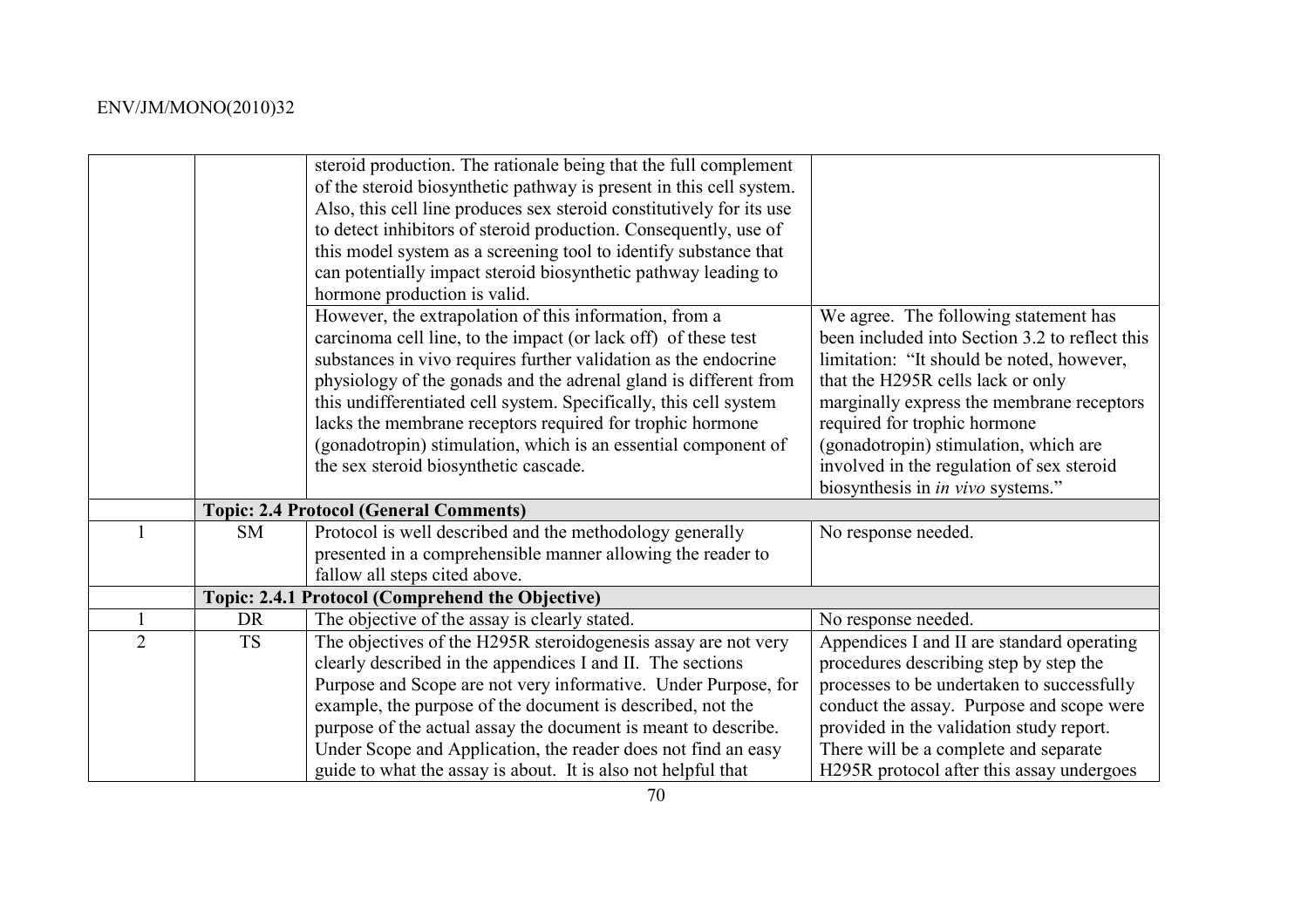|                |           | appendix I has an appendix I and II and that appendix II has an<br>appendix I.                                                      | peer review both by the US-EPA and<br>OECD which will combine all of these |
|----------------|-----------|-------------------------------------------------------------------------------------------------------------------------------------|----------------------------------------------------------------------------|
|                |           | It would be more logical to have a single protocol that covers the<br>four main aspects of the H295R steroidogenesis assay (1) Cell | aspects                                                                    |
|                |           | culture (2) Exposure to test compounds (3) Analysis of estradiol                                                                    |                                                                            |
|                |           | and testosterone (4) Data analysis and presentation/interpretation<br>of the results.                                               |                                                                            |
| $\overline{3}$ | <b>MV</b> | YES, the protocol is easy to follow and the objectives are clear.                                                                   | No response needed.                                                        |
|                |           | Topic: 2.4.2 Protocol (Conduct the Assay)                                                                                           |                                                                            |
|                | <b>DR</b> | Both Standard Operating Procedures (SOP), "Culturing of the                                                                         | No response needed.                                                        |
|                |           | H295R human adrenocortical carcinoma cell line" (SOP#1) and                                                                         |                                                                            |
|                |           | "Exposure of the H295R human adrenocortical carcinoma                                                                               |                                                                            |
|                |           | cells" (SOP#2), are clear and allow the operator to conduct the                                                                     |                                                                            |
|                |           | assay. However there are some points that need clarification                                                                        |                                                                            |
|                |           | and/or need to be improved as indicated below:                                                                                      |                                                                            |
|                |           | SOP#1, page 5, item 2.2: it says "Do not freeze"                                                                                    | Sentence removed.                                                          |
|                |           | cells upon arrival", unless cells arrive to the lab growing                                                                         |                                                                            |
|                |           | (which is fairly uncommon for ATCC cultures) there should be                                                                        |                                                                            |
|                |           | not much difference in keeping them for a short period of time in                                                                   |                                                                            |
|                |           | liquid nitrogen. In other case, an appropriate reason should be                                                                     |                                                                            |
|                |           | stated, since the requirement to immediately begin to culture the                                                                   |                                                                            |
|                |           | cells may create a burden to the lab that may be not necessary.                                                                     |                                                                            |
|                |           | Furthermore, in SOP#1, page 13, item 5.1.2 it is indicated to                                                                       |                                                                            |
|                |           | remove the vial of cells from the liquid nitrogen storage. In any                                                                   |                                                                            |
|                |           | case, it would be perhaps also useful to stress that cells should                                                                   |                                                                            |
|                |           | always be stored in liquid nitrogen to avoid any confusion.                                                                         |                                                                            |
|                |           | $\overline{2}$ .<br>SOP#2, page 6, item 2, the examples about the                                                                   | Numbering system has been revised and                                      |
|                |           | nomenclature of the cultures should be checked. It seems that                                                                       | corrected.                                                                 |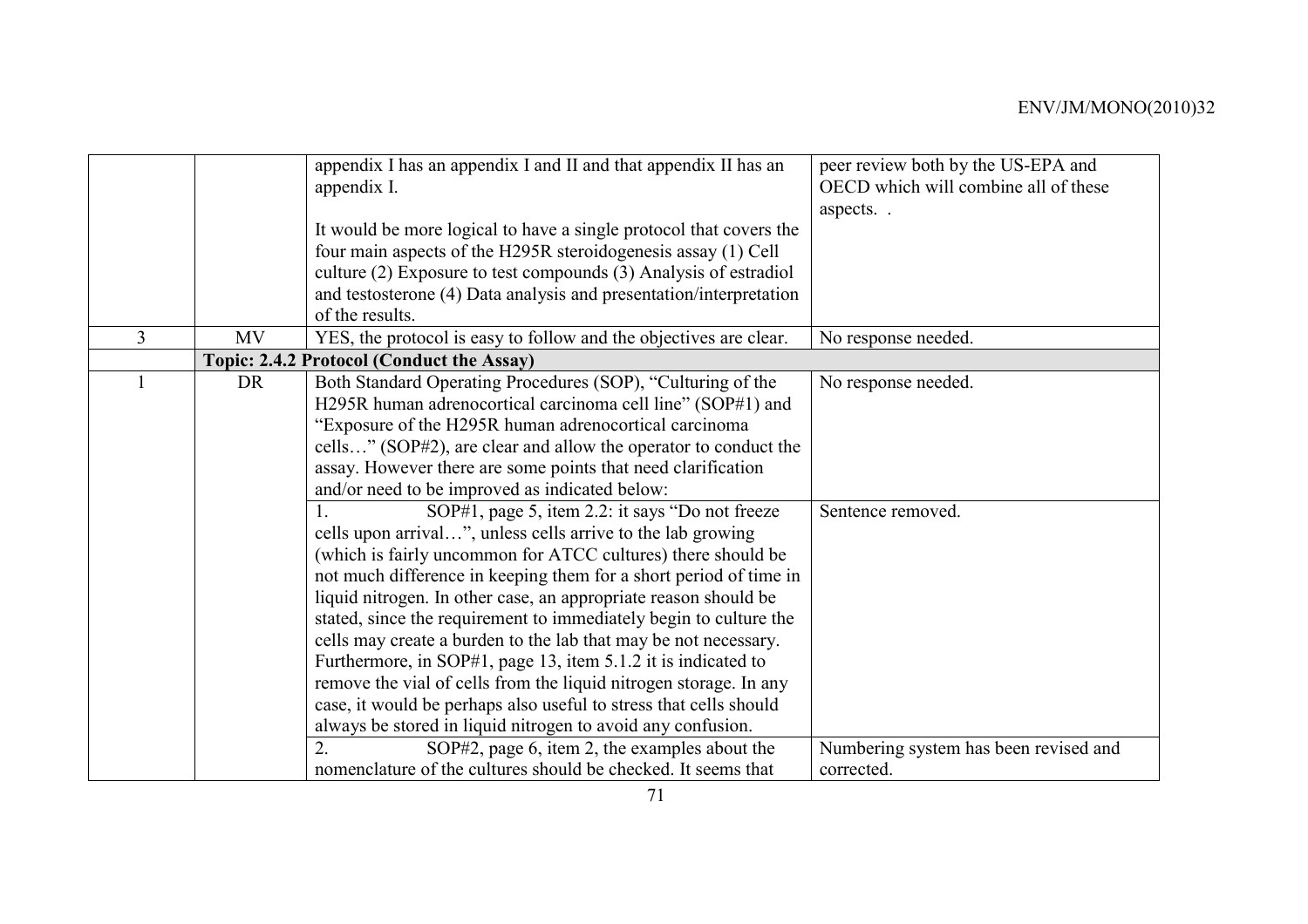| numbers 5.4, 5.7 and 5.2 should be 4.5, 7.5 and 2.5 following the<br>example in Appendix II of SOP#1. Idem in item 5.1 and 5.2 on<br>pages 8 and 9 of SOP#2.                                                                                                                                                                                                                                                                                                                                                                                                                                                                                                                                                                                                      |                                                                                                                                                                                                                                                                                                                                                                                                                                                           |
|-------------------------------------------------------------------------------------------------------------------------------------------------------------------------------------------------------------------------------------------------------------------------------------------------------------------------------------------------------------------------------------------------------------------------------------------------------------------------------------------------------------------------------------------------------------------------------------------------------------------------------------------------------------------------------------------------------------------------------------------------------------------|-----------------------------------------------------------------------------------------------------------------------------------------------------------------------------------------------------------------------------------------------------------------------------------------------------------------------------------------------------------------------------------------------------------------------------------------------------------|
| SOP#2, page 10, item 5.2.1, in the Reagents<br>3.<br>section it is stated " for 6 and 11 generations", since the<br>term "generation" is not clearly defined in the text, and not used<br>anywhere else, it would be better to maintain consistency to use<br>and refer to "passages" throughout the text.                                                                                                                                                                                                                                                                                                                                                                                                                                                        | Revised text as follows: "Passage 4.5 to<br>10.5. NCI-H295R cells (ATCC Cat # CRL-<br>2128) cultured under standard conditions as<br>described in the H295R culture protocol"                                                                                                                                                                                                                                                                             |
| SOP#2, page 10, item 5.2.5, it says "General rule:<br>$\overline{4}$ .<br>use 1 petri dish", since the statements is giving a quantitative<br>recommendation is very important to indicate the size (probably<br>a 100 mm diameter) of the cell culture dish. Also, for<br>consistency, refer to "petri dish" as "cell culture dish" since<br>"petri dish" is not used anywhere else in the protocol.                                                                                                                                                                                                                                                                                                                                                             | Changed as recommended by this reviewer.                                                                                                                                                                                                                                                                                                                                                                                                                  |
| 5.<br>SOP#2, page 12, item 5.3.2, when the protocol<br>refers to add the media and chemical compounds for testing it is<br>not very clear. From the text and Table 3, it seems that it is<br>recommended to add 1 ml of media per well and then add 1<br>of stock chemical solution to the well. This procedure could be a<br>great source of error if it is performed in that way. In these cases,<br>it is greatly preferred to make a "master mix" (i.e. 5 ml media<br>plus 5 1 of the tested chemical stock solution) and then<br>dispense 1 ml of media plus tested chemical or solvent per well.<br>It would be very useful to clearly indicate that this is the<br>preferred method to add the tested chemicals to the wells of the<br>cell culture plate. | The H295R Exposure has been changed<br>such that an option to use a mastermix was<br>included (P11; Section 5.4.2): "Note:<br>Alternatively, a mastermix containing 3.94<br>mL of medium plus $4 \mu L$ of the respective<br>chemical stock solution in DMSO can be<br>prepared prior to dosing the cells. Then, 1<br>mL of the appropriate mastermix is to be<br>dispensed per replicate well of each dose.<br>If this approach is chosen, omit step 4." |
| SOP#2, page 14, item 6.1.1, in the "Equipment"<br>6.                                                                                                                                                                                                                                                                                                                                                                                                                                                                                                                                                                                                                                                                                                              | Changed text as follows: "Plate reading                                                                                                                                                                                                                                                                                                                                                                                                                   |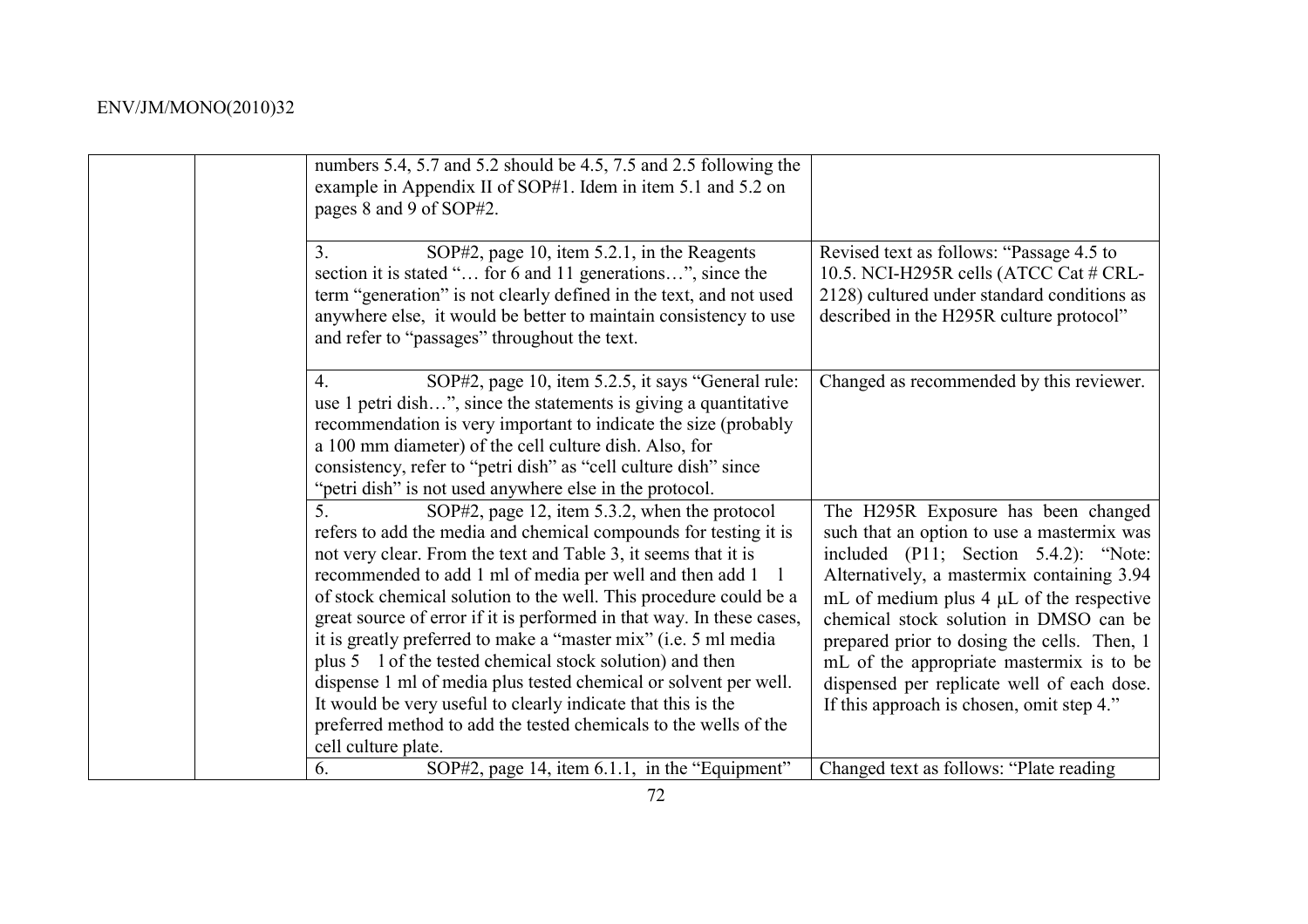| section it is indicated the use of a "Fluoroskan Ascent"<br>fluorometer (note: this protocol has been<br>Fluorometric Microtiter Plate Reader", it would be better to<br>tested with the Fluoroskan Ascent<br>indicate that the protocol have been extensively tested and<br><b>Fluorometric Microtiter Plate Reader</b><br>validated with that particular piece of equipment but that any<br>(Thermo Electron Corporation))"<br>fluorometer microplate reader that have the adequate filters may<br>be used. |  |
|---------------------------------------------------------------------------------------------------------------------------------------------------------------------------------------------------------------------------------------------------------------------------------------------------------------------------------------------------------------------------------------------------------------------------------------------------------------------------------------------------------------|--|
|                                                                                                                                                                                                                                                                                                                                                                                                                                                                                                               |  |
|                                                                                                                                                                                                                                                                                                                                                                                                                                                                                                               |  |
|                                                                                                                                                                                                                                                                                                                                                                                                                                                                                                               |  |
|                                                                                                                                                                                                                                                                                                                                                                                                                                                                                                               |  |
|                                                                                                                                                                                                                                                                                                                                                                                                                                                                                                               |  |
|                                                                                                                                                                                                                                                                                                                                                                                                                                                                                                               |  |
| 7.<br>SOP#2, page 14, item 6.1.1, in the "Materials"<br>"200,000" corrected to "300,000"                                                                                                                                                                                                                                                                                                                                                                                                                      |  |
| sections it says 200,000 cells per well and it should be 300,000                                                                                                                                                                                                                                                                                                                                                                                                                                              |  |
| cells per well to be consistent throughout the protocol.                                                                                                                                                                                                                                                                                                                                                                                                                                                      |  |
|                                                                                                                                                                                                                                                                                                                                                                                                                                                                                                               |  |
| SOP#2, page 15, item 6.1.2, it should be useful to<br>No plate sealer is used during this process.<br>8.                                                                                                                                                                                                                                                                                                                                                                                                      |  |
| indicate in 6.1.1 "Materials" section the brand and catalog<br>The plate is simply covered using the plate                                                                                                                                                                                                                                                                                                                                                                                                    |  |
| lid. The text has been changed as follows to<br>number of the plate sealers to be used.                                                                                                                                                                                                                                                                                                                                                                                                                       |  |
| reflect this $(P15, Section 6.1.2)$ : " cover                                                                                                                                                                                                                                                                                                                                                                                                                                                                 |  |
| the plate with lid to prevent evaporation"                                                                                                                                                                                                                                                                                                                                                                                                                                                                    |  |
| 9.<br>SOP#2, page 16 and subsequent, item 7 and<br>Only 3H Testosterone is added, and it                                                                                                                                                                                                                                                                                                                                                                                                                      |  |
| subitems, it is recommended to spike the sample with 3H-<br>assumed that the recovery rate observed is                                                                                                                                                                                                                                                                                                                                                                                                        |  |
| testosterone for recovery calculation. From the text it is not clear<br>also valid for E2. While we agree that it                                                                                                                                                                                                                                                                                                                                                                                             |  |
| if the same protocol should be used for estradiol extraction and<br>would be more precise to use a 3H E2 spike                                                                                                                                                                                                                                                                                                                                                                                                |  |
| this is not feasible because this would<br>recovery calculation. Should the same solvent be used for                                                                                                                                                                                                                                                                                                                                                                                                          |  |
| estradiol extraction? Should 3H-estradiol be used for estradiol<br>require a separate extraction for E2.                                                                                                                                                                                                                                                                                                                                                                                                      |  |
| Overall, the primary purpose of this spike is<br>recovery calculation?                                                                                                                                                                                                                                                                                                                                                                                                                                        |  |
| to correct for errors (e.g. pipetting) that                                                                                                                                                                                                                                                                                                                                                                                                                                                                   |  |
| occurred during the conduct of the                                                                                                                                                                                                                                                                                                                                                                                                                                                                            |  |
| extraction procedure, and for this purpose                                                                                                                                                                                                                                                                                                                                                                                                                                                                    |  |
| adding only one 3H hormone should be able                                                                                                                                                                                                                                                                                                                                                                                                                                                                     |  |
|                                                                                                                                                                                                                                                                                                                                                                                                                                                                                                               |  |
|                                                                                                                                                                                                                                                                                                                                                                                                                                                                                                               |  |
| to sufficiently address this issue.<br>SOP#2, page 16 and subsequent, item 7 and<br>Ether has been shown to be one of the most<br>10.                                                                                                                                                                                                                                                                                                                                                                         |  |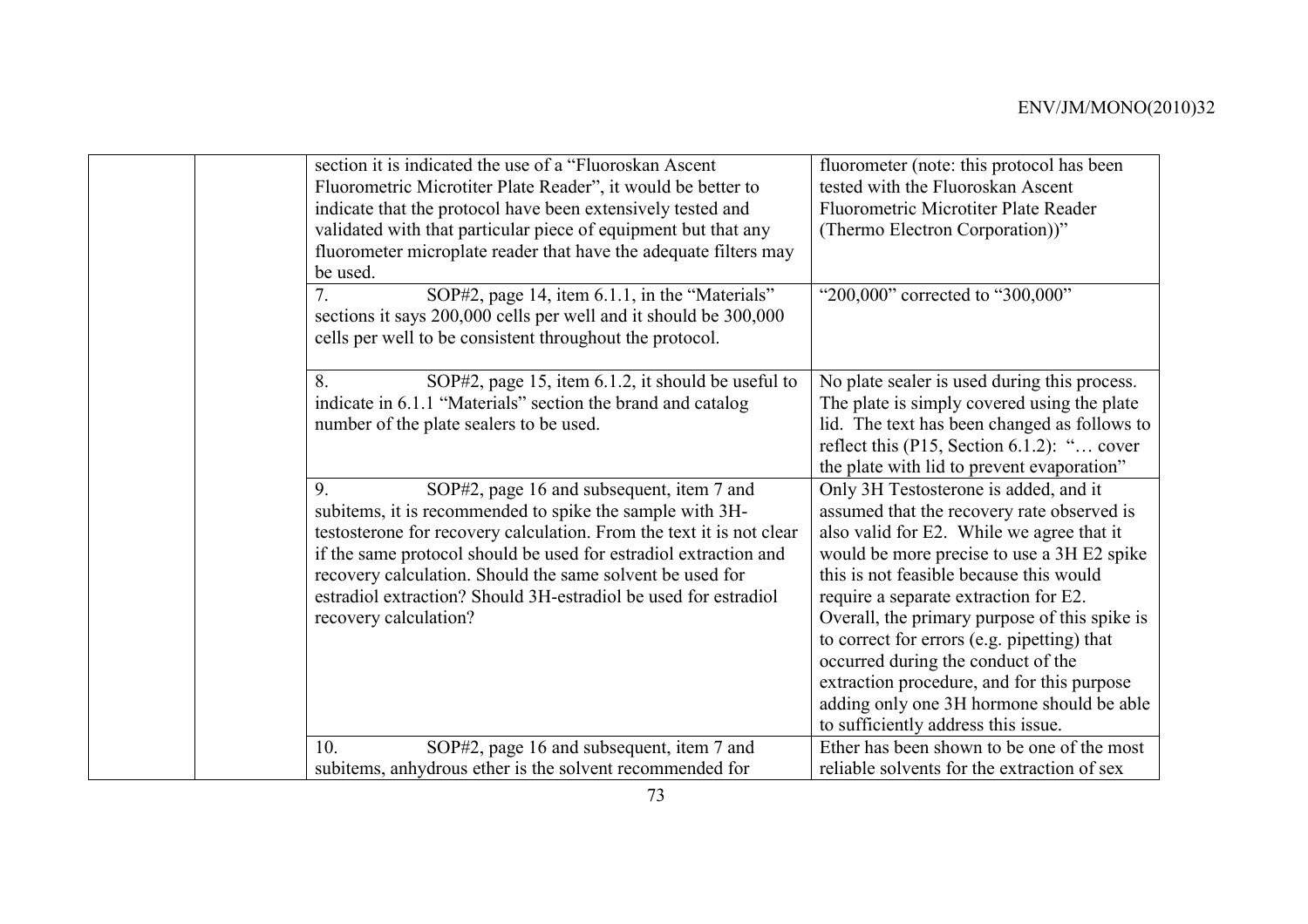| steroid extraction. The use of ether is a serious hazard concern<br>since it is highly flammable having a flammability rating of 4,<br>the highest possible. Although in SOP#2, section 3, it is stated<br>that "Special safety requirements need to be considered when<br>working with ether " a more serious advice should be given<br>since this solvent is an extremely serious hazard known to have<br>caused multiple laboratory accidents. It is highly recommended<br>to explore the use of other solvents that are not as hazardous as<br>ether that would make the protocol safer and easier to perform. | steroid hormones. Alternatives such as<br>dichloromethane are even more of a health<br>hazard. However, we agree with this<br>reviewer's comment on the potential risks<br>associated with the use of ether, and a line<br>was included stating that "appropriate care"<br>must be taken when working with<br>hazardous chemicals such as ether". |
|--------------------------------------------------------------------------------------------------------------------------------------------------------------------------------------------------------------------------------------------------------------------------------------------------------------------------------------------------------------------------------------------------------------------------------------------------------------------------------------------------------------------------------------------------------------------------------------------------------------------|---------------------------------------------------------------------------------------------------------------------------------------------------------------------------------------------------------------------------------------------------------------------------------------------------------------------------------------------------|
| SOP#2, page 17, item 7.1.2, in point "5" it says<br>11<br>"add 10 1 of the 3H-labeled hormone", since this point is in the<br>middle of the extraction procedure it would be useful to indicate<br>that this tube would be used to calculate the CPMs of the "CPM<br>spike tube".                                                                                                                                                                                                                                                                                                                                  | Text has been included as recommended by<br>this reviewer.                                                                                                                                                                                                                                                                                        |
| 12.<br>SOP#2, page 19, item 7.2, the formula for the<br>"final hormone concentration" should be updated to include the<br>volume of reconstituted sample used in the assay and the<br>necessary corrections to refer to the final volume of media of 1<br>ml. The formula should be:                                                                                                                                                                                                                                                                                                                               | The formula has been completed by<br>including adjustment to 1mL (1000uL).<br>However, as the concentration as derived<br>from the hormone ELISA already is<br>adjusted to final concentration per mL this<br>was not included in the formula. A<br>statement has been included into the<br>Example section to reflect this.                      |
| The formula needs to be checked since the concentration of<br>secreted steroid hormones is one of the quality criteria of the<br>assay.                                                                                                                                                                                                                                                                                                                                                                                                                                                                            | No changes in hormone concentrations<br>occurred because the concentration derived<br>from the hormone ELISA was already<br>adjust to pg/mL.                                                                                                                                                                                                      |
| General considerations for cell culture that could be stressed<br>through the SOP:<br>Perform all operations with cells in a GENTLY                                                                                                                                                                                                                                                                                                                                                                                                                                                                                | These considerations have been added to<br>the scope/important considerations section<br>of both protocols.                                                                                                                                                                                                                                       |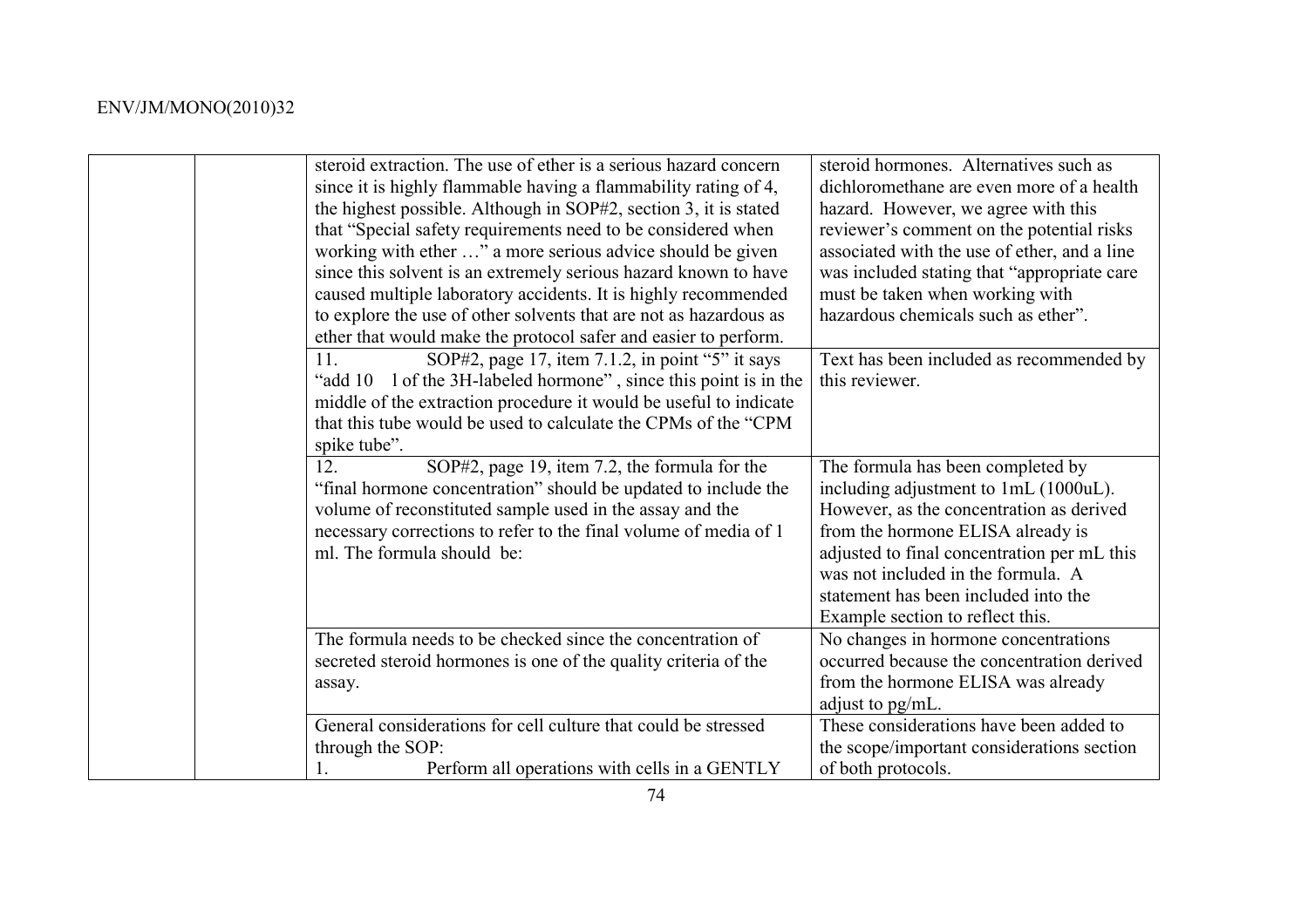|                |           | manner.<br>ALWAYS remove media/reagents from the well<br>2.<br>border.<br>3 <sub>1</sub><br>ALWAYS add media/reagents resting the pipette<br>against the well wall.<br>NEVER vortex or vigorously shake cells.<br>$\overline{4}$ .                                                                                 |                                                                                                                                                                                                                                                                                                                                                                                                                                                                                                       |
|----------------|-----------|--------------------------------------------------------------------------------------------------------------------------------------------------------------------------------------------------------------------------------------------------------------------------------------------------------------------|-------------------------------------------------------------------------------------------------------------------------------------------------------------------------------------------------------------------------------------------------------------------------------------------------------------------------------------------------------------------------------------------------------------------------------------------------------------------------------------------------------|
| $\overline{2}$ | <b>TS</b> | The protocol is described at length in appendices I and II.<br>However, no methodological information whatsoever is provided<br>in the interim report, which is a major limitation to the<br>comprehension of the results discussed in this document.<br>Questions concerning the protocol for H295R cell culture: | The purpose of the APPENDICES I $&$ II<br>was the detailed description of the specific<br>procedures required to successfully conduct<br>the assay. We felt it easier to read the<br>report if the details of the cell culture<br>methods (appendix I) and the exposure<br>protocol (appendix II) were kept separate.<br>There will be a complete and separate<br>H295R protocol after this assay underwent<br>peer review both by the US-EPA and<br>OECD which will combine all of these<br>aspects. |
|                |           | is Nu-Serum available world-wide?<br>Also, what are the batch to batch variations in the sex hormone                                                                                                                                                                                                               | To our knowledge: Yes! All laboratories<br>that participated in this validation study<br>were able to obtain Nu serum with no<br>problem. The countries that conducted<br>these studies included Canada, China (Hong<br>Kong), Denmark, Germany, Korea, Japan<br>and the U.S.<br>There is some variation, and average levels                                                                                                                                                                          |
|                |           | content of the Nu-Serum?                                                                                                                                                                                                                                                                                           | of e.g. E2 seem to be somewhere between 5<br>and 80 pg/ml. To control for any variation                                                                                                                                                                                                                                                                                                                                                                                                               |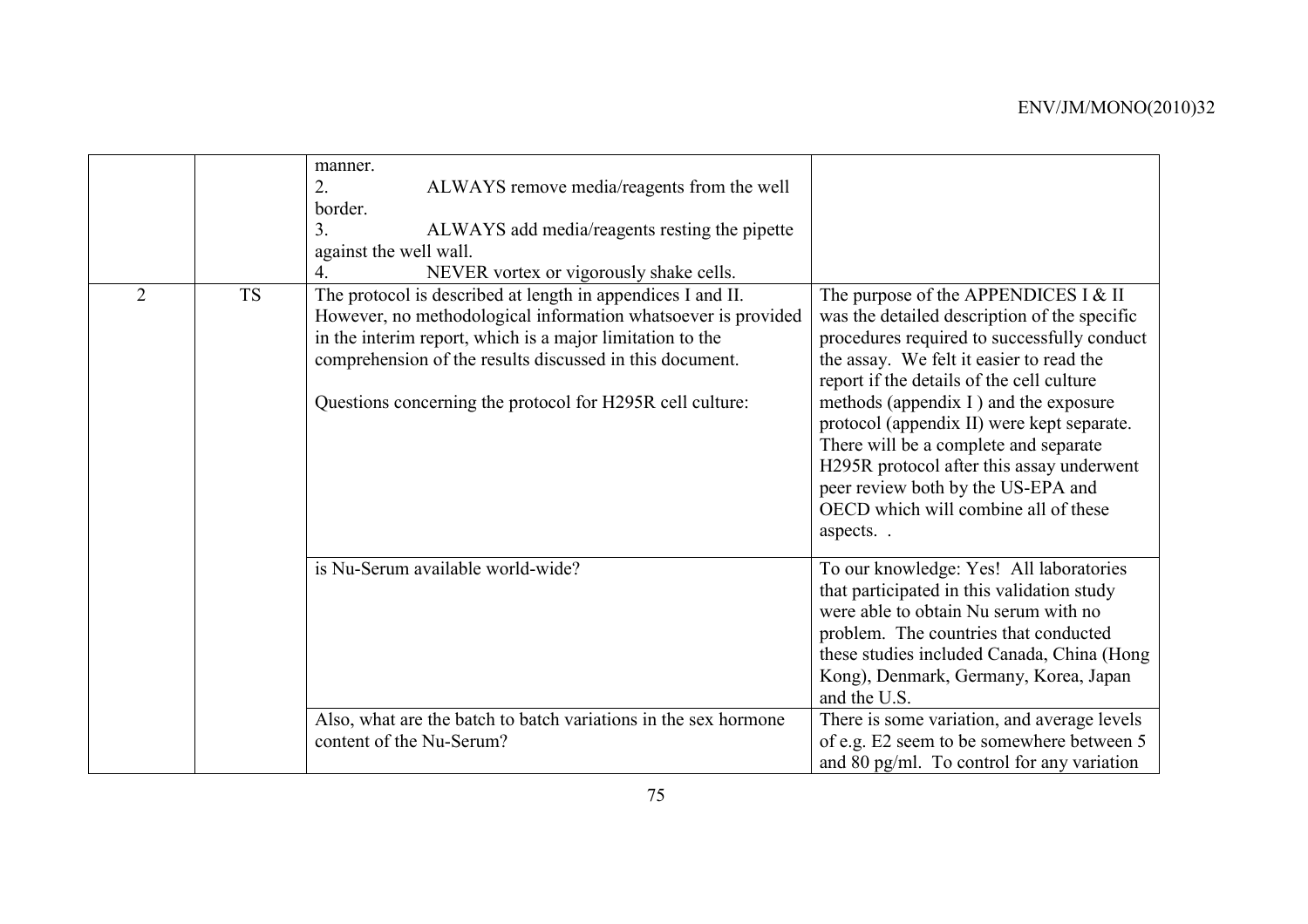|   |           | Finally, why was not the use of a steroid-free medium<br>recommended?                                                                                                                                                                                                                                                    | of hormone production resulting from<br>changes in steroid levels in Nu serum, we<br>have included the appropriate controls in<br>the QC plates and we recommend<br>measuring E2 values in the NuSerum so<br>that the results can be appropriately<br>evaluated before running the assay (i.e.,<br>before freeze down).<br>The cells need certain amounts of steroid<br>precursors in the serum to be able to grow |
|---|-----------|--------------------------------------------------------------------------------------------------------------------------------------------------------------------------------------------------------------------------------------------------------------------------------------------------------------------------|--------------------------------------------------------------------------------------------------------------------------------------------------------------------------------------------------------------------------------------------------------------------------------------------------------------------------------------------------------------------------------------------------------------------|
|   |           |                                                                                                                                                                                                                                                                                                                          | properly and to prime the appropriate<br>production of sex steroids. We chose to use<br>NuSerum because of the limited availability<br>or unavailability of Ultrulser SF and<br>NuSerum has been used commonly.                                                                                                                                                                                                    |
| 3 | <b>MV</b> | The protocol is provided in sufficient detail and the methodology<br>is well laid out for any laboratory to conduct the assay.                                                                                                                                                                                           | No response needed.                                                                                                                                                                                                                                                                                                                                                                                                |
|   |           | Topic: 2.4.3 Observe and Measure Prescribed Endpoints                                                                                                                                                                                                                                                                    |                                                                                                                                                                                                                                                                                                                                                                                                                    |
|   | <b>DR</b> | The prescribed endpoints can be easily measured following the<br>protocol. One strength of the protocol that will allow its<br>widespread use is the possibility to use any testosterone/estradiol<br>detection method already in use in the laboratory if it reaches the<br>quality controls specified in the protocol. | No response needed.                                                                                                                                                                                                                                                                                                                                                                                                |
|   |           | As explained below the routine inclusion of controls to test for<br>each chemical positively or negatively affecting the steroid<br>quantification should be advisable to generate more confidence<br>in the assay performance.                                                                                          | This is already done by including the QC<br>plates with every assay conducted.                                                                                                                                                                                                                                                                                                                                     |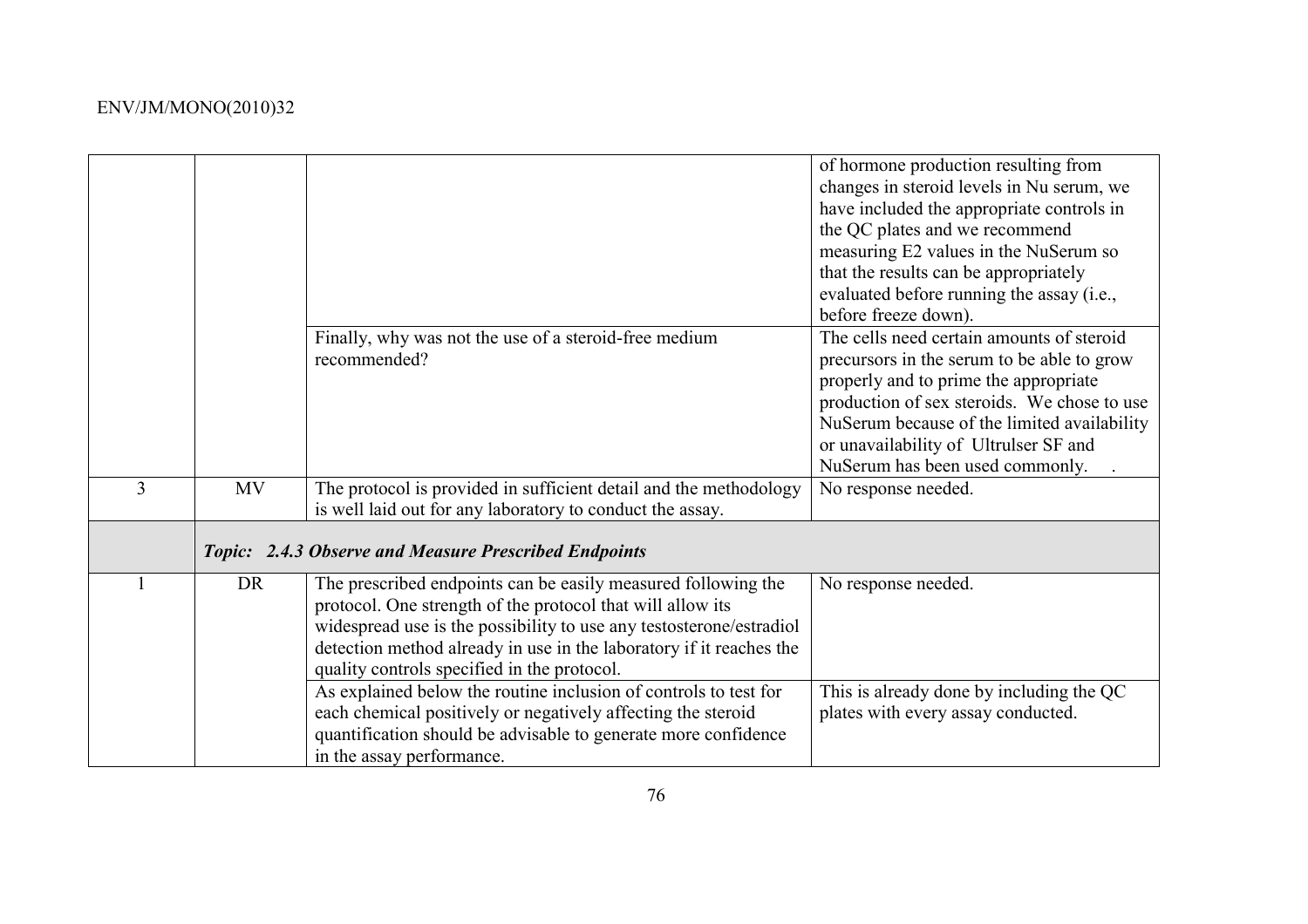| $\overline{2}$ | <b>TS</b> | One of the most important aspects of the H295R steroidogenesis       | For this reason QC criteria were defined.        |
|----------------|-----------|----------------------------------------------------------------------|--------------------------------------------------|
|                |           | assay, the analysis of testosterone and estradiol, is poorly defined | Most of the labs that participated in this       |
|                |           | in the provided documents. The choice of analysis method is left     | study used different hormone detection           |
|                |           | entirely to the implementing laboratory. It is known that            | assays (RIA, ELISA, Time Resolved                |
|                |           | ELISAs and RIAs can have very different outcomes dependent           | Fluorescence, LC-MS), because different          |
|                |           | on the sample dilution, kit and antibodies used, not to mention      | methods are preferred or accessibility is        |
|                |           | the numerous confounding factors (solvent, cross-reactive            | limited by various labs around the world.        |
|                |           | components). The issues of cross-reactivity, how to deal with        | EPA cannot recommend a specific assay.           |
|                |           | conjugated metabolites, and how to reliably compare between          | Also, there are restrictions in the use of tests |
|                |           | hormone levels determined by RIA or LC-MS are left                   | utilizing radioisotopes, and mass                |
|                |           | undiscussed. It is highly inconsistent that there is an elaborate    | spectrometry based technologies are not          |
|                |           | protocol for the 'consistent' use of a standard method such as the   | trivial and feasible for high throughput         |
|                |           | LIVE/DEAD cytotoxicity kit while no detailed attention is given      | tests. For this reason QC criteria were          |
|                |           | to the crucial hormone analysis methodology.                         | defined that are applicable to all methods.      |
|                |           |                                                                      | While this may have been the source for          |
|                |           |                                                                      | some of the variation among labs, it should      |
|                |           |                                                                      | be acknowledged here that regardless of the      |
|                |           |                                                                      | assay used always the same type of               |
|                |           |                                                                      | response was observed.                           |
| $\overline{3}$ | MV        | The endpoints involve collection of medium for measuring             | This will be difficult if people intend to use   |
|                |           | steroids and the cells for cytotoxicity assay. The steroid           | antibody based assays. This is especially        |
|                |           | measurement may involve hormone extraction from the medium           | true because Most antibodies cross-react         |
|                |           | and a methodology is provided for consistency in extraction          | with the metabolization products (e.g.           |
|                |           | efficiency among laboratories. A protocol that can eliminate this    | sulfate- and glucose-conjugates) of the          |
|                |           | extraction step may be better suited for wider application. This     | original hormones.                               |
|                |           | can be ascertained by testing the interference of the test           |                                                  |
|                |           | substances with the antibody cross-reactivity.                       |                                                  |
|                |           | The cytotoxicity assay is also well explained and easy to carry      | It has been shown that some compounds            |
|                |           | out. However, I am not clear what greater than 100% cell             | such as forskolin enhance cell growth            |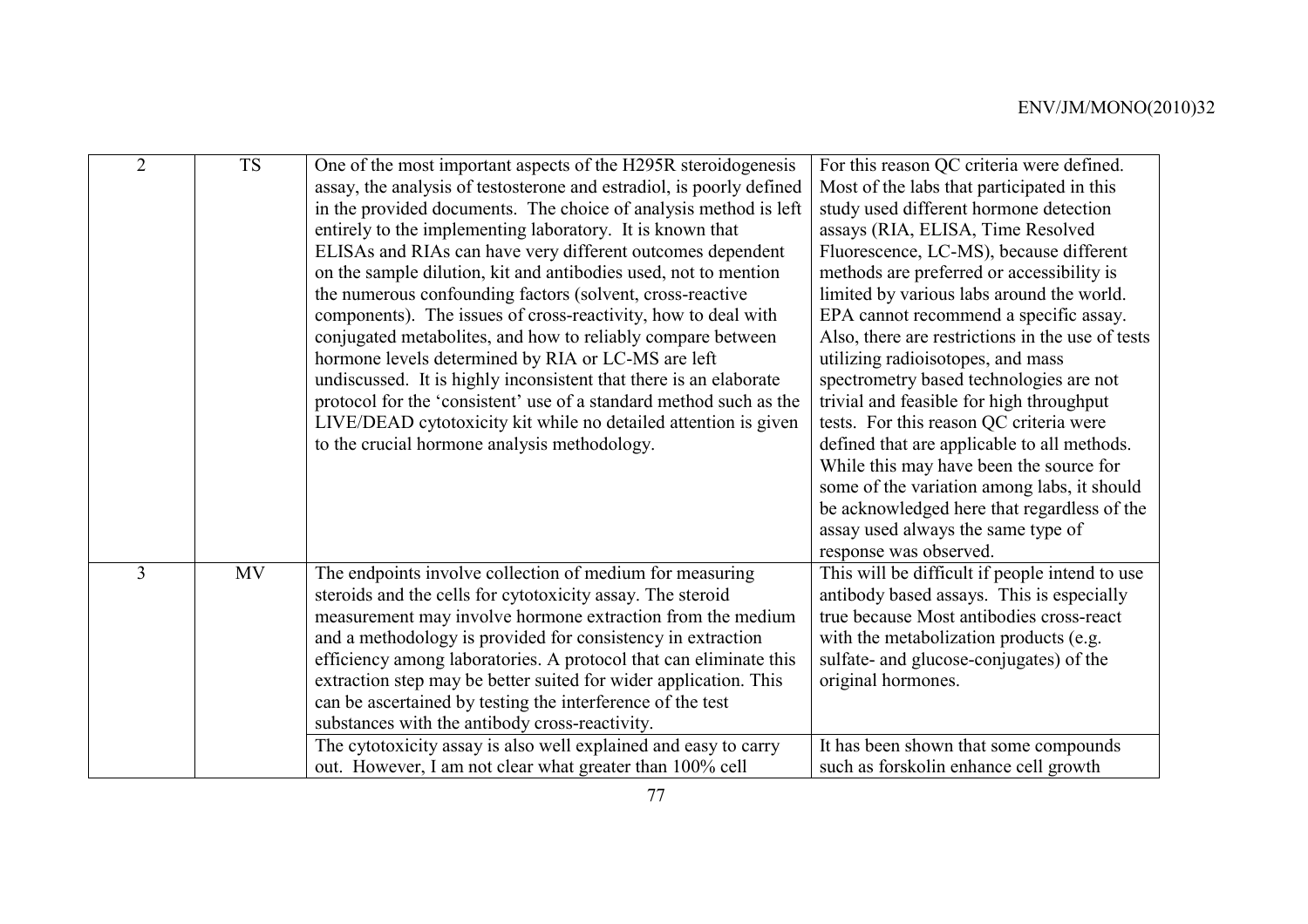|                |           | viability means (Figs. 9.5 and 9.6 and pg. 56) as this could<br>potentially confound the results.                                                                                                                                                                                                                                                                                                                                                                                                                                                                                                                                                                                                                                                                                                                                                                                     | resulting is changes in fluorescence that<br>may yield numbers greater than 100%<br>However, as explained in the report, for this<br>reason-hormone concentrations were<br>normalized to % viable cell in each well.                                                                                                                                                                                                                                                                                                                                                                                                                                                                                                                                                                                                                                                                                                                          |
|----------------|-----------|---------------------------------------------------------------------------------------------------------------------------------------------------------------------------------------------------------------------------------------------------------------------------------------------------------------------------------------------------------------------------------------------------------------------------------------------------------------------------------------------------------------------------------------------------------------------------------------------------------------------------------------------------------------------------------------------------------------------------------------------------------------------------------------------------------------------------------------------------------------------------------------|-----------------------------------------------------------------------------------------------------------------------------------------------------------------------------------------------------------------------------------------------------------------------------------------------------------------------------------------------------------------------------------------------------------------------------------------------------------------------------------------------------------------------------------------------------------------------------------------------------------------------------------------------------------------------------------------------------------------------------------------------------------------------------------------------------------------------------------------------------------------------------------------------------------------------------------------------|
|                |           | Topic: 2.4.4 Compile and Prepare Data for Statistical Analyses                                                                                                                                                                                                                                                                                                                                                                                                                                                                                                                                                                                                                                                                                                                                                                                                                        |                                                                                                                                                                                                                                                                                                                                                                                                                                                                                                                                                                                                                                                                                                                                                                                                                                                                                                                                               |
|                | <b>DR</b> | The worksheet design is adequate for data compilation and<br>statistical analysis submission.                                                                                                                                                                                                                                                                                                                                                                                                                                                                                                                                                                                                                                                                                                                                                                                         | No response needed.                                                                                                                                                                                                                                                                                                                                                                                                                                                                                                                                                                                                                                                                                                                                                                                                                                                                                                                           |
| $\overline{2}$ | <b>TS</b> | There does not appear to be a section dedicated to this important<br>aspect of the steroidogenesis assay in the protocols (Appendices<br>I, II, III). Some information can be retrieved from the interim<br>report (Chapter 8), raising questions: How is normality tested, is<br>it by a standard chi-square test? The steroidogenesis assays<br>essentially requires only that a deviation from the basal secretion<br>of estradiol or testosterone is tested statistically. This can be<br>done by using a two-tailed t-test or its non-parametric version,<br>the Mann Whitney U test, with or without correction for multiple<br>comparisons, if required (Zar, 1999). The text, however,<br>mentions the non-parametric version of ANOVA, the Kruskal-<br>Wallis test. An ANOVA-style test is not really appropriate for<br>concentration-response data. Can this be clarified? | We are puzzled the comment that an<br>ANOVA followed by the Dunnett's is not<br>appropriate as the design. Data do not<br>violate any of the assumptions of the<br>ANOVA. We have checked with two<br>biostatisticians and they were in agreement<br>that the statistical approach featured in this<br>study is appropriate for the evaluation of the<br>data. For a statistical analysis of the<br>concentration-response data when values<br>are expressed as fold- or percent-change,<br>the issue here relates to effects of<br>prochloraz or any other compound that will<br>suppress T or E production. As the values<br>fall with higher doses, there will be a<br>systematic relationship between the mean<br>and variance, affecting the assumption of<br>homogeneity of variance. These relative<br>values can be addressed by a form of data<br>transformation-either a log transformation<br>or arc sine transformation (used for |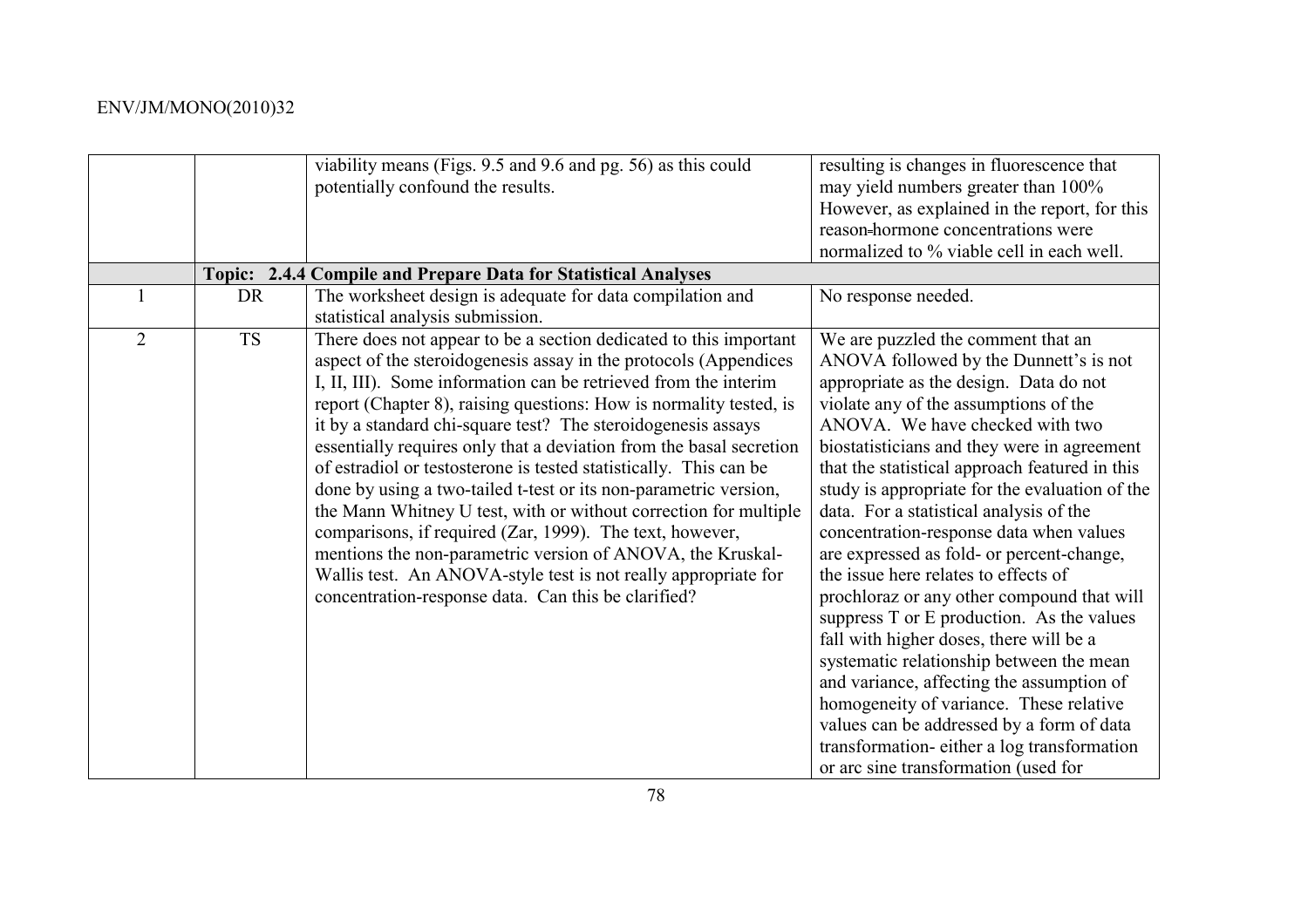|   |           |                                                                                                                                                                                                                                                                                                                                                                                                                                                                                                                                                                                        | proportions or percentages, where values<br>are a percentage of controls). Before being<br>transformed, individual control values and<br>values for treated cells are calculated as<br>differences from the overall control mean.<br>The transformed data can then be used in an<br>ANOVA, accompanied by Dunnett's test<br>when the ANOVA shows an overall<br>significant response. |
|---|-----------|----------------------------------------------------------------------------------------------------------------------------------------------------------------------------------------------------------------------------------------------------------------------------------------------------------------------------------------------------------------------------------------------------------------------------------------------------------------------------------------------------------------------------------------------------------------------------------------|--------------------------------------------------------------------------------------------------------------------------------------------------------------------------------------------------------------------------------------------------------------------------------------------------------------------------------------------------------------------------------------|
| 3 | <b>MV</b> | The data compilation is explained clearly and a data sheet<br>template is also provided. However, there appears to be some                                                                                                                                                                                                                                                                                                                                                                                                                                                             | As stated in Section 8, the data has been<br>expressed as changes relative to the SCs by                                                                                                                                                                                                                                                                                             |
|   |           | confusion around data normalization. The magnitude of change                                                                                                                                                                                                                                                                                                                                                                                                                                                                                                                           | dividing the concentration in each well by                                                                                                                                                                                                                                                                                                                                           |
|   |           | from control either shown as actual concentration change or                                                                                                                                                                                                                                                                                                                                                                                                                                                                                                                            | the average SC value. This is equivalent to                                                                                                                                                                                                                                                                                                                                          |
|   |           | percent change would be appropriate for inter-laboratory                                                                                                                                                                                                                                                                                                                                                                                                                                                                                                                               | the expression of the data as % response                                                                                                                                                                                                                                                                                                                                             |
|   |           | validation.                                                                                                                                                                                                                                                                                                                                                                                                                                                                                                                                                                            | relative to the SC.                                                                                                                                                                                                                                                                                                                                                                  |
|   |           | <b>Topic: 2.4.5 Report Results</b>                                                                                                                                                                                                                                                                                                                                                                                                                                                                                                                                                     |                                                                                                                                                                                                                                                                                                                                                                                      |
|   | <b>DR</b> | Although the preliminary report deals extensively with data<br>analysis and report the protocol "Exposure of H295R" does<br>not address this point satisfactorily.<br>From the extensive preliminary report addressing several<br>analysis techniques based on the data generated with the core<br>chemicals it seems that the use of "Fold change" in combination<br>with "Percent of control" to be the most adequate way to report<br>the results. This procedure was applied with the supplementary<br>chemicals and in the report is shown to have worked very<br>satisfactorily. | A section describing data analysis and<br>report has been included into the "H295R<br>Exposure Protocol" (P22, Section 8 "Data<br>Processing and Reporting, and Statistics")                                                                                                                                                                                                         |
|   |           | Similarly, the section 6.1.3 of SOP#2 "Exposure of H295R"<br>should include clear cutoffs in order for a chemical to be further<br>analyzed regarding steroid synthesis. In the preliminary report a                                                                                                                                                                                                                                                                                                                                                                                   | The newly added Section 8 (Data<br>Processing and Reporting, and Statistics)<br>lists these criteria.                                                                                                                                                                                                                                                                                |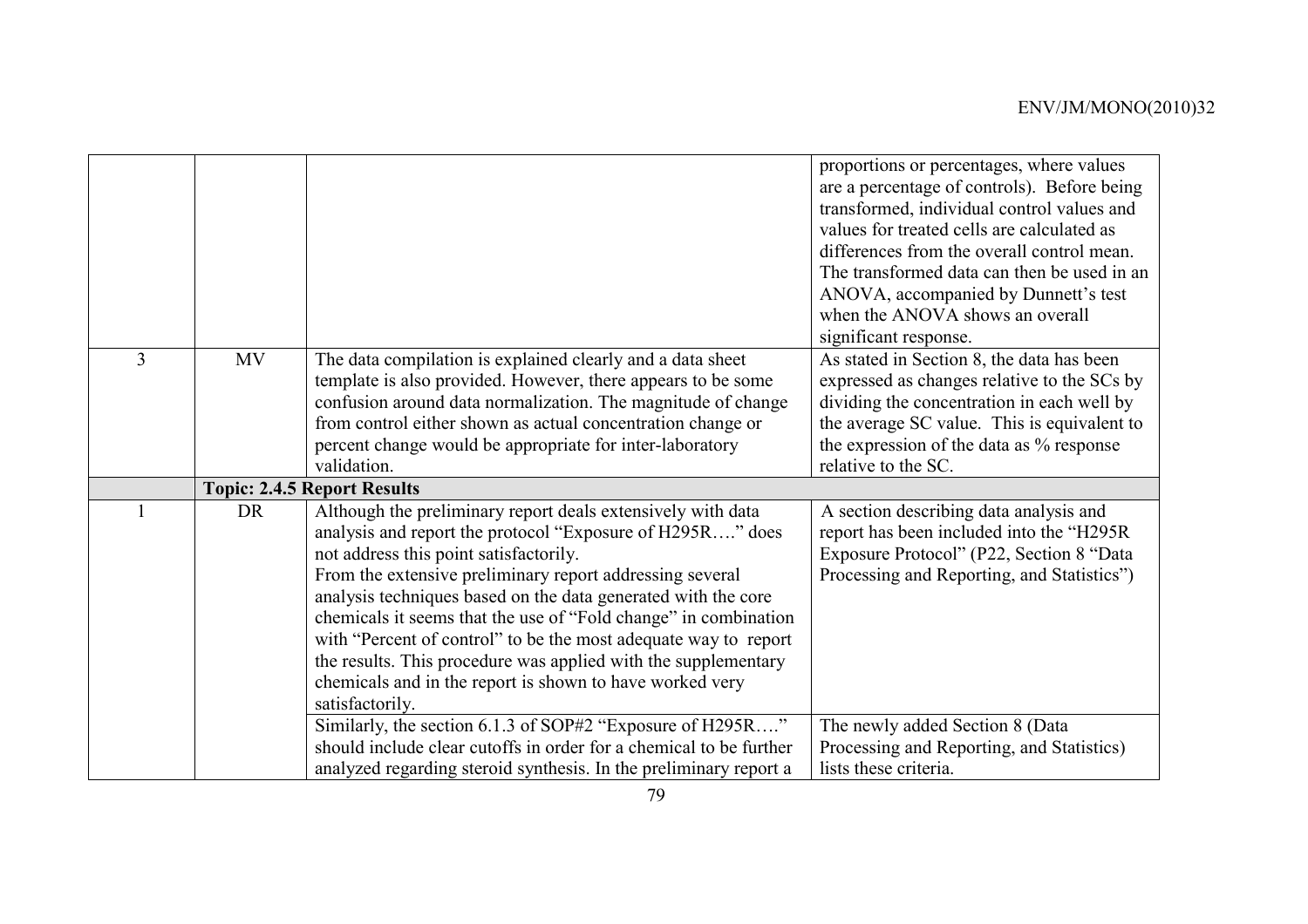|                |           | cutoff of more than 80% viability was used and it seems to be an   |                                                |
|----------------|-----------|--------------------------------------------------------------------|------------------------------------------------|
|                |           | excellent choice since chemicals which further decrease viability  |                                                |
|                |           | would probably have non-specific effects on steroidogenesis.       |                                                |
| $\overline{2}$ | <b>TS</b> | There does not appear to be a section dedicated to this aspect of  | A section describing data analysis and         |
|                |           | the steroidogenesis assay and this should be included. For         | report has been included into the "H295R       |
|                |           | example, how should concentration-response data be expressed       | Exposure Protocol" (P22, Section 8 "Data       |
|                |           | and presented?                                                     | Processing and Reporting, and Statistics")     |
|                |           | There are several figures in the interim report that are not       | This was explained in detail in the figure     |
|                |           | interpretable: Figures 3.4 and 3.5 express testosterone            | headings                                       |
|                |           | concentrations as a % of the maximal response to                   |                                                |
|                |           | prochloraz/fadrozole but the percentages are negative. What is     |                                                |
|                |           | considered the maximum response in these figures, and what         |                                                |
|                |           | does -20% of the maximum response of prochloraz/fadrozole          |                                                |
|                |           | mean?                                                              |                                                |
|                |           |                                                                    |                                                |
|                |           | The same problem returns in figures 10.1-10.4. Zero $%$ of any     | The use of $-$ and $+$ was simply to           |
|                |           | response is zero, -20% of a response is impossible. A consistent   | demonstrate the direction of the effect. The   |
|                |           | approach would be to express all data as a % of basal hormone      | final report will set the control level at 1.0 |
|                |           | secretion, as this conforms to the aim of the assay as currently   | so that inhibition will show as fractions and  |
|                |           | defined.                                                           | induction levels as fold change above 1.       |
| 3              | <b>MV</b> | The results and the statistical analyses are clearly explained and | No response needed.                            |
|                |           | easy to follow.                                                    |                                                |
|                |           | Topic: 2.4.6 Provide Additional Advice Regarding the Protocol      |                                                |
|                | <b>SM</b> | In order to improve protocol, the following advices are proposed:  | See below.                                     |
|                |           | 1) The choice of solvent for steroid extraction should be          | This information had been specified in the     |
|                |           | specified (ethyl ether or dichloromethane).                        | H295R Exposure Protocol "Ether,                |
|                |           |                                                                    | Anhydrous (J.T. Baker Cat# 9244-22); See       |
|                |           |                                                                    | P20, Section 7.2.1                             |
|                |           |                                                                    |                                                |
|                |           | 2) During extraction procedure of steroids with ethyl ether a      | A line has been added to the protocol to       |
|                |           |                                                                    |                                                |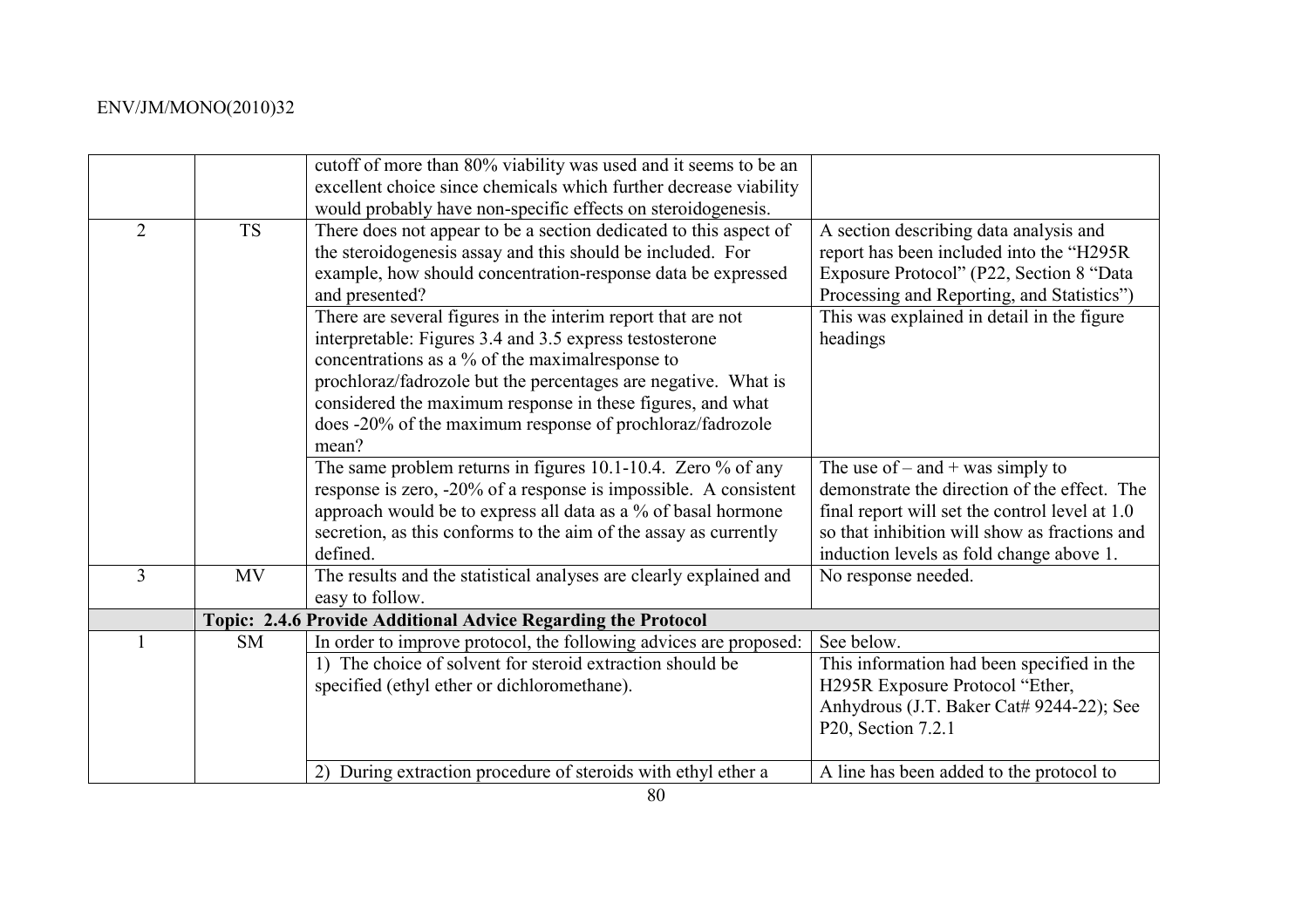| rapid freezing of aqueous phase (after step 9 and before step 10)<br>facilitates the separation of aqueous (inferior) and organic<br>(supernatant) phases (see Appendix ii page 17).                   | describe the alternative method using rapid<br>freezing of the water phase.                                                                                                                                                                                                                                                                                                                                                        |
|--------------------------------------------------------------------------------------------------------------------------------------------------------------------------------------------------------|------------------------------------------------------------------------------------------------------------------------------------------------------------------------------------------------------------------------------------------------------------------------------------------------------------------------------------------------------------------------------------------------------------------------------------|
| 3) Collected solvent phases could be washed by distilled water<br>to eliminate hydrophilic contaminants and to reduce background<br>of the detection by RIA or ELISA.                                  | Added the following step to the protocol:<br>$^{12}$ .<br>Wash ether with 1 mL<br>nanopure water to remove possibly present<br>hydrophilic contaminants. Cap, vortex, and<br>centrifuge as above, and transfer ether to<br>new glass vial. (Note: May not be<br>necessary. Can be omitted if laboratory can<br>demonstrate that there is no difference in<br>analytical results between washed and non<br>water treated samples)." |
| 4) Hormone purification, at least for protocol validation and                                                                                                                                          | A check for cross-reactivity will be                                                                                                                                                                                                                                                                                                                                                                                               |
| before using a detection system based on antibody (ELISA,<br>RIA), being necessary to avoid cross reaction observed with<br>chemicals especially with trilostane and to reduce background of<br>assay. | conducted in future work.                                                                                                                                                                                                                                                                                                                                                                                                          |
| 5) What is the maximum passage of cell culture to be respected;                                                                                                                                        | Has been corrected to 10 passages                                                                                                                                                                                                                                                                                                                                                                                                  |
| 10 passages (Appendix I page 7) or 7 passages (Appendix ii page<br>$7)$ ?                                                                                                                              | throughout the protocols.                                                                                                                                                                                                                                                                                                                                                                                                          |
| 6) When possible, replace methanol (highly toxic) by ethanol<br>for cytotoxicity analysis (see page 36, point 5 $&$ table)                                                                             | The use of methanol is recommended by the<br>manufacturer.                                                                                                                                                                                                                                                                                                                                                                         |
| 7) There is a confusion between E2 decrease in the presence of<br>M prochloraz when determining performance criteria for<br>3                                                                          | The text has been changed both in the report<br>and the protocols. The performance criteria                                                                                                                                                                                                                                                                                                                                        |
| each laboratory. In page 35, table 7.1, the average change in                                                                                                                                          | now read as follows throughout the text:                                                                                                                                                                                                                                                                                                                                                                                           |
| hormone production relative to the solvent control $(SC=1)$ was                                                                                                                                        | <b>Testosterone</b><br><b>Estradiol</b>                                                                                                                                                                                                                                                                                                                                                                                            |
| not reported (n/a, please spell this acronym) whereas in page 36,<br>point 4, a change of 50% in E2 reduction was reported!                                                                            | $\geq$ 2.5-times<br>$\geq 2.5-$<br><b>Basal</b>                                                                                                                                                                                                                                                                                                                                                                                    |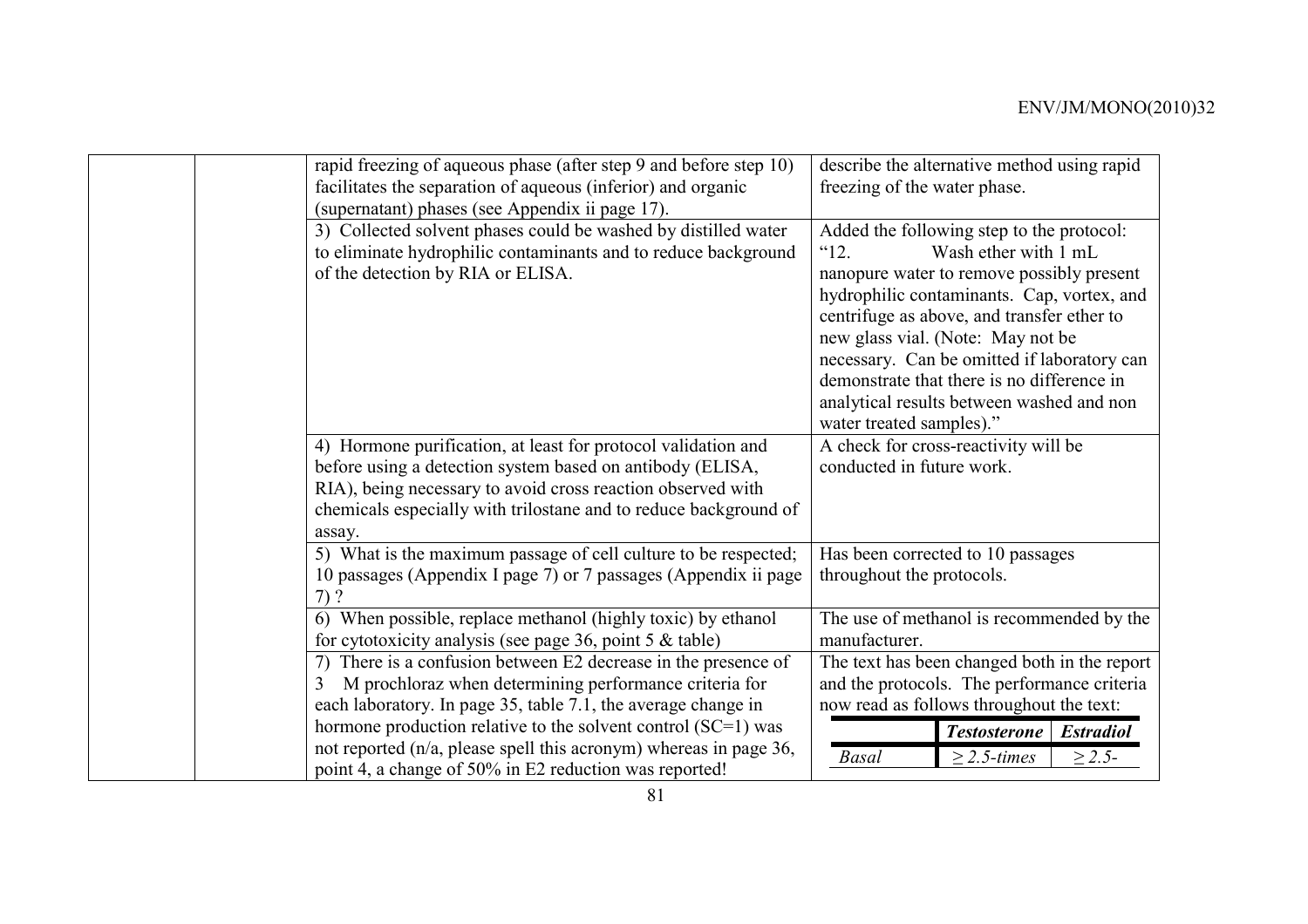|                |           |                                                                                                                                                                                                                                                                                                                                                                                                                                                                                                                                                                                                                                                                                                                                                                  | Production                                                                                                                         | <b>MDL</b>              | times<br>MDL             |
|----------------|-----------|------------------------------------------------------------------------------------------------------------------------------------------------------------------------------------------------------------------------------------------------------------------------------------------------------------------------------------------------------------------------------------------------------------------------------------------------------------------------------------------------------------------------------------------------------------------------------------------------------------------------------------------------------------------------------------------------------------------------------------------------------------------|------------------------------------------------------------------------------------------------------------------------------------|-------------------------|--------------------------|
|                |           |                                                                                                                                                                                                                                                                                                                                                                                                                                                                                                                                                                                                                                                                                                                                                                  | Induction<br>(10uM)<br>forskolin)                                                                                                  | $\geq$ 2-times SC       | $\geq$ 10-<br>times SC   |
|                |           |                                                                                                                                                                                                                                                                                                                                                                                                                                                                                                                                                                                                                                                                                                                                                                  | Inhibition<br>3uM<br>prochloraz)                                                                                                   | $\leq 0.5$ -times<br>SC | $\leq 0.5$ -<br>times SC |
|                |           | 8) Also, there is a difference in the reported induction of E2 by<br>M forskolin; $\geq$ 10-times induction of E2 in page 36 point 3,<br>10<br>different from $\geq$ 15-times induction in table 7.1, page 35!                                                                                                                                                                                                                                                                                                                                                                                                                                                                                                                                                   | The text has been changed to "10-fold"<br>throughout all documents.                                                                |                         |                          |
|                |           | 9) In page 44, table 9.1, the Minimum Detectable Level (MDL)<br>and the measuring system used (RIA, ELISA or others) of each<br>laboratory should be reported.                                                                                                                                                                                                                                                                                                                                                                                                                                                                                                                                                                                                   | Minimum detectable hormone<br>concentrations and hormone detection<br>systems used by each group have been<br>added to Table 9.1.  |                         |                          |
| $\overline{2}$ | <b>DR</b> | Cell suspension: H295R cells have a strong<br>1<br>tendency to clump after trypsinization and this could be one of<br>the reasons for the relatively high degree of variation observed in<br>some of the protocols and specially with inexperienced<br>laboratories. Although it is indicated in several parts of the<br>protocol, I think it should be further highlighted the necessity to<br>gently but consistently resuspend the cells after homogenization<br>and/or centrifugation. The use of a pipette that can hold all the<br>volume of media containing the cells that needs to be<br>resuspended is very important. Also, the use of pipetting device<br>that can aspirate/deliver liquid at an adequate speed to ensure<br>good cell resuspension. | This has been explicitly mentioned in the<br>"Important Consideration" section of the<br>H295R Culture Protocol (P7; Section 2.2). |                         |                          |
|                |           | Use of "master mixes" to add test compounds: As<br>2.                                                                                                                                                                                                                                                                                                                                                                                                                                                                                                                                                                                                                                                                                                            | See previous response to this comment                                                                                              |                         |                          |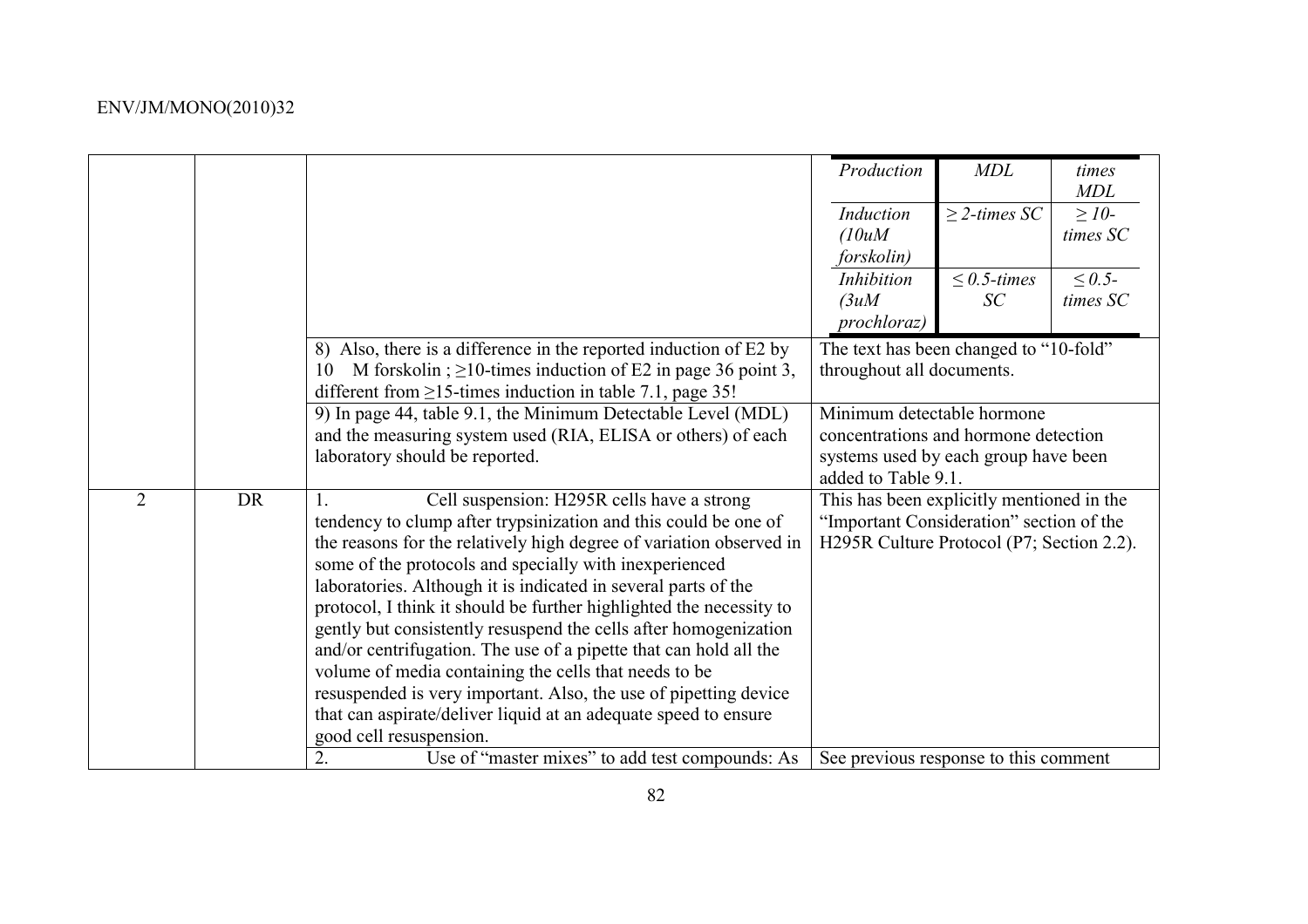| indicated above if the use of "master mixes" was not the routine<br>procedure it is greatly advice to use them to reduce the error due | (Section 2.4.2, DR, Comment 5).             |
|----------------------------------------------------------------------------------------------------------------------------------------|---------------------------------------------|
| to pipetting small volumes.                                                                                                            |                                             |
| 3 <sub>1</sub><br>Addition of media to cell culture plate wells: The                                                                   | A section has been added to the "Important" |
| volume added to each well of media plus test compound is very                                                                          | Considerations" section of the H295R        |
| important since it later on it is assumed to be exactly 1 ml for all                                                                   | Exposure Protocol emphasizing the           |
| calculations. To reduce the error, it is greatly advice to prepare a                                                                   | importance of using pipettes that allow     |
| "master mix" as indicated above and then dispense 1 ml per well                                                                        | precise pipetting of required volumes       |
| using a 1 ml pipette, giving even preference to the use of a                                                                           | during dosing $(P7, Section 2.1)$ .         |
| micropipette. The use of pipettes that can hold larger volumes,                                                                        |                                             |
| i.e. 5 ml pipettes, could add a significant error to the assay due to                                                                  |                                             |
| volume variations between wells of the media dispensed.                                                                                |                                             |
| $\overline{4}$ .<br>Since basal estradiol synthesis is very low and , as                                                               | This was considered – and explored -        |
| indicated through the text, it is difficult to evaluate inhibitors of                                                                  | previously but it has been decided to avoid |
| estradiol synthesis                                                                                                                    | competitive inhibition experiments with     |
|                                                                                                                                        | forskolin stimulated cells because of the   |
|                                                                                                                                        | risk of not being able to identify weak     |
|                                                                                                                                        | inhibitors and/or inducers                  |
| 5.<br>The crossreactivity of the core chemicals was                                                                                    | Point a) of this reviewer (positive: media  |
| evaluated in section 9.2.3 "Confounding factors". However,                                                                             | which have had not contact with cells       |
| since the assay is planned to be used with a series of chemicals,                                                                      | supplemented with the chemical at the       |
| it would be recommended to routinely test each of the chemicals                                                                        | highest concentration tested) is already an |
| or samples to be tested using the H295R steroidogenic assay for                                                                        | integral part of the testing protocol.      |
| positive (as it was tested for the core chemicals) as well as                                                                          | However, to emphasize the need for this     |
| negative interference effects. Each chemical should be tested at                                                                       | "interference" testing a section has been   |
| least at the higher concentration used for both interfering effects:                                                                   | added to the "Important Considerations"     |
| a) positive: media which have had no contact with cells                                                                                | section of the H295R Exposure Protocol.     |
| supplemented with the chemical at the highest concentration                                                                            | Furthermore, a separate chapter on          |
| tested; b) negative: media which have had no contact with cells                                                                        | "Conduct of Chemical-Hormone Assay          |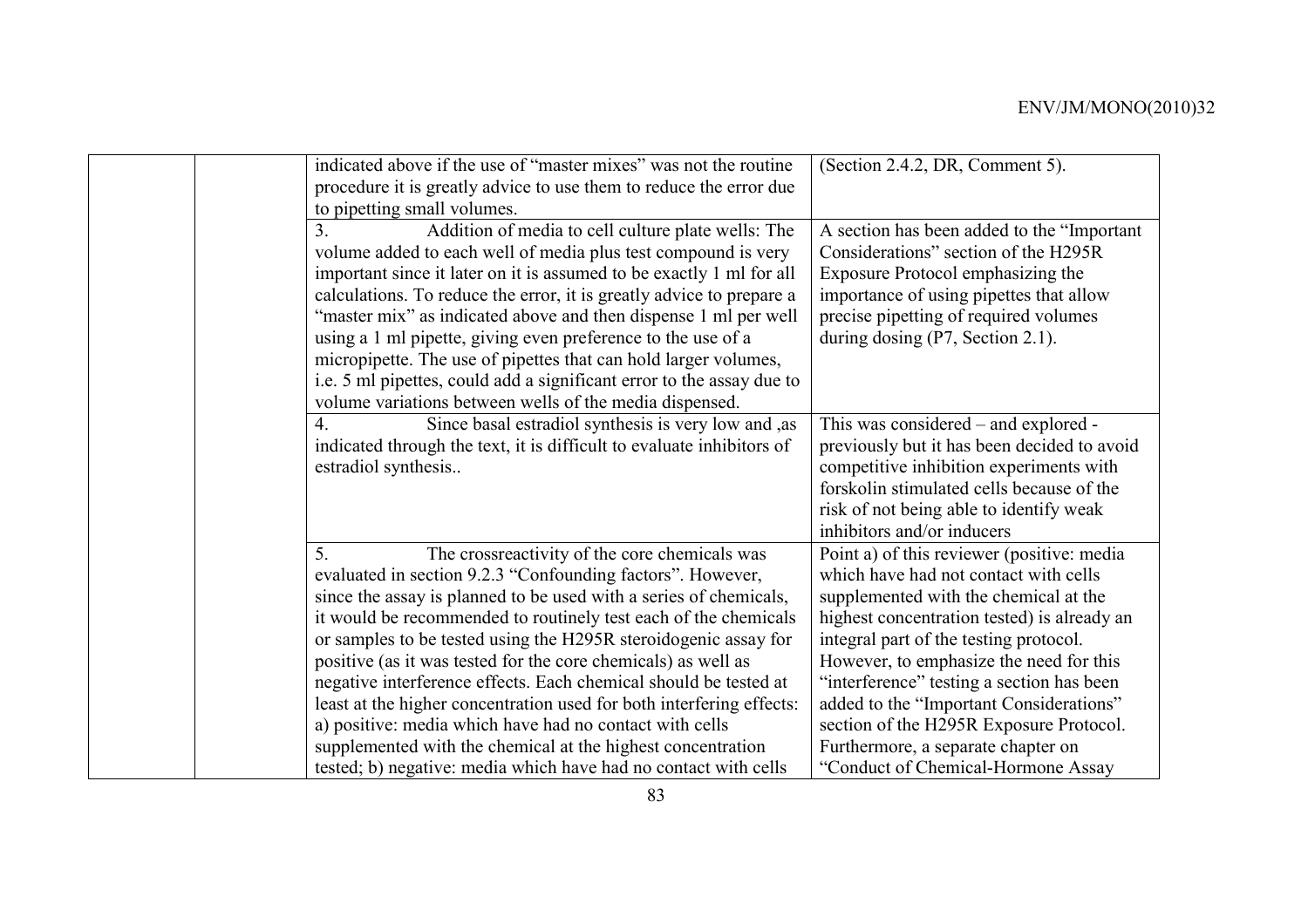|   |           | spiked with either testosterone or estradiol and supplemented                                        | Interference Test" has been included           |
|---|-----------|------------------------------------------------------------------------------------------------------|------------------------------------------------|
|   |           | with the chemical at the highest concentration tested. This test                                     | following the suggestions of this referee      |
|   |           | should be run routinely for each tested chemical/sample and will                                     | (P19, Section 7.1).                            |
|   |           | help to identify chemicals/samples that either increase or                                           |                                                |
|   |           | decrease the apparent concentration of each steroid in the                                           |                                                |
|   |           | determination assay.                                                                                 |                                                |
| 3 | <b>TS</b> | Analysis of sex hormones. The greatest weakness in the                                               | OECD member countries wanted to be able        |
|   |           | protocols is the lack of detail on sex hormone analysis                                              | to choose the hormone analysis system. Not     |
|   |           | methodology. This reviewer is of the opinion that LC-MS would                                        | all laboratories have access to LC-MS and      |
|   |           | be, by far, the preferred analysis tool for the detection of                                         | not all can use radioisotopes.                 |
|   |           | testosterone and estradiol. LC-MS would avoid the problems                                           |                                                |
|   |           | that will be (and already have been) encountered with                                                |                                                |
|   |           | inappropriate cross-reactivity of test samples/chemicals with the                                    |                                                |
|   |           | antibodies used in sex steroid ELISAs and RIAs. Please see also                                      |                                                |
|   |           | comments on trenbolone under point 7. The validation of a                                            |                                                |
|   |           | sensitive LC-MS method should be a logical part of the H295R                                         |                                                |
|   |           | steroidogenesis assay as currently defined. Furthermore, a single                                    |                                                |
|   |           | LC-MS analysis could detect a number of steroids in addition to                                      |                                                |
|   |           | estradiol and testosterone at little additional effort/expense, thus                                 |                                                |
|   |           | improving the 'expandability' of the H295R tool for other                                            |                                                |
|   |           | hormone endpoints.                                                                                   |                                                |
|   | Topic:    | 2.5 Comments on Whether the Strengths and/or Limitations of the Assay Have Been Adequately Addressed |                                                |
|   | <b>SM</b> | The advantages and disadvantages of H295R regarding to other                                         | Letcher et al, 1999 actually stated that these |
|   |           | cell lines should be detailed especially to JEG-3 and JAR                                            | cell lines are "too sensitive to               |
|   |           | placental choriocarcinoma cell lines. For instance, JEG-3 and                                        | organochlorine" toxicity to make the useful    |
|   |           | JAR placental choriocarcinoma cell lines appear relatively more                                      | to detect their effect on aromatase activity.  |
|   |           | sensitive to cytotoxic effects of chemicals than H295R cell line                                     |                                                |
|   |           | (Letcher et al, 1999). This rises the question about the suitable                                    |                                                |
|   |           | model (more sensitive or less sensitive to cytotoxicity) to screen                                   |                                                |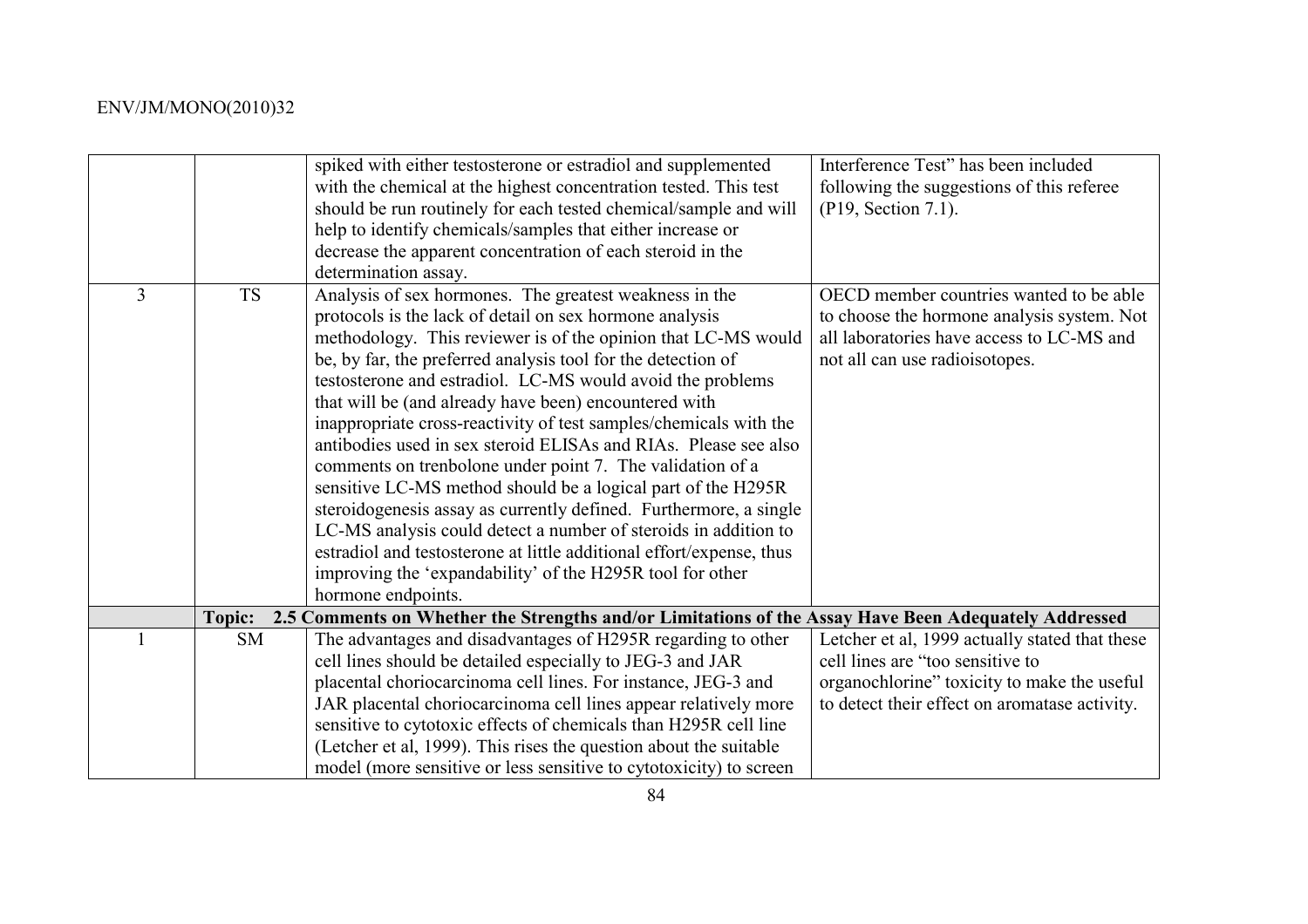|                |           | chemicals for their endocrine disruption effect since the<br>endocrine disruption of chemicals is tested at non cytotoxic<br>concentrations and this might affect interpretation of results,<br>chemical classification and determination of their tolerability<br>concentrations (threshold) in organism.                                                                                                                                                                                                                                                                                                                                |                                                                                                                                                                                                                                                                                  |
|----------------|-----------|-------------------------------------------------------------------------------------------------------------------------------------------------------------------------------------------------------------------------------------------------------------------------------------------------------------------------------------------------------------------------------------------------------------------------------------------------------------------------------------------------------------------------------------------------------------------------------------------------------------------------------------------|----------------------------------------------------------------------------------------------------------------------------------------------------------------------------------------------------------------------------------------------------------------------------------|
| $\overline{2}$ | <b>DR</b> | The strengths and limitations have been adequately addressed in<br>the protocol.<br>The major strengths of the assay are that: 1) H295R cells are<br>commercially available, 2) it is an in vitro system that does not<br>require the use of live animals, 3) H295R cells are of human<br>origin which would make results more relevant to human<br>endocrinology and cell physiology, 4) the protocol is relatively<br>easy to perform allowing its wide use as an screening tool, 5) the<br>possibility to use any steroid determination methods that<br>successfully passed the quality control criteria using validated<br>standards. | No response needed.                                                                                                                                                                                                                                                              |
|                |           | The limitations of the assay are that: 1) the system does not<br>allow to study complex interactions that occur in vivo, 2) the<br>system does not allow to study the regulation of the<br>hypothalamic-pituitary axis, 3) the system does not allow to<br>detect very weak inducers or inhibitors, 4) the system does not<br>allow to study the effect of metabolites of the tested chemicals<br>generated in vivo.                                                                                                                                                                                                                      | We agree; however, the limitations of the<br>assay will be offset by other assays in the<br>battery.                                                                                                                                                                             |
| 3              | <b>TS</b> | There is a brief discussion of strengths and weaknesses, but lacks<br>detail and supporting scientific references. The main strength<br>mentioned in the interim report is that the H295R cell line is a<br>pluripotent cell lines that expresses all the enzymes necessary for<br>the production of testosterone and estradiol. However, the fact<br>that numerous other steroid hormone synthesis pathways are also                                                                                                                                                                                                                     | An extended discussion if this has been<br>included into the Summary and Conclusions<br>section of the report (Section 12). We agree<br>that there is the possibility that the assay<br>may capture or is influenced by pathways<br>other than strictly gonadal steroidogenesis. |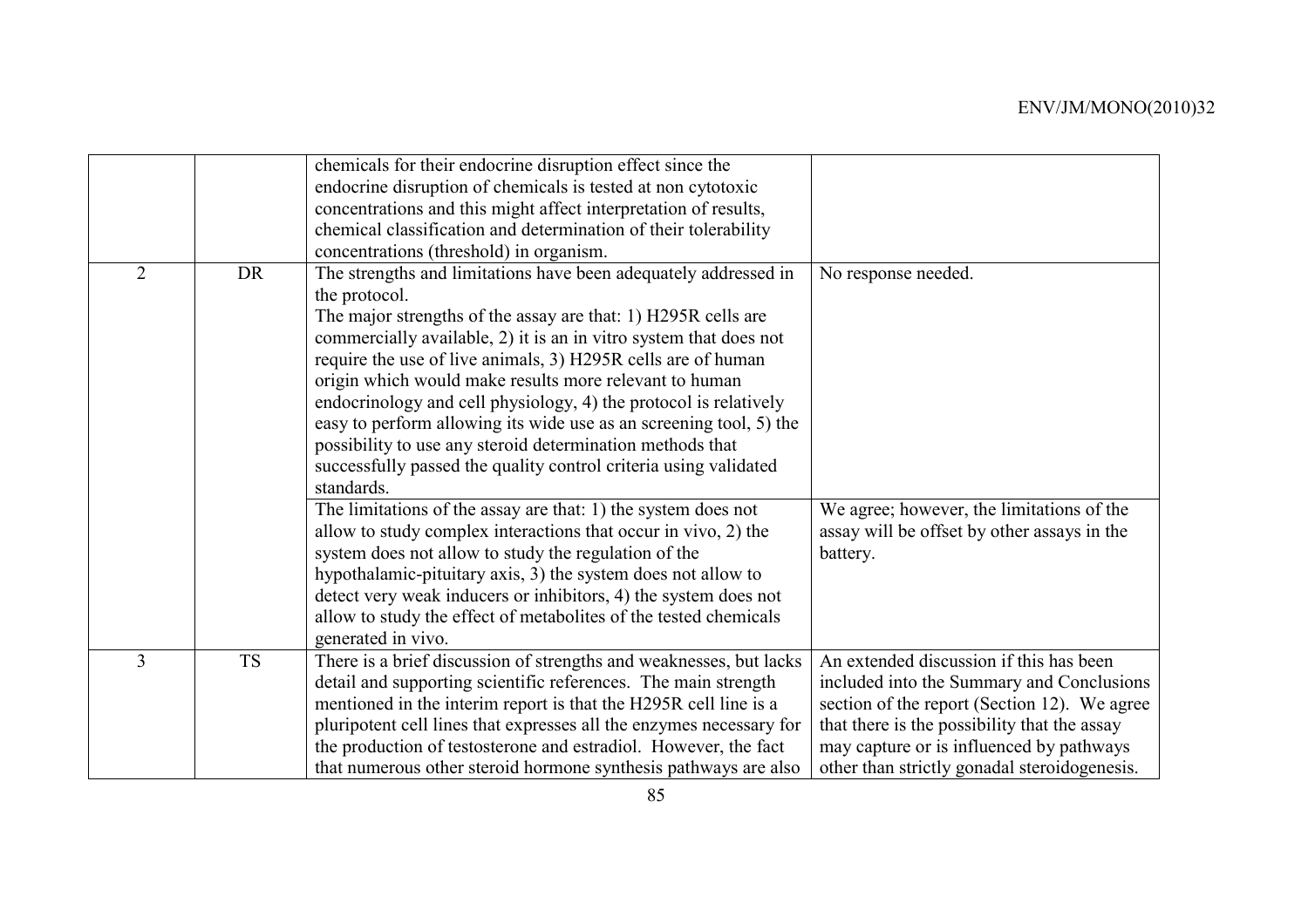|   |           | present, although acknowledged, is not discussed.                                                                                                                                                                                                                                                                                                                                                                                                                                                                                                                                                                                                                                                                                                                                                                                                                                                                                           | However, we feel that the response to the<br>chemicals used in validation study that was<br>highly comparable to those observed with<br>other gonad based in vitro and in vivo tests<br>demonstrate the validity of the H295R<br>Steroidogenesis Assay as a test to identify<br>inducers and inhibitors of sex steroid<br>synthesis. Finally, there are other assays in<br>the test battery that are part of the weight of<br>evidence approach of EDSP's Tier I testing. |
|---|-----------|---------------------------------------------------------------------------------------------------------------------------------------------------------------------------------------------------------------------------------------------------------------------------------------------------------------------------------------------------------------------------------------------------------------------------------------------------------------------------------------------------------------------------------------------------------------------------------------------------------------------------------------------------------------------------------------------------------------------------------------------------------------------------------------------------------------------------------------------------------------------------------------------------------------------------------------------|---------------------------------------------------------------------------------------------------------------------------------------------------------------------------------------------------------------------------------------------------------------------------------------------------------------------------------------------------------------------------------------------------------------------------------------------------------------------------|
|   |           | The implications of the presence of these other pathways<br>(aldosterone, cortisol synthesis) may be far reaching for the<br>reliable application of the proposed H295R steroidogenesis<br>assay, as all these pathways are interconnected (at least in<br>adrenocortical cells, not necessarily in gonadal cells). There is<br>no critical discussion of the potential drawbacks of choosing an<br>adrenocortical cell line to study effects of chemicals on gonadal<br>testosterone and estradiol production. There is no scientifically<br>supported discussion of the possible differences in regulation of<br>steroidogenesis in adrenocortical cells and gonadal cells, yet it is<br>known these are qualitatively and quantitatively very different.<br>Several of the above points have been discussed in detail in<br>several publications from my own lab in recent years (Sanderson<br>and van den Berg, 2003; Sanderson, 2006). | See response to this reviewer's comments<br>above with regard to the relevance of the<br>findings obtained with the H295R<br>Steroidogenesis Assay.                                                                                                                                                                                                                                                                                                                       |
| 4 | <b>MV</b> | The strengths have been addressed adequately but the limitation<br>of the assay requires mention (see pg. 20 line 3 onwards).                                                                                                                                                                                                                                                                                                                                                                                                                                                                                                                                                                                                                                                                                                                                                                                                               | A discussion of these limitations has been<br>included into the "Conclusions and<br>Summary" section of the report.<br>See also responses below.                                                                                                                                                                                                                                                                                                                          |
|   |           | For instance this assay will only detect changes that happens                                                                                                                                                                                                                                                                                                                                                                                                                                                                                                                                                                                                                                                                                                                                                                                                                                                                               | The data obtained from the H295R assay                                                                                                                                                                                                                                                                                                                                                                                                                                    |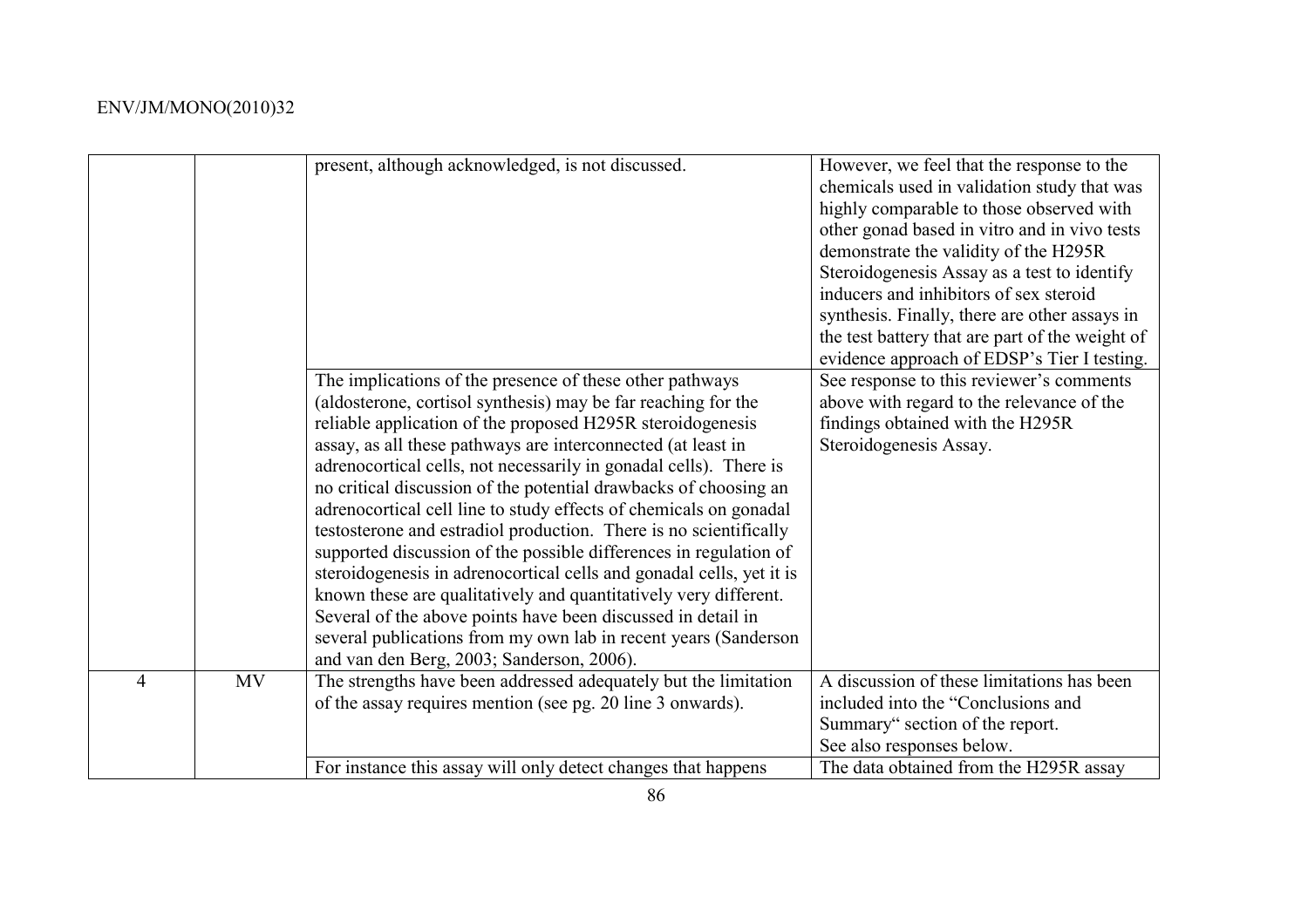|               | post-receptor activation. This is a drawback to this cell system                                           | will always be interpreted as a part of the |
|---------------|------------------------------------------------------------------------------------------------------------|---------------------------------------------|
|               | because in vivo the steroidogenic cells secrete steroids in                                                | larger battery.                             |
|               | response to trophic hormone stimulation. This assay completely                                             |                                             |
|               | bypasses the receptor signaling which is an essential step in                                              |                                             |
|               | steroid biosynthesis. So substances that can affect steroid                                                |                                             |
|               | production by altering trophic hormone signaling will not be                                               |                                             |
|               | evaluated by this cell system. Also, the high constitutive                                                 |                                             |
|               | production of the hormone is abnormal in vivo as this usually                                              |                                             |
|               | happens only in response to trophic hormone stimulation. So it is                                          |                                             |
|               | unknown whether the changes seen with the test substances can                                              |                                             |
|               | be mimicked in vivo to the same extent (or may be even greater)                                            |                                             |
|               | and will require confirmation with animal models or other                                                  |                                             |
|               | relevant cell or tissue systems.                                                                           |                                             |
|               | Also, the high constitutive levels of steroids, for instance                                               | This is being investigated and the protocol |
|               | testosterone, may deplete the precursor available for steroid                                              | modified, if appropriate.                   |
|               | synthesis and may be limiting the steroid biosynthetic capacity in                                         |                                             |
|               | response to test (inducer) substances. The changes in the                                                  |                                             |
|               | magnitude of steroid synthesis with forskolin, smaller change for                                          |                                             |
|               | testosterone because basal secretion is high and higher for E2                                             |                                             |
|               | because of lower basal secretion, clearly support this contention.                                         |                                             |
|               | This requires testing perhaps by supplementing the medium with                                             |                                             |
|               | cholesterol.                                                                                               |                                             |
| <b>Topic:</b> | 2.6 Comments on the Impacts of the Choice of a) Test Substances, b) Analytical Methods, and c) Statistical |                                             |
|               | Methods in Terms of Demonstrating the Performance of the Assay                                             |                                             |
| <b>SM</b>     | Yes, there is in general a good choice of different chemicals,                                             | No response needed.                         |
|               | analytical and statistical methods.                                                                        |                                             |
|               | However, information concerning the effect type on T and E2                                                | The information in the tables has been      |
|               | production should be updated for some chemicals (danazol,                                                  | updated as suggested by this reviewer, and  |
|               | finasteride, flutamide, Glyphosate, RU-486/mifepristone,                                                   | the appropriate references have been        |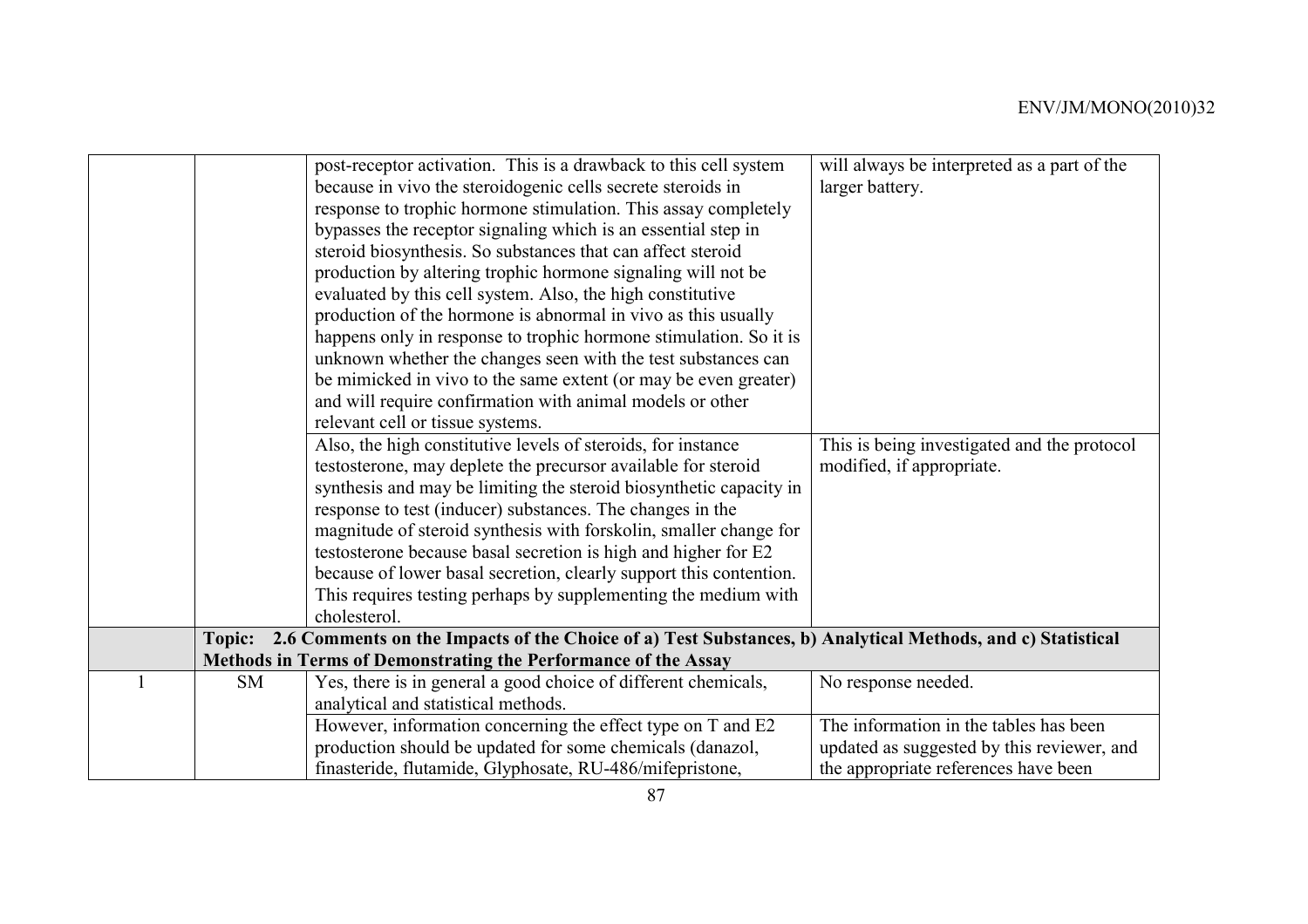|                |           | spironolactone, taxol etc in table 6.3, pages 33 & 34). For<br>instance, danazol is known to: inhibit aromatase transcription in<br>ectopic human endometrial tissue (Fechner et al, 2007), inhibit<br>aromatase activity of endometriosis-derived stromal cells<br>(Murakami et al, 2006), induce a marked up-regulation of free T<br>and down stream 17 -E2 in hereditary angioedema (Thon et al,<br>2007). Glyphosate (Roundup) showed also to inhibit aromatase<br>in vitro (Richard et al, 2005; Benachour et al, 2007). Moreover,<br>protocol and analytical method should be revised for E2<br>evaluation in the presence of inhibitor chemicals since<br>production of E2 was not evident during validation assay in<br>H295R cells after 5 passage (see additional comments in point) | included in the report.                                                                                                                                                                    |
|----------------|-----------|------------------------------------------------------------------------------------------------------------------------------------------------------------------------------------------------------------------------------------------------------------------------------------------------------------------------------------------------------------------------------------------------------------------------------------------------------------------------------------------------------------------------------------------------------------------------------------------------------------------------------------------------------------------------------------------------------------------------------------------------------------------------------------------------|--------------------------------------------------------------------------------------------------------------------------------------------------------------------------------------------|
|                |           | 9).                                                                                                                                                                                                                                                                                                                                                                                                                                                                                                                                                                                                                                                                                                                                                                                            |                                                                                                                                                                                            |
| $\overline{2}$ | <b>DR</b> | The test substances, and analytical and statistical methods<br>chosen were appropriate to validate the assay.                                                                                                                                                                                                                                                                                                                                                                                                                                                                                                                                                                                                                                                                                  | No response needed.                                                                                                                                                                        |
|                |           | However, a decision should be done regarding the most adequate<br>methods for data analysis and data report and this should be<br>clearly stated in the SOP "Exposure of H295R"                                                                                                                                                                                                                                                                                                                                                                                                                                                                                                                                                                                                                | A section on "Data Processing and<br>Reporting, and Statistics" has been<br>included in the H295R Exposure Protocol<br>(P.22, Section 8).                                                  |
| $\overline{3}$ | <b>TS</b> | Choice of chemicals:<br>The compounds selected appear to be largely appropriate for<br>validation of the assay, although the information given in Table<br>6.2 and 6.3 to support the choice was not very helpful.<br>Specifically, the information under heading 'mode of action' and<br>'effect type' is not clear. Under mode of action a target may be<br>mentioned but no information is given concerning the effect on<br>that target. For example, is an ER binder an agonist or<br>antagonist? Is trilostane really a strong inducer of T and E2<br>production (which seems unlikely given its 3bHSD inhibition                                                                                                                                                                        | Information has been updated and errors<br>corrected. As for the inducing potential of<br>trilostane for T please refer to the<br>discussion provided in the report (Section<br>$9.2.3$ ). |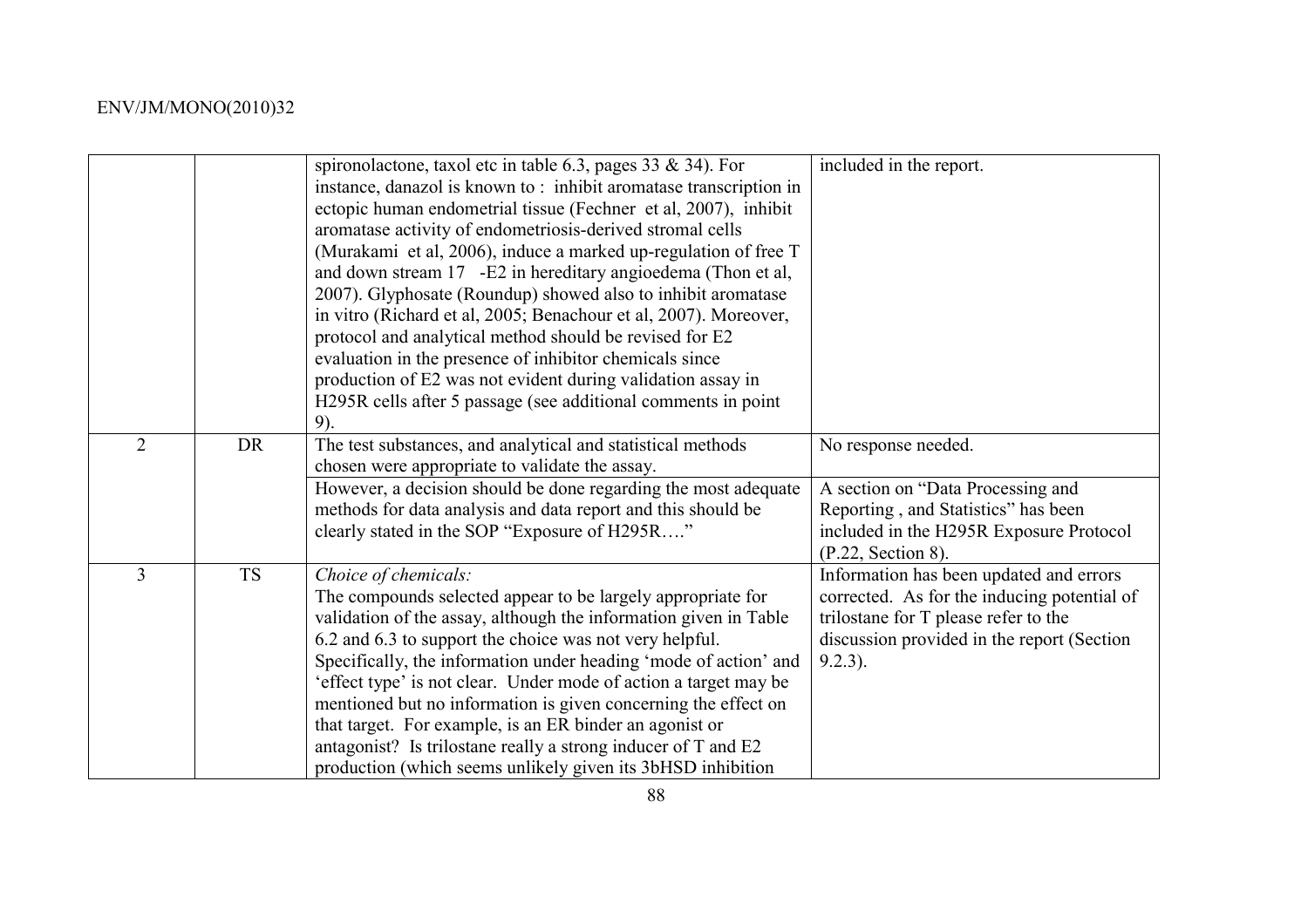| potential), or is this erroneously based on the results of the<br>present interim report, which indicates that the apparent<br>induction of E2 and T is the artefact of cross-reactivity with the<br>immunoassay kit? Danazol is said to have unknown effects,<br>however, it is a well known (no longer used) medication against<br>endometriosis withdrawn for its anabolic/androgenic effects.<br>How is vinclozolin an inducer and inhibitor of T production at<br>the same time? Also, flutamide, genistein, glyphosate, RU486<br>and spironolactone are missing relevant information on their<br>mode of action. Table 6.3 also needs references, and<br>abbreviations need to be defined.<br>This is not entirely true. While some kits<br>Analytical methods:<br>The use of immunoassays for the determination of testosterone<br>may show this extent of cross-reactivity, all<br>and estradiol raises major concerns. There are numerous<br>kits used in this study (four different<br>commercial antibody-based kits on the market, which all have<br>antibody based kits were used by the<br>different specificities for the target molecules. The testosterone<br>groups) did not reveal such cross-<br>detection kits usually show considerable 5-30% cross-reactivity<br>reactivities. Also, the comparability of the<br>with DHT and/or androstenedione. Estradiol kits generally show<br>results demonstrated the validity of the<br>10-15% cross-reactivity with estrone and for both hormones<br>assay, regardless of the possible cross-<br>cross-reactivity with their sulfate conjugates can be as high as<br>reactivities that may have occurred for<br>100% (although extraction of free hormone circumvents this<br>individual assays.<br>problem). Earlier studies with H295 cells indicate that these<br>However, a section on the Requirements for<br>cells produce relatively large quantities of androstenedione and<br>the "Performance of Hormone Detection"<br>11 beta-OH androstenedione (the latter not usually found in<br>Systems" has been included to Appendix I<br>of the H295R Exposure Protocol (P28)<br>gonadal tissues or healthy adrenal cortex)(Gazdar et al., 1990).<br>Without knowing how much androstenedione and other<br>providing QC guidance for the specific<br>potentially cross-reactive steroids and metabolites are present in<br>criteria each hormone assay has to fulfill<br>the cellular system it is difficult to assign any reliable value to<br>before it can be considered for use in the |                                                 |                           |
|--------------------------------------------------------------------------------------------------------------------------------------------------------------------------------------------------------------------------------------------------------------------------------------------------------------------------------------------------------------------------------------------------------------------------------------------------------------------------------------------------------------------------------------------------------------------------------------------------------------------------------------------------------------------------------------------------------------------------------------------------------------------------------------------------------------------------------------------------------------------------------------------------------------------------------------------------------------------------------------------------------------------------------------------------------------------------------------------------------------------------------------------------------------------------------------------------------------------------------------------------------------------------------------------------------------------------------------------------------------------------------------------------------------------------------------------------------------------------------------------------------------------------------------------------------------------------------------------------------------------------------------------------------------------------------------------------------------------------------------------------------------------------------------------------------------------------------------------------------------------------------------------------------------------------------------------------------------------------------------------------------------------------------------------------------------------------------------------------------------------------------------------------------------------------------------------------------------------------------------------------------------------------------------------------------------------------------------------------------------------------------------------------------------------------------------------------------------------------------------------------------------------------------------------------------------|-------------------------------------------------|---------------------------|
|                                                                                                                                                                                                                                                                                                                                                                                                                                                                                                                                                                                                                                                                                                                                                                                                                                                                                                                                                                                                                                                                                                                                                                                                                                                                                                                                                                                                                                                                                                                                                                                                                                                                                                                                                                                                                                                                                                                                                                                                                                                                                                                                                                                                                                                                                                                                                                                                                                                                                                                                                              |                                                 |                           |
|                                                                                                                                                                                                                                                                                                                                                                                                                                                                                                                                                                                                                                                                                                                                                                                                                                                                                                                                                                                                                                                                                                                                                                                                                                                                                                                                                                                                                                                                                                                                                                                                                                                                                                                                                                                                                                                                                                                                                                                                                                                                                                                                                                                                                                                                                                                                                                                                                                                                                                                                                              |                                                 |                           |
|                                                                                                                                                                                                                                                                                                                                                                                                                                                                                                                                                                                                                                                                                                                                                                                                                                                                                                                                                                                                                                                                                                                                                                                                                                                                                                                                                                                                                                                                                                                                                                                                                                                                                                                                                                                                                                                                                                                                                                                                                                                                                                                                                                                                                                                                                                                                                                                                                                                                                                                                                              |                                                 |                           |
|                                                                                                                                                                                                                                                                                                                                                                                                                                                                                                                                                                                                                                                                                                                                                                                                                                                                                                                                                                                                                                                                                                                                                                                                                                                                                                                                                                                                                                                                                                                                                                                                                                                                                                                                                                                                                                                                                                                                                                                                                                                                                                                                                                                                                                                                                                                                                                                                                                                                                                                                                              |                                                 |                           |
|                                                                                                                                                                                                                                                                                                                                                                                                                                                                                                                                                                                                                                                                                                                                                                                                                                                                                                                                                                                                                                                                                                                                                                                                                                                                                                                                                                                                                                                                                                                                                                                                                                                                                                                                                                                                                                                                                                                                                                                                                                                                                                                                                                                                                                                                                                                                                                                                                                                                                                                                                              |                                                 |                           |
|                                                                                                                                                                                                                                                                                                                                                                                                                                                                                                                                                                                                                                                                                                                                                                                                                                                                                                                                                                                                                                                                                                                                                                                                                                                                                                                                                                                                                                                                                                                                                                                                                                                                                                                                                                                                                                                                                                                                                                                                                                                                                                                                                                                                                                                                                                                                                                                                                                                                                                                                                              |                                                 |                           |
|                                                                                                                                                                                                                                                                                                                                                                                                                                                                                                                                                                                                                                                                                                                                                                                                                                                                                                                                                                                                                                                                                                                                                                                                                                                                                                                                                                                                                                                                                                                                                                                                                                                                                                                                                                                                                                                                                                                                                                                                                                                                                                                                                                                                                                                                                                                                                                                                                                                                                                                                                              |                                                 |                           |
|                                                                                                                                                                                                                                                                                                                                                                                                                                                                                                                                                                                                                                                                                                                                                                                                                                                                                                                                                                                                                                                                                                                                                                                                                                                                                                                                                                                                                                                                                                                                                                                                                                                                                                                                                                                                                                                                                                                                                                                                                                                                                                                                                                                                                                                                                                                                                                                                                                                                                                                                                              |                                                 |                           |
|                                                                                                                                                                                                                                                                                                                                                                                                                                                                                                                                                                                                                                                                                                                                                                                                                                                                                                                                                                                                                                                                                                                                                                                                                                                                                                                                                                                                                                                                                                                                                                                                                                                                                                                                                                                                                                                                                                                                                                                                                                                                                                                                                                                                                                                                                                                                                                                                                                                                                                                                                              |                                                 |                           |
|                                                                                                                                                                                                                                                                                                                                                                                                                                                                                                                                                                                                                                                                                                                                                                                                                                                                                                                                                                                                                                                                                                                                                                                                                                                                                                                                                                                                                                                                                                                                                                                                                                                                                                                                                                                                                                                                                                                                                                                                                                                                                                                                                                                                                                                                                                                                                                                                                                                                                                                                                              |                                                 |                           |
|                                                                                                                                                                                                                                                                                                                                                                                                                                                                                                                                                                                                                                                                                                                                                                                                                                                                                                                                                                                                                                                                                                                                                                                                                                                                                                                                                                                                                                                                                                                                                                                                                                                                                                                                                                                                                                                                                                                                                                                                                                                                                                                                                                                                                                                                                                                                                                                                                                                                                                                                                              |                                                 |                           |
|                                                                                                                                                                                                                                                                                                                                                                                                                                                                                                                                                                                                                                                                                                                                                                                                                                                                                                                                                                                                                                                                                                                                                                                                                                                                                                                                                                                                                                                                                                                                                                                                                                                                                                                                                                                                                                                                                                                                                                                                                                                                                                                                                                                                                                                                                                                                                                                                                                                                                                                                                              |                                                 |                           |
|                                                                                                                                                                                                                                                                                                                                                                                                                                                                                                                                                                                                                                                                                                                                                                                                                                                                                                                                                                                                                                                                                                                                                                                                                                                                                                                                                                                                                                                                                                                                                                                                                                                                                                                                                                                                                                                                                                                                                                                                                                                                                                                                                                                                                                                                                                                                                                                                                                                                                                                                                              |                                                 |                           |
|                                                                                                                                                                                                                                                                                                                                                                                                                                                                                                                                                                                                                                                                                                                                                                                                                                                                                                                                                                                                                                                                                                                                                                                                                                                                                                                                                                                                                                                                                                                                                                                                                                                                                                                                                                                                                                                                                                                                                                                                                                                                                                                                                                                                                                                                                                                                                                                                                                                                                                                                                              |                                                 |                           |
|                                                                                                                                                                                                                                                                                                                                                                                                                                                                                                                                                                                                                                                                                                                                                                                                                                                                                                                                                                                                                                                                                                                                                                                                                                                                                                                                                                                                                                                                                                                                                                                                                                                                                                                                                                                                                                                                                                                                                                                                                                                                                                                                                                                                                                                                                                                                                                                                                                                                                                                                                              |                                                 |                           |
|                                                                                                                                                                                                                                                                                                                                                                                                                                                                                                                                                                                                                                                                                                                                                                                                                                                                                                                                                                                                                                                                                                                                                                                                                                                                                                                                                                                                                                                                                                                                                                                                                                                                                                                                                                                                                                                                                                                                                                                                                                                                                                                                                                                                                                                                                                                                                                                                                                                                                                                                                              |                                                 |                           |
|                                                                                                                                                                                                                                                                                                                                                                                                                                                                                                                                                                                                                                                                                                                                                                                                                                                                                                                                                                                                                                                                                                                                                                                                                                                                                                                                                                                                                                                                                                                                                                                                                                                                                                                                                                                                                                                                                                                                                                                                                                                                                                                                                                                                                                                                                                                                                                                                                                                                                                                                                              |                                                 |                           |
|                                                                                                                                                                                                                                                                                                                                                                                                                                                                                                                                                                                                                                                                                                                                                                                                                                                                                                                                                                                                                                                                                                                                                                                                                                                                                                                                                                                                                                                                                                                                                                                                                                                                                                                                                                                                                                                                                                                                                                                                                                                                                                                                                                                                                                                                                                                                                                                                                                                                                                                                                              |                                                 |                           |
|                                                                                                                                                                                                                                                                                                                                                                                                                                                                                                                                                                                                                                                                                                                                                                                                                                                                                                                                                                                                                                                                                                                                                                                                                                                                                                                                                                                                                                                                                                                                                                                                                                                                                                                                                                                                                                                                                                                                                                                                                                                                                                                                                                                                                                                                                                                                                                                                                                                                                                                                                              |                                                 |                           |
|                                                                                                                                                                                                                                                                                                                                                                                                                                                                                                                                                                                                                                                                                                                                                                                                                                                                                                                                                                                                                                                                                                                                                                                                                                                                                                                                                                                                                                                                                                                                                                                                                                                                                                                                                                                                                                                                                                                                                                                                                                                                                                                                                                                                                                                                                                                                                                                                                                                                                                                                                              |                                                 |                           |
|                                                                                                                                                                                                                                                                                                                                                                                                                                                                                                                                                                                                                                                                                                                                                                                                                                                                                                                                                                                                                                                                                                                                                                                                                                                                                                                                                                                                                                                                                                                                                                                                                                                                                                                                                                                                                                                                                                                                                                                                                                                                                                                                                                                                                                                                                                                                                                                                                                                                                                                                                              |                                                 |                           |
|                                                                                                                                                                                                                                                                                                                                                                                                                                                                                                                                                                                                                                                                                                                                                                                                                                                                                                                                                                                                                                                                                                                                                                                                                                                                                                                                                                                                                                                                                                                                                                                                                                                                                                                                                                                                                                                                                                                                                                                                                                                                                                                                                                                                                                                                                                                                                                                                                                                                                                                                                              |                                                 |                           |
|                                                                                                                                                                                                                                                                                                                                                                                                                                                                                                                                                                                                                                                                                                                                                                                                                                                                                                                                                                                                                                                                                                                                                                                                                                                                                                                                                                                                                                                                                                                                                                                                                                                                                                                                                                                                                                                                                                                                                                                                                                                                                                                                                                                                                                                                                                                                                                                                                                                                                                                                                              |                                                 |                           |
|                                                                                                                                                                                                                                                                                                                                                                                                                                                                                                                                                                                                                                                                                                                                                                                                                                                                                                                                                                                                                                                                                                                                                                                                                                                                                                                                                                                                                                                                                                                                                                                                                                                                                                                                                                                                                                                                                                                                                                                                                                                                                                                                                                                                                                                                                                                                                                                                                                                                                                                                                              |                                                 |                           |
|                                                                                                                                                                                                                                                                                                                                                                                                                                                                                                                                                                                                                                                                                                                                                                                                                                                                                                                                                                                                                                                                                                                                                                                                                                                                                                                                                                                                                                                                                                                                                                                                                                                                                                                                                                                                                                                                                                                                                                                                                                                                                                                                                                                                                                                                                                                                                                                                                                                                                                                                                              |                                                 |                           |
|                                                                                                                                                                                                                                                                                                                                                                                                                                                                                                                                                                                                                                                                                                                                                                                                                                                                                                                                                                                                                                                                                                                                                                                                                                                                                                                                                                                                                                                                                                                                                                                                                                                                                                                                                                                                                                                                                                                                                                                                                                                                                                                                                                                                                                                                                                                                                                                                                                                                                                                                                              |                                                 |                           |
|                                                                                                                                                                                                                                                                                                                                                                                                                                                                                                                                                                                                                                                                                                                                                                                                                                                                                                                                                                                                                                                                                                                                                                                                                                                                                                                                                                                                                                                                                                                                                                                                                                                                                                                                                                                                                                                                                                                                                                                                                                                                                                                                                                                                                                                                                                                                                                                                                                                                                                                                                              |                                                 |                           |
|                                                                                                                                                                                                                                                                                                                                                                                                                                                                                                                                                                                                                                                                                                                                                                                                                                                                                                                                                                                                                                                                                                                                                                                                                                                                                                                                                                                                                                                                                                                                                                                                                                                                                                                                                                                                                                                                                                                                                                                                                                                                                                                                                                                                                                                                                                                                                                                                                                                                                                                                                              |                                                 |                           |
|                                                                                                                                                                                                                                                                                                                                                                                                                                                                                                                                                                                                                                                                                                                                                                                                                                                                                                                                                                                                                                                                                                                                                                                                                                                                                                                                                                                                                                                                                                                                                                                                                                                                                                                                                                                                                                                                                                                                                                                                                                                                                                                                                                                                                                                                                                                                                                                                                                                                                                                                                              |                                                 |                           |
|                                                                                                                                                                                                                                                                                                                                                                                                                                                                                                                                                                                                                                                                                                                                                                                                                                                                                                                                                                                                                                                                                                                                                                                                                                                                                                                                                                                                                                                                                                                                                                                                                                                                                                                                                                                                                                                                                                                                                                                                                                                                                                                                                                                                                                                                                                                                                                                                                                                                                                                                                              | the concentrations determined by immunoassay. A | H <sub>295</sub> R Assay. |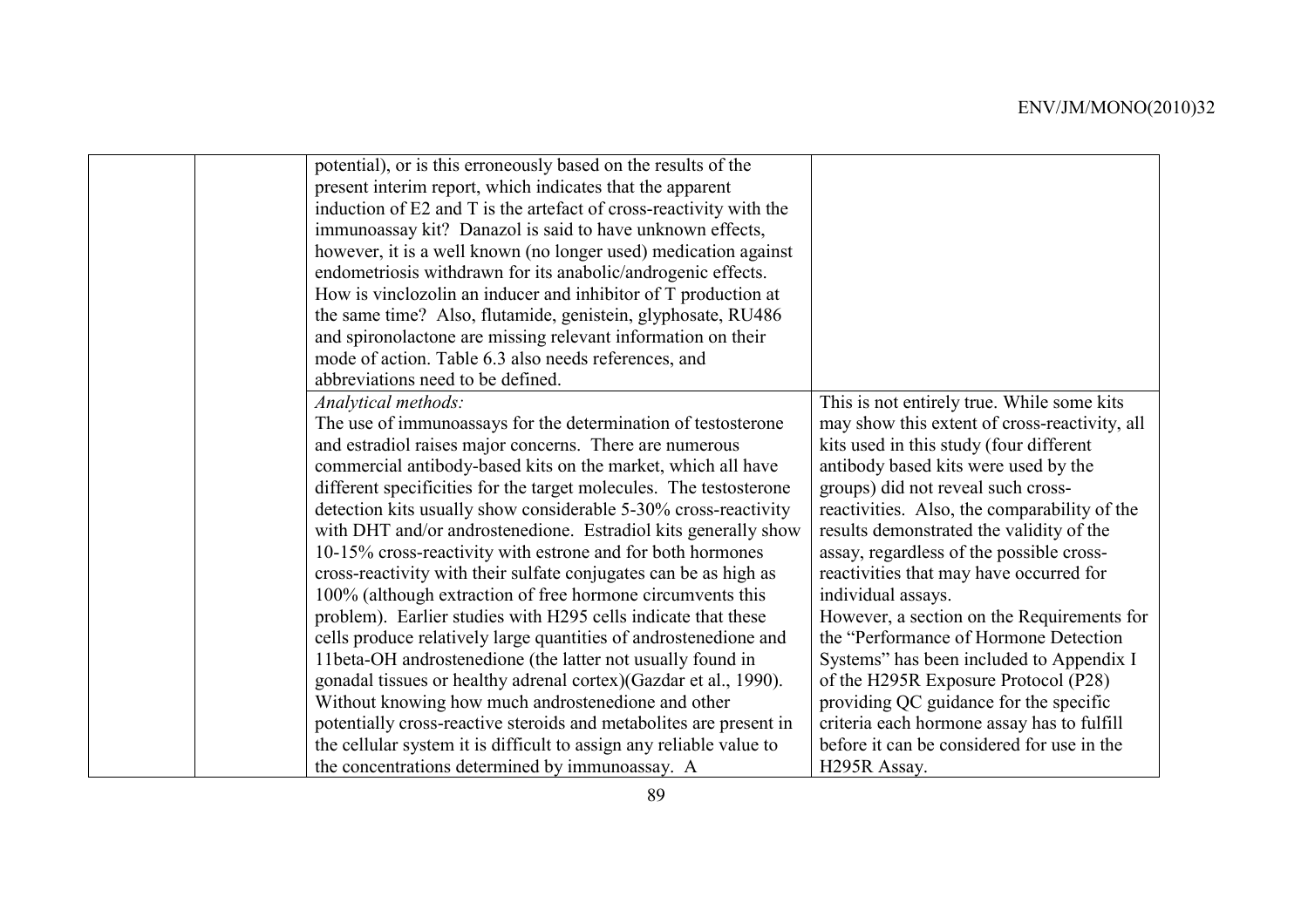|                |           | concentration of 5 pg/ml testosterone may in fact be more than<br>50% androstenedione, or something else, or not. These types of<br>uncertainty need to be eliminated.<br>Trilostane which is a steroid with an androgen base structure, not<br>surprisingly, interferes with the testosterone immunoassay kits.<br>There will be more steroid-like molecules (in environmental<br>extracts and other unknowns) that will interfere with<br>immunoassay based hormone analysis especially if one considers<br>that these test compounds/extracts are added to the assay system<br>in micromolar quantities whereas the endogenous hormones are<br>present in picomolar quantities. Thus even a cross-reactivity of<br>less than 1% would cause major interference. See also comment<br>on trenbolone under point 7.<br>If immunoassay based analytical methods will be continued to be<br>used all these pitfalls will need to be addressed. | This is exactly the reason why the protocol<br>requires testing for the interference of these<br>samples with the hormone assay. We are<br>currently conducting some analyses of<br>environmental samples, and after these are<br>completed we will be able to answer the<br>question whether it is likely that such<br>samples interfere with hormone assays or<br>not. As for individual chemicals, we could<br>demonstrate that there are only a very few<br>compounds that do so (even EE2, which is<br>the synthetic analog to E2, does not cross-<br>react with our E2 AB). It is our opinion that<br>the assay as it has been revised adequately<br>addresses these issues. |
|----------------|-----------|----------------------------------------------------------------------------------------------------------------------------------------------------------------------------------------------------------------------------------------------------------------------------------------------------------------------------------------------------------------------------------------------------------------------------------------------------------------------------------------------------------------------------------------------------------------------------------------------------------------------------------------------------------------------------------------------------------------------------------------------------------------------------------------------------------------------------------------------------------------------------------------------------------------------------------------------|------------------------------------------------------------------------------------------------------------------------------------------------------------------------------------------------------------------------------------------------------------------------------------------------------------------------------------------------------------------------------------------------------------------------------------------------------------------------------------------------------------------------------------------------------------------------------------------------------------------------------------------------------------------------------------|
|                |           | Statistical methods:<br>Statistical testing hypotheses have not been explicitly defined.                                                                                                                                                                                                                                                                                                                                                                                                                                                                                                                                                                                                                                                                                                                                                                                                                                                     | See response 2 (same reviewer) to section<br>2.4.4 above.                                                                                                                                                                                                                                                                                                                                                                                                                                                                                                                                                                                                                          |
|                |           | See also comments under point 3e.                                                                                                                                                                                                                                                                                                                                                                                                                                                                                                                                                                                                                                                                                                                                                                                                                                                                                                            |                                                                                                                                                                                                                                                                                                                                                                                                                                                                                                                                                                                                                                                                                    |
| $\overline{4}$ | <b>MV</b> | Little is known about the impact of most of the test substances<br>on steroid production. The lack of response to a known inducer<br>of sex steroid production in gonadal tissue, for instance human<br>chorionic gonadotropin (hcG), suggests that this system has<br>limitations because of the type of tissue involved (adrenal<br>carcinoma).                                                                                                                                                                                                                                                                                                                                                                                                                                                                                                                                                                                            | The data obtained from the H295R assay<br>will always be interpreted as a part of the<br>larger battery.                                                                                                                                                                                                                                                                                                                                                                                                                                                                                                                                                                           |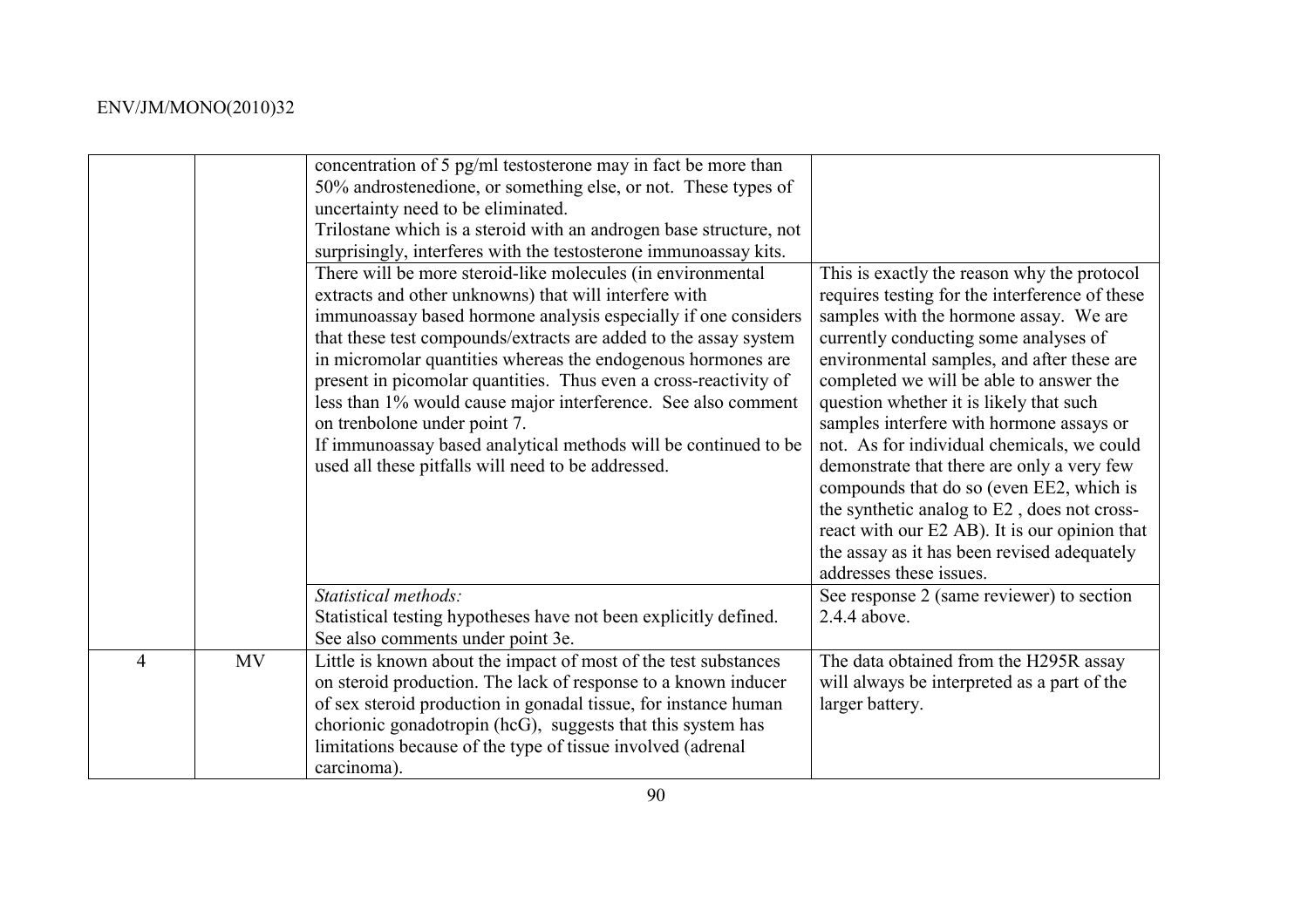|  |           | Also, I am surprised that neither arylhydrocarbon receptor                                                       | Experiments with AhR receptor agonists        |
|--|-----------|------------------------------------------------------------------------------------------------------------------|-----------------------------------------------|
|  |           | ligands (for instance PCBs) nor metals were used as a test                                                       | such as TCDD had no specific effects on       |
|  |           | substance to validate steroid output using this model system,                                                    | basal aromatase or cholesterol side-chain     |
|  |           | especially since several studies have shown that metals and                                                      | cleavage activity, but did reduce the         |
|  |           | PCBs inhibit steroidogenesis. It may also be worthwhile using                                                    | inducibility of both activities by 8-bromo-   |
|  |           | DMSO as a test substance especially since it is being used as a                                                  | cyclic AMP in H295R (Sanderson & Van          |
|  |           | solvent control.                                                                                                 | den Berg, 1998). Thus, these compounds        |
|  |           |                                                                                                                  | were not considered of priority with regard   |
|  |           |                                                                                                                  | to the validation of the assay. Exposure      |
|  |           |                                                                                                                  | experiments with increasing doses of          |
|  |           |                                                                                                                  | DMSO have been conducted during the           |
|  |           |                                                                                                                  |                                               |
|  |           |                                                                                                                  | early phase of the development of this        |
|  |           |                                                                                                                  | assay. These studies found no direct effects  |
|  |           |                                                                                                                  | on the production of T and E2 at increasing   |
|  |           |                                                                                                                  | concentrations of this solvent but reported   |
|  |           |                                                                                                                  | decreases in cell viability at concentrations |
|  |           |                                                                                                                  | greater or equal to 1% DMSO.                  |
|  |           | The analytical methods and the statistical methods are                                                           | No response needed.                           |
|  |           | appropriate to demonstrate the performance.                                                                      |                                               |
|  |           | Topic: 2.7 Comments on Repeatability and Reproducibility of the Results Obtained with the Assay, Considering the |                                               |
|  |           | Variability Inherent in the Biological and Chemical Test Methods                                                 |                                               |
|  | <b>SM</b> | Excepting some within- and among-laboratory CVs which being                                                      | No response needed.                           |
|  |           | highly elevated (Tables 9.3 & 9.3, pages 46 & 47), assay is                                                      |                                               |
|  |           | generally sufficiently reproducible as demonstrated by statistical                                               |                                               |
|  |           | analysis and by fixing up to 30% of CV for inter- and intra-                                                     |                                               |
|  |           | assay variations and by demonstrating conformance with the QC                                                    |                                               |
|  |           | plates and data performance criteria outlined in chapter 7.1.2                                                   |                                               |
|  |           | such as basal production of T and E2 fixed at least at 2.5-times                                                 |                                               |
|  |           | MDL, minimum induction- and inhibition- folds in the presence                                                    |                                               |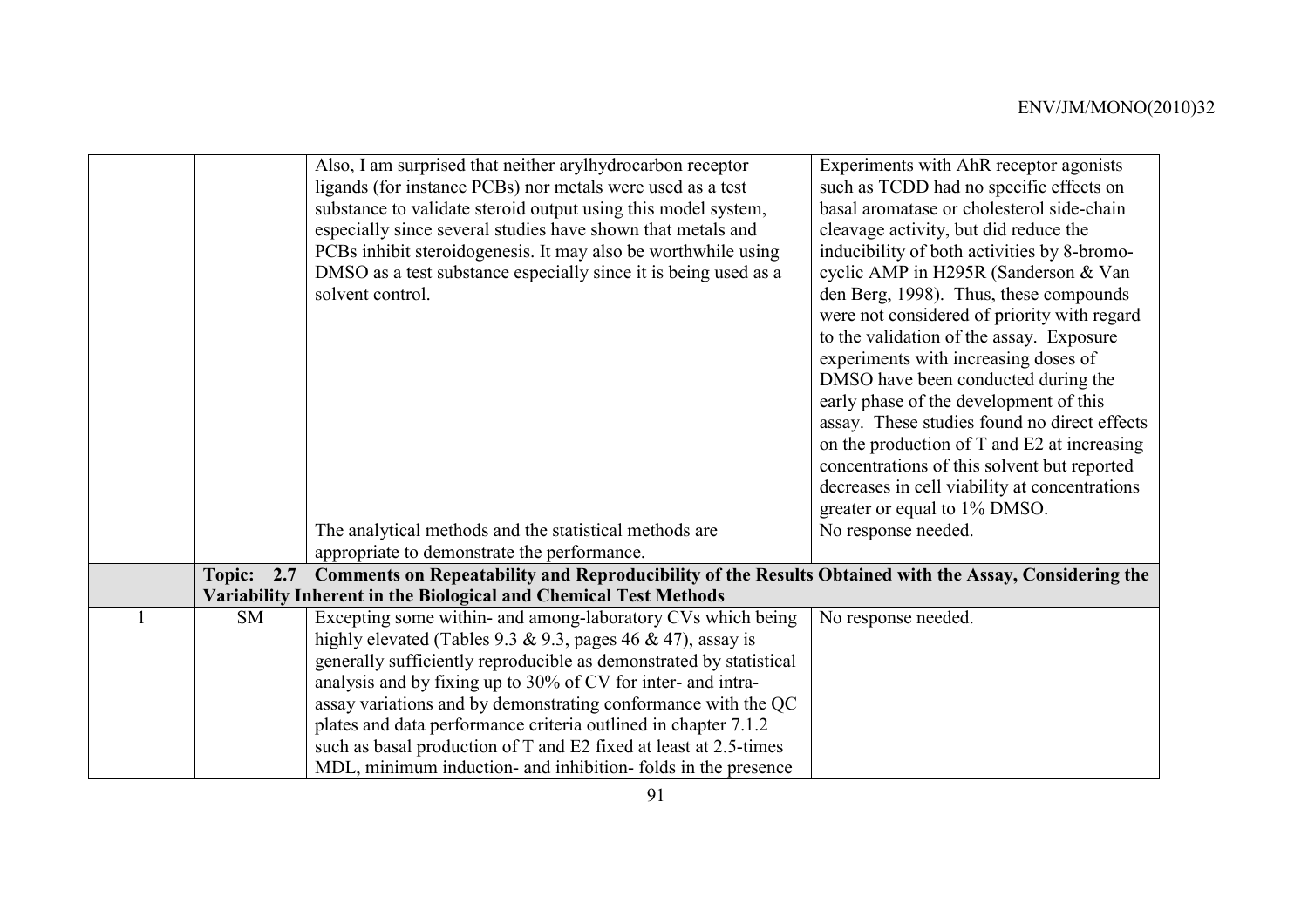|                |           | of forskolin and prochloraz, and cytotoxicity up to 20%.                                                                                                                                                                                                                                                                                                                                                                                                                  |                                                                                                                                                                                                                                                                                                                                                                                                                                                                                                                                                                                    |
|----------------|-----------|---------------------------------------------------------------------------------------------------------------------------------------------------------------------------------------------------------------------------------------------------------------------------------------------------------------------------------------------------------------------------------------------------------------------------------------------------------------------------|------------------------------------------------------------------------------------------------------------------------------------------------------------------------------------------------------------------------------------------------------------------------------------------------------------------------------------------------------------------------------------------------------------------------------------------------------------------------------------------------------------------------------------------------------------------------------------|
|                |           | However, the low basal level of E2 production which is                                                                                                                                                                                                                                                                                                                                                                                                                    | This is being investigated and the protocol                                                                                                                                                                                                                                                                                                                                                                                                                                                                                                                                        |
|                |           | sometimes near to the MDL of the detection system used                                                                                                                                                                                                                                                                                                                                                                                                                    | modified, if appropriate.                                                                                                                                                                                                                                                                                                                                                                                                                                                                                                                                                          |
|                |           | remains problematic. See additional comments below in Point 9.                                                                                                                                                                                                                                                                                                                                                                                                            |                                                                                                                                                                                                                                                                                                                                                                                                                                                                                                                                                                                    |
| $\overline{2}$ | <b>DR</b> | Results obtained following the protocols seem to be repeatable                                                                                                                                                                                                                                                                                                                                                                                                            | See responses to this reviewer's comments                                                                                                                                                                                                                                                                                                                                                                                                                                                                                                                                          |
|                |           | and reproducible. However, several suggestions are indicated                                                                                                                                                                                                                                                                                                                                                                                                              | in the subsequent section.                                                                                                                                                                                                                                                                                                                                                                                                                                                                                                                                                         |
|                |           | under the "What additional advice, if any, can be given regarding                                                                                                                                                                                                                                                                                                                                                                                                         |                                                                                                                                                                                                                                                                                                                                                                                                                                                                                                                                                                                    |
|                |           | the protocol?" heading that would probably help to further                                                                                                                                                                                                                                                                                                                                                                                                                |                                                                                                                                                                                                                                                                                                                                                                                                                                                                                                                                                                                    |
|                |           | increase assay performance and reproducibility.                                                                                                                                                                                                                                                                                                                                                                                                                           |                                                                                                                                                                                                                                                                                                                                                                                                                                                                                                                                                                                    |
| 3              | <b>TS</b> | The reproducibility of the test system appears to be relatively<br>poor. This may be partly due to the variability inherent in the<br>use of cell lines in culture, but is also likely to be due to the<br>various immunoassay-based hormone analysis methods used.<br>The latter influence may be reduced by selecting a single method<br>of detection, preferably not immunoassay based.                                                                                | While we agree that some of the intra<br>laboratory CVs were rather high the results<br>obtained in response to all chemicals tested<br>were $-$ with very few exceptions $-$ very<br>comparable in terms of type and sensitivity<br>of the response. EPA is not mandating the<br>use of a particular hormone detection<br>systems because OECD member countries<br>have different constraints with respect to the<br>types of systems they can use or which are<br>preferred. For example, there are<br>constraints in some countires with regard to<br>the use of radioisotopes. |
|                |           | Furthermore, the steroidogenesis assay depends on basal<br>hormone secretion; results may be more consistent if estradiol<br>and testosterone production are monitored after exposure of cells<br>to an early precursor hormone in the biosynthesis pathway, such<br>as pregnenolone. This would change the nature of the assay, but<br>in a way would make the assay a more steroidogenesis-focused<br>assay, as it would eliminate early variables such availability of | This is being investigated as a result of the<br>peer review comments. The protocol will<br>be modified, if appropriate.                                                                                                                                                                                                                                                                                                                                                                                                                                                           |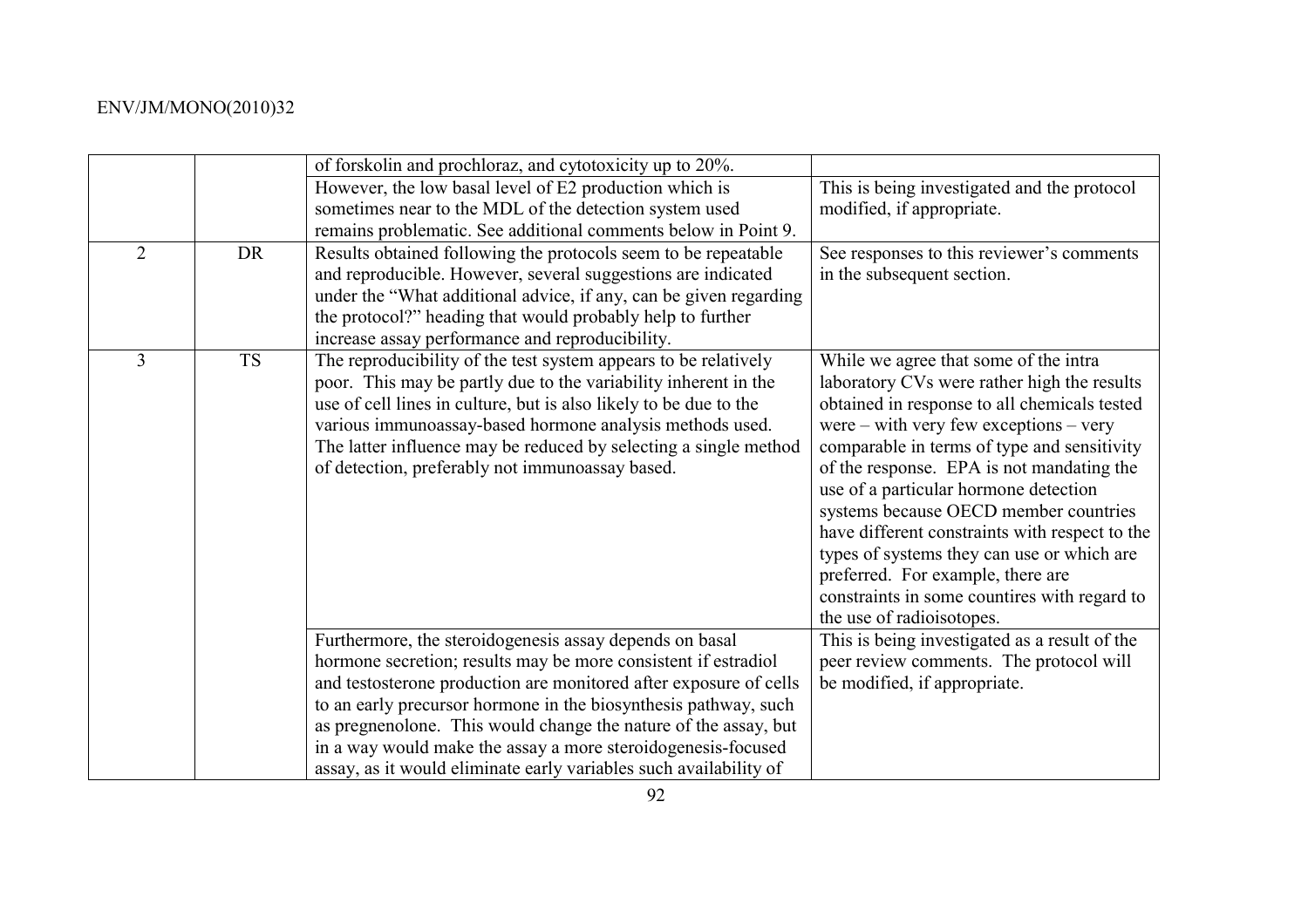|                                                                                                              |           | cholesterol as precursor for the steroidogenesis of the sex                                                                                                                                                                                                                                                                                                                                                                                                                                                                                                                                                                                                                                                                                                                   |                                                                                                                                                                                                                                                                                                                                                                        |
|--------------------------------------------------------------------------------------------------------------|-----------|-------------------------------------------------------------------------------------------------------------------------------------------------------------------------------------------------------------------------------------------------------------------------------------------------------------------------------------------------------------------------------------------------------------------------------------------------------------------------------------------------------------------------------------------------------------------------------------------------------------------------------------------------------------------------------------------------------------------------------------------------------------------------------|------------------------------------------------------------------------------------------------------------------------------------------------------------------------------------------------------------------------------------------------------------------------------------------------------------------------------------------------------------------------|
|                                                                                                              |           | hormones.                                                                                                                                                                                                                                                                                                                                                                                                                                                                                                                                                                                                                                                                                                                                                                     |                                                                                                                                                                                                                                                                                                                                                                        |
| 4                                                                                                            | <b>MV</b> | Foe the most part the assay is sufficiently repeatable and<br>reproducible.                                                                                                                                                                                                                                                                                                                                                                                                                                                                                                                                                                                                                                                                                                   | No response needed.                                                                                                                                                                                                                                                                                                                                                    |
|                                                                                                              |           | However, I am concerned with the high CV among laboratories<br>and also within laboratories. The within lab CV is particularly<br>high for prochloraz and this could be because it is inhibiting the<br>basal steroid production. As the constitutive levels are being<br>inhibited this may lead to error as the levels may differ due to<br>autoregulation that is inherent in this system. I would<br>recommend using a test group where the inhibition is tested<br>using acute-stimulated (forskolin or 8bromocAMP) steroid<br>production as a model. This might reduce the variability and<br>make the data set more comparable between the laboratories. For<br>instance there is a large variability in EC50 for foskolin between<br>the different labs (Table 10.3). | This is being investigated and the protocol<br>modified, if appropriate.<br>The stimulation with forskolin was<br>considered – and explored - previously but<br>it has been decided to avoid competitive<br>inhibition experiments with forskolin or<br>cAMP stimulated cells because of the risk<br>of not being able to identify weak inhibitors<br>and/or inducers. |
|                                                                                                              |           | The advantage of using a cell line is the consistency in response<br>no matter where it is used but the high CV (ranging from $57 -$<br>89%; Table 9.2) shown here suggests that the basal production of<br>hormone is subjected to autoregulation leading to differences in<br>the magnitude of response. In this regard, the basal hormone<br>levels may be a key variable that need to be within a narrow<br>range among laboratories prior to screening for substances<br>modulating sex steroid production.                                                                                                                                                                                                                                                              | While we agree that some of the intra<br>laboratory CVs were rather high the results<br>obtained in response to all chemicals tested<br>were $-$ with very few exceptions $-$ very<br>comparable in terms of type and sensitivity<br>of the response. Furthermore, CVs were<br>calculated based on data obtained during<br>two to three repeat experiments.            |
| 2.8 Comments on Whether the Appropriate Parameters were Selected and Reasonable Values were Chosen<br>Topic: |           |                                                                                                                                                                                                                                                                                                                                                                                                                                                                                                                                                                                                                                                                                                                                                                               |                                                                                                                                                                                                                                                                                                                                                                        |
|                                                                                                              |           | to Ensure Proper Performance of the Assay, with Respect to the Performance Criteria                                                                                                                                                                                                                                                                                                                                                                                                                                                                                                                                                                                                                                                                                           |                                                                                                                                                                                                                                                                                                                                                                        |
|                                                                                                              | <b>SM</b> | Yes, except for the allowable location of the acceptable range for<br>SC-inducers and inhibitors which should be, I think, between                                                                                                                                                                                                                                                                                                                                                                                                                                                                                                                                                                                                                                            | The selection of the acceptable range for the<br>SC within the linear portion was selected                                                                                                                                                                                                                                                                             |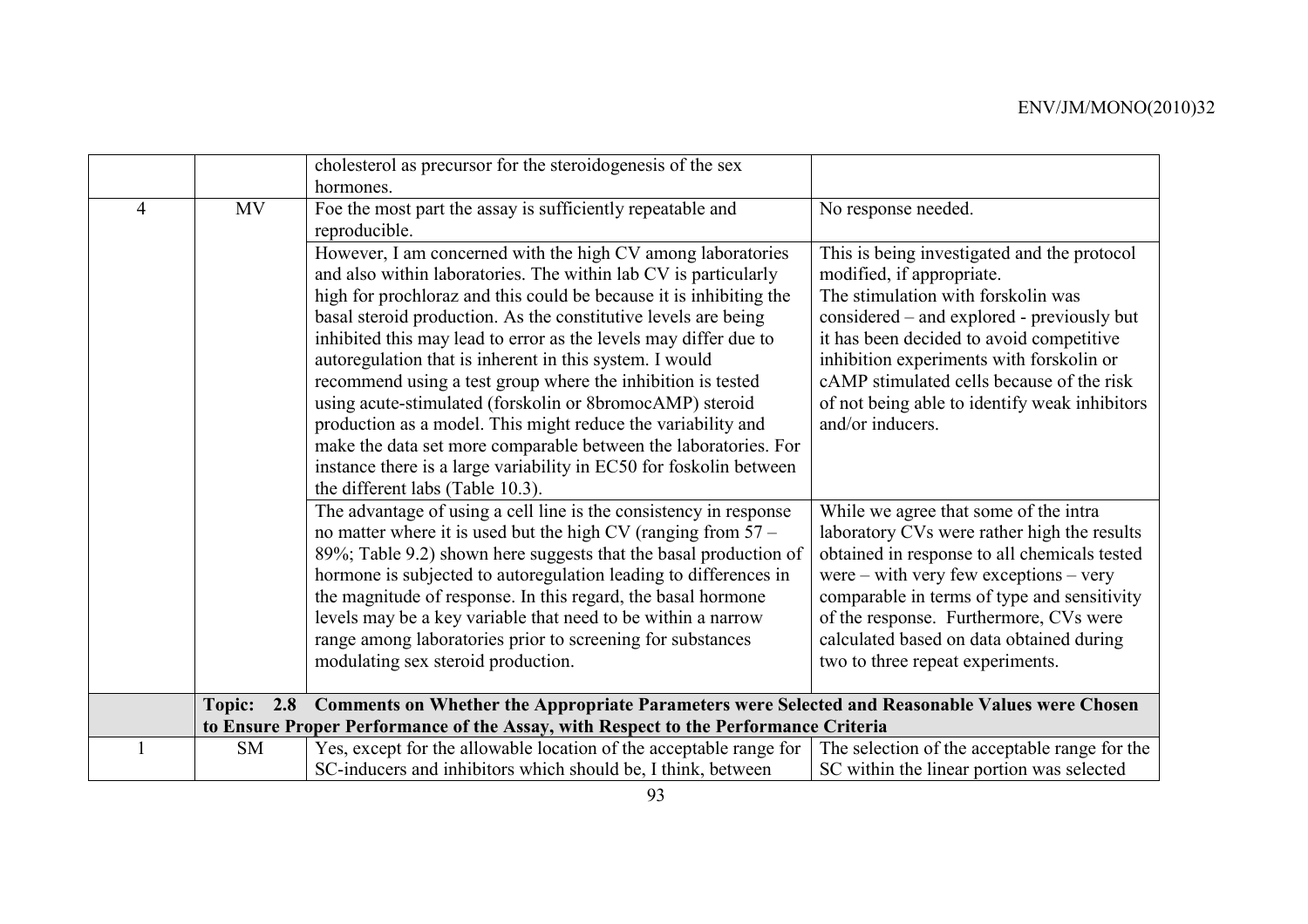|   |           | the Center (mean range of hormone concentration of solvent<br>control SC) and respectively the upper and the lower part of the<br>linear standard curve (figure 7.2). Actually, allowable location<br>for inducers and inhibitors should not cross and should be within<br>50% range (and not 75% range) of the linear range of standard<br>curve. | such that it still would allow for the precise<br>determination of a 3- to 5-fold increase or<br>decrease in hormone production after<br>exposure to inducers or inhibitors would be<br>possible. While we agree that a more<br>stringent range would be preferable this<br>would be difficult to implement for routine<br>testing in high-throughput settings. |                                |                                     |
|---|-----------|----------------------------------------------------------------------------------------------------------------------------------------------------------------------------------------------------------------------------------------------------------------------------------------------------------------------------------------------------|-----------------------------------------------------------------------------------------------------------------------------------------------------------------------------------------------------------------------------------------------------------------------------------------------------------------------------------------------------------------|--------------------------------|-------------------------------------|
| 2 | <b>DR</b> | The performance criteria are adequate and would allow the assay<br>to be performed at multiple laboratories without major problems.                                                                                                                                                                                                                | No response needed.                                                                                                                                                                                                                                                                                                                                             |                                |                                     |
|   |           | Table 7.2 and Table I.2 from the SOP "Exposure of H295R"<br>should be checked for consistency since many of the parameters<br>differ between both of them.                                                                                                                                                                                         | Tables have been revised and are now<br>identical.                                                                                                                                                                                                                                                                                                              |                                |                                     |
| 3 | <b>TS</b> | The performance criteria are outlined in Table 7.1 of the interim<br>report. However, a performance criterion for inhibition of<br>estradiol production by prochloraz is lacking; this needs to be<br>addressed.                                                                                                                                   | As stated above all tables have been<br>checked for consistency and were corrected<br>accordingly. The performance criteria now<br>read as follows throughout the text:                                                                                                                                                                                         |                                |                                     |
|   |           |                                                                                                                                                                                                                                                                                                                                                    |                                                                                                                                                                                                                                                                                                                                                                 | <b>Testosterone</b>            | <b>Estradiol</b>                    |
|   |           |                                                                                                                                                                                                                                                                                                                                                    | <b>Basal</b><br>Production                                                                                                                                                                                                                                                                                                                                      | $\geq$ 2.5-times<br><b>MDL</b> | $\geq 2.5$ -<br>times<br><b>MDL</b> |
|   |           |                                                                                                                                                                                                                                                                                                                                                    | Induction<br>(10uM)<br>forskolin)                                                                                                                                                                                                                                                                                                                               | $\geq$ 2-times SC              | $\geq$ 10-<br>times SC              |
|   |           |                                                                                                                                                                                                                                                                                                                                                    | Inhibition<br>(3u)<br>prochloraz)                                                                                                                                                                                                                                                                                                                               | $\leq 0.5$ -times<br>SC        | $\leq 0.5$ -<br>times SC            |
|   |           | Forskolin is used as a positive control for induction of                                                                                                                                                                                                                                                                                           | The purpose of the assay is to flag a                                                                                                                                                                                                                                                                                                                           |                                |                                     |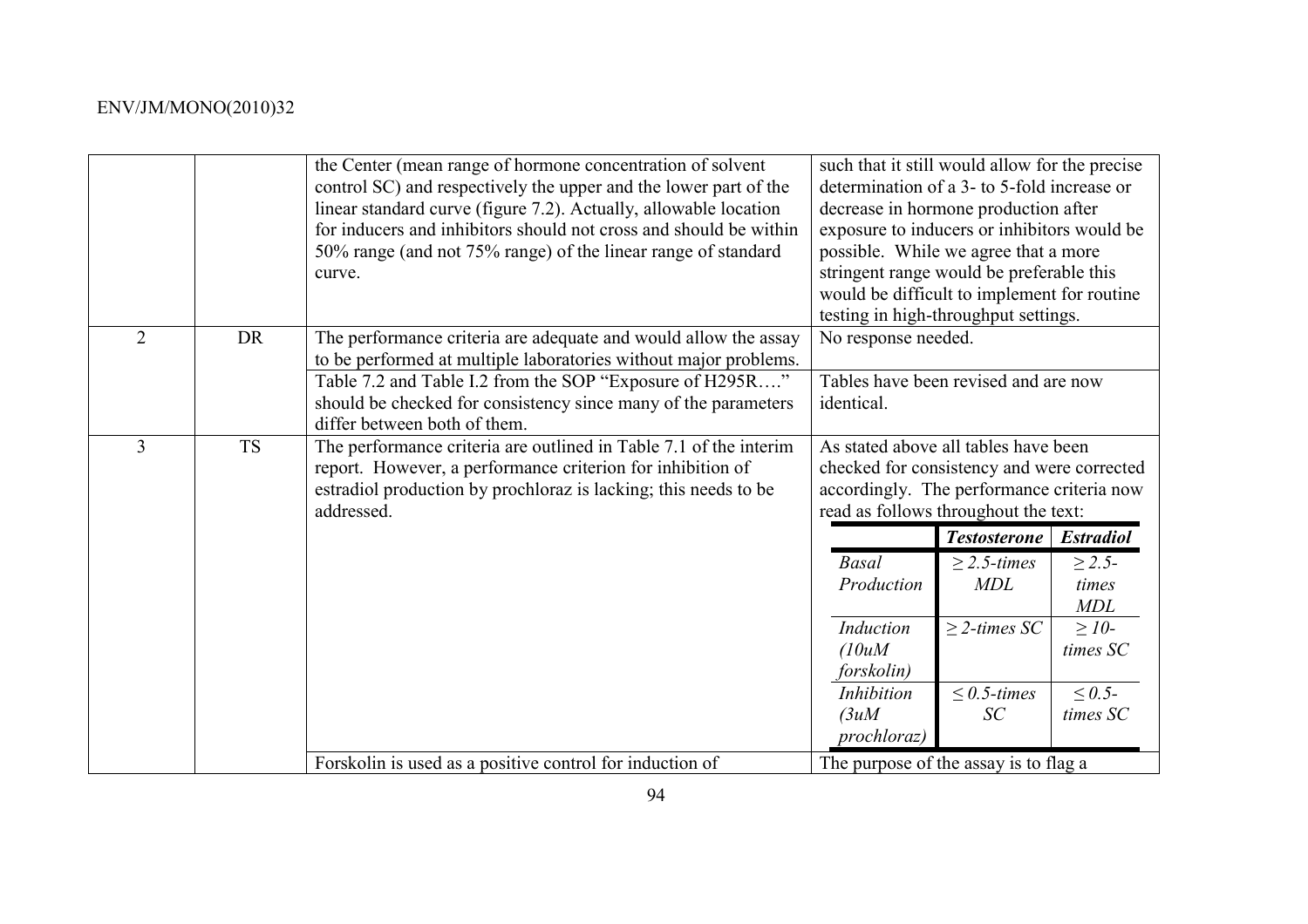| testosterone and estradiol. This is a reasonable choice. It must,<br>however, be kept in mind that frskolin increases the production<br>of these two hormones via a very specific mechanism, by<br>stimulating intracellular cAMP levels causing induction of<br>various steroidogenic enzymes and ultimately increased<br>synthesis of the sex hormones, but also of cortisol. There are<br>however, many other mechanisms by which testosterone and or<br>estradiol concentrations can be affected in H295R cells.<br>(preferential inhibition of aldosterone/cortisol synthesis,<br>increased bioavailability of cholesterol or decreased conjugation<br>pathways, increased membrane permeability etc.). The<br>steroidogenesis as currently set up will not be able to distinguish<br>between any of these mechanisms, which in itself is not the<br>intention. But it does means that comparing an induction<br>response by a sample/unknown to that caused by forskolin as a<br>performance criterion may in numerous instances be comparing<br>apples to oranges. This makes the use of the Percent Control<br>concept (Chapter 10.3) fundamentally flawed. | chemical as a potential inducer or inhibitor<br>of E2 or T, and not to identify the<br>comparability of its MOA with that of a<br>model compound. As the QC plate with its<br>model inducer and inhibitor reflects the<br>conditions of the cells at the time during<br>which an experiment was conducted, in our<br>opinion it represents a valid reference for<br>each experiment to which the results can be<br>compared. Although the assay may identify<br>chemicals as false positives, these may be<br>acceptable because the data will be<br>interpreted and balanced in light with the<br>other assays in the EDSP battery.<br>With regard to the PC approach, this<br>evaluation tool does not aim to predict a<br>specific mode of action but rather provides<br>a basis for the consistent estimate of the |
|---------------------------------------------------------------------------------------------------------------------------------------------------------------------------------------------------------------------------------------------------------------------------------------------------------------------------------------------------------------------------------------------------------------------------------------------------------------------------------------------------------------------------------------------------------------------------------------------------------------------------------------------------------------------------------------------------------------------------------------------------------------------------------------------------------------------------------------------------------------------------------------------------------------------------------------------------------------------------------------------------------------------------------------------------------------------------------------------------------------------------------------------------------------------|------------------------------------------------------------------------------------------------------------------------------------------------------------------------------------------------------------------------------------------------------------------------------------------------------------------------------------------------------------------------------------------------------------------------------------------------------------------------------------------------------------------------------------------------------------------------------------------------------------------------------------------------------------------------------------------------------------------------------------------------------------------------------------------------------------------------|
|                                                                                                                                                                                                                                                                                                                                                                                                                                                                                                                                                                                                                                                                                                                                                                                                                                                                                                                                                                                                                                                                                                                                                                     | strength of an effect under the specific<br>condition under which the assay was<br>performed.                                                                                                                                                                                                                                                                                                                                                                                                                                                                                                                                                                                                                                                                                                                          |
| The interim report mentions that forskolin may not be the best<br>choice of inducer because its effect on testosterone production is<br>relatively weak. This likely due to the fact that forskolin<br>strongly induces aromatase activity, which consumes<br>testosterone to form estradiol. A better response may be<br>obtained if the assay is adapted to use a (pregnenolone) precursor<br>to avoid the limitation of substrate availability to the various<br>steroidogenic enzymes of interest.                                                                                                                                                                                                                                                                                                                                                                                                                                                                                                                                                                                                                                                              | The reviewer has a valid point here.                                                                                                                                                                                                                                                                                                                                                                                                                                                                                                                                                                                                                                                                                                                                                                                   |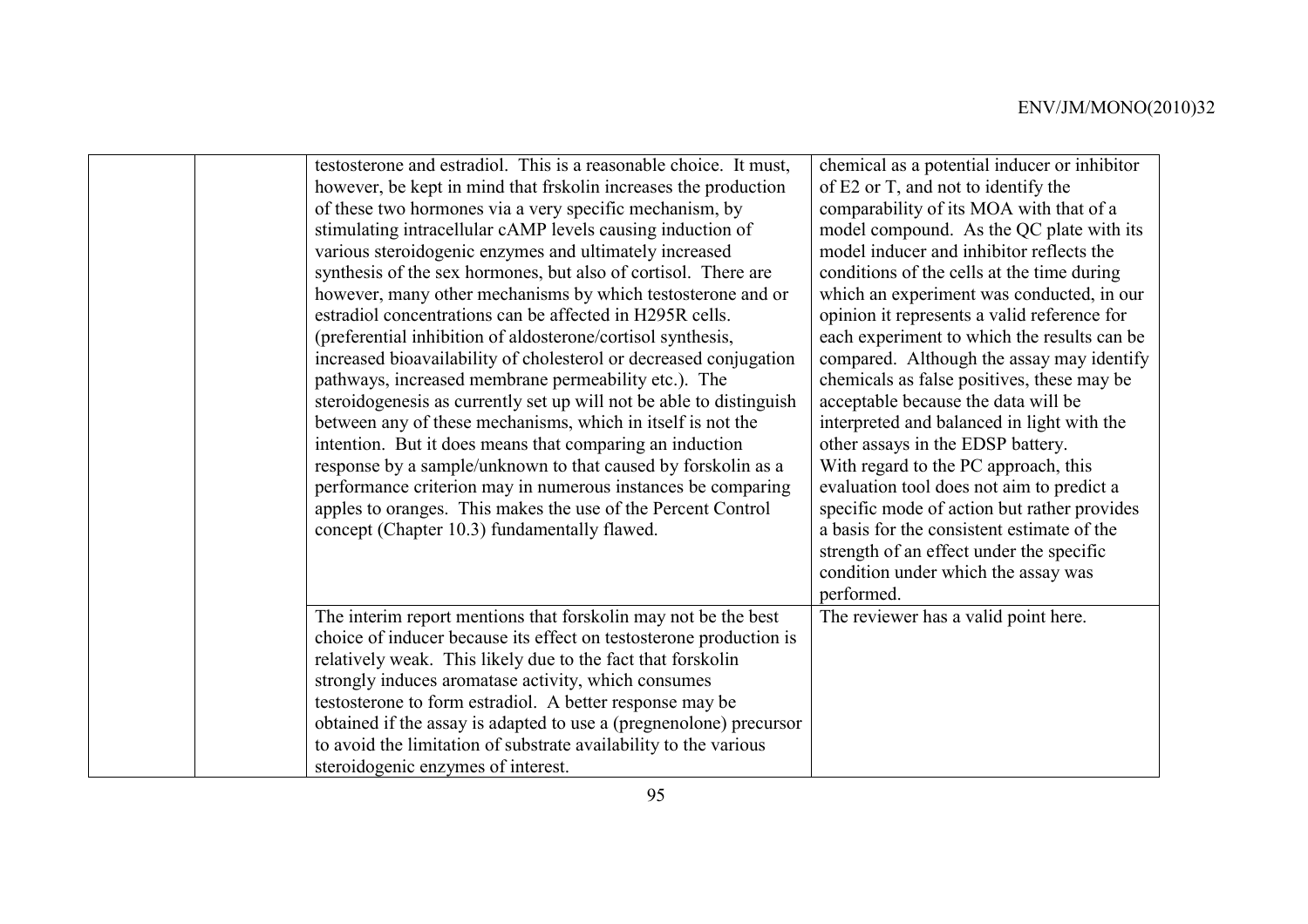|                |           | The interim report also mentions that trenbolone is being<br>considered as replacement for forskolin as a positive control for<br>induction of testosterone production. The immediate question is<br>whether trenbolone, which is a steroid with a structure very<br>similar to testosterone, is not in fact causing cross-reactivity with<br>the immunoassays for testosterone. Has this been ruled-out?<br>The next question would be how trenbolone, a potent AR<br>agonist, is able to induce testosterone levels in H295R cells? AR<br>agonists do not normally have any effect on testosterone<br>formation in these cells.                                                                                                                                                                                                                                                                              | Trenbolone was not substituted for<br>forskolin in the assay. This will be clarified<br>in the final report.                                                                                                            |
|----------------|-----------|----------------------------------------------------------------------------------------------------------------------------------------------------------------------------------------------------------------------------------------------------------------------------------------------------------------------------------------------------------------------------------------------------------------------------------------------------------------------------------------------------------------------------------------------------------------------------------------------------------------------------------------------------------------------------------------------------------------------------------------------------------------------------------------------------------------------------------------------------------------------------------------------------------------|-------------------------------------------------------------------------------------------------------------------------------------------------------------------------------------------------------------------------|
| $\overline{4}$ | <b>MV</b> | The test substances chosen were appropriate to demonstrate the<br>performance of the assay (forskolin and prochloraz as inducer<br>and inhibitor, respectively).<br>However, the magnitude of change is very different for<br>testosterone and estradiol. This difference may be related to the<br>difference in their basal secretion rate (high for T and low for<br>E2). Consequently, changes in E2 levels may not be a good<br>performance indicator for testing inhibitors of steroidogenesis. It<br>may be useful to use other inducers such as cAMP analogue and<br>25 hydoxycholesterol to obtain stimulated steroid production<br>levels to validate the performance assay. Also, supplementing<br>medium with cholesterol may be required to confirm that this<br>precursor is not a limiting factor for steroid production in this<br>cell system given the high basal secretion for testosterone. | No response needed.<br>This is being investigated and the protocol<br>modified, if appropriate.                                                                                                                         |
|                |           | For testing the performance for inhibitors it may be necessary to<br>use inhibition of stimulated-steroid production as the end point at<br>least in the case of E2 secretion.                                                                                                                                                                                                                                                                                                                                                                                                                                                                                                                                                                                                                                                                                                                                 | Testing inhibition by adding stimulatory<br>compounds such as forskolin or cAMP was<br>considered – and explored – previously.<br>However, it has been decided to avoid<br>inhibition experiments with stimulated cells |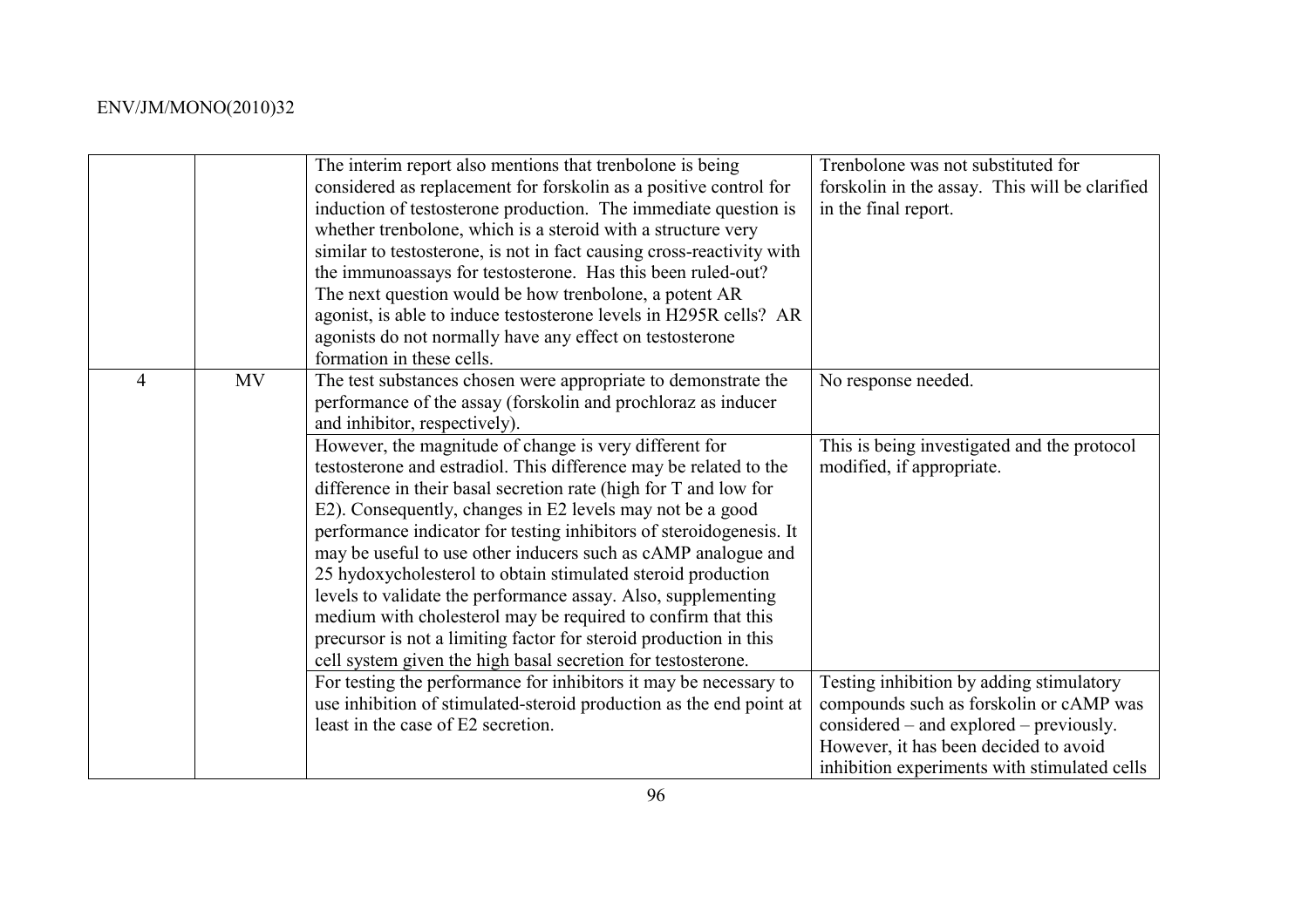|                |                    |                                                                                                    | because of the risk of not being able to    |
|----------------|--------------------|----------------------------------------------------------------------------------------------------|---------------------------------------------|
|                |                    |                                                                                                    | identify weak inhibitors and/or inducers.   |
|                |                    | This cell line is derived from adrenal carcinoma and                                               | The aim of the assay is to identify         |
|                |                    | consequently would be a suitable system for detecting                                              | inducers/inhibitors of sex steroid          |
|                |                    | corticosteroid production. Hence, a stimulated (ACTH or                                            | production, not corticosteroids. Also, the  |
|                |                    | 8bromocAMP) cortisol production may be useful as a positive                                        | cells have been reported previously to not  |
|                |                    | control for cell system validation among laboratories to meet the                                  | respond to ACTH stimulation.                |
|                |                    | QA/QC criteria.                                                                                    |                                             |
|                |                    | The CV for SCs that is acceptable for QC is relatively high. I                                     | Although CV's above 20% seem high, this     |
|                |                    | would suggest a CV<20% as acceptable for replicate measures                                        | was the performance data obtained during    |
|                |                    | within a laboratory.                                                                               | the validation program and the laboratories |
|                |                    |                                                                                                    | were able to distinguish among inhibitors,  |
|                |                    |                                                                                                    | inducers and inactive chemicals.            |
|                |                    | On Table 7.1 the performance criteria for estradiol with forskolin                                 | This was corrected to through ">10-times"   |
|                |                    | is given as $>15$ times SC, whereas on pg. 36 it is shown as $>10$ -                               | throughout all documents.                   |
|                |                    | times induction of E2 production.                                                                  |                                             |
|                |                    | Pg. 44. 9.1.1.1. line 5, change to Lab 5                                                           | Corrected.                                  |
|                |                    | Table 9.1 – change "second" Lab 4 to Lab 5.                                                        | Corrected.                                  |
|                | Topic:<br>2.9      | Comments on Whether the Data Interpretation Criteria are Clear, Comprehensive, and Consistent with |                                             |
|                | the Stated Purpose |                                                                                                    |                                             |
|                | <b>SM</b>          | Yes, However care must be taken when extrapolating results                                         | No response needed.                         |
|                |                    | from in vitro to in vivo effects, see additional comments in point                                 |                                             |
|                |                    | 9.                                                                                                 |                                             |
| $\overline{2}$ | <b>DR</b>          | As indicated above, although the preliminary report deals                                          | As stated above, a section on "Data         |
|                |                    | extensively with data analysis and report the protocol "Exposure"                                  | Processing and Reporting, and Statistics"   |
|                |                    | of H295R" does not address this point satisfactorily since it                                      | has been included in the H295R Exposure     |
|                |                    | does not have guidelines on how to interpret the data.                                             | Protocol (P22, Section 8).                  |
|                |                    | From the extensive preliminary report addressing several                                           | No response needed.                         |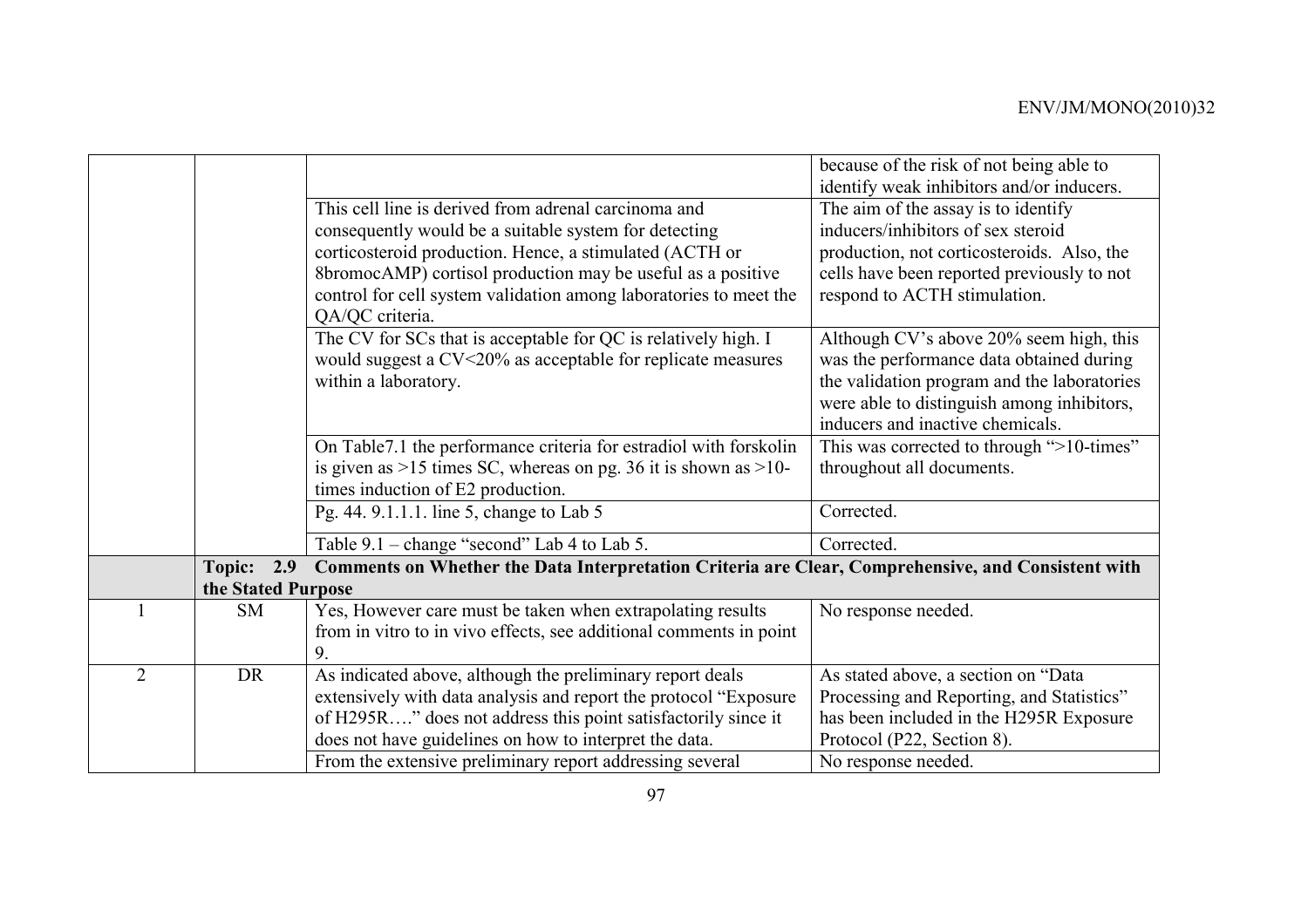|                |           | analysis techniques based on the data generated with the core<br>chemicals, it seems that the use of "Fold change" in combination<br>with "Percent of control" to be the most adequate way to report<br>the results. This procedure was applied with the supplementary<br>chemicals and in the report is shown to have worked very<br>satisfactorily.                                                                                                                                                                                                                                                                                                                                                                         |                                                                                                                                                                                                                                                                                                          |
|----------------|-----------|-------------------------------------------------------------------------------------------------------------------------------------------------------------------------------------------------------------------------------------------------------------------------------------------------------------------------------------------------------------------------------------------------------------------------------------------------------------------------------------------------------------------------------------------------------------------------------------------------------------------------------------------------------------------------------------------------------------------------------|----------------------------------------------------------------------------------------------------------------------------------------------------------------------------------------------------------------------------------------------------------------------------------------------------------|
|                |           | After reaching a consensus, the protocol "Exposure of<br>H295R" should include a section indicating how the results<br>are going to be analyzed, how chemicals are going to be<br>classified, etc.                                                                                                                                                                                                                                                                                                                                                                                                                                                                                                                            | This has been done in the final protocol.<br>The data interpretation procedure will use<br>statistically significant difference in fold<br>change at the criterion for a positive result.                                                                                                                |
| $\overline{3}$ | <b>TS</b> | For data interpretation criteria I am dependent on the information<br>dispersed over Chapters 7.3 and 8 and 10. Using the H295R<br>steroidogenesis assay as a semi-quantitative screening tool is a<br>reasonable approach. The classification of inducers into weak,<br>medium, strong and very strong seems too elaborate. Given the<br>large variability and uncertainties in hormone determinations and<br>mechanisms of induction, as well as the limited meaningfulness<br>of fluctuation in hormone levels that are less than 2-fold it would<br>be preferable to reduce this classification to weak (2-5 fold) and<br>strong $($ >5-fold) inducers, and consider anything less than 2-fold<br>as 'possible' inducers. | We agree. As noted above, the data<br>interpretation procedure has been simplified<br>to inducer (statistically significant increase<br>in fold change over control), inhibitor<br>(statistically significant decrease compared<br>with control) or inactive (no significant<br>difference from contol). |
|                |           | Expressing results using the PCmax/PC50 concept is, as<br>mentioned under point 7, not likely to be very useful.                                                                                                                                                                                                                                                                                                                                                                                                                                                                                                                                                                                                              | See previous response to this comment<br>(Section 2.8, $2nd$ reviewer (TS), $2nd$<br>Comment).                                                                                                                                                                                                           |
| 4              | <b>MV</b> | The data interpretation is clear and consistent with the objective<br>of the report.<br>However, I am not convinced with the categorization of test                                                                                                                                                                                                                                                                                                                                                                                                                                                                                                                                                                           | No response needed.<br>Agree, see response to comment 3 above.                                                                                                                                                                                                                                           |
|                |           | substances as weak, medium, strong or very strong, because of<br>some of the limitations of the cell system.                                                                                                                                                                                                                                                                                                                                                                                                                                                                                                                                                                                                                  |                                                                                                                                                                                                                                                                                                          |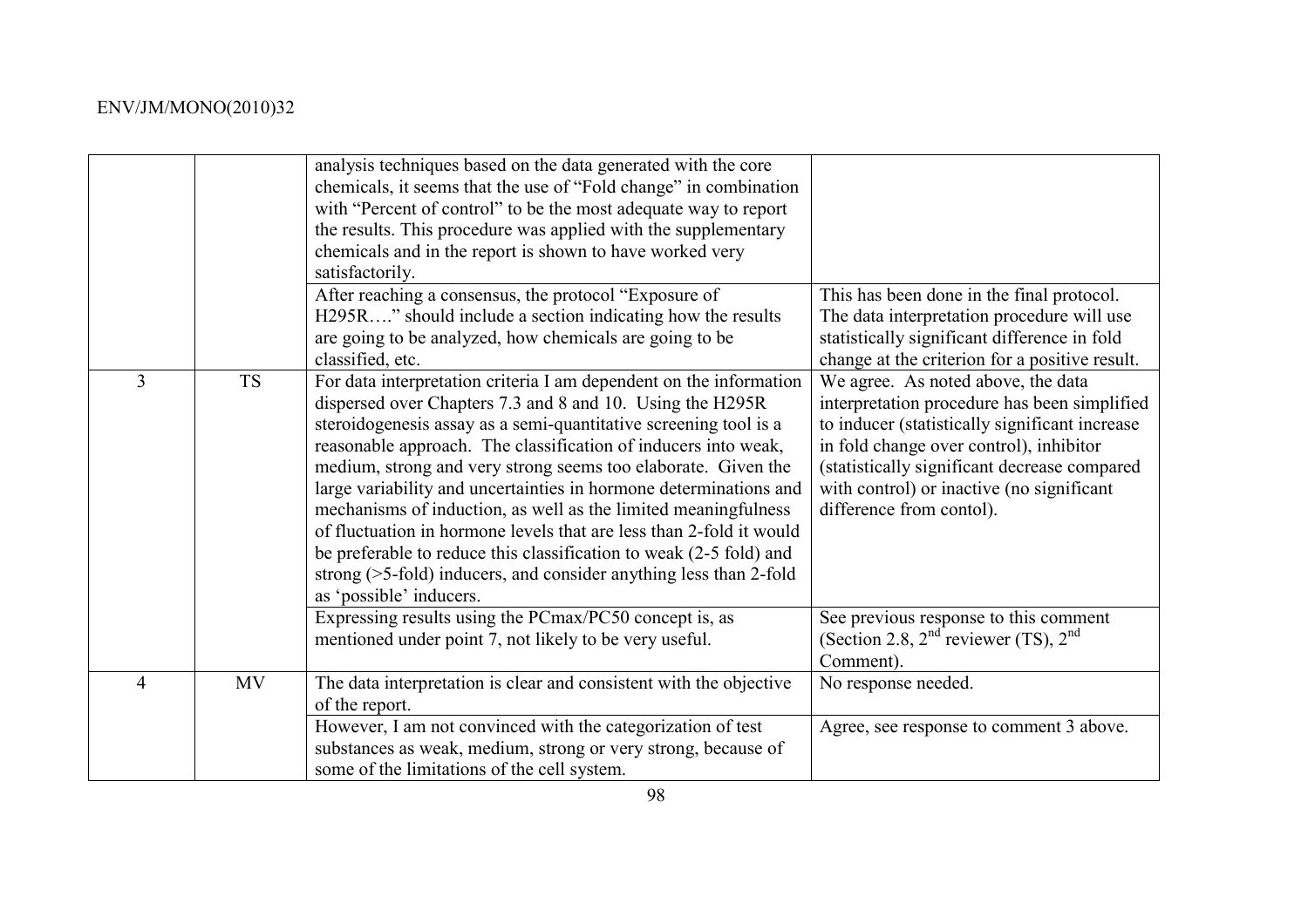| This is being investigated and the protocol<br>For instance the lack of response (or weak response) may be due      |  |
|---------------------------------------------------------------------------------------------------------------------|--|
|                                                                                                                     |  |
| to the high basal hormone production in the case of testosterone<br>modified, if appropriate.                       |  |
| or the low secretion for E2. This needs to be further tested,                                                       |  |
| refined and validated for both testosterone and estradiol.                                                          |  |
| Also, the dose-response curves will have to be tightened<br>For primary purpose of this assay, screening            |  |
| (narrower range) based on the initial screening.<br>of chemicals with unknown endocrine                             |  |
| toxicity and potency, this will not be                                                                              |  |
| feasible because of the risk of missing                                                                             |  |
| relevant concentrations. We agree that                                                                              |  |
|                                                                                                                     |  |
| refinement experiments should then be                                                                               |  |
| conducted with tighter dose-ranges around                                                                           |  |
| the active concentrations. It is to be                                                                              |  |
| decided by the EDSP whether this is desired                                                                         |  |
| or not.                                                                                                             |  |
| 2.10 Please Comment on the Overall Utility of the Assay as a Screening Tool in the EDSP Tier 1 Battery<br>Topic:    |  |
| <b>SM</b><br>1) Although H295R cell line express all steroidogenic enzymes<br>We agree.                             |  |
| founded in gonads and other tissues of both sexes, gene/protein                                                     |  |
| expression of these enzymes depend on species, sexes, tissue,                                                       |  |
| age and physiologic conditions. Therefore, extrapolation of in                                                      |  |
| vitro to in vivo effects requires further investigations.                                                           |  |
| 2) The sexual distinctions are not qualitative differences but<br>Again, this is true but beyond the scope of       |  |
| rather result from quantitative divergence in hormones<br>this assay. That is the reason why this assay             |  |
| concentrations and differential expression of steroid hormones<br>is only to be used in context with a              |  |
| receptors. This results in differential sensitivity of female and<br>screening battery that than in its entity will |  |
| male tissues in regard to steroidal hormone. Thus, when<br>hopefully be able to address the question                |  |
| evaluating xenobiotes on androgen and estrogens synthesis<br>whether in vivo effects are likely.                    |  |
| (induction and/or inhibition) using H295R cell line in vitro, the                                                   |  |
|                                                                                                                     |  |
| sexual sensitivity dimorphism which occur naturally in vivo                                                         |  |
|                                                                                                                     |  |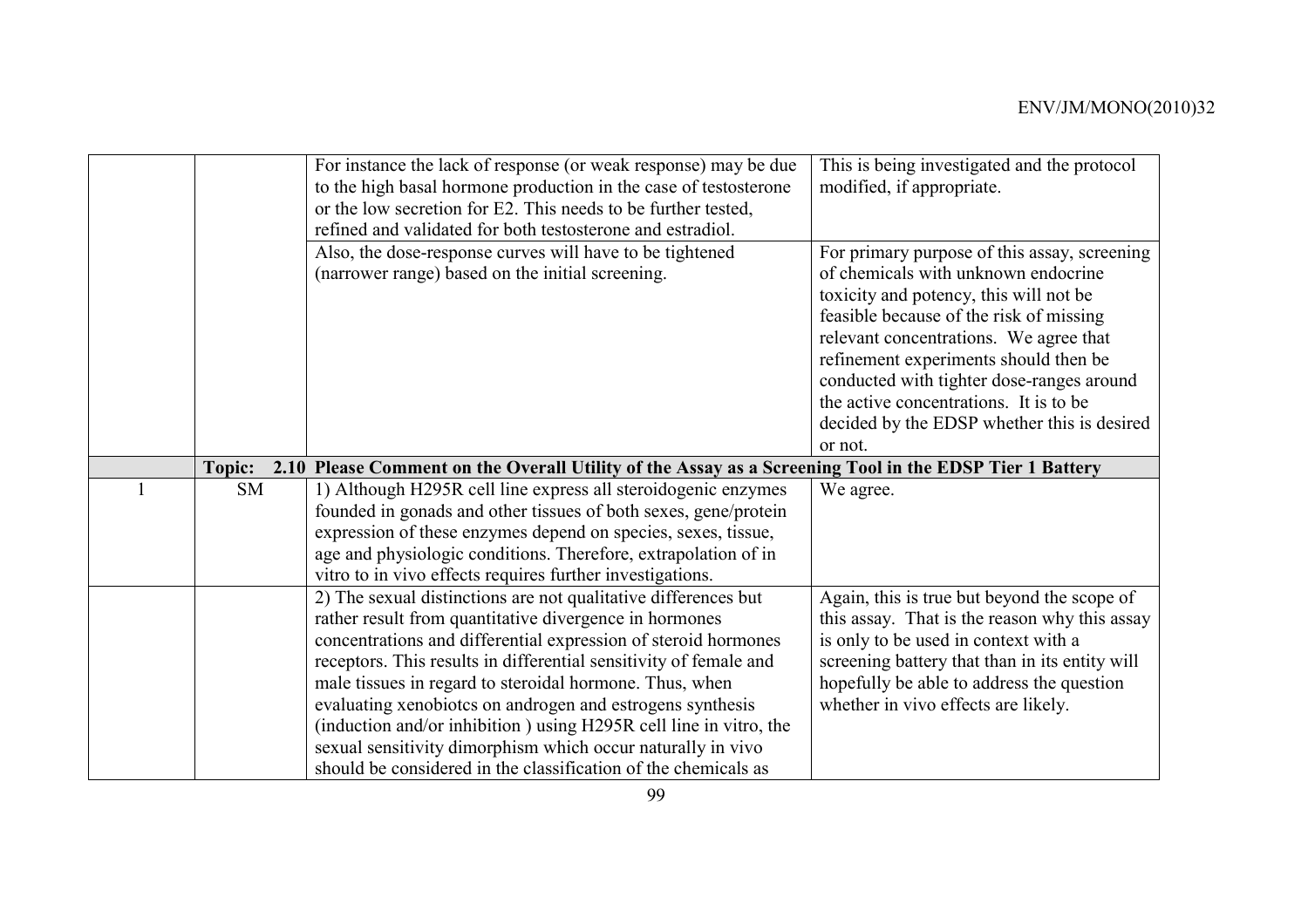| moderate, middle or highly endocrine disruptor. For instance, a<br>chemical which is considered as highly endocrine disruptor for<br>mal by inhibiting estrogen production might be classified as<br>middle or moderate for female since mal and female have not the<br>same sensitivity toward endogenous and therefore altered<br>estrogen.                                                                                                                                                                                                                                                                                                                                                                                                                                                                                                                                                                                                                                                                                                                                                                                                                                                                                                                                                      |                                                                                                   |
|----------------------------------------------------------------------------------------------------------------------------------------------------------------------------------------------------------------------------------------------------------------------------------------------------------------------------------------------------------------------------------------------------------------------------------------------------------------------------------------------------------------------------------------------------------------------------------------------------------------------------------------------------------------------------------------------------------------------------------------------------------------------------------------------------------------------------------------------------------------------------------------------------------------------------------------------------------------------------------------------------------------------------------------------------------------------------------------------------------------------------------------------------------------------------------------------------------------------------------------------------------------------------------------------------|---------------------------------------------------------------------------------------------------|
| 3) Another point which merit to be discussed is the<br>differentiation of H295R cell line in relation to passage. Indeed,<br>H295R cell line have the physiological characteristics of zonally<br>undifferentiated human fetal cells, with the ability to produce the<br>steroid hormones of each of the three phenotypically distinct<br>zones found in the adult adrenal cortex (Gazdar AF, et al, 1990).<br>Validated protocol should be able to answer to these questions.<br>a) Does the number of passage affect the differentiation of these<br>zones in different manner ? b) Has the morphology of these<br>zones been studied at structural level after different passages ? c)<br>Is the different in absolute production of hormones that occur as<br>a function of cell passage due to the zones differentiation ? d)<br>What is the relative basal amounts of each class of steroid<br>(cholesterol, mineralocorticoids, glucocorticoids, androgens and<br>estrogens) produced in these cells at different passages ? For<br>example, it is important to know whether the glucocorticoid or<br>androgen/estrogen pathway is predominant in the passage cells<br>used in this assay. So, the suitable passage to study and evaluate<br>each class of steroid hormone should be known. | These are basic research questions that go<br>beyond the Agency's needs for a screening<br>assay. |
| 4) A xenobiotic might present differential effect (inducers or<br>inhibitor) on steroidogenic enzymes and therefore<br>androgen/estrogen ratio appears more precise in this evaluation<br>than the individual variation of each steroid. There is another                                                                                                                                                                                                                                                                                                                                                                                                                                                                                                                                                                                                                                                                                                                                                                                                                                                                                                                                                                                                                                          | These are basic research questions that go<br>beyond the Agency's needs for a screening<br>assay. |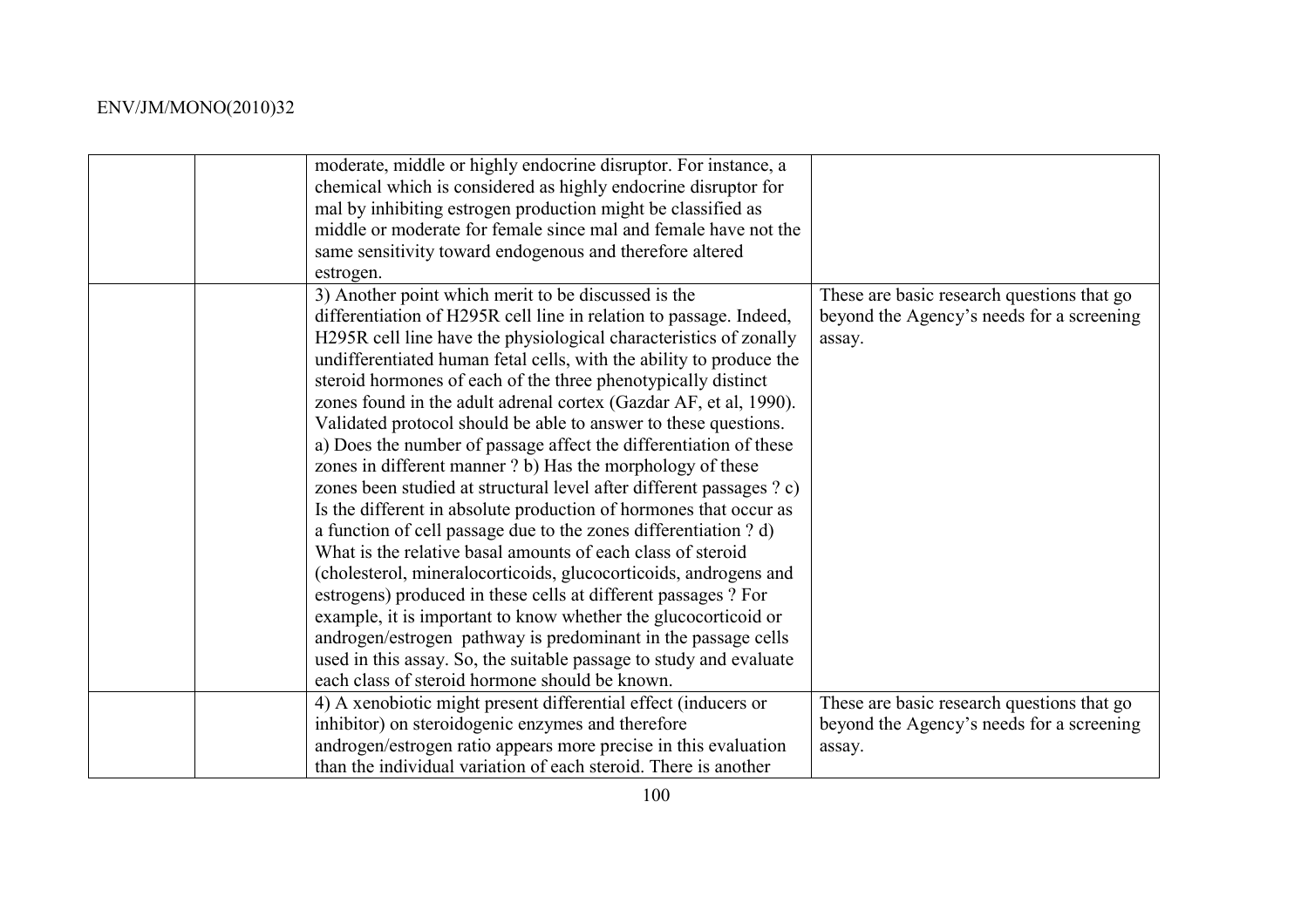|  | reason which justifies the evaluation of androgen/estrogen ratio.   |                                             |
|--|---------------------------------------------------------------------|---------------------------------------------|
|  | Actually, H295R assay showed its limit to detect decreases in E2    |                                             |
|  | production after exposure to an inhibitor. Indeed, E2 production    |                                             |
|  | is already faint in this model as reported in table 9.1, page 44 by |                                             |
|  | all laboratories participated and this renders difficult the        |                                             |
|  | classification of chemicals regarding their effect on E2. Thus,     |                                             |
|  | variation of androgen/estrogen ratio should better reflect          |                                             |
|  | chemical effects on steroidogenesis of sexual hormone               |                                             |
|  | production in H295R cell line and which might be further            |                                             |
|  | extrapolated to the variation of androgen/estrogen ratio in         |                                             |
|  | healthy and exposed men and women in order to evaluate              |                                             |
|  | xenobiotics as endocrine disruptors.                                |                                             |
|  | 5) In this assay, T and E2 variation was evaluated at basal level   | This is being investigated and the protocol |
|  | and did not include the addition of a specific upstream precursor   | modified, if appropriate.                   |
|  | such as progesterone and/or dehydroepiandrosterone which            |                                             |
|  | could induce enzymatic activities involved in the T and E2          |                                             |
|  | production. So, xenobiotic effect may be different from the case    |                                             |
|  | in which an inducer or a steroid precursor being added. For         |                                             |
|  | instance, 2378-tetrachlorodibenzo-p-dioxin (TCDD) had no            |                                             |
|  | effect on basal aromatase or cholesterol side-chain cleavage        |                                             |
|  | activity, but did reduce the inducibility of both activities by 8-  |                                             |
|  | bromo-cyclic AMP in H295R (Sanderson & Van den Berg,                |                                             |
|  | 1998; Sanderson et al, 2001). In H295R assay, addition of a         |                                             |
|  | precursor seems necessary for E2 but not for T production since     |                                             |
|  | the basal production of the latter was often high in H295R cell     |                                             |
|  | line. This is confirmed in final report "Development of an assay    |                                             |
|  | using the H295R cell Line to" where the exposure to 100 M           |                                             |
|  | progesterone cause a significant elevation of E2 production in      |                                             |
|  | culture medium when compared to SC (page 32, table 6.2).            |                                             |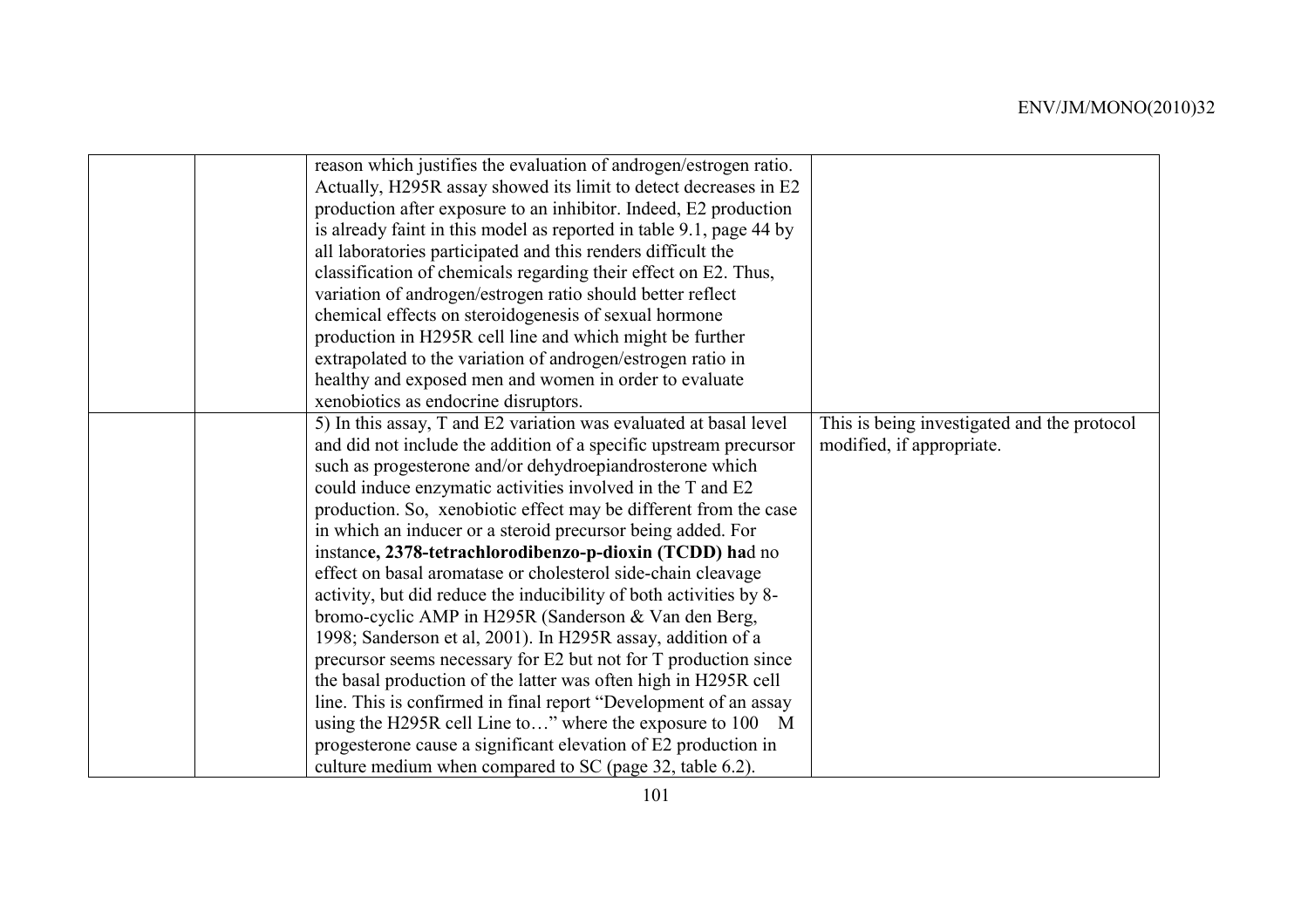|                |           | Supplementation of progesterone could resolve the background<br>problem encountered with E2 evaluation in H295R assay.<br>Another solution will be to evaluate total E2 (free and<br>conjugated) since a conjugation of E2 via an estrogen<br>sulfotransferase is not excluded in H295R cell line as evoked in<br>Draft report "Standardization and refinement of the H295R cell<br>" page 47 section 10.3.                                                                                                                                                                                                                                                                                                                                                                                                                                                                  |                                                                                                                |
|----------------|-----------|------------------------------------------------------------------------------------------------------------------------------------------------------------------------------------------------------------------------------------------------------------------------------------------------------------------------------------------------------------------------------------------------------------------------------------------------------------------------------------------------------------------------------------------------------------------------------------------------------------------------------------------------------------------------------------------------------------------------------------------------------------------------------------------------------------------------------------------------------------------------------|----------------------------------------------------------------------------------------------------------------|
| $\overline{2}$ | <b>DR</b> | The H295R steroidogenic assay would be an invaluable tool that<br>would complement other assays of the Tier 1 battery. The assay<br>has multiple advantages including a relative easy to perform,<br>in expensive an reproducible in vitro screening tool, that do not<br>rely on live animals or animal tissues that may allow the<br>screening of multiple compounds in a relative short period. The<br>assay would identify chemicals with endocrine disruptor<br>characteristics that could be further evaluated with other assays<br>of the Tier 1 battery.                                                                                                                                                                                                                                                                                                             | No response needed.                                                                                            |
| $\overline{3}$ | <b>TS</b> | As a system to study effects of chemicals on steroidogenesis the<br>H295R cell line has great potential as it is capable of producing<br>mineralocorticoids, glucocorticoids, androgens and estrogens.<br>The steroid biosynthesis pathway is highly complex and also<br>highly interconnected. This limits the usefulness of only<br>evaluating effects on one or two specific hormones as there are a<br>large number of influences unrelated to the steroidogenesis of<br>those hormones that may cause small fluctuations in their<br>secretion by the cell system. The system, as designed, is not<br>really a steroidogenesis assay although is may pick up inhibitors<br>and inducers of testosterone and estradiol synthesis. However,<br>because the system, as designed, ignores all the other steroid<br>hormones, including other active androgens and estrogens | See previous comments to these comments<br>raised by this reviewer (e.g. Section 2.2, $3rd$<br>Reviewer (TS)). |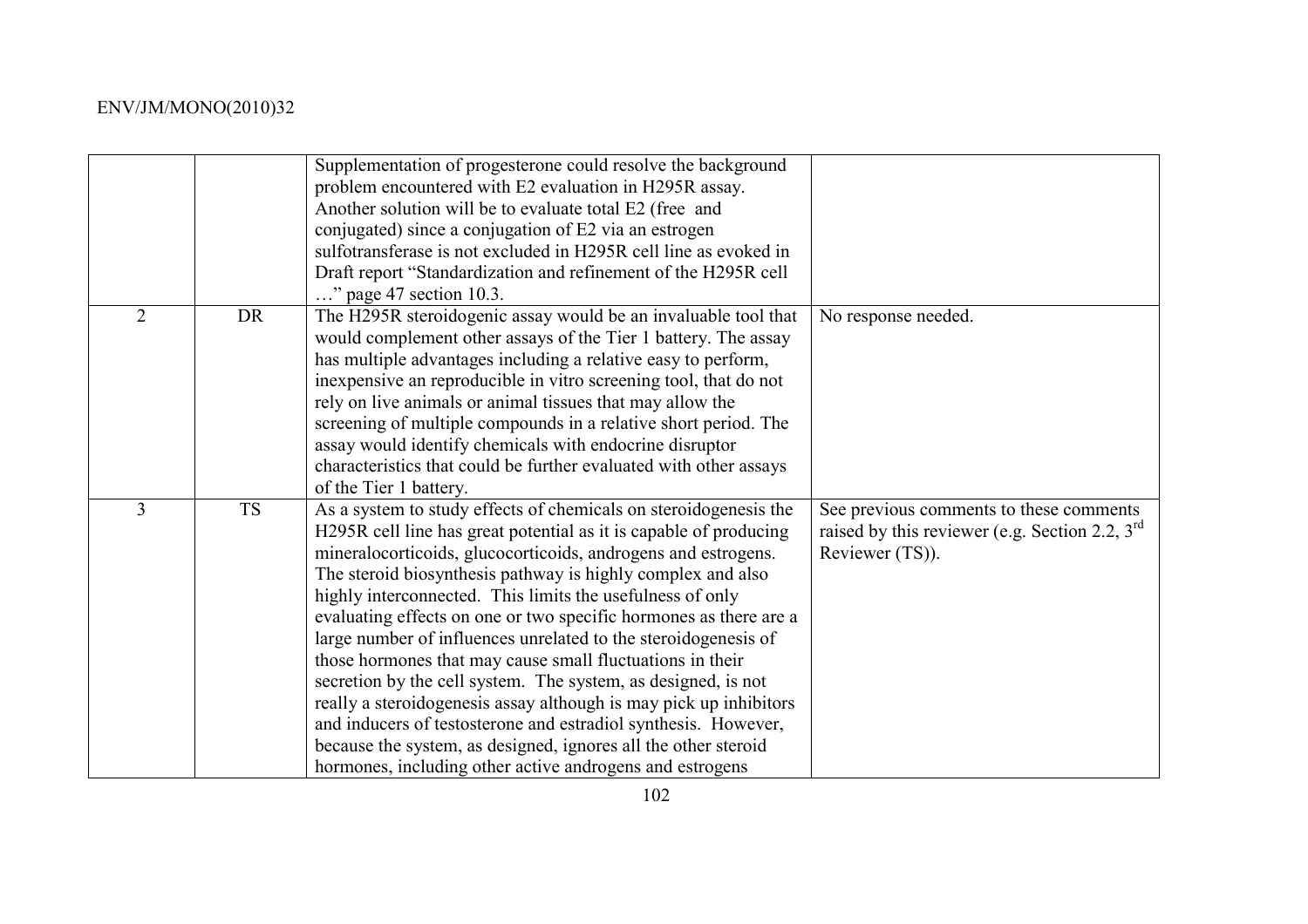| known to be produced in these cells, a bigger picture is not<br>obtained, limiting the interpretability of any observed alterations<br>in solely levels of testosterone and estradiol. The H295R system<br>also in no way reflects the conditions of a gonadal system in<br>which mineralo- and glucocorticoid pathways do not play a role.<br>The regulation of the various steroidogenic enzymes will also be<br>different in different tissues, again limiting the interpretability of<br>any observed effects on induction of testosterone or estradiol<br>secretion (if steroidogenesis related).                                                                                                                                                    |                                                                                                                                                                                                                                                                                                                                                                                                                                                                                                                                                                                                                                                                                                                                                                                                                             |
|-----------------------------------------------------------------------------------------------------------------------------------------------------------------------------------------------------------------------------------------------------------------------------------------------------------------------------------------------------------------------------------------------------------------------------------------------------------------------------------------------------------------------------------------------------------------------------------------------------------------------------------------------------------------------------------------------------------------------------------------------------------|-----------------------------------------------------------------------------------------------------------------------------------------------------------------------------------------------------------------------------------------------------------------------------------------------------------------------------------------------------------------------------------------------------------------------------------------------------------------------------------------------------------------------------------------------------------------------------------------------------------------------------------------------------------------------------------------------------------------------------------------------------------------------------------------------------------------------------|
| For the EPA to have a true steroidogenesis assay (a system that<br>detect the ability of chemicals to interfere with the biosynthesis<br>of steroid hormones) the H295R cell line could provide a very<br>useful model with some alterations to the design: (1) H295R<br>cells would be analyzed for 4 key steroid hormones (aldosterone,<br>cortisol, estradiol and testosterone) using a single analytical<br>technique such as LC-MS, (2) pregnenolone would be used as<br>precursor for all steroids (3) effects on the relative production of<br>the 4 hormones would be relatively easy to interpret as they<br>would provide clues on which of these 4 essential steroid<br>hormones and which steps of the steroidogenic pathway are<br>affected. | Response to 1): Using labor and cost<br>intensive techniques such as LC/MS is not<br>feasible for large scale screening purposes.<br>For the validity of antibody based assay for<br>the analysis of T and E2 as described in the<br>protocols please refer to our responses<br>above (e.g. Section 2.4.3, $2nd$ Comment<br>$(TS)$ ).<br>Response to 2): This is being investigated<br>and the protocol modified, if appropriate.<br>Response to 3): The purpose of the assay<br>is to flag a chemical as a potential inducer<br>or inhibitor of E2 or T, regardless of the<br>specific steroidogenic pathway. However,<br>we agree that the inclusion of the<br>corticosteroid hormones would provide<br>useful information for the interpretation of<br>the results in addition to the screening<br>purpose of the assay. |
| The way the H295R cell system is being proposed to be used is                                                                                                                                                                                                                                                                                                                                                                                                                                                                                                                                                                                                                                                                                             | As could be demonstrated in the validation                                                                                                                                                                                                                                                                                                                                                                                                                                                                                                                                                                                                                                                                                                                                                                                  |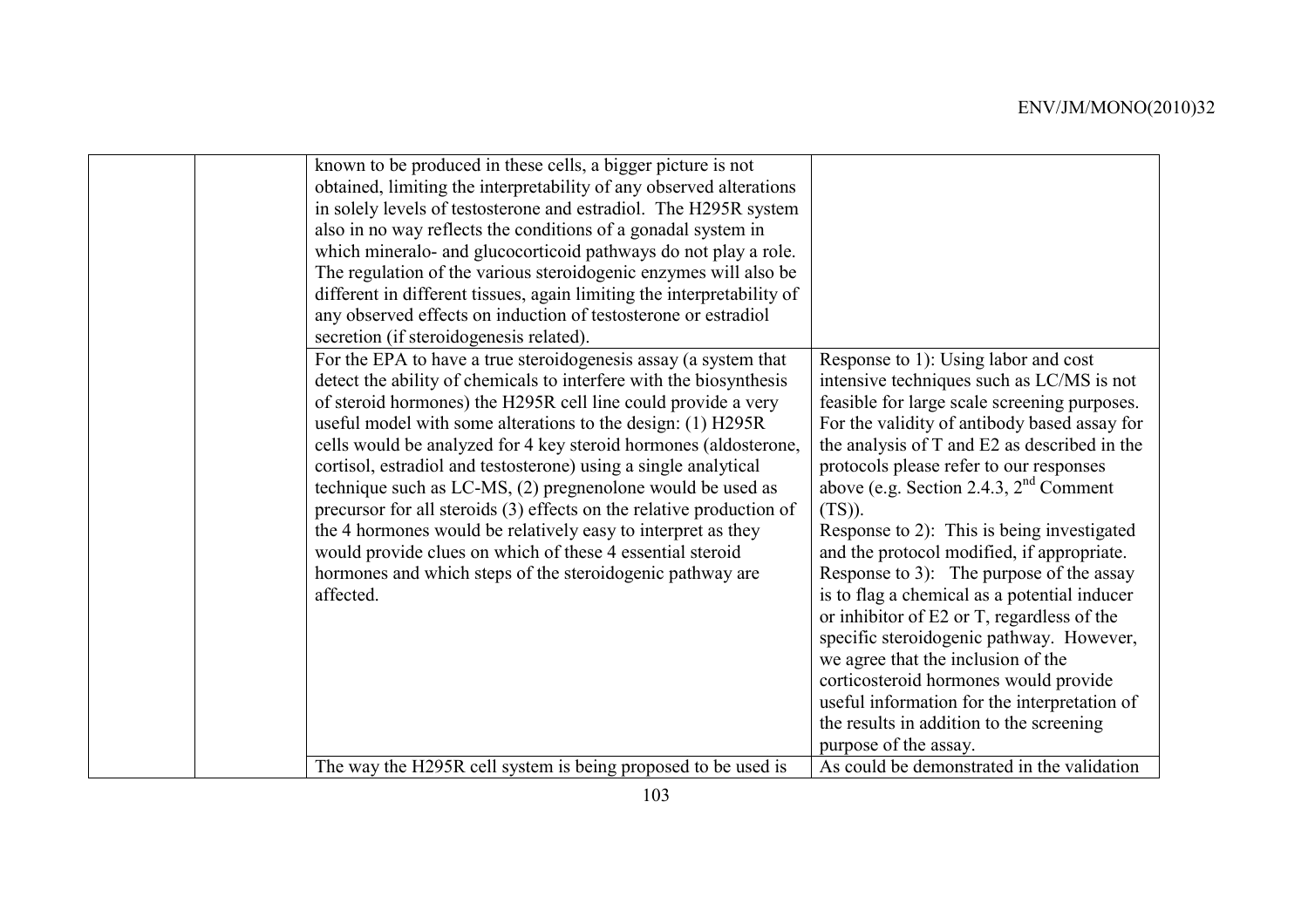|  | like a black box. It will be difficult to interpret the meaning of | studies, the H295R Steroidogenesis Assay       |
|--|--------------------------------------------------------------------|------------------------------------------------|
|  | any outcomes that may be observed on testosterone and estradiol    | successfully detected inducers and             |
|  | levels, and this is further compounded by the drawbacks of using   | inhibitors of T and E2 production that were    |
|  | immunoassay-based detection methods. A more focused                | in accordance among laboratories and with      |
|  | definition of the purpose of a tier 1 assay for steroidogenesis    | effects previously reported in the literature  |
|  | would be recommendable; allowing for the development of a          | for the tested chemicals.                      |
|  | H295R cell-based steroidogenesis assay that would provide less     | With regard to the use of antibody based       |
|  | ambiguous information about the steroidogenesis disruption         | hormone detection systems: For this reason     |
|  |                                                                    |                                                |
|  | potential of chemicals or unknown environmental extracts.          | QC criteria were defined. Most of the labs     |
|  |                                                                    | that participated in this study used different |
|  |                                                                    | hormone detection assays (RIA, ELISA,          |
|  |                                                                    | Time Resolved Fluorescence, LC-MS),            |
|  |                                                                    | because different methods are preferred or     |
|  |                                                                    | accessibility is limited by various labs       |
|  |                                                                    | around the world. EPA cannot recommend         |
|  |                                                                    | a specific assay. Also, there are restrictions |
|  |                                                                    | in the use of tests utilizing radioisotopes,   |
|  |                                                                    | and mass spectrometry based technologies       |
|  |                                                                    | are not trivial and feasible for high          |
|  |                                                                    | throughput tests. For this reason QC           |
|  |                                                                    | criteria were defined that are applicable to   |
|  |                                                                    | all methods. While this may have been the      |
|  |                                                                    | source for some of the variation among         |
|  |                                                                    | labs, it should be acknowledged here that      |
|  |                                                                    | regardless of the assay used always the        |
|  |                                                                    | same type of response was observed.            |
|  |                                                                    | The definition of the purpose of the assay     |
|  |                                                                    | has been changed as follows: "The H295R        |
|  |                                                                    | Steroidogenesis Assay is intended to           |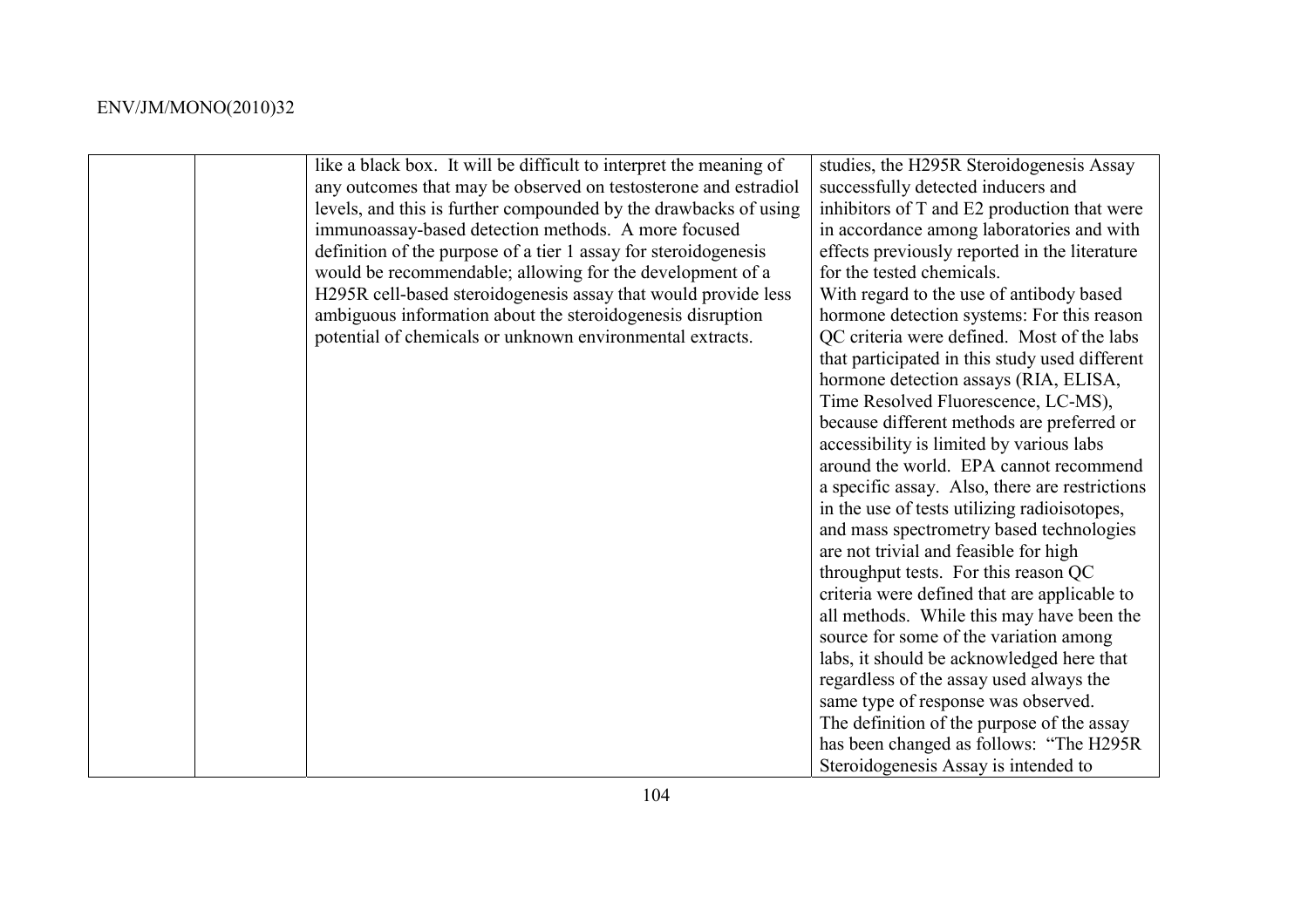|   |           |                                                                                                                                                                                                                                                                                                                                                                                                                                                                                                                                                                                                                                                                                                                                                                                                                                                                                                                      | identify xenobiotics that target intracellular<br>components that comprise the steroidogenic<br>pathway beginning with the sequence of<br>reactions occurring after the gonatotropin<br>hormone receptors (FSHR and LHR)<br>through the production of testosterone and<br>estradiol/estrone. The steroidogenic assay<br>is not intended to identify substances that<br>affect steroidogenesis due to effects on the<br>hypothalamus or pituitary gland." |
|---|-----------|----------------------------------------------------------------------------------------------------------------------------------------------------------------------------------------------------------------------------------------------------------------------------------------------------------------------------------------------------------------------------------------------------------------------------------------------------------------------------------------------------------------------------------------------------------------------------------------------------------------------------------------------------------------------------------------------------------------------------------------------------------------------------------------------------------------------------------------------------------------------------------------------------------------------|----------------------------------------------------------------------------------------------------------------------------------------------------------------------------------------------------------------------------------------------------------------------------------------------------------------------------------------------------------------------------------------------------------------------------------------------------------|
| 4 | <b>MV</b> | The H295R steroidogenic assay has been validated for its steroid<br>production capacity and as a tool for screening substances that<br>modulate sex steroid production. The multi-laboratory validation<br>suggests that the assay has potential as a screening tool for sex<br>steroid disruptors. However, the assay has limitations and some<br>of them are related to the cell system itself. For instance the high<br>basal unstimulated sex steroid production is not physiologically<br>relevant but provides a model for testing the capacity for<br>substances to induce or inhibit steroidogenesis. This assay<br>focuses only on the signaling pathway downstream of trophic<br>hormone stimulation. While the mechanism for the high basal<br>testosterone output is unclear, it remains to be seen if that would<br>modify the steroid production capacity in response to stimulators<br>or inhibitors. | We agree, but this would be out of scope of<br>the assay. As stated above, the H295R<br>Steroidogenesis Assay will be utilized in<br>junction with a battery of other assays, and<br>it is not aimed to identify complex<br>interactions of chemicals with all aspects of<br>the hypothalamus-pituitary-gonad axis.                                                                                                                                      |
|   |           | Also, the low basal E2 production seen with these cells does not<br>provide an ideal model to test inhibitors of steroidogenesis. This<br>can be easily tested by examining the capacity of the modulators<br>to inhibit forskolin- or 8bromo-cAMP-stimulated E2 production.                                                                                                                                                                                                                                                                                                                                                                                                                                                                                                                                                                                                                                         | This is being investigated and the protocol<br>modified, if appropriate.<br>The stimulation with forskolin was<br>considered – and explored - previously but<br>it has been decided to avoid competitive                                                                                                                                                                                                                                                 |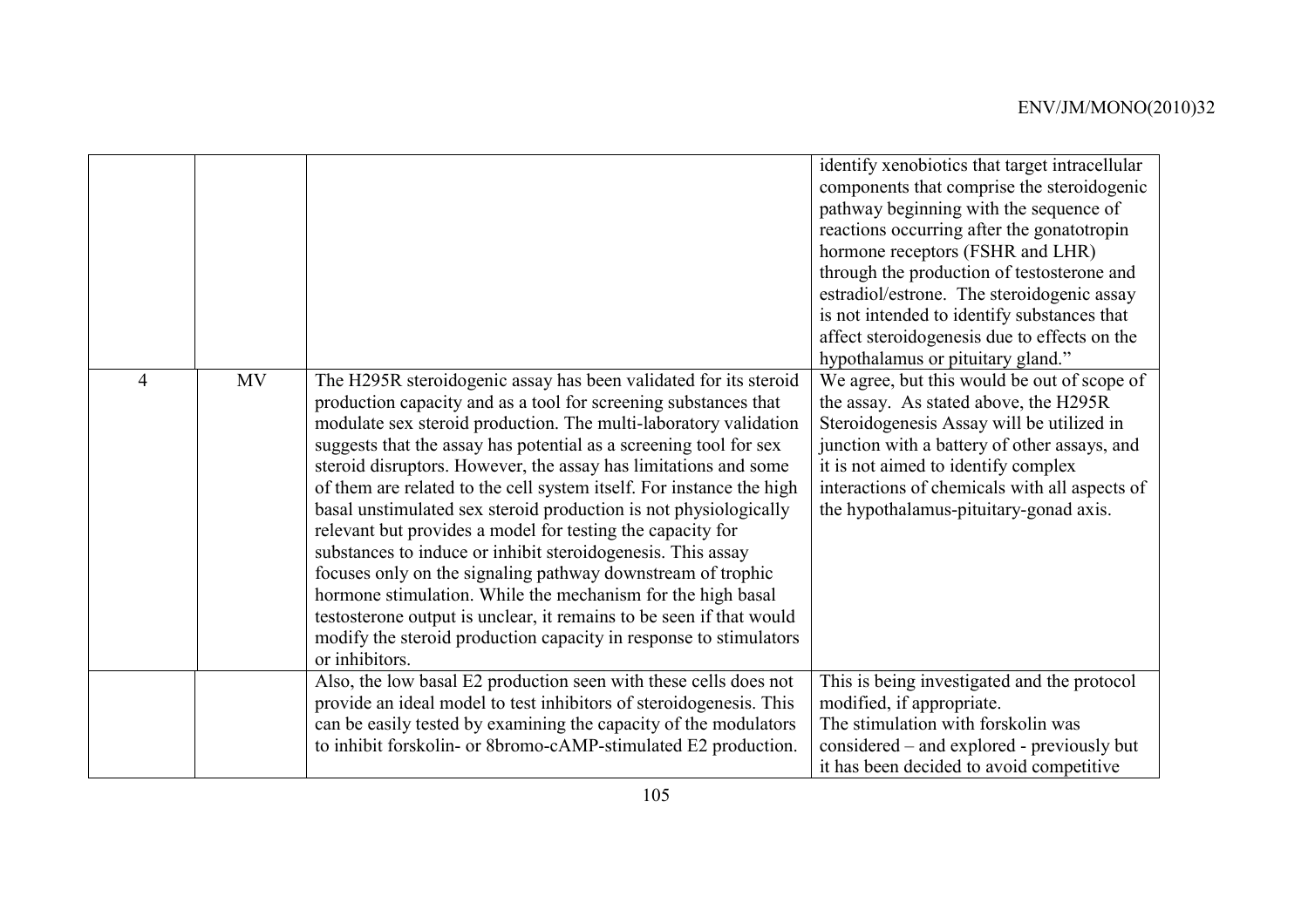|                                                                                                                                                                                                                                                     | inhibition experiments with forskolin or<br>cAMP stimulated cells because of the risk<br>of not being able to identify weak inhibitors<br>and/or inducers.                                                                                                                                                                                                                                                                                                                                                                                                                                                                                                                                                                                                                                                                                                                                           |
|-----------------------------------------------------------------------------------------------------------------------------------------------------------------------------------------------------------------------------------------------------|------------------------------------------------------------------------------------------------------------------------------------------------------------------------------------------------------------------------------------------------------------------------------------------------------------------------------------------------------------------------------------------------------------------------------------------------------------------------------------------------------------------------------------------------------------------------------------------------------------------------------------------------------------------------------------------------------------------------------------------------------------------------------------------------------------------------------------------------------------------------------------------------------|
| The huge CV reported for between laboratory comparisons may<br>have to do with the difference in basal hormone production and<br>associated differences in the magnitude of response to know<br>inducers and inhibitors as well as test substances. | While we agree that some of the intra<br>laboratory CVs were rather high the results<br>obtained in response to all chemicals tested<br>were – with very few exceptions – very<br>comparable in terms of type and sensitivity<br>of the response. The primary objective of<br>this assay is to flag chemicals as potential<br>inducers and/or inhibitors of T and E2<br>production in a Tier I battery, and not to<br>provide highly quantitative and mechanistic<br>insights. As a semi-quantitative or non-<br>quantitative assay, therefore, it is our<br>opinion that the H295R Steroidogenesis<br>Assay is highly reproducible as could be<br>demonstrated by the findings across<br>laboratories presented in this study. See<br>also response to Section 2.7, $2nd$ reviewer<br>$(TS)$ , 1 <sup>st</sup> Comment.<br>This is being investigated and the protocol<br>modified, if appropriate. |
| Overall, the assay has the potential to be a screening tool for                                                                                                                                                                                     | No response needed.                                                                                                                                                                                                                                                                                                                                                                                                                                                                                                                                                                                                                                                                                                                                                                                                                                                                                  |
| steroidogenesis but requires further testing and refinement.                                                                                                                                                                                        |                                                                                                                                                                                                                                                                                                                                                                                                                                                                                                                                                                                                                                                                                                                                                                                                                                                                                                      |
|                                                                                                                                                                                                                                                     |                                                                                                                                                                                                                                                                                                                                                                                                                                                                                                                                                                                                                                                                                                                                                                                                                                                                                                      |